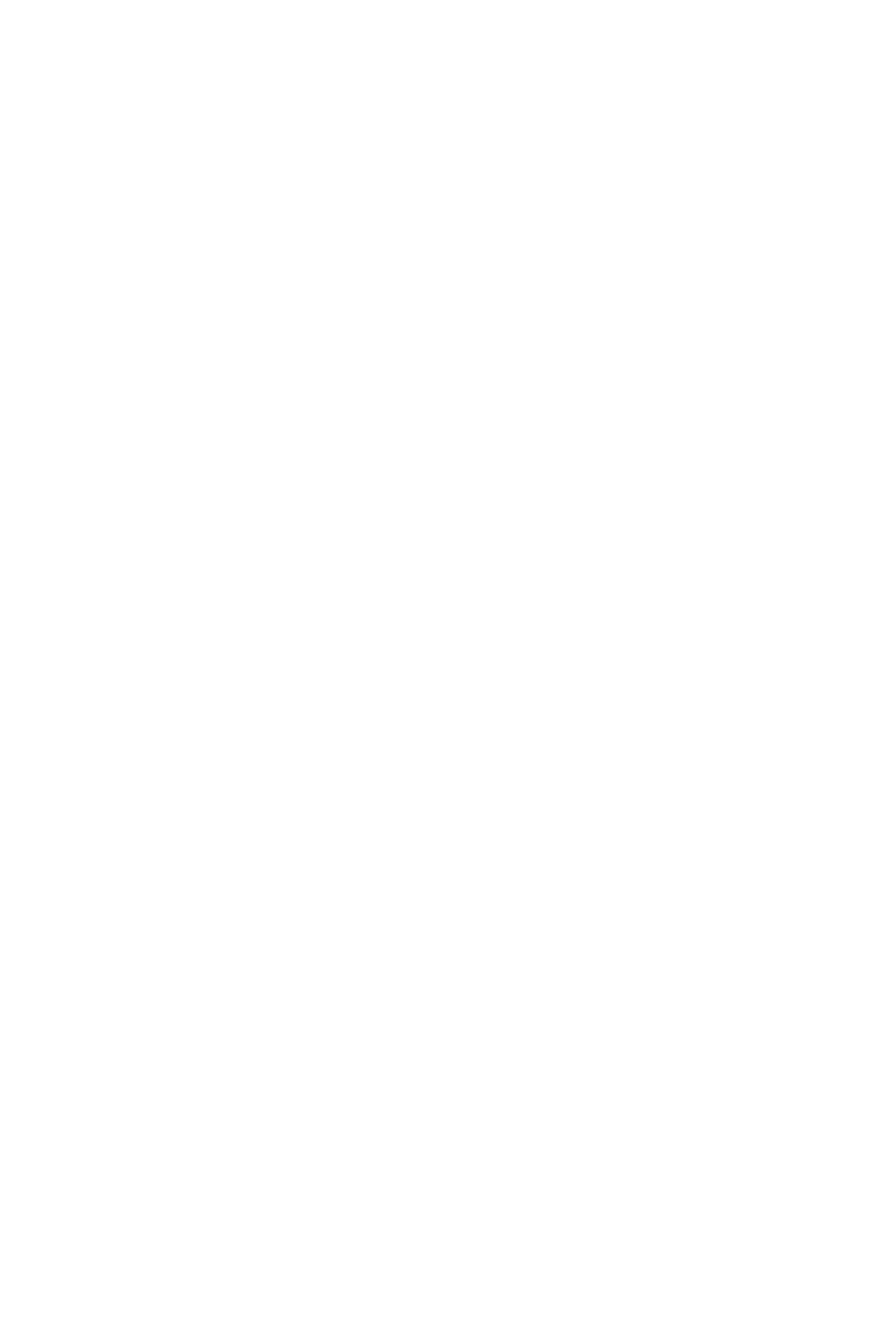# **Prof. Gerald D. Feldman**

PROFESSOR OF HISTORY, UNIVERSITY OF CALIFORNIA, BERKELEY AND FELLOW, AMERICAN ACADEMY IN BERLIN UNITED STATES

## **Nazi Confiscation of Insurance Policy Assets**

#### Plenary Session on Holocaust-Era Insurance Claims

This description of the confiscation of the insurance policies of Jews and other designated enemies of the National Socialist State is based on my research for a book that will appear in English and German on the Allianz AG, the German Insurance Industry, and the National Socialist regime. I wish to make it clear that I have been asked to undertake this study, as an independent scholar with no obligation to Allianz beyond producing a professional work of history. The confiscation of Jewish insurance policies and related measures constitute only a part of my study of the relations between the company and the regime, and I am in no way personally or professionally engaged in the search for unclaimed and unpaid policies. I study insurance policies, whether compensated or uncompensated, primarily for information about the relations between the company and its Jewish customers. This said, the processes by which the Nazis despoiled Jews of their insurance assets are of great importance to my work, and I shall do my best to clarify them. I shall concentrate on life insurance policies with a face value of between 10,000 and 100,000 Reichsmark, that is, the larger type of policy that constituted a substantial investment and asset. I should note that policies above 30,000 RM were extremely rare. Finally, I will say a word about postwar compensation programs. Let me emphasize that these are necessarily very summary remarks, and I will expand on some of the points made here and deal with some of the other issues in the breakout sessions.

I think it important to point out at the very beginning that life insurance was a popular form of saving and investment for middle class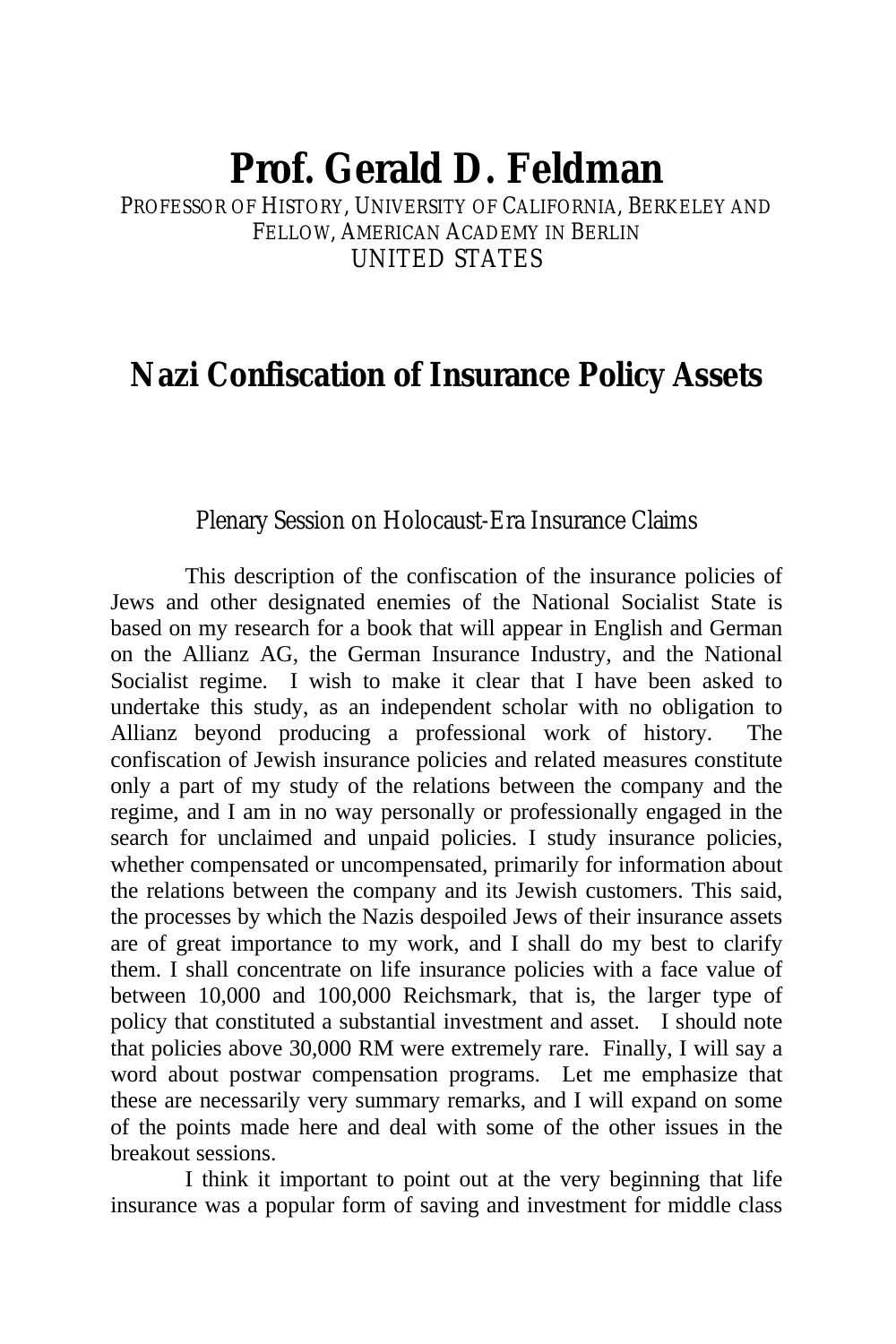<sup>)</sup> on assets imposed on the Jews and the systematic measures then taken to drive Jews from German economic life. As a result of the increased radicalization of National Socialist expropriation measures, panic took hold among Jewish policyholders, and there was a flood of repurchases. The evidence I have seen shows that the Allianz paid promptly and correctly to their Jewish policyholders, and this would seem to be true of the other major companies. Such payment was in any case required of all companies, no matter how large the number of Jewish policyholders they had, by the Reich Supervisory Office for Insurance (Reichsaufsichtsamt für Versicherung).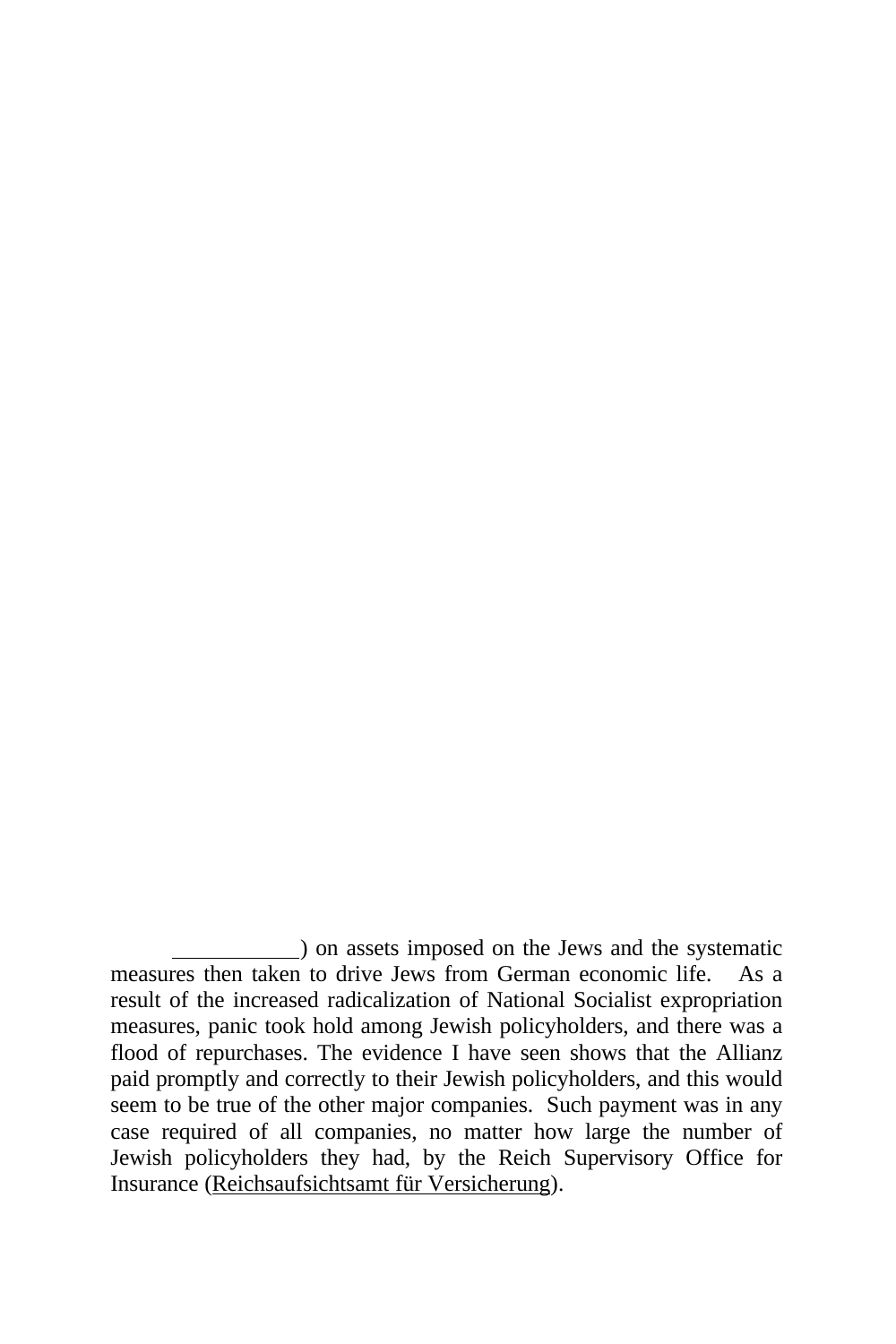The fact that the insurance companies paid out the repurchase price, however, does not mean that the Jews had full and free access to their money. Jews who planned to emigrate normally had to state their intention to the authorities and, in certain instances, transform their bank accounts into blocked emigrant accounts (Auswanderersperrkonten) from which they could only withdraw funds with the permission of the tax authorities upon certification that they had paid the Flight Tax and the Asset Tax and any other taxes that may have been due. In some cases the revenue offices simply ordered the blocking of the accounts of Jews who had not fully paid their taxes or who were liable to further taxation. Insurance proceeds were paid into such accounts at the instructions of the insured, who in effect had no other choice but to issue such instructions. In other cases, the insured simply instructed the insurance company to pay insurance proceeds directly to the financial authorities. Finally, even if Jews could gain access to their funds, the exchange controls made it impossible for them to take more than a very limited sum of money outside Germany so that many emigrating Jews retained money in the blocked emigrant account, sometimes for the use of relatives remaining in Germany. In any case, by 1939, the processes of indirect confiscation as I have described them had thus become barely distinguishable from those of direct confiscation.

Nevertheless, the direct confiscation of Jewish insurance assets had different foundations from the indirect confiscation in connection with tax and other currency and financial obligations discussed until now. The basis for such confiscation already existed in the Law for the Seizure of Assets of Enemies of the People and the State (Gesetz über die Einziehung volks- und staatsfeindlichen Vermögens) of July 14, 1933 which, along with an accompanying law on termination of the citizenship of such persons (Gesetz über Wiederruf von Einbürgerungen und Aberkennung der deutschen Staatsangehörigkeit), allowed the government to confiscate the assets of Communists and other designated enemies of the regime. Some use of this legislation was made to confiscate Jewish assets throughout the 1930s, particularly of Jews who had emigrated and those who had aroused the ire of the regime through their activities abroad. The names of those deprived of citizenship were normally published in the official government journal (Reichsanzeiger), and the Gestapo then proceeded to inform the relevant bank and insurance organizations that the assets of these persons were confiscated and were to be turned over to the financial authorities. In the case of insurance, this meant that the repurchase value was to be calculated and the sum transferred to the designated Revenue Office.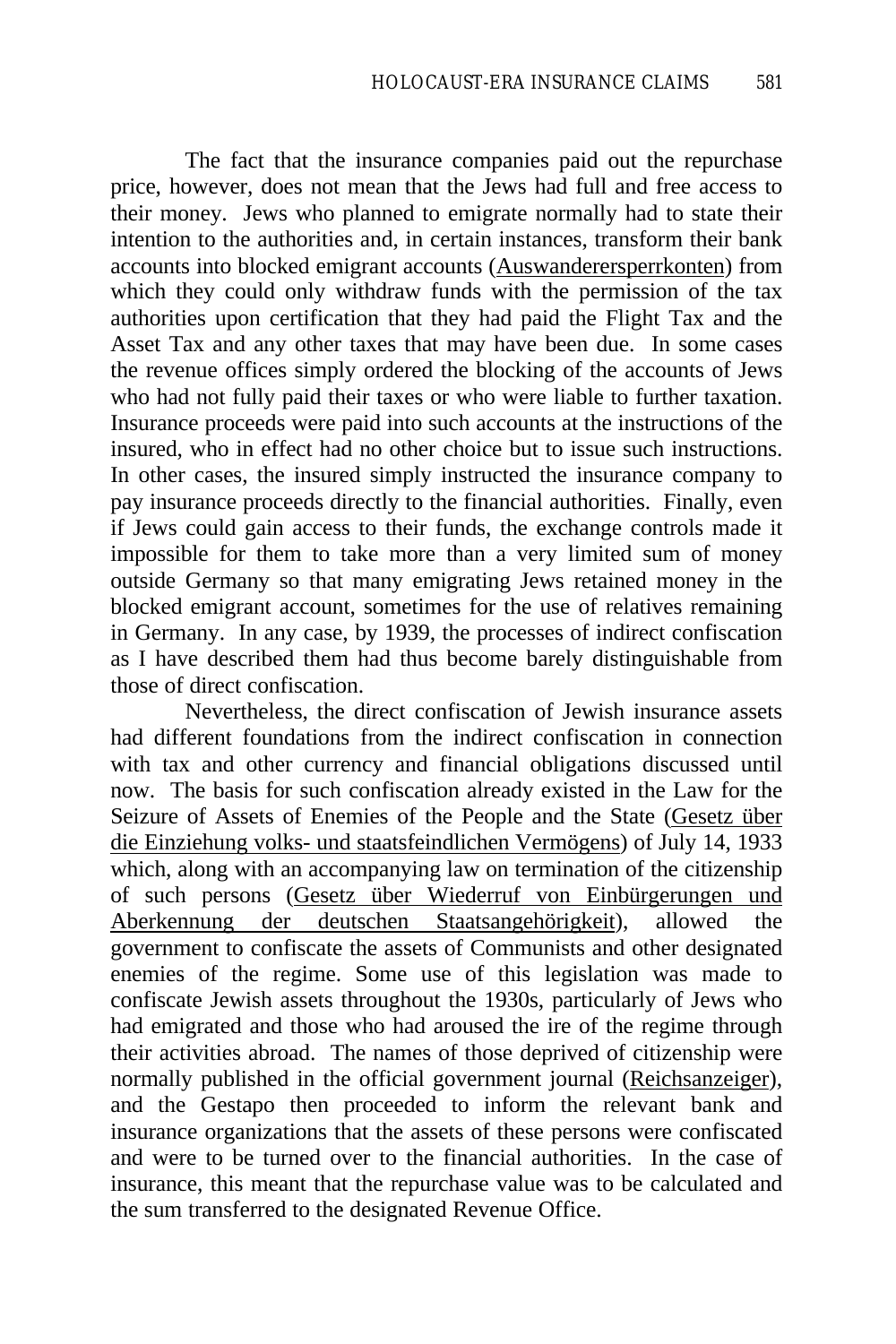The reporting and confiscation of Jewish assets was turned into a requirement by the  $11<sup>th</sup>$  Decree of the Reich Citizenship Law of November 25, 1941 (11. Verordnung zum Reichsbürgergesetz), which mandated the confiscation of all Jewish assets for Jews regularly residing abroad. By this time, of course, most of those who had not emigrated had been deported to concentration camps in the East, which constituted "residing abroad," and were now systematically deprived of their citizenship and property. Indeed, the decree was directly connected with the effort to deport all Jews remaining in the Reich who had not already been deported that had begun earlier in the month. Under Paragraph 7 of the decree, organizations and persons who had control of such assets – insurance companies, for example – were required to report them within a very short period of time. It cannot be said that the insurance companies showed any enthusiasm for this decree, not because of discernible moral or ethical considerations, but because they had neither the personnel nor the resources to identify the Jewish policies in their possession, many of which were free of premiums and thus of constant bookkeeping requirements and were not easily identifiable as Jewish. The records I have seen suggest that the initiative usually came from the Gestapo and other authorities, which turned up with the names of the Jews, announced the deprivation of their citizenship, and then used the information collected on their assets to contact the insurance companies and order payment of the repurchase value to the Regional Revenue Office in which the Jews had resided. I think it important to recognize that insurance at this point was among the lesser assets subject to seizure since the moneys in question had already been surrendered in one form or another by the general despoliation of the Jews and their forced emigration in 1933-1939.

In the case of German Jews, therefore, postwar restitution for insurance was primarily concerned with compensation for prematurely terminated policies and the proceeds of policies subsequently seized from insurers and blocked bank accounts. The payments were made by the government under the postwar restitution and compensation agreements. Under the compensation laws, the insurance companies, including foreign companies operating in Germany, were responsible for checking their files for the policies of former Jewish customers and calculating the amounts to be paid by the government.

Swiss and insurance companies of other countries allowed to do business in Germany were subject to the confiscatory regulations and decrees I have described, as, after 1938-1939, were the Italian companies operating in Austria and then in the Sudetenland and in so-called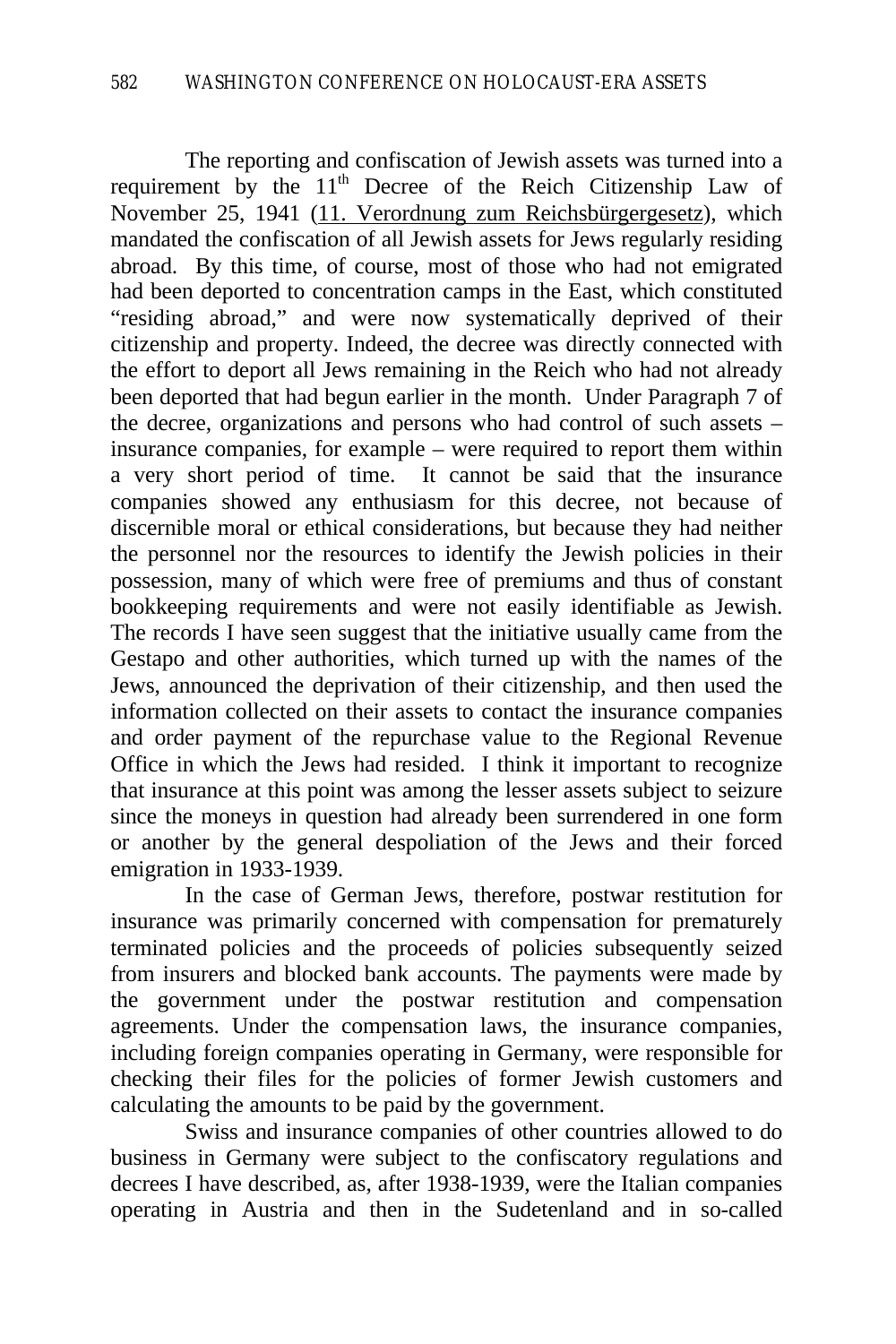Protectorate of Bohemia and Moravia. Swiss companies argued during and after the war that the German government, not they, was liable for the Jewish insurance monies they had paid out to the National Socialist regime. In the case of law suits against the Swiss both during and after the war, U.S. courts ruled against the Jewish claimants in favor of the Swiss insurance companies, although back in Switzerland, Swiss courts ruled in favor of Jewish claimants in cases where their policies specifically stated that payment could be made either in Germany or in Switzerland. Italian companies have denied payment obligation on the claims of customers in Poland and the former Czechoslovakia by of the socialization of their assets in those countries after the war. The Austrians issued an Insurance Reconstruction Law in September 1955 requiring that claims for all insurance contracts issued prior to January 1, 1946 would be paid on the basis of a reduction of the claim by 60%. The Dutch apparently were able to transfer stolen insurance assets from their collection point in the bank of Lippmann, Rosenthal  $\&$  Co., which had been aryanized by the Nazis and used for such purposes, to the relevant insurance companies and mandated settlements with their Jewish customers. Manifestly, we are thus confronted with very diverse practices and solutions with respect to compensation of Jewish insurance assets, which run the gamut from the absence of any compensation in the former Communist countries to varieties of compensation in Germany, Austria, and the Netherlands.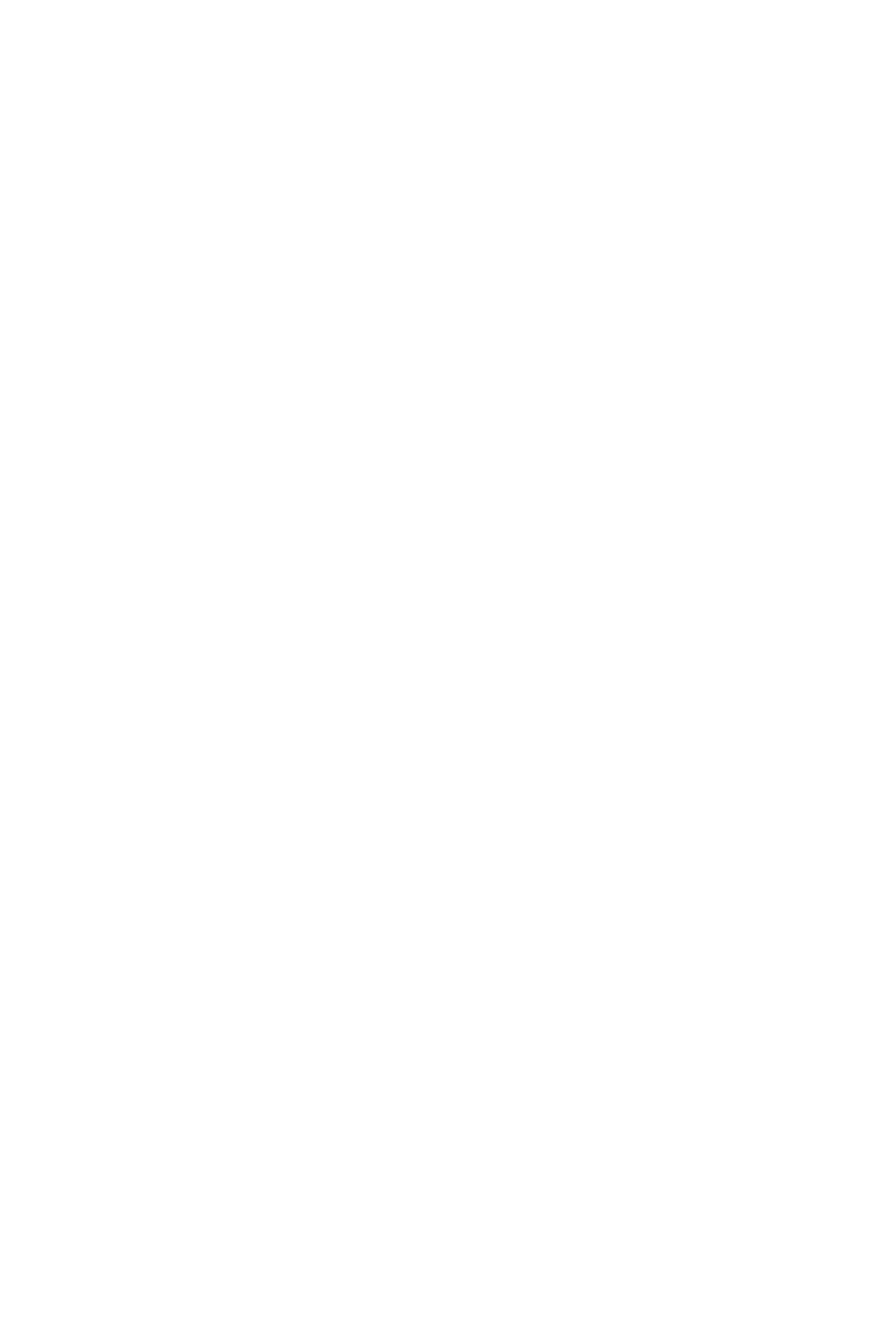# **Mr. Glenn Pomeroy**

### NORTH DAKOTA COMMISSIONER OF INSURANCE PRESIDENT, NATIONAL ASSOCIATION OF INSURANCE COMMISSIONERS UNITED STATES

### Plenary Session on Holocaust-Era Insurance Claims

Thank you, Ambassador Olson.

It is a great honor to be here, to work with you, and be a part of this historic undertaking.

My colleague, New York Superintendent of Insurance, Neil Levin and I hope to briefly outline steps U.S. Insurance Regulators have taken throughout this past year with respect to insurance issues. In particular, we have had a very productive summer and fall as we have worked hard in search of a solution to the issue of unpaid Holocaust era insurance claims.

First of all, I need to briefly describe U.S. Regulatory environment for insurance.

In the U.S., this industry is not regulated at the national level, here in Washington, D.C., but is regulated by the states. Each state has a primary regulator for the insurance sold there. That person is responsible for licensing the companies and agents that sell in that state and oversee the products that are sold there. Each state is assisted in their individual effort by the collective effort of the National Association of Insurance Commissioners, the NAIC. The NAIC is a membership organization that brings all states together for various voluntary efforts such as developing model laws or facilitating joint enforcement activity.

Last year, with the publicity surrounding the restitution of Holocaust-era assets from Swiss banks, the issue of unpaid insurance policies began to draw national attention as well. A growing body of public evidence suggested that several major insurance companies had sold policies to people of Jewish faith in the 1920s and 30s, but they had never paid a claim on those policies to the rightful parties…the insured.

In September of 1997, the NAIC created a Working Group to investigate these issues and identify the appropriate role for the NAIC and the states in the search for justice – helping Holocaust survivors and their heirs resolve claims stemming from policies sold during the Holocaust era.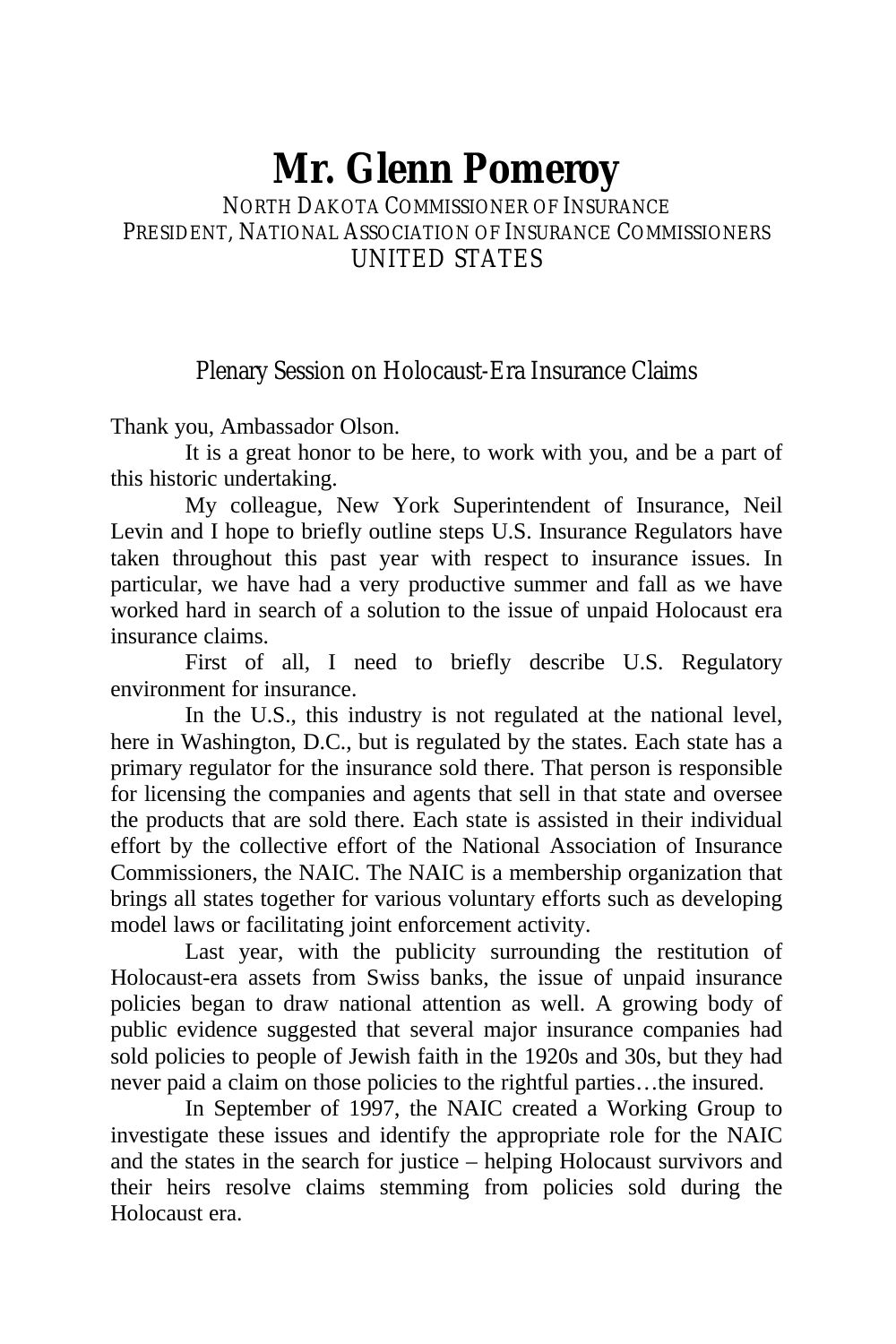The Working Group began by holding a series of hearings around the country. I attended our first hearing held here in Washington, D.C., last fall. My colleagues and I listened first hand to the personal accounts of several Holocaust survivors whose parents had been sold either a life policy, property policy, or dowry policy. The purchasers of these policies, generally the parents of the persons who testified, perished in the concentration camps at the hands of the Nazis. They left behind children who, though they managed to somehow survive the Holocaust, had never managed all these years later to be adequately compensated under the insurance policy purchased by their parents.

The hearing was a powerful experience for all of us. We sat with Holocaust survivors and looked into their eyes as they fought through their emotions to tell us their stories. A woman, for example, who recalled the day long ago when a door to door salesman came by to sell her father and insurance policy. How thrilled he was that notwithstanding the discriminatory practices then targeted at the Jewish community, here was one company that wanted his business. She recalled for us the circumstances surrounding the murder of her parents, her own survival, and her unsuccessful efforts over the last several years to receive just compensation under the policy.

And so, after conducting several hearings through the country, this past Spring, the NAIC decide to establish a committee of nine states and work toward the establishment of an International Commission to resolve unpaid claims to Holocaust survivors and their heirs.

Given the importance of this issue to all the states, as President of the NAIC, I was asked to head up this effort and I asked Superintendent Levin to serve as Vice Chair. As he and I and other colleagues from around the country, many of whom are also here today, began our work this spring, for me personally, there were two particularly inspiring moments that gave direction to the passion that all of us felt for this cause.

The first came in early May when this new committee of State Insurance Commissioners met in New York and met with Rabbi Israel Singer. Rabbi Singer, in his own powerful and articulate way, encouraged us to be guided by achieving an outcome that was both swift and fair. Swift because for Holocaust survivors still living we don't have time to debate or litigate this matter for the next ten years. Fair because as we heard last night and this morning this is not about money this is about justice. This is about doing what we can to obtain justice – now!!

Work with the companies, Rabbi Singer implored, and the honorable men and women who now run them. Let cooperation and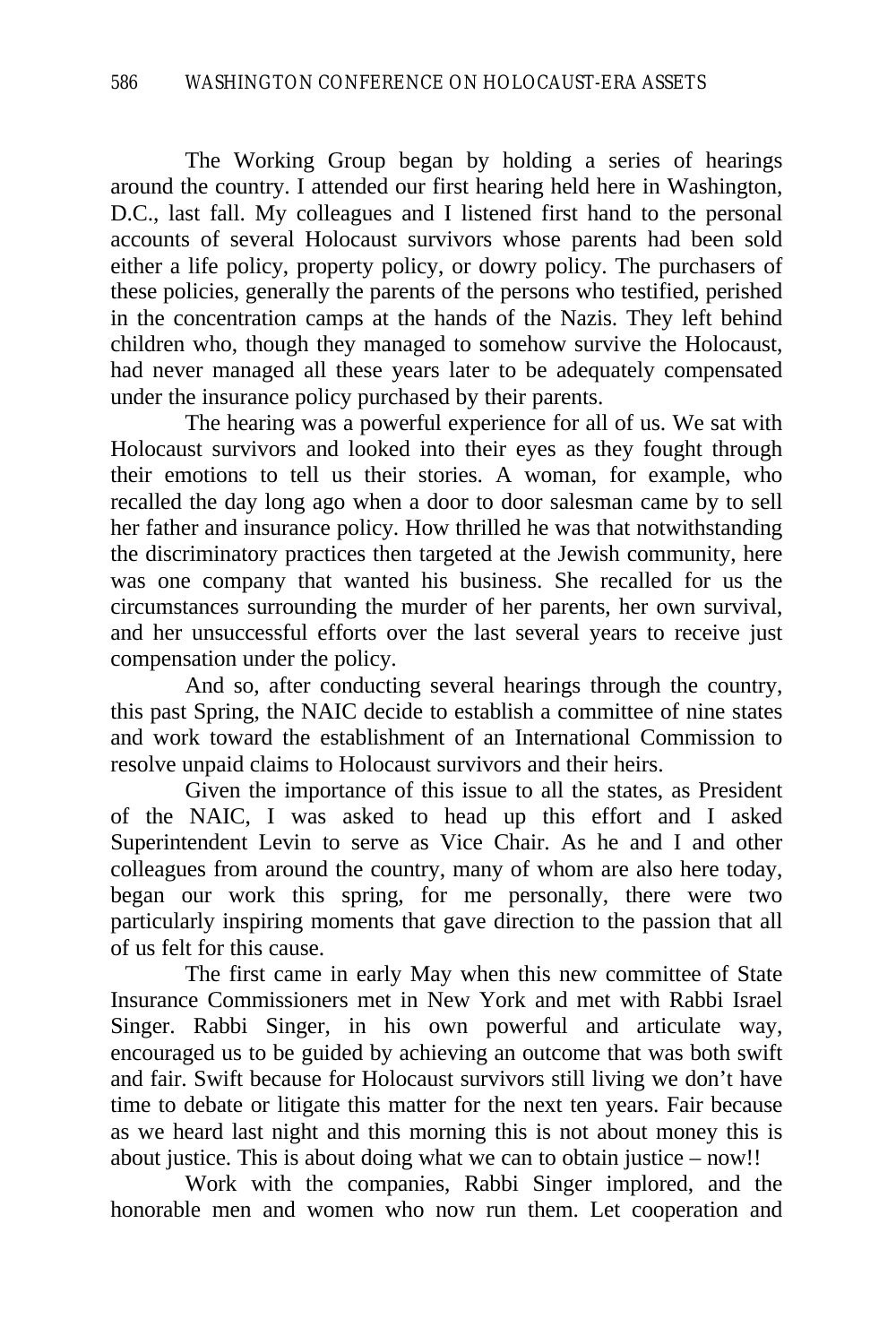collaboration be our cornerstone and not confrontation because if confrontation is the chosen path, no one will win and everyone will lose. Rabbi Singer's words meant a great deal to our committee and we have tried to honor them with our actions.

For me, the second defining moment came in June, when I had the opportunity at the planning session for this conference, to visit personally with Ben Mead who heads the American Gathering of Holocaust Survivors and who, with his granddaughter, led the Remembrance Service last evening. Ben told me that it was this wish that when people today work on these issues, that they always remember that we are not talking about academic issues, or not just talking about abstract numbers, but real people, who lived and worked and dreamed – and who purchased insurance policies as part of their dreams for the future – a future that would never come.

Ben told me his own story. As Rabbi Singer mentioned, Ben's family didn't have much money, sometimes they even had to forgo a trip to the grocery store. But, they would always make their weekly insurance payments. Ben told me how he, as a little boy, was the only child in the neighborhood who didn't have a bicycle, his family couldn't afford it, and yet his father made sure the insurance payment was made – every week.

Now, here in the U.S., I'm from North Dakota. As I began this involvement, I was aware that perhaps only one survivor resided in my state and, sadly, she passed away this summer. Obviously, this issue is not one that impacts directly the people in my state – but that doesn't matter – not anymore. Not when I think about my friend Ben Mead, and think about when he was a young boy with parents who loved him but were taken from him – forever.

I think about my own young son, and I realize that I am personally connected to this issue now in a way that is powerful and profound – even a little difficult to explain.

And so, we worked throughout the summer to create an International Commission. Through a "Memorandum of Understanding," which has now been signed by six insurance companies and over 40 states, an agreement was reached in August and the Commission was formed.

This Commission is made up of representatives from the insurance regulators, both U.S. and Europe, the companies, the survivor organizations, and the State of Israel. The goal is to work with collaboration rather than confrontation.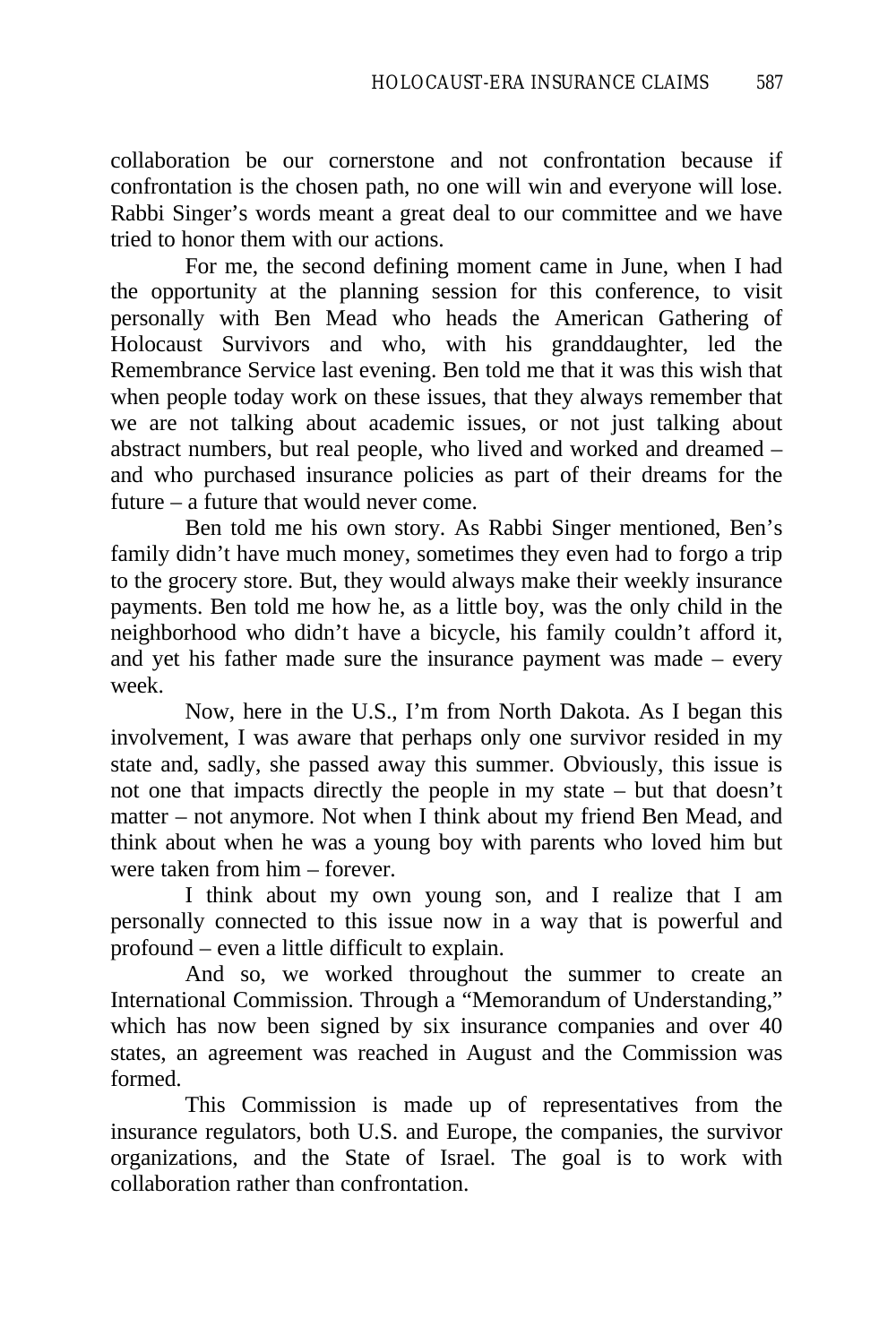Superintendent Levin will explain in more detail about the Commission, its process, and how it will approach its task to achieve the moral accounting that must take place now, before it is too late.

Yes, this is difficult. And, yes this is complicated. We are talking about horrible activity that occurred over 50 years ago. In so many cases, policyholders were murdered and all their records destroyed. Many companies have since either been taken over by the Nazis or nationalized by Eastern European governments in the years following World War II.

But, these difficulties are tiny and insignificant compared to the tremendous responsibility we now bear – the tremendous opportunity we now have – to achieve, under our watch, a measure of justice by working with others who share our responsibility and our opportunity.

Through the work of the International Commission, we have created the process to get the job done. And now, the Commission must to its work.

Thank you.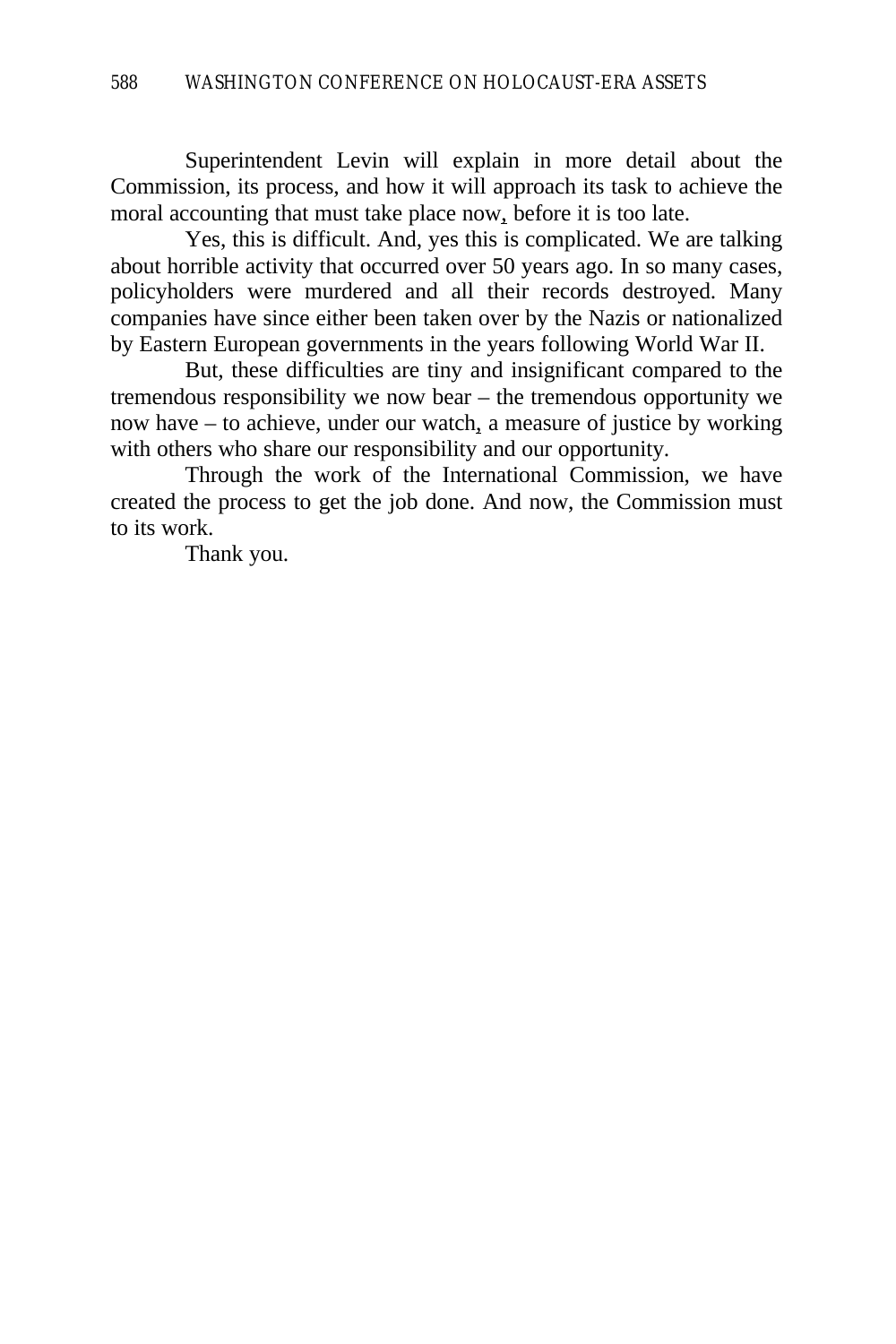### **Mr. Neil D. Levin** SUPERINTENDENT, NEW YORK STATE INSURANCE DEPARTMENT AND VICE CHAIR, NAIC INTERNATIONAL HOLOCAUST COMMISSION TASK FORCE UNITED STATES

### Plenary Session on Holocaust-Era Insurance Claims

Thank you, Commissioner Pomeroy.

It is a great honor to be here and to be part of this historic conference.

As you all recall this conference began with comments by Ambassador Eizenstat and Mr. Wiesel who spoke so eloquently about the moral and ethical imperatives for addressing issues which have been lingering for over 50 years. This was followed by Secretary of State Albright's personal and moving plea to give people back their history. I would like to take a few moments to speak about how the International Commission will strive to do this.

The theme of this conference is voluntary action based on a moral foundation. This also is the theme of the International Commission. The Commission is composed of thirteen members, all of whom have joined voluntarily: Three representatives from the United States commissioners, three representatives from the international Jewish and survivor organizations and six representatives from the European insurance companies and regulators. There are also three observer spots for the survivor and Jewish groups, an observer spot for the State Department and an observer spot for the European Economic Commission.

The International Commission has already begun meeting and has initiated its work. As part of its mandate, the International Commission will oversee an audit process and is currently developing an audit program. However, we are going to learn from the successes and problems of the Volcker Committee. The Commission is committed to a "top-down" review and will not expend millions of dollars combing through every shred of paper in Europe. Further, the Commission is committed to using the work of auditors the companies have already hired if that work meets an appropriate standard in order to avoid unnecessary costs. At all times we will be attempting to maximize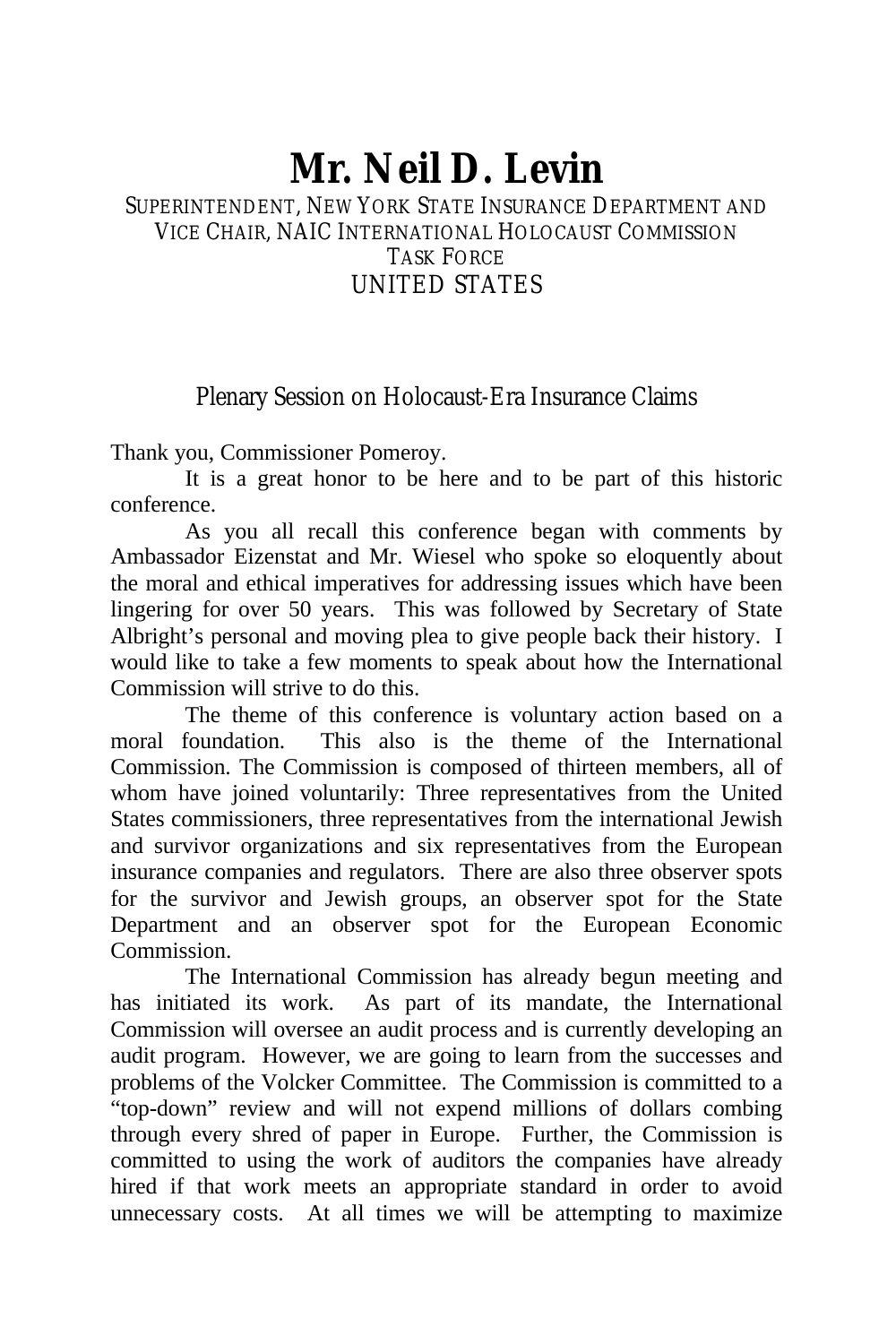recovery for Holocaust victims and minimize expenditures for auditors and lawyers.

Further, the Commission is committed to a claims driven process and is currently setting up a claims resolution process with a 1-800 number to receive and process claims. Our goal is for the complete process to be user friendly. The claims process will operate with relaxed standards of proof that will acknowledge the passage of time and the practical difficulties of the survivors, their beneficiaries and heirs in locating relevant documents.

The Commission will work to resolve all of the claims within two years and payments to survivors and their heirs will be made throughout the Commission's two-year investigation.

The Commission has also created a humanitarian fund and a fund to deal with nationalized claims and claims against companies that are no longer in existence. We are proud to be able to say that we already have an upfront contribution of \$90 million from the insurance companies towards those funds. The Commission plans to move quickly to determine how these amounts will be allocated to Holocaust victims. Further, the insurance companies have committed to pay the expenses of the Commission so that no money is taken away from survivors.

In addition, Mr. Eagleburger and the U.S. State Department will lead an effort to encourage other insurance companies and foreign governments to participate in the Commission. Today we are making an appeal to the 44 countries represented here to participate in this Commission. I would like to personally commend the six companies that are participating in the International Commission yet unfortunately they only represent 25% of the market during that time period. Not one company has come forward that is not doing business in the United States. I must ask the question why? There is a moral and ethical obligation to aid in this effort to restore and rewrite history for the survivors.

We should end the  $20<sup>th</sup>$  Century differently than it began -- with a global community with a strong conscience -- a community that is unafraid to remember and is committed to moral and ethical renewal. We must commit to open our archives to take steps to make them accessible and to commit to preserve these archives. Just recently I was able to learn about my own personal history through access to archives in Belarus and the Ukraine. This is the least we can do for all of the survivors.

As we were reminded by Elie Weisel, Secretary of State Albright and Under Secretary of State Eizenstat, our efforts here today are about a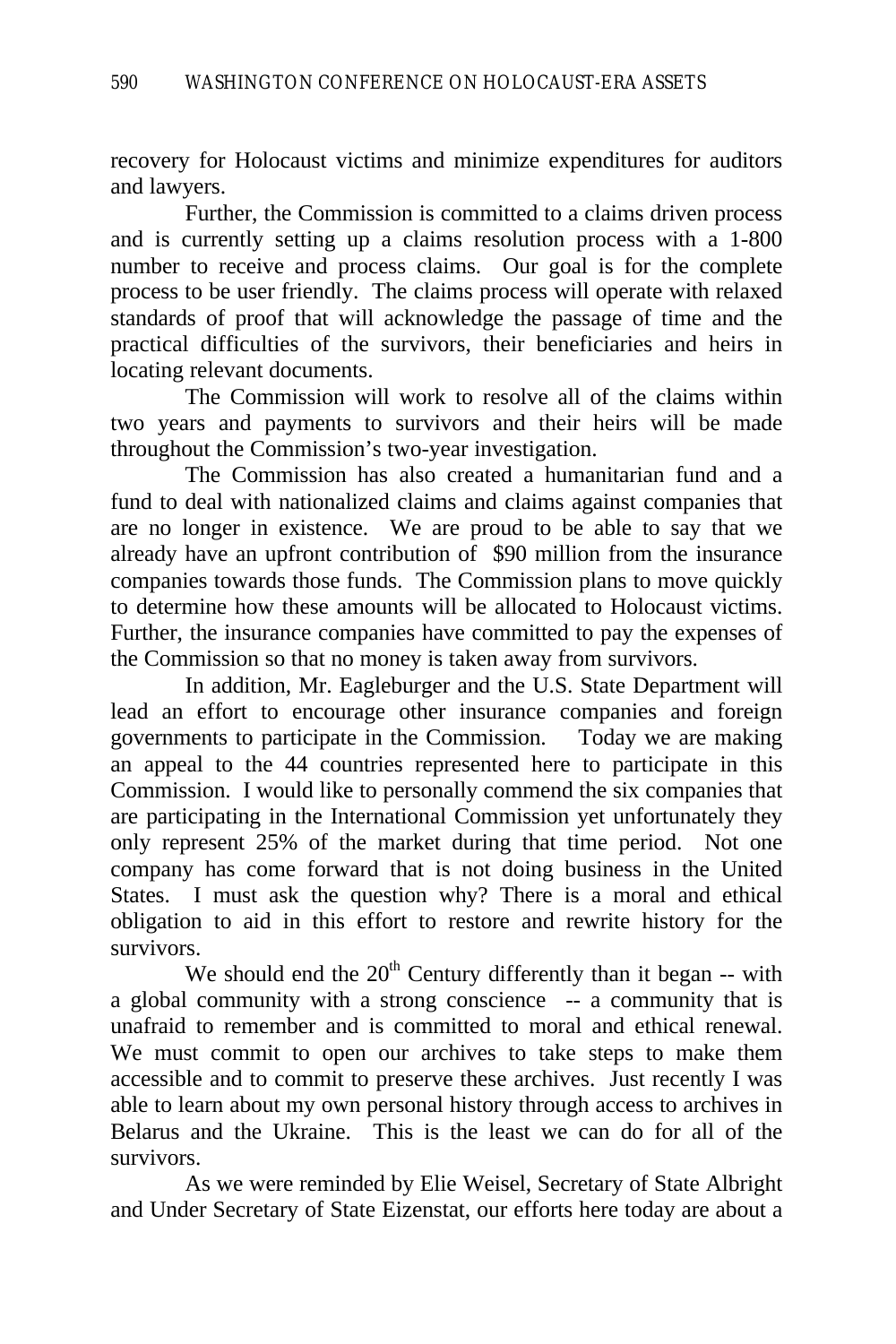lot more than money. They are about a gesture of restitution and contrition, rewriting history and letting the victims witness before they die, the support of the governments around the world who sat by silently for far too long.

Thank you, and I look forward to working with all of you in this effort.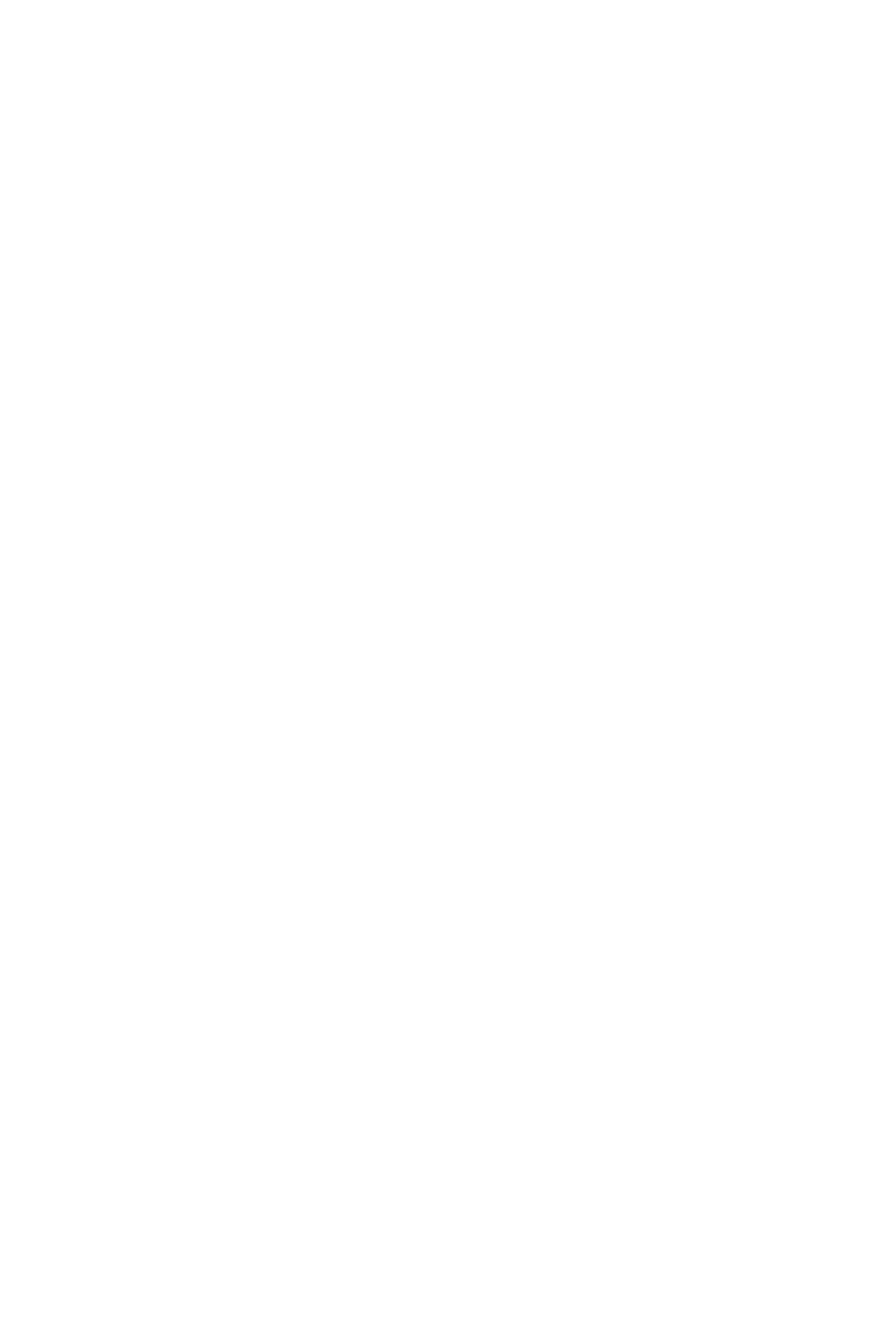# **Mr. Herbert Hansmeyer**

MEMBER OF THE BOARD OF MANAGEMENT ALLIANZ AG

Plenary Session on Holocaust-Era Insurance Claims

Mr. Bindenagel, Secretary Eagleburger, Judge Mikva, distinguished Ladies and Gentlemen,

I would like to extend my sincere thanks to you for the opportunity to participate in the Washington Conference on Holocaust-Era Assets on behalf of Allianz AG. The topic of insurance policies held by the victims of the Holocaust is very challenging and not at all comparable to the dormant accounts in Swiss banks - not only because many countries - each with its own history and political and legal aspects - are involved, but also because insurance itself is a rather complex area of business.

I would be pleased if I could contribute some information to Conference participants for their discussion of Holocaust-era insurance claims.

Allow me to begin by emphasizing that Allianz AG is committed to achieving clarity on this issue. Furthermore, it is, and has always been, our policy to pay all legitimate claims of our policyholders. This is naturally also the case for unsettled claims of our company from Holocaust survivors and their families.

In this respect, we are determined that justice is done. It is for this reason that Allianz AG is a participant in the International Commission under the chairmanship of Secretary Eagleburger. At this juncture, I would like to express my personal and my company's thanks to him for taking on this difficult task. Under his guidance this commission will certainly bring us all a step closer to our common pursuit of a just resolution. In this respect, I would also like to express my personal appreciation to the U.S. State Department and the U.S. Holocaust Memorial Museum for organizing this important international forum. This, too, will certainly help us all achieve clarity on the factual circumstances before, during and in the aftermath of the Second World War.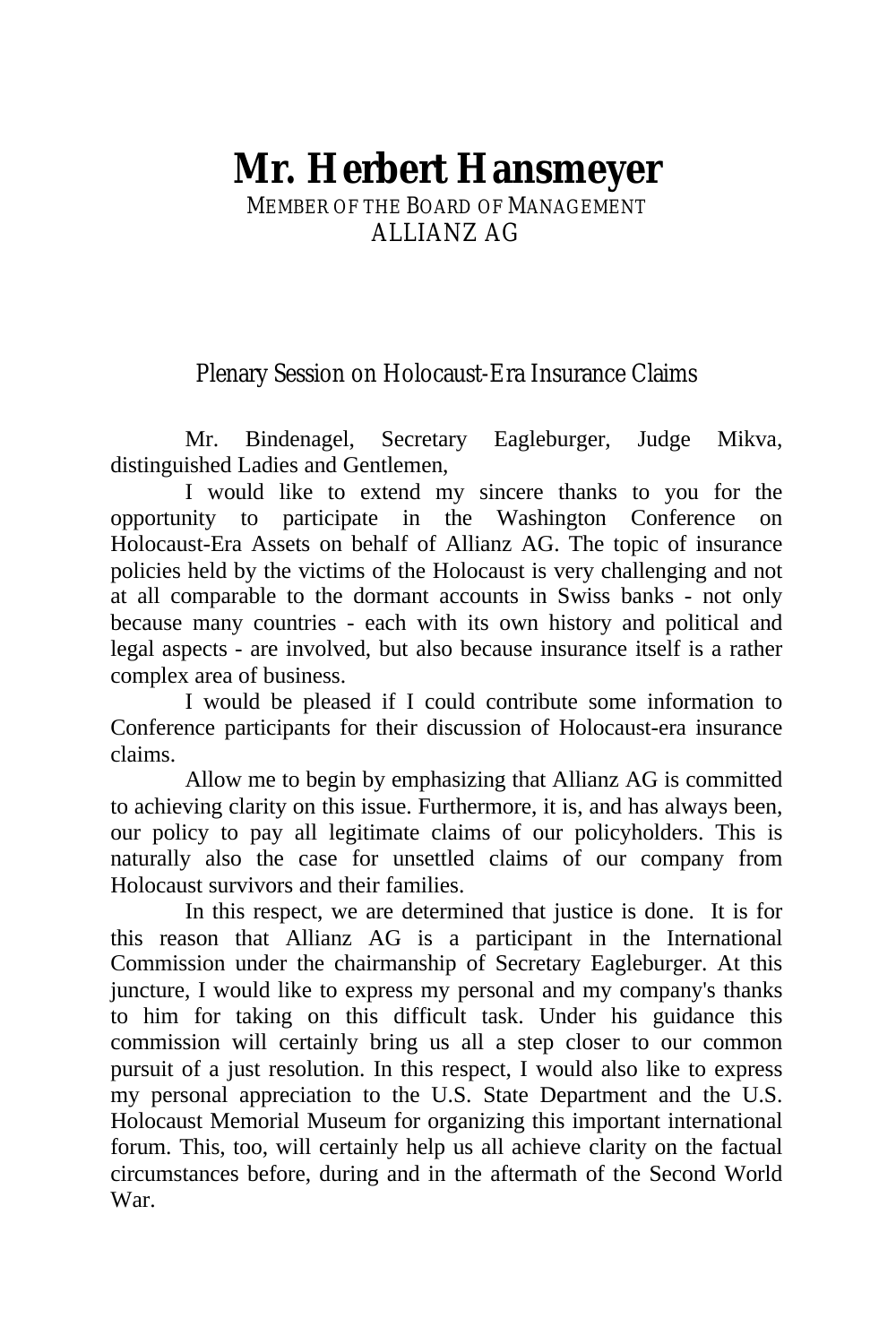That many insurance claims might have remained unpaid after the Second World War came, quite frankly, as a surprise to Allianz AG. Even more surprising to us was the accusation - made in no uncertain terms in the New York lawsuit that for more than 50 years we had not paid claims to victims of Nazi persecution. This, ladies and gentlemen, is quite simply untrue. It is vitally important that those of us seeking to address these issues in a constructive manner realize this.

The reason that the lawsuit came as a surprise to us - and let me emphasize this clearly - was that we did know that, as far as Germany is concerned, most insurance claims had been previously paid fairly and correctly, the majority of them before the war. In addition, the majority of cases were included in post-war compensation programs and treaties among the nations involved in the war. It was our understanding that these programs - initiated after World War II by the Allied governments and continued to this day by the Federal Republic of Germany had, in fact, settled all claims. The restitution laws were exceedingly comprehensive and did include claims on insurance policies. In short, we had to assume that the combined efforts of the Allied governments and the Federal Republic - with the assistance of the German insurance sector - had made it highly unlikely that claims remained unsettled.

However, when the lawsuit was filed, it became clear that there were unanswered questions around already settled policies but even more about nationalized policies, particularly in Eastern Europe. As many of the participants here today know, Allianz sought from the very beginning to be open for a constructive dialogue. Above all, we stated quite clearly our commitment to treat this with the highest level of integrity. We see this as our responsibility to all policyholders past and present.

Many of you are aware of our efforts in this area. In April 1997, we established 24-hour helpline call centers in North America, Europe and Israel to enable potential claimants to contact us directly with inquiries in the most unbureaucratic manner possible. We asked Arthur Andersen to conduct an independent audit of relevant file inventories in Germany in order to see whether policies had, contrary to our knowledge, remained unsettled. And we invited Professor Feldman, renowned expert of history at the University of California at Berkeley, to research our company's history independently and publish his findings.

We further sought to come to a dialogue with the US insurance commissioners and the organizations that have represented Holocaust survivors for decades, seeking to find together a constructive means of addressing the concerns of all involved. The result of these talks was the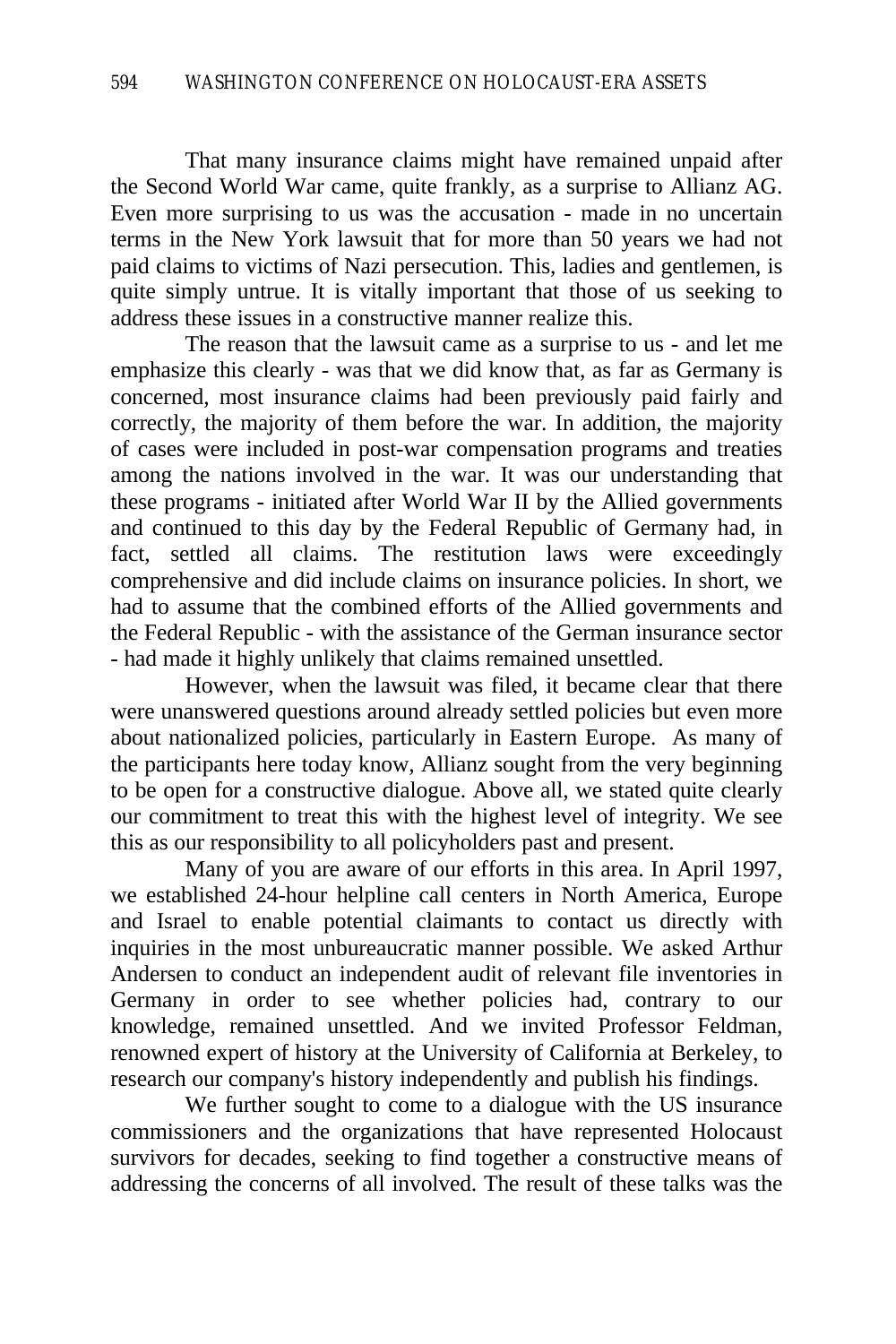establishment in August of the International Commission, chaired by Secretary Eagleburger.

We are committed to creating a very sound international process for settling potentially open insurance claims. Ladies and gentlemen, I am personally convinced that we are together- on the right path toward a swift and just resolution of these issues.

Nonetheless, we have observed that discussions remain partially hindered by lingering problems of perception on the issues involved. This is, in some respect, understandable. As I said, the technical side of insurance is difficult to understand, and has been made even more complex by the passage of more than 50 years since the events under consideration took place. Additionally, these issues involve many countries across Europe West and East all with their diverse legal and historical aspects.

Especially for Eastern Europe, it is not easy to get to the hard facts of the fate of policies because the insurance companies and their branches were nationalized after the war. Still, we must make this effort.

Because of Allianz AG's position as the largest insurer in Germany both today and in the early decades of this century our focus has naturally been primarily on Germany. The independent audits I have already mentioned were conducted initially on the file inventories of Allianz Lebensversicherungs-AG, our German life insurance subsidiary. They were then extended to inventories held by Vereinte Leben, a German life insurance company acquired by Allianz AG in 1996.

The auditors faced a daunting task; under consideration were more than one point four million individual paper files on policies issued between 1920 and 1945. No separate file inventories for people persecuted by Germany's Nazi regime existed, and the files have not in any way been computerized.

Identification of victims of the Holocaust was particularly difficult. Methods for identification using direct and circumstantial evidence contained in the files had first to be developed. Finally, Arthur Andersen provided us with a clear evaluation of the status of files, giving us an assessment on what happened to those insurance policies and how our companies have dealt with them.

The audit results showed that, of the files examined, the vast majority of policies were, in fact, previously paid out at the request and into the accounts of individual policyholders. Some 70 percent of the files audited involved cases in which the policy had been canceled prematurely and been cashed in. Again, almost all were cancelled by the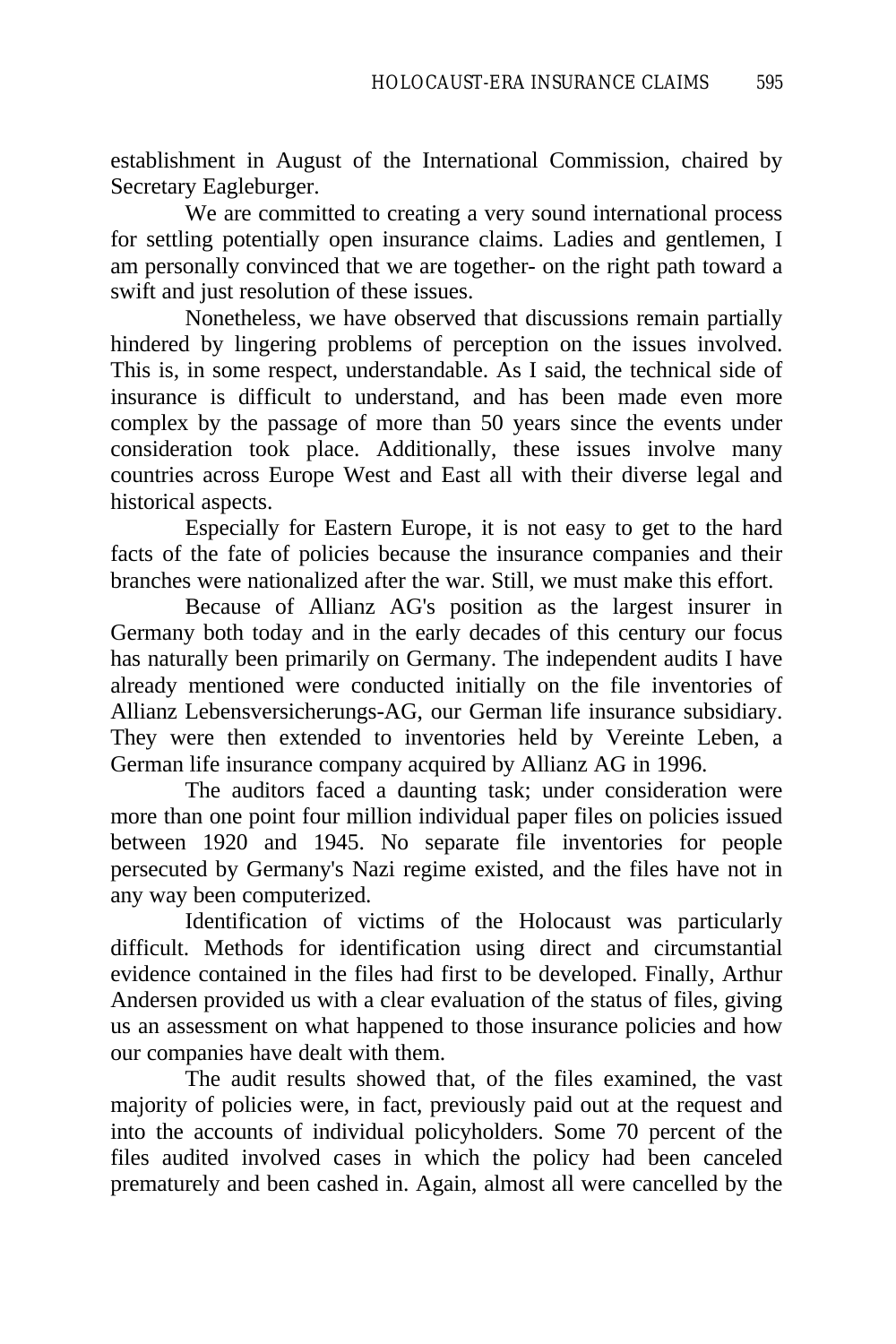policyholder, while cancellations on Nazi Government order were rather rare.

Ladies and gentlemen, in considering these facts from the view of an insurance company which of course we must do if we truly want clarity on insurance issues, we should not lose sight of other important aspects as well.

In the years leading up to World War II, Jewish people in Germany came under increasing pressure from the Nazi regime. That regime first sought to exclude Jews from the economic, social and political life of Germany, then sought to plunder their property, and ultimately perpetrated one of the most heinous crimes against humanity ever recorded - the Holocaust.

Thus, when people sought to cash in their life insurance policies, they may have done so in a desperate effort to alleviate increasing financial burdens from unjust levies and taxes, or to facilitate emigration. They did so in order to escape no uncertain peril to their lives. This is a fact that cannot and should not be left out.

It is for this reason that the postwar German government provided compensation not only for the value of policies confiscated by the Nazi regime in the late 1930s and through 1945, but also for instances in which people suffered a financial loss on policies cashed in early. Our research has shown that around 70 percent of the Jewish files of our companies were later made part of the German government's restitution and compensation programs.

And let us be quite clear on this, neither the insurance customers themselves nor the insurers benefited in any way when people cashed in and thus canceled their insurance policies. But it was and still is the responsibility of an insurer to pay the cash value on a policy at cancellation if requested. It may be interesting to note that recently conducted audits of the German Insurance Department have shown that, in such cases, our company not only paid, but paid quickly, in some instances hand-delivering insurance payments to peoples homes. Thus the Nazi government's efforts to directly seize Jewish assets under expropriation laws were quite frequently unsuccessful because the policies were previously paid out or, if they were still in force, carried loans and prepayments, leaving sometimes only very little, if anything at all, for the Nazi regime to confiscate.

The question remains, though: Despite earlier payments and comprehensive compensation programs, is it still possible that some policies remained unsettled? The answer is yes, but only in the small number of cases where the beneficiary or heir could not be found by the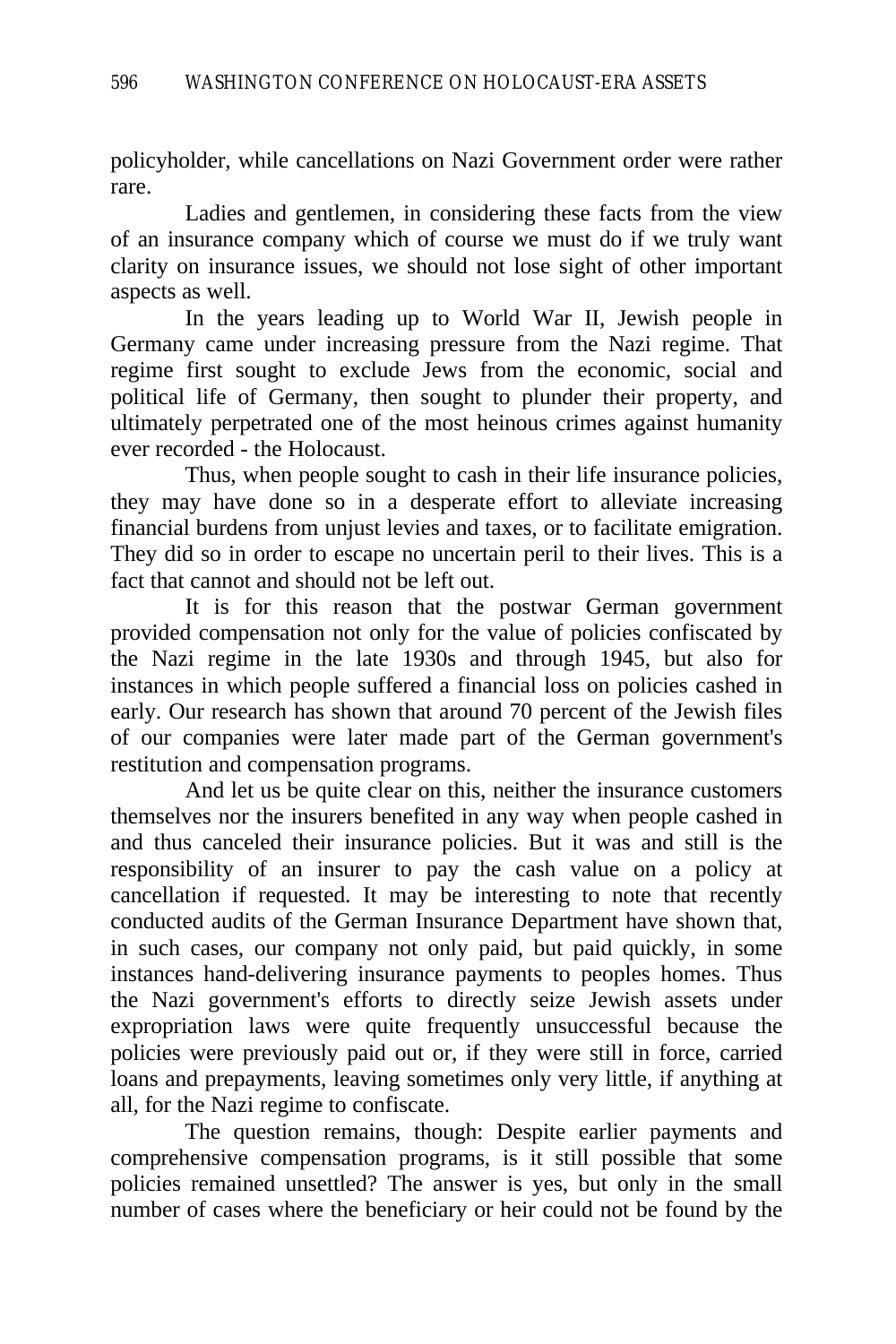companies in the turmoil after the war or did not claim under a policy in the compensation proceedings.

Did the companies keep the money, as was the case with the dormant accounts? The answer is no they did not. After the war all German life insurance companies were technically bankrupt and kept alive through government subsidies the so-called equalization funds which exactly matched their liabilities. The German Insurance Department conducted audits for a period of 18 years on these subsidies. If the liability did not materialize, then the subsidy had to be paid back to the government. Therefore the companies could not enrich themselves with funds due under unsettled policies. In other words, there are no dormant assets from unclaimed policies.

Despite this fact, it is our firm belief that policies that remained truly unsettled should be paid regardless of statutes of limitations and bureaucratic red tape. This has always been our policy, and it remains our policy as part of our voluntary participation in the International Commission.

We still have a great deal of work to do in achieving clarity on all these issues. This is particularly true in terms of efforts to address claim payments that were hindered by the chaos in which Europe found itself during and after the War waves of emigration, the rebuilding of entire countries and, especially, the nationalization of the private insurance industry in a number of countries in Eastern Europe. Determining how to address these issues will take some time. However, as a further sign of our commitment to assisting Holocaust survivors, the International Commission has created funds that will be available to support needy survivors whose claims may be complicated by such factors.

Ladies and gentlemen, I remain personally convinced that we can best achieve our common goal of justice and clarity through continued dialogue between companies, regulators, claimants and, of course, governments. Again I would like to express my appreciation for this conferences efforts and offer Allianz AG's assurances that we share your goals and will continue to support all constructive efforts to address these issues.

Thank you.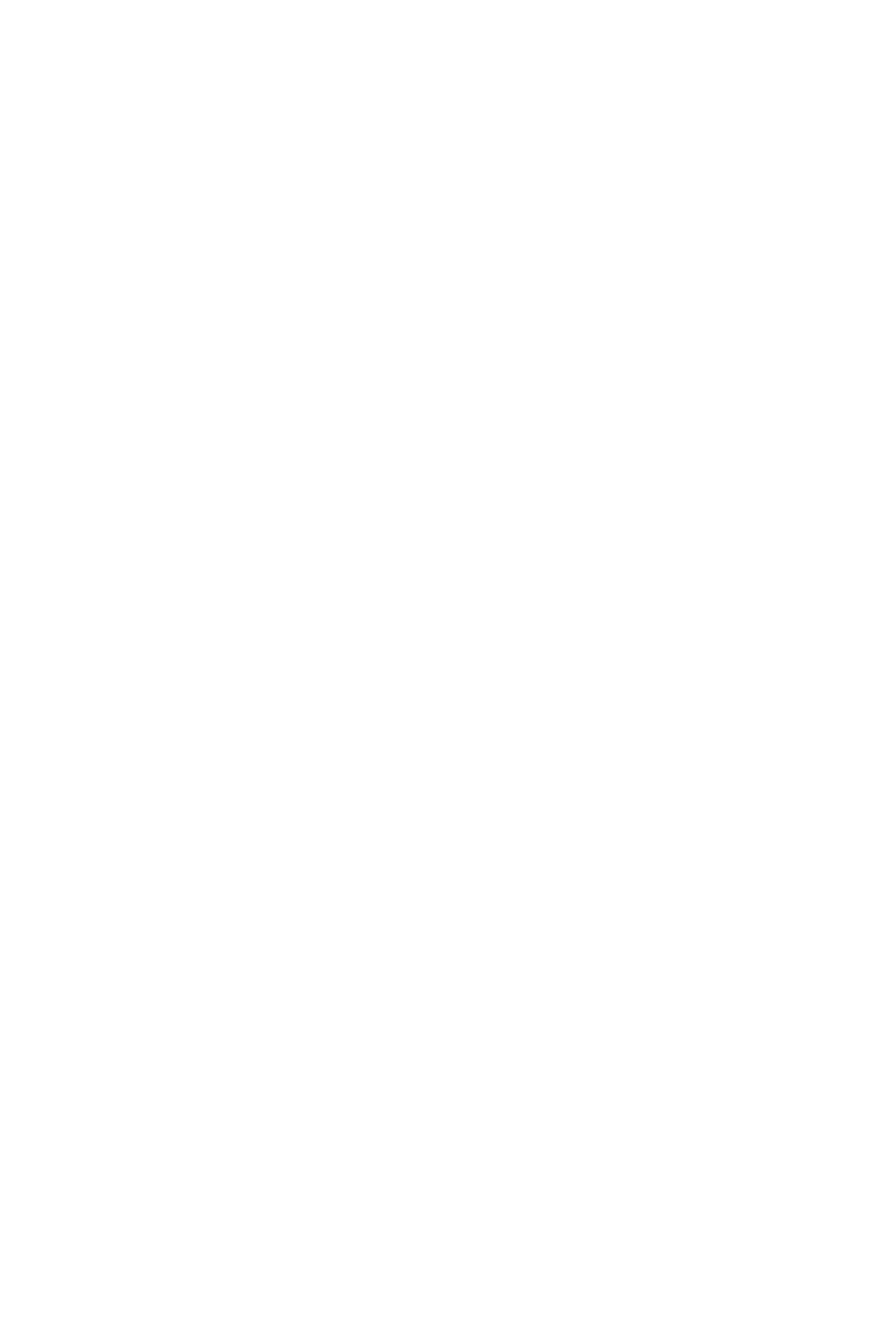# **Prof. Gerald D. Feldman**

PROFESSOR OF HISTORY, UNIVERSITY OF CALIFORNIA, BERKELEY AND FELLOW, AMERICAN ACADEMY IN BERLIN UNITED STATES

# **Confiscation of Insurance Assets: Special Issues**

### Break-out Session on Holocaust-Era Insurance: Historical Overview, Nazi Confiscation of Insurance Policy Assets

In my presentation to the Plenary Session, I sought to outline the basic manner in which German-Jewish assets were confiscated. distinguished between indirect and direct confiscation. The former was the consequence of the economic deprivation experienced by Jews through loss of livelihood, the financial needs arising from decisions to emigrate, and financial impositions upon Jews. Thus, many of the proceeds received from the repurchase of insurance policies ended up in blocked accounts or at various Finance Ministry revenue offices either, in the first case, as a guarantee that they would pay their taxes or, in the second, in actual payment of those taxes. Direct confiscation took place under decrees allowing the State to deprive Jews who had emigrated or who had been deported in the East of their citizenship and confiscate their assets. It was systematized under the  $11<sup>th</sup>$  Decree of the Reich Citizenship Law which mandated that insurance companies, banks and other institutions holding Jewish assets actually report them to the financial authorities so that they could be confiscated and threatened penalties for non-compliance.

What I want to do now is to flesh out some of these points, addressing in particular some of the more technical issues involved and the behavior of the insurance companies in these processes. To begin with, I would like to make the point that Jews were valued customers until the regime turned them into poor customers and bad risks. In 1935,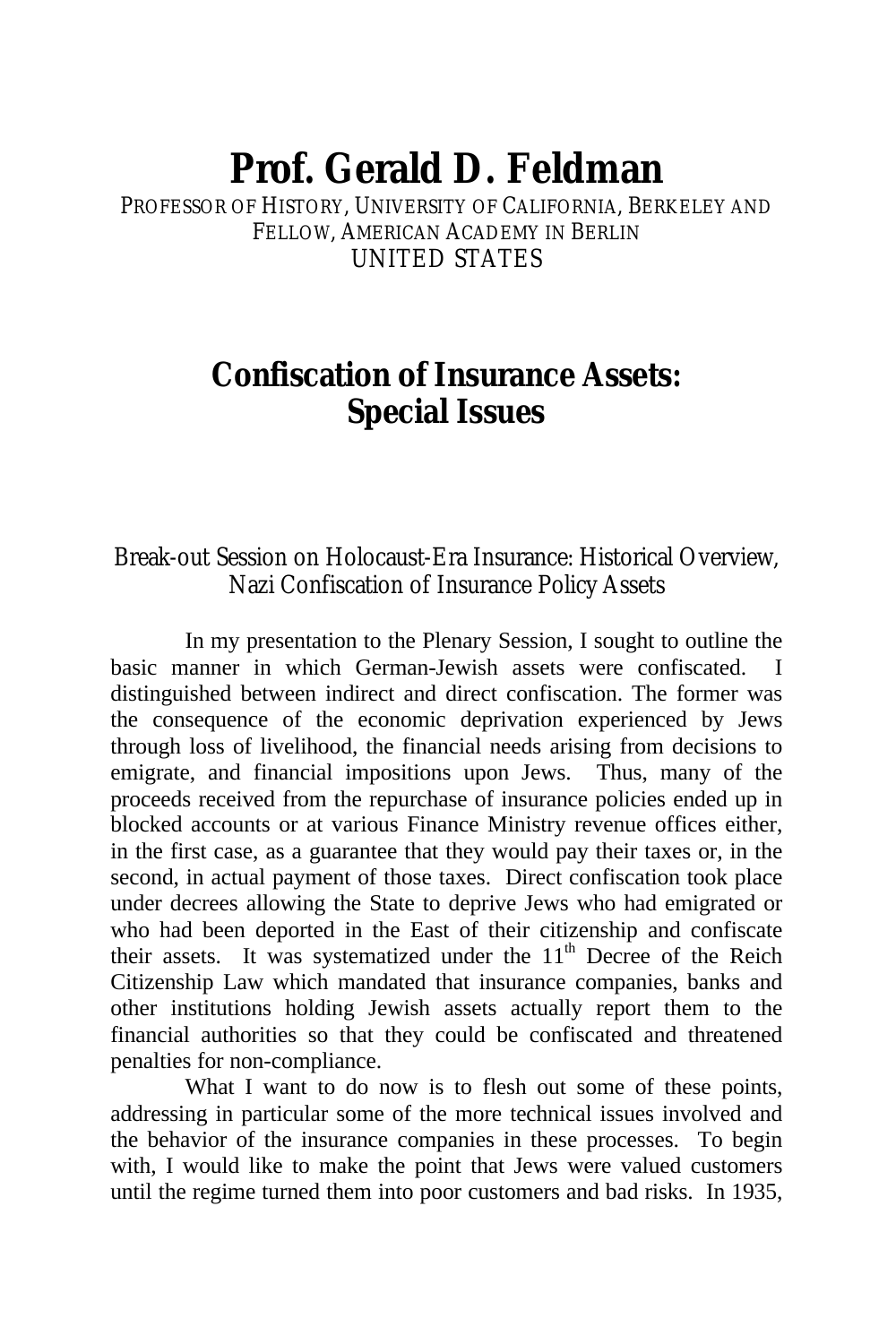for example, Allianz sent around a circular to its branches and daughter companies asking that it be alerted to the names of persons who were emigrating, to Switzerland, Palestine, or elsewhere, so that the companies connected with Allianz in those countries could try to keep these customers. Such a circular would have been inconceivable two years later, but it is revealing of the effort to sustain a measure of normal business practice in an increasingly abnormal situation. Similarly, the correspondence in the policies I have seen demonstrate a desire to maintain as much of the worth of the policies as possible under the circumstances. Many Jewish customers moved very slowly in giving up their insurance. Finding themselves unable to pay premiums, they often turned their policies into paid-up policies, which maintained at least the present worth of the policies. Thus, in the case of a twenty-year policy converted in its seventh year, the value would be about thirty percent of what it would have been had it come to term. Conversion, however, also kept the way open for a return to the old policy and full value if premium payments were resumed. Some Jewish policyholders were very uncertain as to what to do and, as far as I can tell from the correspondence I have seen, they received objective and straightforward advice with respect to borrowing on their policies and the details of buying them back if that seemed necessary to the customer.

Clearly it is very much to the interest of any insurer to have its customers hold on to their policies until they come to term since the profit made on prematurely terminated policies was either negligible or non-existent. In some cases there was even a loss. German companies, unlike their American counterparts, did not impose surrender charges. The cash surrender value of a twenty-year policy after seven years was slightly below twenty percent. Obviously it was much more to the interest of the customer not to take the disproportionate loss on present and expected value entailed in buying a policy back. Insurance companies that tried to hold on to their Jewish customers, therefore, were doing so at the very least because it was in their interest. By 1937-1939, however, this was becoming increasingly pointless. The introduction of the Four-Year rearmament program at the end of 1936 made Field Marshall Hermann Göring, who was its head, particularly anxious to mobilize Jewish assets, while radical elements in the National Socialist Party put increasing pressure on Jews as well. Jews could no longer afford to pay premiums and were increasingly inclined to emigrate. There was a veritable flood of cash-ins beginning in mid-1937, and a particularly dramatic development following the November Pogrom. The statistical findings of Allianz tend to confirm the impressionistic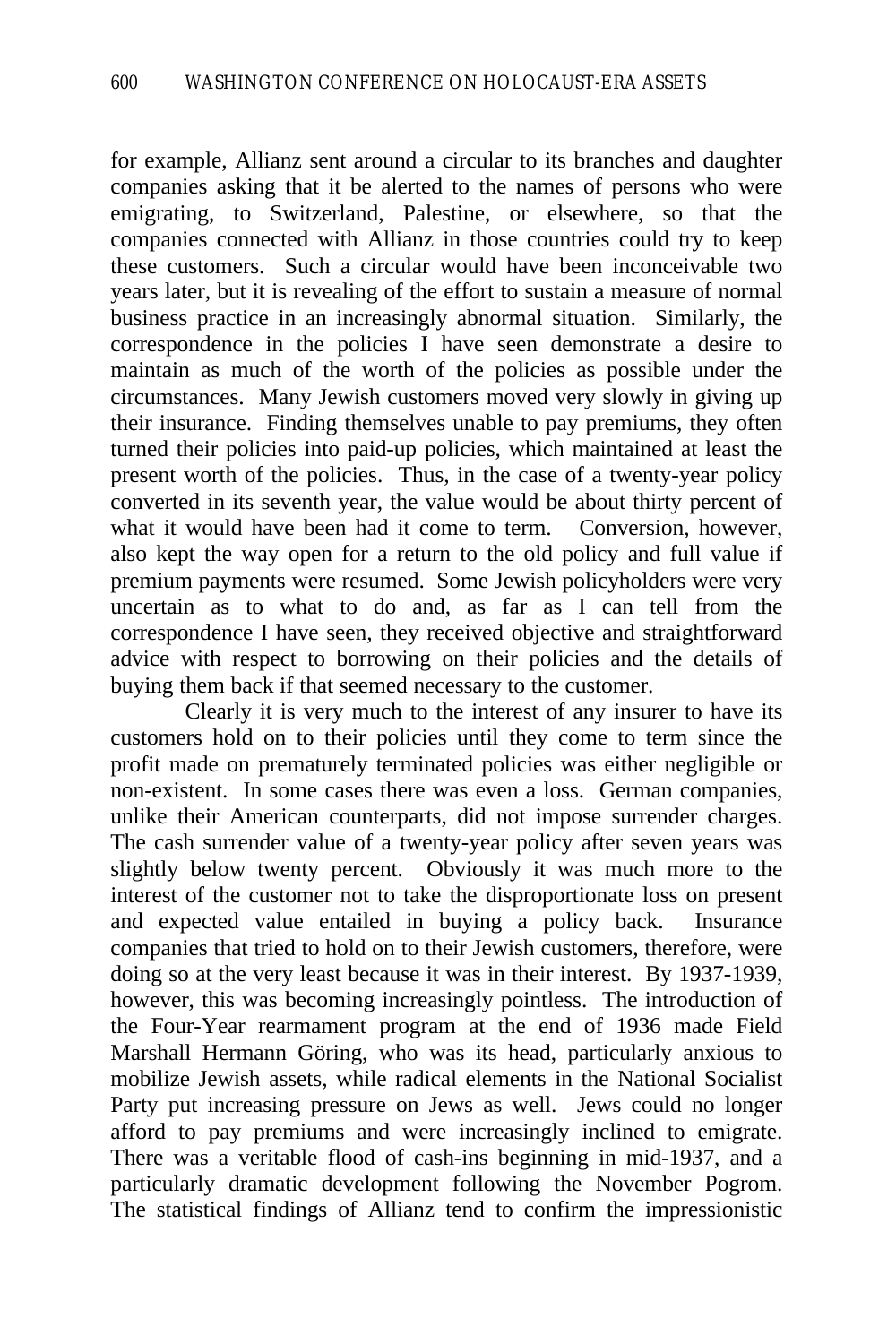findings of my reading of the policies. Cancellations shortened the average life of policies by about half, that is, from 20 to 10 years, thereby diminishing the average cash value of Jewish policies to about 38% of anticipated full value. In the end, cancellations far outweighed conversion to paid-up policies. Of the Jewish policies sampled, 69% were cancelled, while only 17% were converted. There is good evidence that the shift from indirect to direct expropriation took place in the latter part of 1939 and early 1940 before it was legally imposed in late 1941. Most Jews holding insurance, therefore, cashed in their policies by force of circumstances prior to 1940.

The flood of repurchases in 1937-1939 obviously was a cash drain on the insurers, and given the way Jews were treated in Germany, one naturally raises the question as to whether insurers tried to deny Jewish customers immediate access to their money. I have found no such evidence with respect to Allianz. There was at least one case, the Isar Insurance Company, which tried to gain government permission to convert Jewish policies into premium free policies rather than pay out the repurchase value. Isar was peculiar in that it had a particularly large number of Jewish policyholders acquired when it took over the German block of the business of the Austrian Phoenix company, which had gone bankrupt in 1936. Isar, however, was denied permission to withhold payments for repurchase by the Reich Supervisory Office for insurance and paid out two million marks to Jewish policyholders in 1938-1939. Leaving aside legal niceties, this was of course quite logical quite once one reflects on National Socialist intentions. Robbing the Jews of their insurance assets required their monetization, whether by the Jews themselves or, as in the case of direct confiscation, by the government. The regime had nothing to gain by leaving such assets in the hands of the insurance companies.

Let me now expand somewhat on one of the most confusing of all the issues connected with the insurance question both with regard to the policies and with regard to compensation question, namely, currencies and their worth. This problem is especially difficult for Americans, who have experienced neither a hyperinflation nor the introduction of a new currency in this century. The Germans have undergone this experience twice, first in 1922-1923, and then in 1945- 1948. In the first case, the new Reichsmark was denominated at a ratio of 4.2 trillion paper marks to one dollar or a trillion paper marks to one Reichsmark. In the second case, the now old Reichsmark was denominated at ten RM to one DM in the currency reform of 1948. I want to concentrate here on the interwar currency issues and their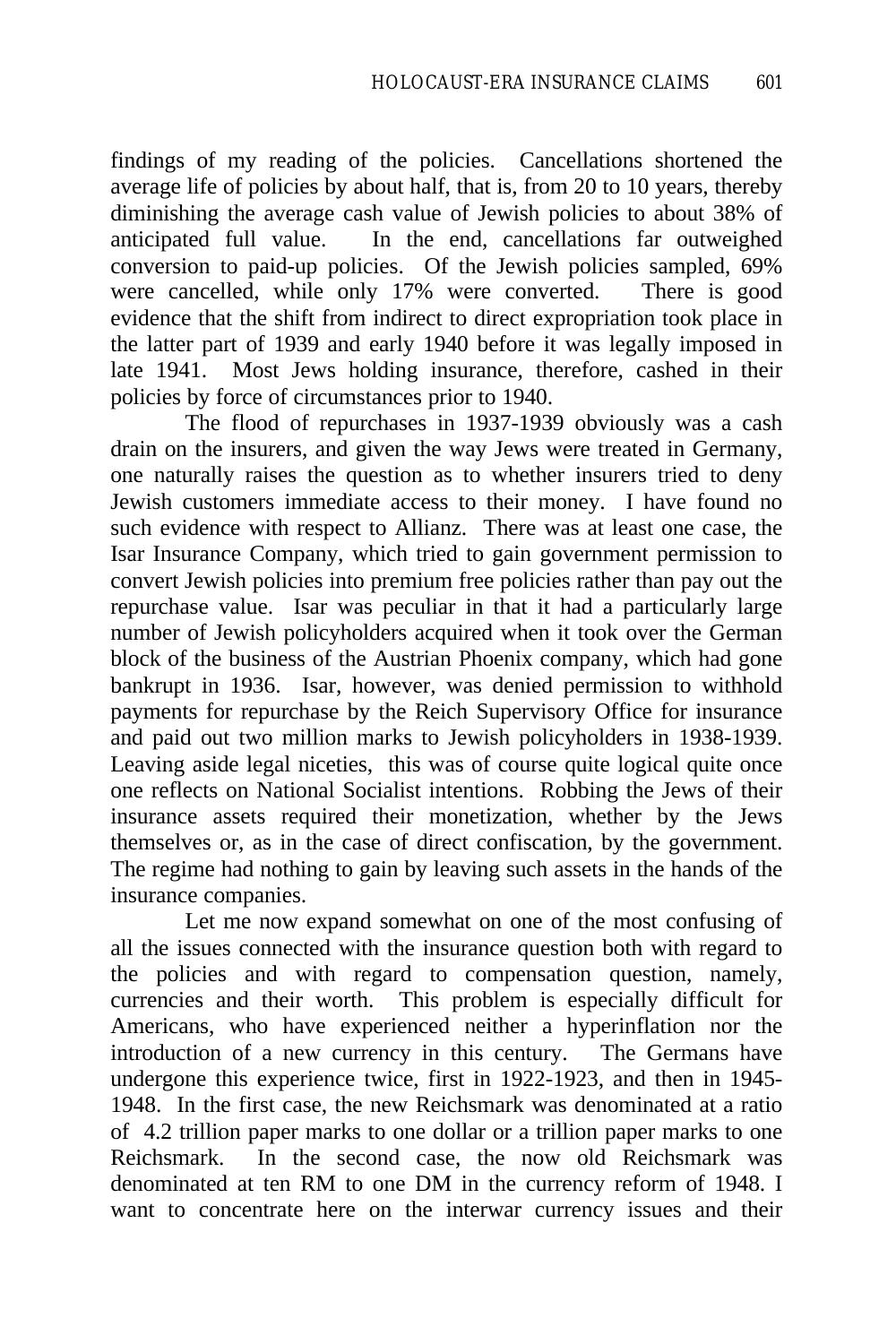implications for insurance and will talk about the postwar currency reform with respect to the compensation issue in the breakout session devoted to that problem.

Given the fate of the German mark, it is understandable that after 1923 many Germans did not want to take out insurance companies denominated in Reichsmark but rather wanted policies denominated in real values, gold mark values. These took various forms. Some policies were denominated in fine gold, this being measured as 1/2790 kilograms fine gold equaling one gold mark or, at a minimum, one Reichsmark, thereby insuring the customer receipt of at least the Reichsmark equivalent in fine gold. Policies denominated in gold marks were presumed to be on a dollar basis, that is 4.2 gold marks to the dollar, thereby allegedly insuring customer whatever the real value might be in Reichsmark. Other policies were denominated in dollars or Swiss franc. Some of them even took out their policies with Swiss or other foreign companies operating in Germany for good measure. What they did not anticipate, however, was the currency instability of the Great Depression, especially after September 1931, when England went off the gold standard. The Germans did not go off the gold standard in theory but they effectively did so in practice by introducing exchange controls during the banking crisis of July 1931. With the end of currency convertibility, it was very much to the German advantage to have insurance assets denominated in RM, and a good case could be made that this was also to the advantage of insurance policyholders after the United States devalued the dollar by 41% in January 1934 and the Swiss devalued their currency by 35% in 1936. Companies like Allianz offered their customers the opportunity to convert their dollar and gold denominated policies at the old rate of 4.2 RM to the dollar rather than at 2.5 marks to the RM, which became the new exchange rate. Not surprisingly, most customers took advantage of this offer before conversion to a Reichsmark basis became compulsory in August 26, 1938. It is important to bear in mind that this was not a policy aimed specifically against Jews. All German insurance policy holders were subject to these conversions. The real purpose was for the government to get more hard currency for the Four Year Plan, and insurers were compelled to convert the hard currency they had used to cover their gold mark obligations into Reichsmark and then to invest these Reichsmark in Reich bonds.

The damage done to Jews in connection with these currency issues was a product of the exchange control restrictions first introduced in July 1931, that is before the Nazis came to power, and then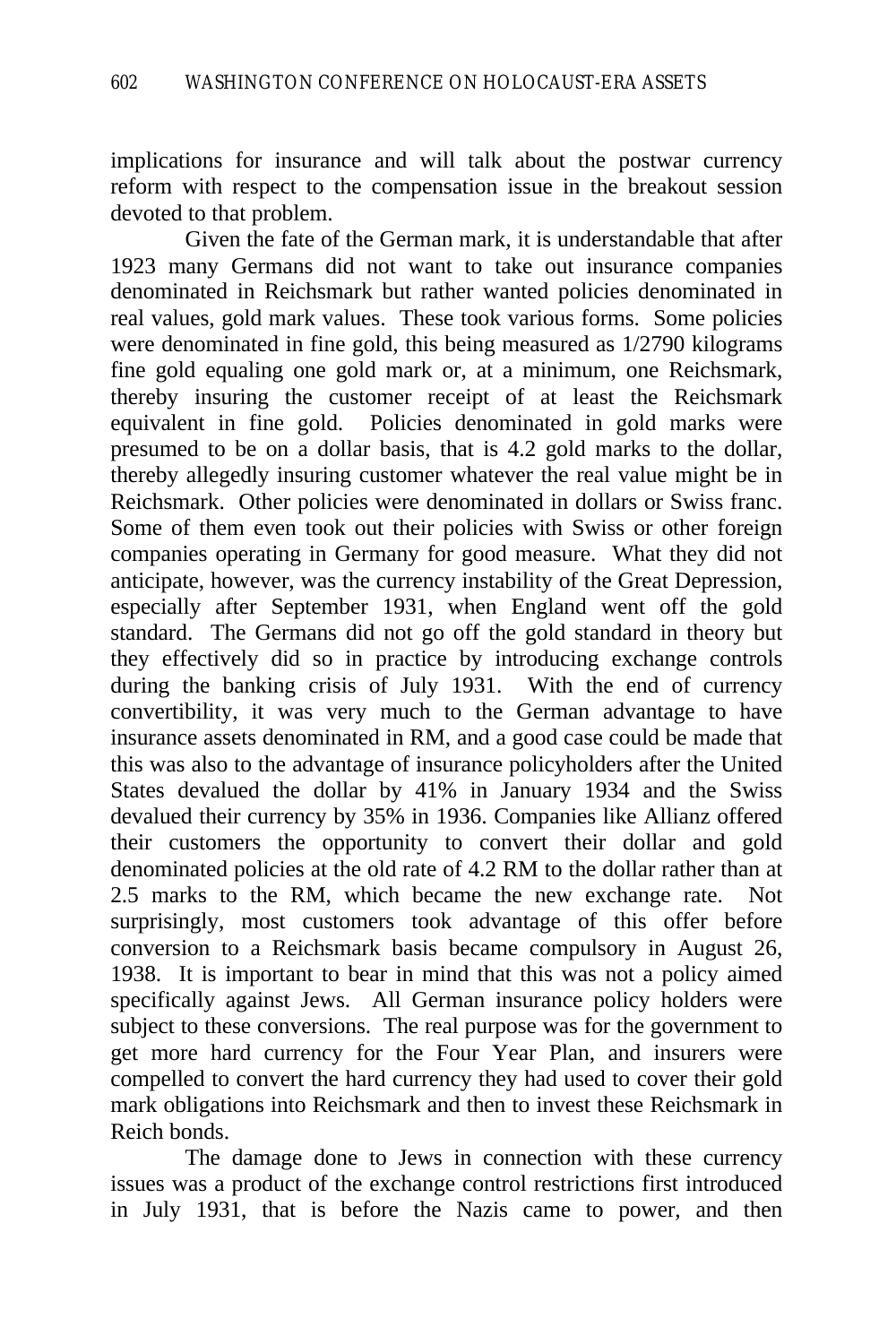progressively made more severe after 1933 so that emigrating Jews could not take more than a very limited amount of their money out of the country. The Reichsmarks Jews had left after paying their various taxes and for the costs of their emigration had to be converted at a very unfavorable rate at the Gold Discount Bank, so that Jews could usually take no more than a pittance of their cash assets out of the country. The alternative was to leave a blocked account in Germany. This meant that insurance proceeds often had to be retained in Germany in an emigrant blocked account. The emigrant could arrange to have money paid to his relatives in Germany from such an account but could not use such money for himself or have it transferred since he had become a "non-resident" (Devisenausländer) with respect to currency matters.

The 11<sup>th</sup> Decree of the Reich Citizenship Law of November 1941 not only mandated the confiscation of all such accounts and the face value of all insurance policies of Jews remaining in Germany but also made banks and insurance companies liable for reporting these assets within six months. It received further elaboration in the  $13<sup>th</sup>$  Decree of the Reich Citizenship Law issued on July 1, 1943 which ordered that the assets of all deceased Jews were the property of the Reich. The 89 insurance companies operating in the Reich in 1941 had over five million policies and were undergoing manpower rationalization because of the war effort. There was no effective way of going through these policies systematically to find Jews, and there are of course many names, Rosenberg, for example, that could be Jewish. For this reason, the Reich Group for the Insurance Industry regularly sought extensions and exemption from penalties for delays in compliance. These were granted only on a rather short-term basis and with the proviso that the company would have to pay interest on the delivery of insurance assets after the deadline. Whatever the efforts at compliance, my sense is that actual confiscation depended on the Gestapo reporting names and policy numbers, these often being at its disposal because of the requirement after April 1938 that Jews report all their assets. Once such confiscation instructions came in, the insurance companies were no less "correct" in calculating and delivering the repurchase value of the policies to the Revenue Offices than they had been in doing so for the rightful owners of the policies in earlier years.

Finally, as I noted in the plenary session, the confiscation of Jewish insurance assets spread as the Third Reich expanded. The areas incorporated in the Reich, beginning with Austria, and going on to the Czech lands, the Polish areas outside the General Government, and Alsace-Lorraine. The confiscation of Jewish assets in Austria seems to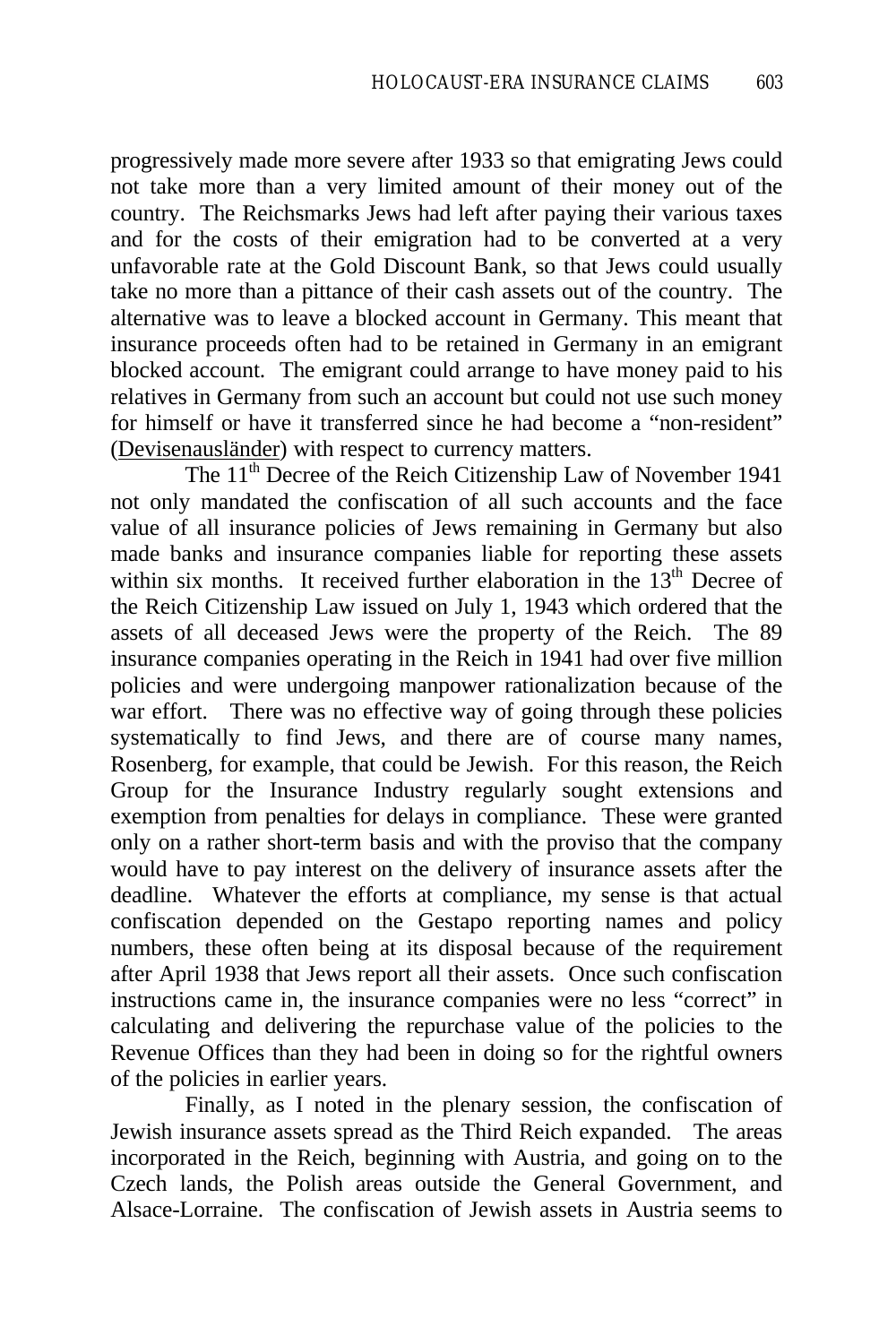have been pursued with particular vigor, and this shows up in Austrian files dealing with insurance issues. I have not yet done much work on the seizure of Jewish insurance assets in the occupied areas during the war. Various decrees issued by the military authorities and or civilian authorities in the occupied areas of France, in Belgium and Luxembourg in 1941 and 1942 also mandated the seizure of assets of Jews who had fled and emigrated. In this way, the expropriation of Jewish insurance assets by the National Socialist regime became a European-wide phenomenon.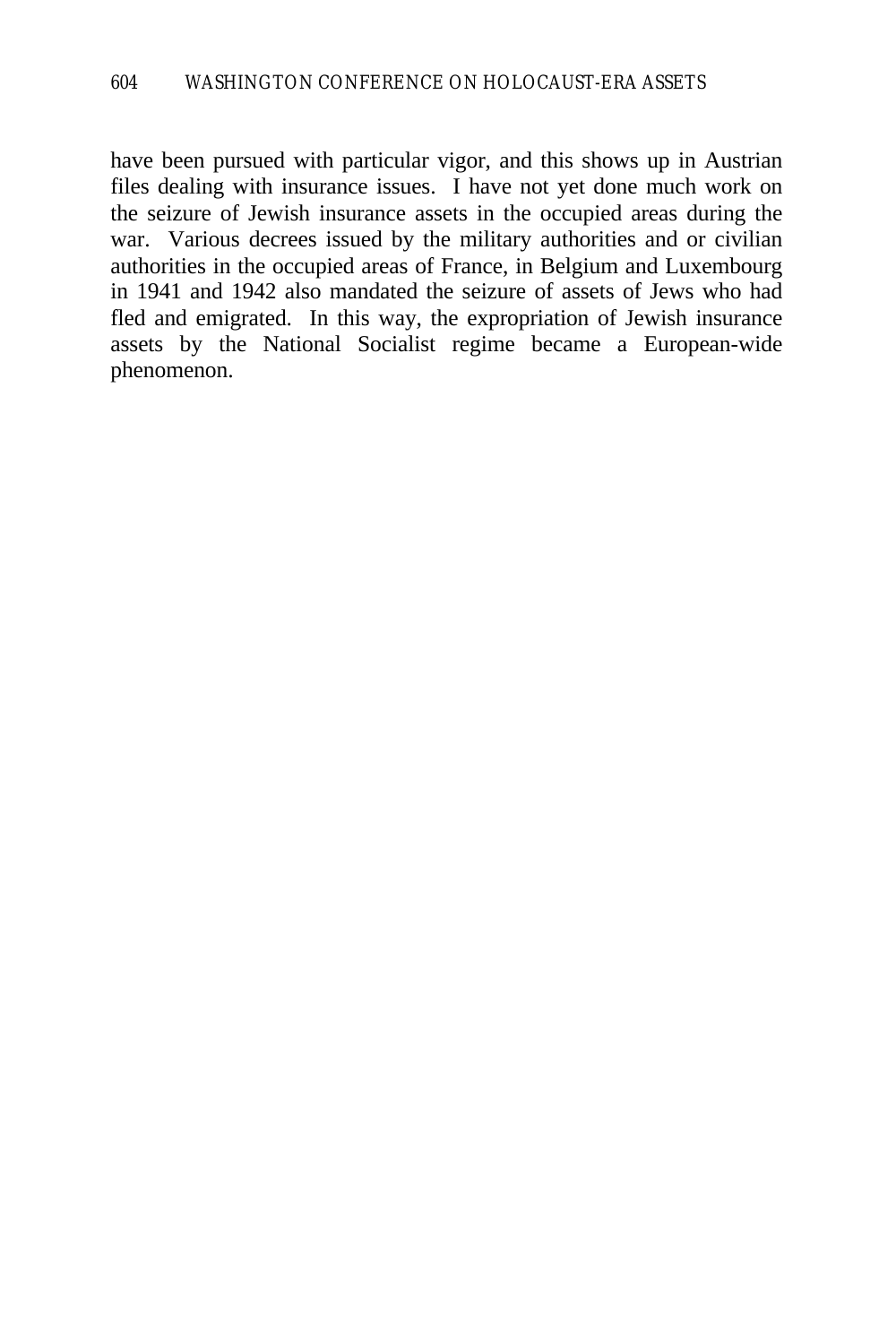# **Mr. Tomas Jelinek**

OFFICE OF THE PRESIDENT CZECH REPUBLIC

# **Insurance in the Nazi Occupied Czech Lands: Preliminary Findings<sup>1</sup>**

Break-out Session on Holocaust-Era Insurance: Historical Overview, Nazi Confiscation of Insurance Policy Assets

An overview of the insurance industry during the Second World War in the territories of what is now the Czech Republic is presented, with the emphasis on the fate of the life insurance policies of the Holocaust victims. The first chapter characterizes the Czechoslovak insurance industry before the Second World War. The second chapter deals with the period between 1938 and 1945, including the occupation of the "Sudetenland" and the consequent establishment of the "Protectorate of Bohemia and Moravia."

#### THE INSURANCE INDUSTRY BEFORE WWII

Inter-war Czechoslovakia<sup>2</sup> was one of the most industrialized countries in Central and Southeastern Europe.<sup>3</sup> Its economy was highly dependent on the exportation of goods, following from the fact that 70% of the industrial production of the former Habsburg Empire was concentrated in the Czechoslovak territory, though only 26% of the

 $\overline{a}$ 

<sup>&</sup>lt;sup>1</sup> Prepared for the Washington Conference on Holocaust-Era Assets in 1998. Based on the findings of the Czech Working Group on Holocaust Insurance.

<sup>&</sup>lt;sup>2</sup> Czechoslovakia was established on October 28, 1918. It consisted of 21% of the former Austro-Hungarian Empire: Bohemia, Moravia, Slovakia, Silesia, Ruthenia (Transcarpathia).

<sup>&</sup>lt;sup>3</sup> The former Hapsburg Empire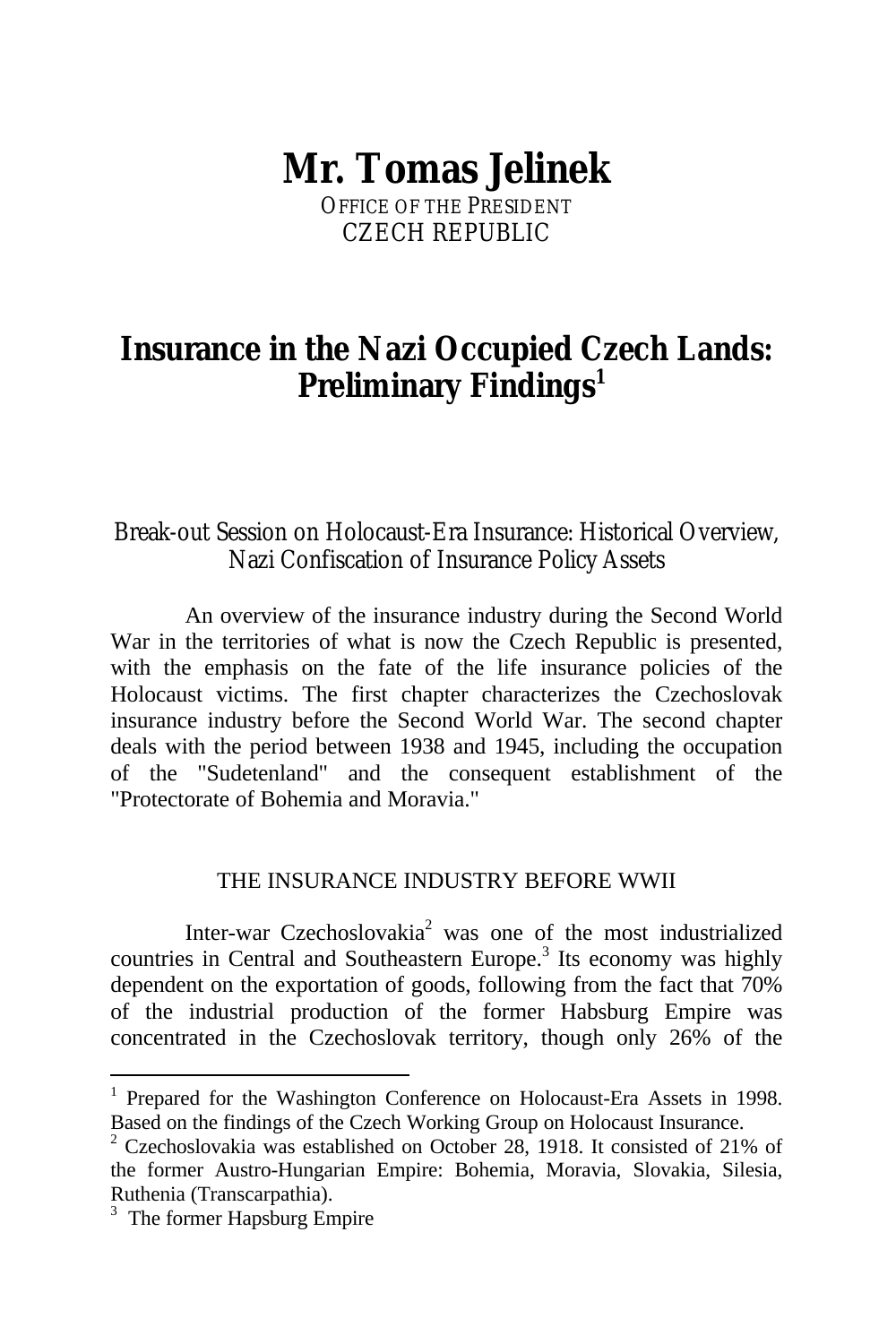Empire's population lived there. After the disintegration of the Habsburg Empire common market, the newly-born Czechoslovak state was faced with the challenge of finding foreign markets for Czechoslovak goods. In order for the economy to survive, at least 30% of industrial production needed to be exported.<sup>4</sup> Upon reaching this level of exportation, Czechoslovakia became one among ten member states of the League of Nations with the highest industrial product per capita and was also one of the seven biggest weapon suppliers in the world.

Before the Second World War, Czechoslovakia was, in many respects, a modern and dynamic state which was able to maintain its democratic system throughout the rise of authoritarian regimes in the region. However, one cannot claim that inter-war Czechoslovakia was a free market economy. From the turn of the century, banks already had controlling influence over numerous industries and had become a primary force in furthering oligopolistic business organizations. The links between banks and industrial and commercial enterprises limited competition by internalizing functions of the market.<sup>5</sup> The most famous example of such an arrangement was Zivnostenska banka, which spread its influence not only in Czechoslovakia, but also throughout Southeastern Europe. After the world economic crises of the early thirties, a strict exchange control and other protectionist measures were introduced in Czechoslovakia, as they were in many countries in the region.<sup>6</sup> Most of the industry was organized through cartel agreements.

Inter-war Czechoslovakia was an important intermediator between western economies, namely Britain and France, and Southeastern Europe. In the same period Western entrepreneurs were competing with German companies for their share of the Czechoslovak market. Consequently, German capital tried to extend its influence in order to undermine Czechoslovak economic connections with Western countries and allies in the region. While the principal direct investors in inter-war Czechoslovakia were Great Britain and France, German entrepreneurs obtained their influence through cartel agreements.<sup>7</sup>

The Insurance sector in inter-war Czechoslovakia was comparable to the insurance industry in any developed country. There was a tradition of availability of all types of insurance, and

 4 Teichová 1994a, p.25.

<sup>&</sup>lt;sup>5</sup> Teichová 1994b, p.84.

 $6$  Teichová 1994b, p.90.

<sup>7</sup> For details see Teichová 1994a and compare this argument, particularly in the insurance industry, with Axis Penetration of European Insurance (1943) p.15-16.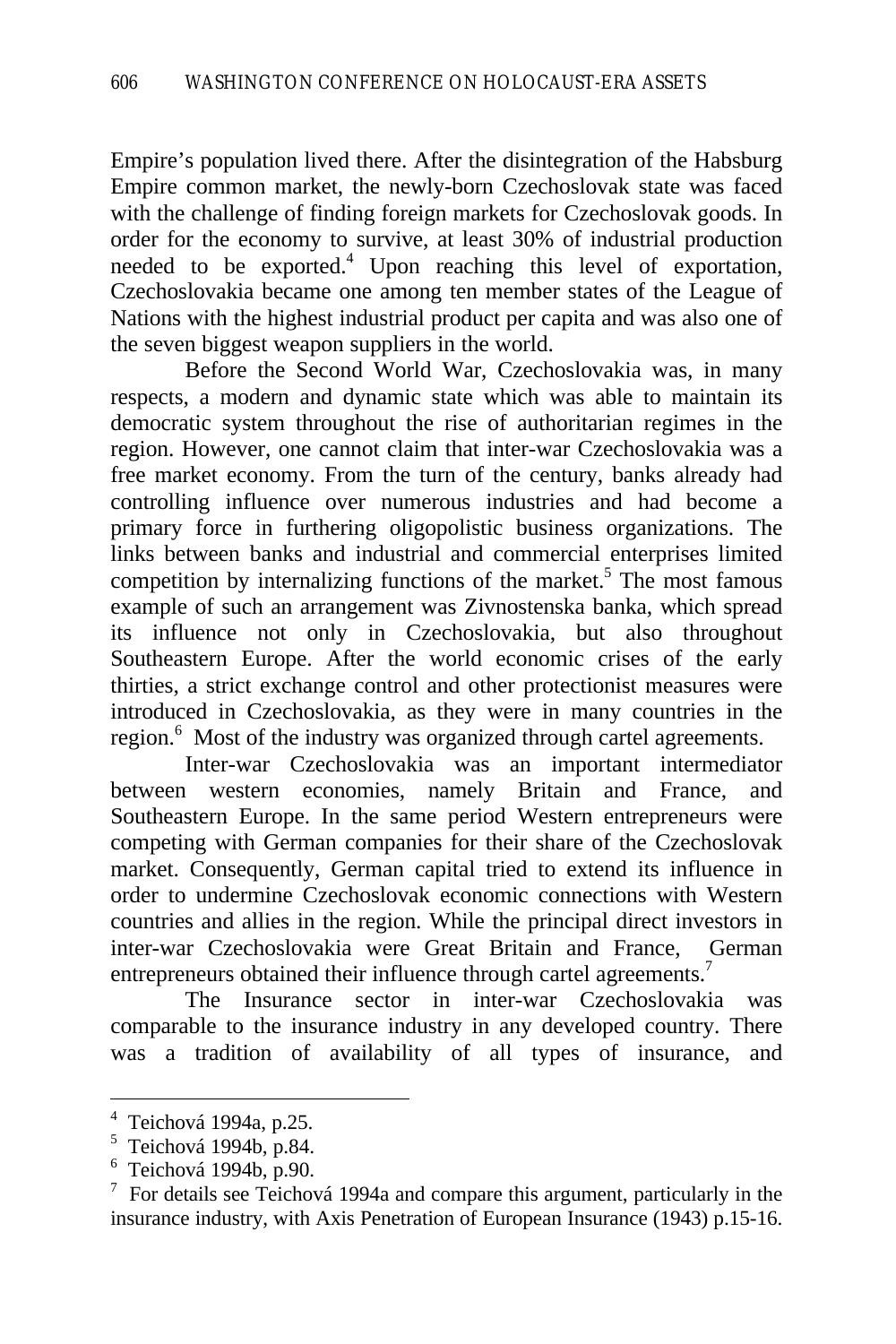Czechoslovakia had very strong international ties. Foreign companies controlled much of the industry within the country (for data on life insurance see Table 1), while the business share of Czechoslovak companies abroad was negligible.

The insurance industry went through a number of troublesome transitions following the First World War. The first was the period of transformation which occurred during the division of the territories of the Austro-Hungarian Empire. At this time, Czechoslovakia was faced with the task of creating an independent Czechoslovak insurance sector. The second difficult period for the insurance industry resulted from the economic crises of the nineteen-thirties, during which the growth of new businesses slowed, the total sum of premiums decreased, and administrative costs increased. The third tumultuous period for the Czechoslovak insurance sector was the result of the collapse of the Fenix Insurance Company in 1936, which greatly undermined the public's trust in the insurance industry. The incident required that the state, together with the insurance sector, consolidate Fenix. The total loss was Kc 1.450 million,<sup>8</sup> and the regulatory organization of the insurance industry had to be entirely revised.

| Year | Domestic insurance companies              |         |            |         | Foreign insurance companies |                    |         |            |         |            |
|------|-------------------------------------------|---------|------------|---------|-----------------------------|--------------------|---------|------------|---------|------------|
|      | Total sum of direct and indirect business |         |            |         |                             |                    |         |            |         |            |
|      | <b>Insured</b><br>capital                 | Premium |            | Pay out |                             | Insured<br>capital | Premium |            | Pay out |            |
|      |                                           | Gross   | <b>Net</b> | Gross   | <b>Net</b>                  |                    | Gross   | <b>Net</b> | Gross   | <b>Net</b> |
| 1934 | 9626                                      | 471     | 361        | 146     | 115                         | 6398               | 304     | 233        | 120     | 92         |
| 1935 | 9583                                      | 431     | 327        | 170     | 130                         | 4 1 4 2            | 189     | 142        | 72      | 53         |
| 1936 | 9606                                      | 441     | 341        | 168     | 131                         | 4 2 6 1            | 195     | 146        | 76      | 56         |

**Table 1 - The Life Insurance Sector during 1933-1936 (in millions of Kc)**

Source: Kral 1937, p.130.

For the purpose of our current attempt to resolve the issue of the insurance policies of Holocaust victims, it is important to be familiar

 8 Kral 1937, p.39.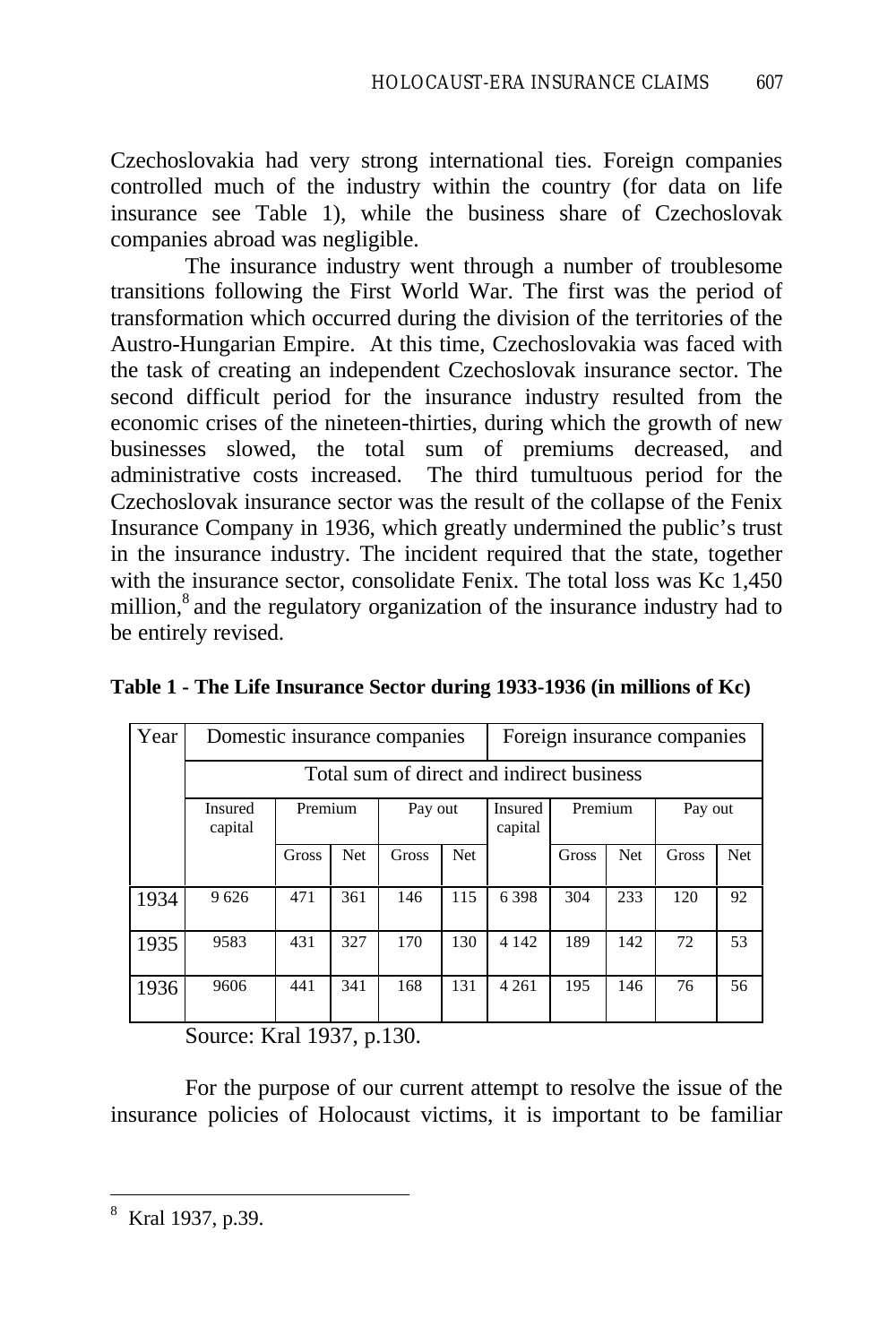with the following main legal regulations of insurance activities before World War Two.

In 1924, the Ministry of the Interior, which was responsible for the supervision of the insurance sector, issued a regulation forbidding insurance companies to denominate their policies in other than Czechoslovak currency. In 1933, the same was done for policies denominated in gold. Also in 1933, insurance clients complained about the unjust calculation of reduced insurance policies. Their compensation by different companies was resolved by a regulation which stated that those conditions had to be written on every life policy.

The most important legal change in the inter-war period was the *Law on securing the claims of insurance companies' clients and concerning state supervision (No.147/1934)*. This law mandated a necessary level of reserve funds for insurance payments. The reserve funds had to be held separately from the rest of the property of the insurance companies. However, in the case of foreign companies, the law permitted locally licensed branches of foreign companies to manage the funds.

At the end of 1937, there were 48 domestic insurance companies in Czechoslovakia. 24 had foreign direct investors. The total sum of foreign holdings was Kc 32.8 million, 40% of the basic capital of all companies with foreign participation. The most active companies were Italian companies with a direct investment of Kc 20.8 million, followed by German and Swiss companies with the direct investment of Kc 8 million and Kc 4 million, respectively.<sup>9</sup>

 In 1938, there were 28 domestic and 6 foreign life insurance companies in Czechoslovakia (for details see Appendix 2). The average life insurance policy face value was Kc 13,142 in domestic companies, and 28,869 K in foreign companies. There were about 1.255 million people insured with Czechoslovak companies, while foreign insurance companies insured about 161,000 clients.

#### THE INSURANCE INDUSTRY IN THE YEARS 1938-1945<sup>10</sup>

The question of property claims against Czechoslovakia was raised immediately after Nazi German annexation of the so called

<sup>&</sup>lt;sup>9</sup> Teichova 1994 a, p.34-41.

<sup>&</sup>lt;sup>10</sup> For basic information about the history of the Protectorate see Appendix 1.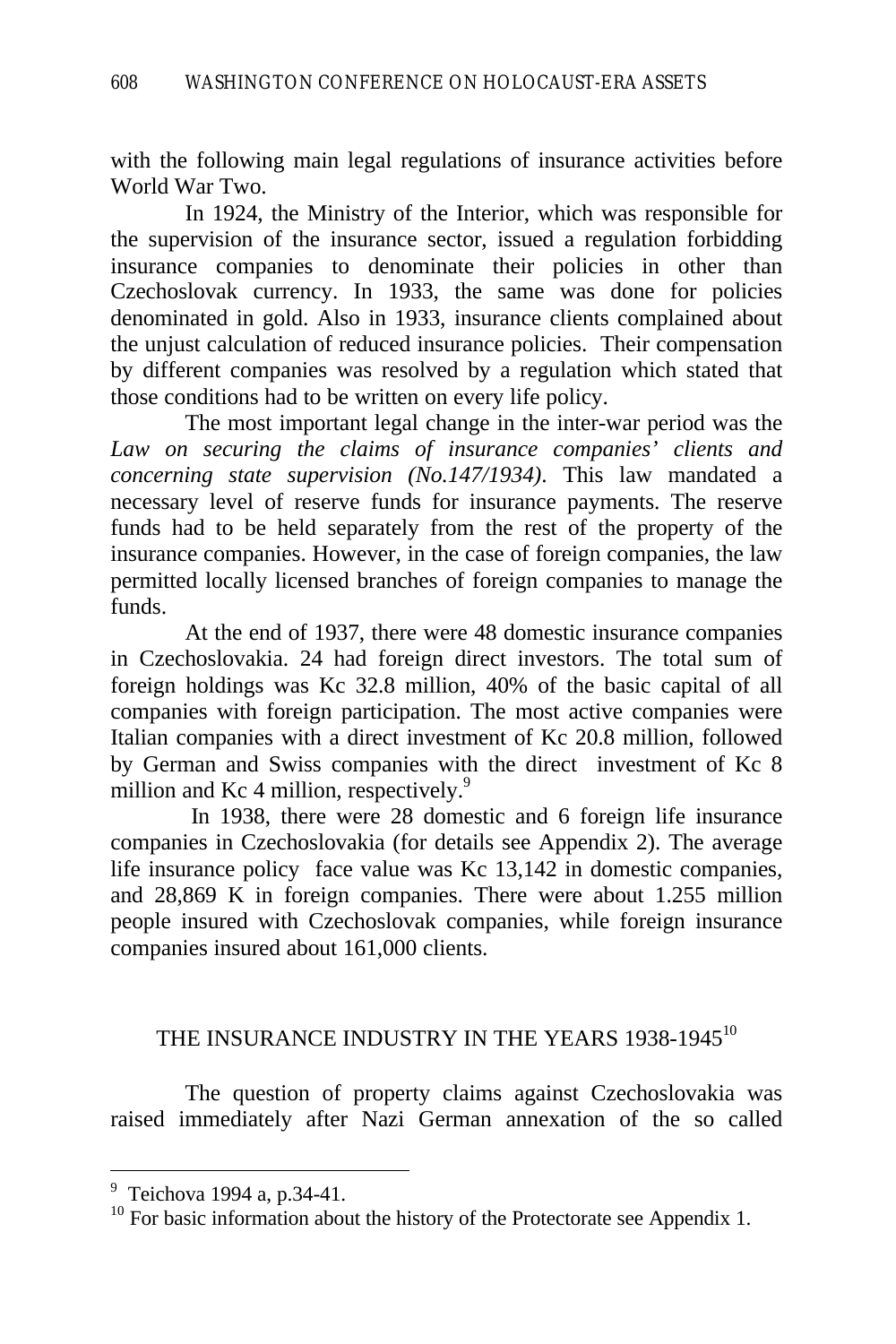Sudetenland. Though the main concern was the division of the gold and hard currency reserves of the Czechoslovak Central Bank, the insurance industry was also subject to division. All insurance business in the Sudetenland was transferred from Czechoslovak companies to German, Austrian, Italian or Swiss insurance companies (see Table 2). Although an international agreement about the division of insurance business between Nazi Germany and Czechoslovakia was under preparation before March 15, 1939, the final separation was carried over by June 30, 1939, three month after the occupation of the rest of the Czech territory. According to the rules proclaimed by the Nazi administration all insurance policies signed prior to October 10, 1938 at the territory of the former Czechoslovakia (i.e. deadline for final separation of the "Sudetenland") belonged to the insurance companies in the Protectorate if the insurance company had established headquarters in the "Protectorate" before December 31, 1938 and if the insured object was in the same territory by this date. At the same time the insurance business in Slovakia and in the areas annexed by Poland and Hungary had to be separated.

The vast majority of the Jewish population of "Sudetenland" escaped and moved to the territory remaining under Czechoslovak control. One can assume that the fate of the insurance policies and other property of those who remained was identical to that of Jews from Germany and Austria, where policies and other property were confiscated by the Reich. In 1943, the total premium income of insurance companies in Sudetenland was estimated to be approximately 13 million RM in life insurance and about 30 million RM in general insurance. $11$ 

| Name of<br>original<br>company | Taken over by      |                                               |
|--------------------------------|--------------------|-----------------------------------------------|
|                                | Life Insurance     | General Insurance                             |
| Albrechticka                   |                    | Sudetendeutsche Union<br>Versicherungs - A.G. |
| Cechoslovia                    | Donau-Concordia,   | Moravsko-slezska Brno                         |
|                                | Lebensvers. - A.G. |                                               |
| Ceska vzajemna                 | Victoria zu Berlin |                                               |

|  |  | Table 2 Transfer of Czechoslovak Insurance Activities in Sudetenland |  |
|--|--|----------------------------------------------------------------------|--|
|--|--|----------------------------------------------------------------------|--|

 $\overline{a}$ 

 $11$  Axis penetration of European Insurance (1943), p.30.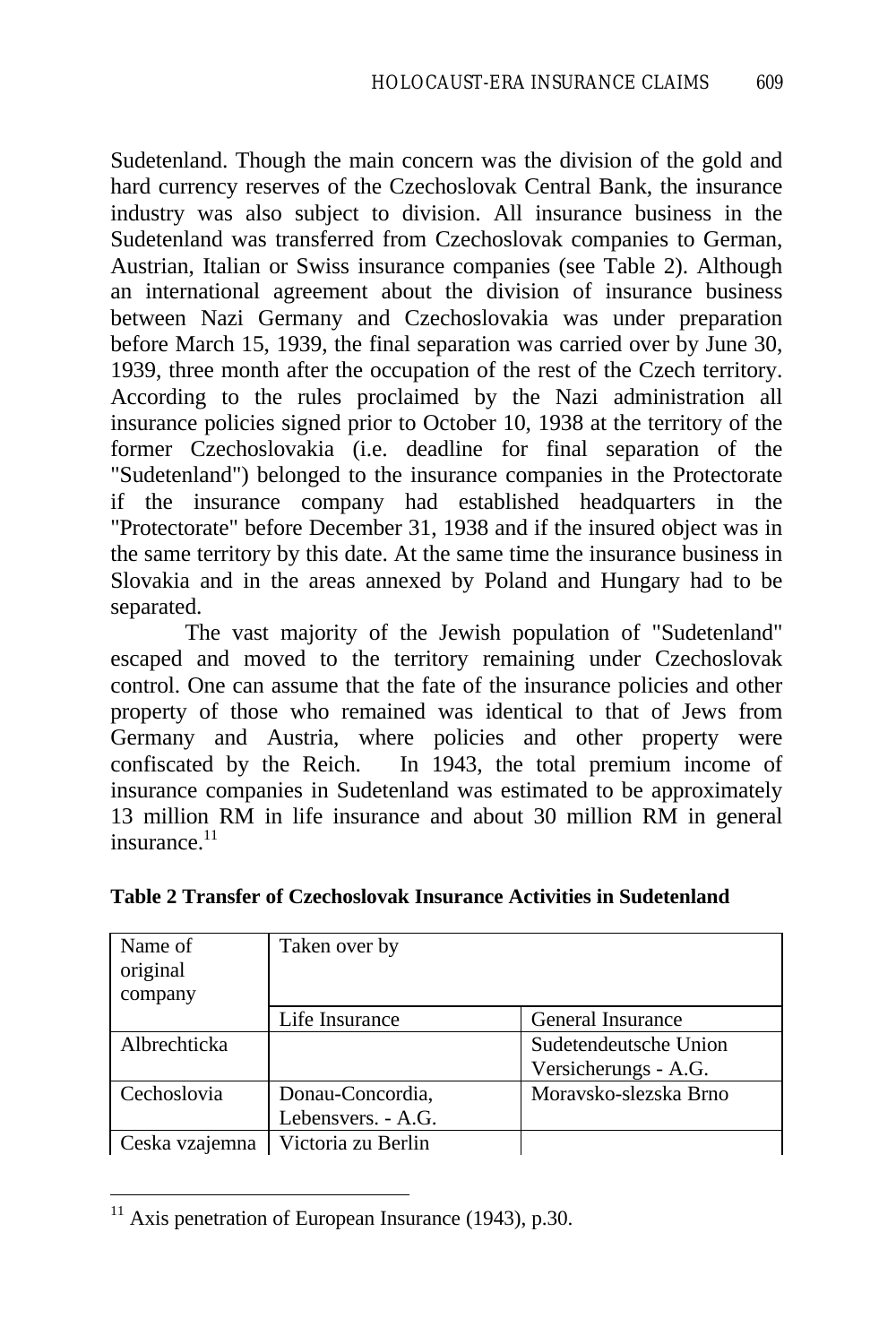| Ceskomoravska   | Riunione                  | Schles. Feuer-Vers.-        |
|-----------------|---------------------------|-----------------------------|
|                 |                           | Gesellschaft                |
| Elbe - Schaden  |                           | Albingia, Vers. - A.G.      |
| Hasicska        | Manheimer Lebensvers. -   | Gothaer Feuerversicherungs- |
|                 | Gesell., A.G.             | bank                        |
| Koruna          | Rothenburger Lebensvers., | Sudetendeutsche Union       |
|                 | A.G.                      | Versicherungs - A.G.        |
| Kvas            | Donau-Concordia,          | Donau-Concordia             |
|                 | Lebensvers. - A.G.        | Allgemeine Versicherung-    |
|                 |                           | A.G.                        |
|                 |                           | Erste Allg. Unfall-u.       |
|                 |                           | Schadens Vers. Gesellschaft |
| Lipa            | Donau-Concordia,          | Sudetendeutsche Union       |
|                 | Lebensvers. - A.G.        | Versicherungs - A.G.        |
| Loyd            | Terra, Spar-              | Moravsko-slezska Brno       |
|                 | u.Lebensvers.A.G.         |                             |
| Merkur          | Donau-Concordia,          | Deutsche Algemeine          |
|                 | Lebensvers. - A.G.        | Versicherungs - A.G.        |
|                 |                           | Allgemeine Unfall- u.       |
|                 |                           | Haftpflicht-Vers.- A.G.     |
| Moldavia-       |                           | Erste Allg. Unfall-u.       |
| Generali-       |                           | Schadens Vers. Gesellschaft |
| Sekuritas       |                           |                             |
| Narodni         | Manheimer Lebensvers. -   | Sudetendeutsche Union       |
|                 | Gesell., A.G.             | Versicherungs - A.G.        |
| Patria          | Donau-Concordia,          | Sudetendeutsche Union       |
|                 | Lebensvers. - A.G.        | Versicherungs - A.G.        |
| Plananska       |                           | Allgemeine Elementar        |
|                 |                           | Versicherungs-A.G.          |
| Praha           | Rothenburger Lebensvers., | Aachener u. Munchener       |
|                 | A.G.                      | Feuer-Vers.-Ges.            |
| Prazska mestska | Rothenburger Lebensvers., | Moravsko-slezska Brno       |
|                 | A.G.                      |                             |
| Prvni ceska     |                           | Victoria, Feuer-Vers.-A.G.  |
|                 |                           | Leipziger Hagel-Vers.-A.G.  |
|                 |                           | Wiener Alianz, Vers.-A.G.   |
| Rolnicka        | Manheimer Lebensvers. -   | Manheimer Vers.-Ges.        |
|                 | Gesell., A.G.             | Wiener Alianz, Vers.-A.G.   |
| Slavia          | Alianz                    | Alianz, Vers.-A.G.          |
|                 | Lebensversicherungs, A.G. | Wiener Alianz, Vers.-A.G.   |
|                 |                           | Bayerische Vers.-Bank,      |
|                 |                           | A.G.                        |
|                 |                           | Kraft-Vers.-A.G.            |
| Slovanska       | Donau-Concordia,          | Moravsko-slezska Brno       |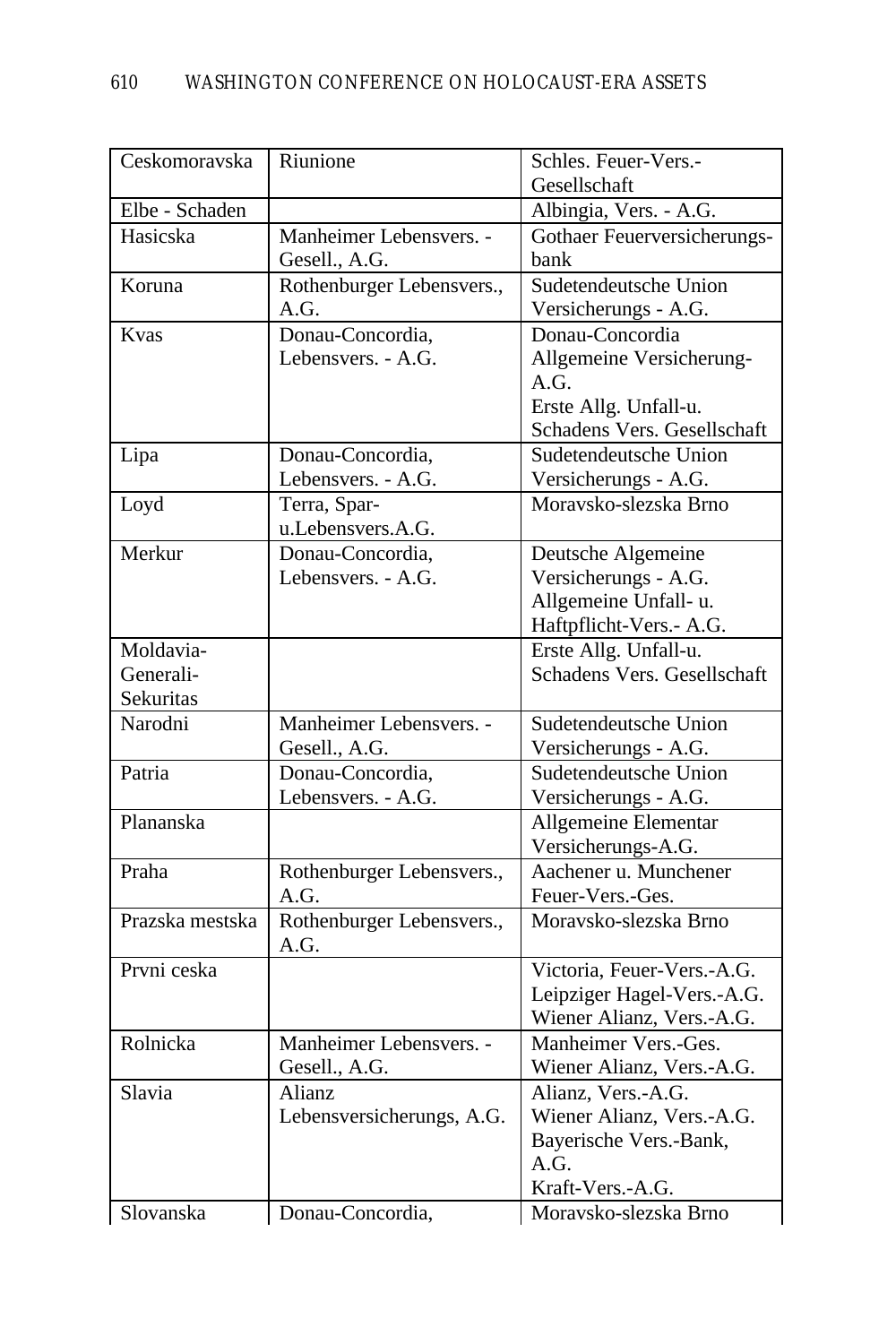|                | Lebensvers. - A.G.           |                          |
|----------------|------------------------------|--------------------------|
| Vorsorge       | Volksfursorge, Lebensvers.   |                          |
|                | A.G.                         |                          |
| Vseobecna      | Deutsche Herold, Volks-u.    | Sudetendeutsche Union    |
|                | Lebensvers. - A.G.           | Versicherungs - A.G.     |
| Zemska zivotni | Offentl. Vers. - Anstalt der | Offentliche-rechtliche   |
|                | Sachs. Sparkassen            | Sachversicherungsanstalt |

Source: Marvan (1993), p.314

In order to understand more about the background the following review shows control of individual companies by several foreign insurance concerns and groups operating in Czechoslovakia and "Sudetenland" at the end of 1938.<sup>12</sup>

> 1. Italian Group Assicurazioni Generali Concern *Assicurazioni Generali for Czechoslovakia Moldavia Generali Securitas Prvni ceska zajistovaci banka (First Czech Reinsurance Bank)* Riunione Adriatica di Sicurta Concern *Riunione Adriatica di Sicurta for Czechoslovakia Ceskoslovenska pojistovna (Continental)*

2. French Group *La Nationale - Vie La Nationale - Incedie*

 $\overline{a}$ 

3. Swiss Group *Basilejska dopravni pojistovna Basilejska pozarni pojistovna Svycarska narodni pojistovna Helvetia* Concern of Zurich, Unfall-und Schaden-Vers. A.G. *Merkur* Concern of Schweizerische Ruckversicherunge-Ges. Kotva Dunaj Concordia

<sup>&</sup>lt;sup>12</sup> Document from Ceska pojistovna Archive dated Oct. 8, 1938.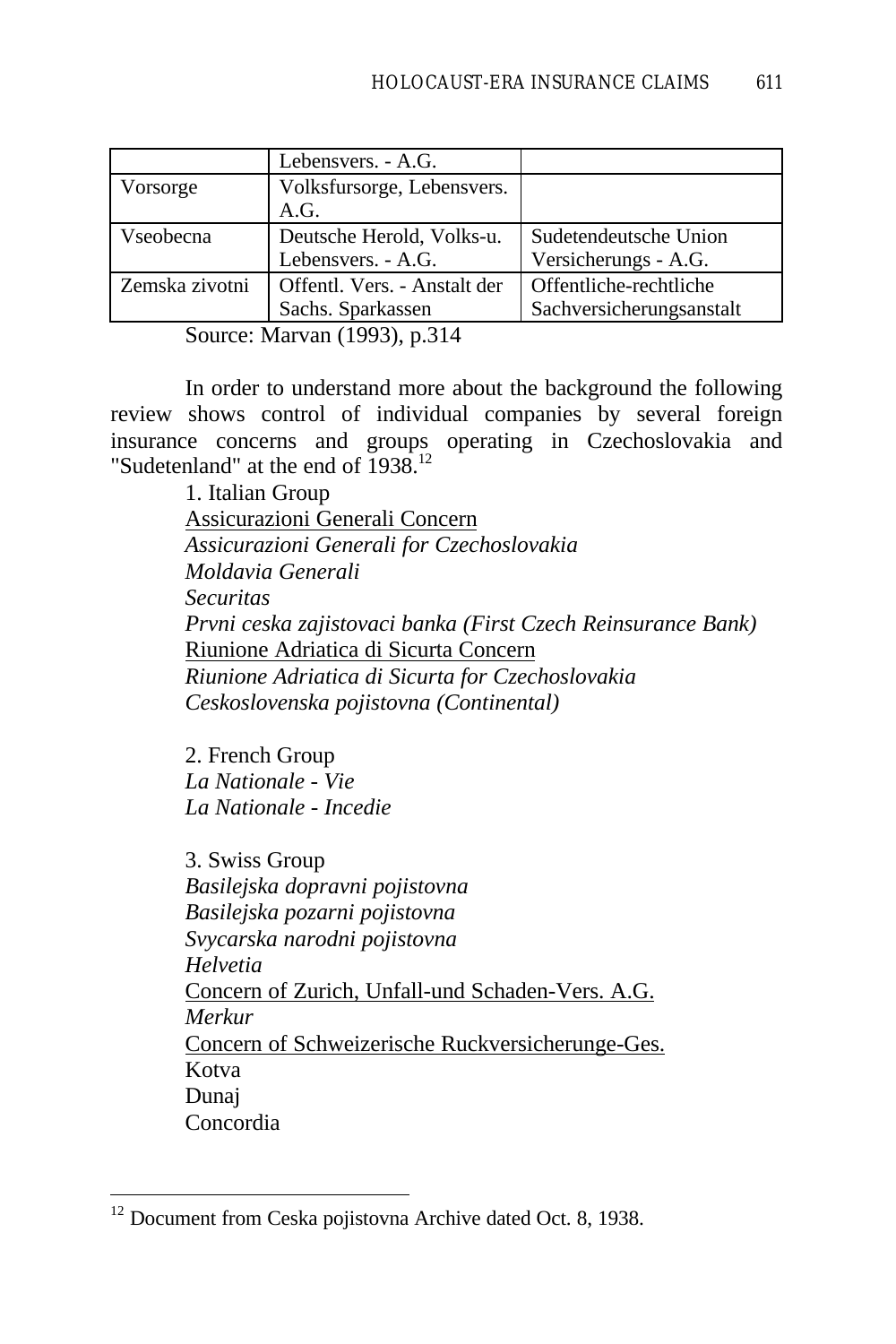4. British Group *Anglo-Elementar*

5. German Group Concern of Victoria in Berlin *Victoria-Leben* Concern of Leipziger Feuer-Vers.Ges. *Union* Muncher Ruckversicherung-Ges. (group of interests) *Cechoslavia Slovanska pojistovna Evropska pojistovaci spolecnost*

After the Nazi occupation of the rest of Czechoslovakia at the beginning of the Second World War, the insurance companies from nations at war with Nazi Germany halted all their activity in the "Protectorate Bohemia and Moravia". Their business was taken over by German companies (for example, the Anglo-Elementar Insurance Company was taken over by Colonia from Cologne).

A few weeks after the occupation, the first insurance regulation was introduced aiming directly at Jews. On April 29, 1939, a meeting took place between representatives of the Ministry of the Interior, the (formerly Czechoslovak) National Bank, and representatives of the Deutsche Reichsbank. Consequently, the Ministry of Interior issued a circular "Regulation of insurance conditions of non-Aryan policyholders" (No.18623/39-16) declaring both that Jews could only receive their insurance payments to accounts in a selected group of banks, and that these bank accounts would be regulated by the state. Jews were not allowed to change conditions of their insurance policies (e.g. cession, changing of the beneficiary, etc.).  $^{13}$  Exceptions could be granted by the Ministry of Interior with the consent of the National Bank. However, this regulation did not specify who should be considered Jewish. Later on, in the letter of Association of Czechoslovak Insurance Companies to all its members (dated April 17, 1939) in order to overcome this problem, it was specified that every client had to sign a statement about his/her *Aryan origin*. In the circular of the Ministry of Interior (No. 23728/39- 16) from April 27, 1939 it was stated that Jewish clients can be honored the cash benefits up to K 5,000 by their insurance companies without the preliminary permission of the Ministry of Interior and the National Bank.

 $\overline{a}$ 

<sup>&</sup>lt;sup>13</sup> State Central Archive MV-SR k.6352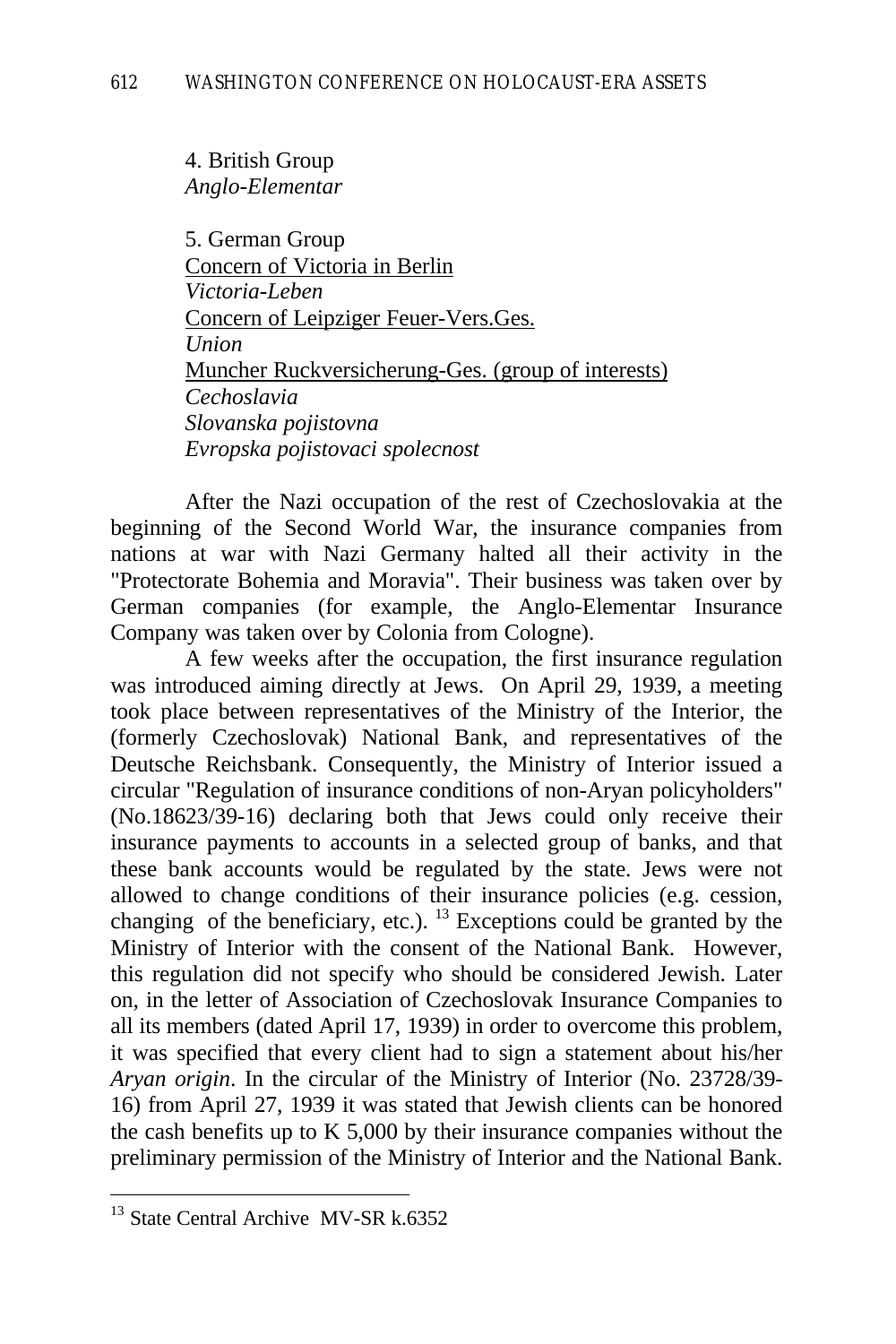Any benefit exceeding K 5,000 could be honored without such a permission only on condition that the money was used as a remittance of public services, taxes, fees etc. and transferred directly to the public revenue office. We have found several documents of Star Insurance Company showing that such payments were realized. We may even argue that this company tried to help Jewish clients in order to give them some cash and its clerks calculated their benefits in such a way that they would not exceed K  $5,000$ .<sup>14</sup>

In June 21, 1939 the "Reichsprotektor for Bohemia and Moravia" issued a decree about the Jewish property. For the purpose of our discussion it is important that since that time the Jewish origin was defined according to the Nurnberg laws at the territory of "Protectorate". Almost all property had to be registered by July  $31$ ,  $1939^{15}$  and it fell under the control of "Protectorate". Another important regulation (No. 25761/39) which significantly influenced the treatment of Jewish clients by insurance companies was issued by the Revisory Department of Finance Ministry in January 23, 1940. It was generally stated that all payments to Jews have to go to their bank accounts, which were under state control.<sup>16</sup> With this stricter regime the limited possibility for Jews to cash directly their insurance policies, which had been in place so far, was abolished. All individual requests of non-Aryan insurants concerning their policies had to be submitted to the Revisory Department of Finance Ministry for individual consideration. The Ministry of Interior made the final decision on the individual applications based on the reference from Finance Ministry.<sup>17</sup>

Application of all these regulations was so complicated that the Association of Insurance Companies published a special guide for insurance industry with respect to Jewish laws. This guide was very detailed and it also dealt with "mixed marriage households" (i.e. Aryan with non-Aryan). By law, Jews could only withdraw up to K 3,000 from their bank accounts per month. However, they were obliged to pay from this amount premiums of their private insurance policies up to the limit of K 750 per month. If the total of the premium payments exceeded K

<sup>&</sup>lt;sup>14</sup> State Central Archive, Ministry of Interior (No.1197/40-16).

<sup>&</sup>lt;sup>15</sup> The definition of Jewish property was very flexible (e.g. what was Jewish company or a company under the Jewish influence) and it was estimated about 20 billions K.

<sup>&</sup>lt;sup>16</sup> This regulation was reflected in the circular of Interior Ministry (No.6055/40-16).

<sup>&</sup>lt;sup>17</sup> State Central Archive, Ministry of Interior (No.23293/40).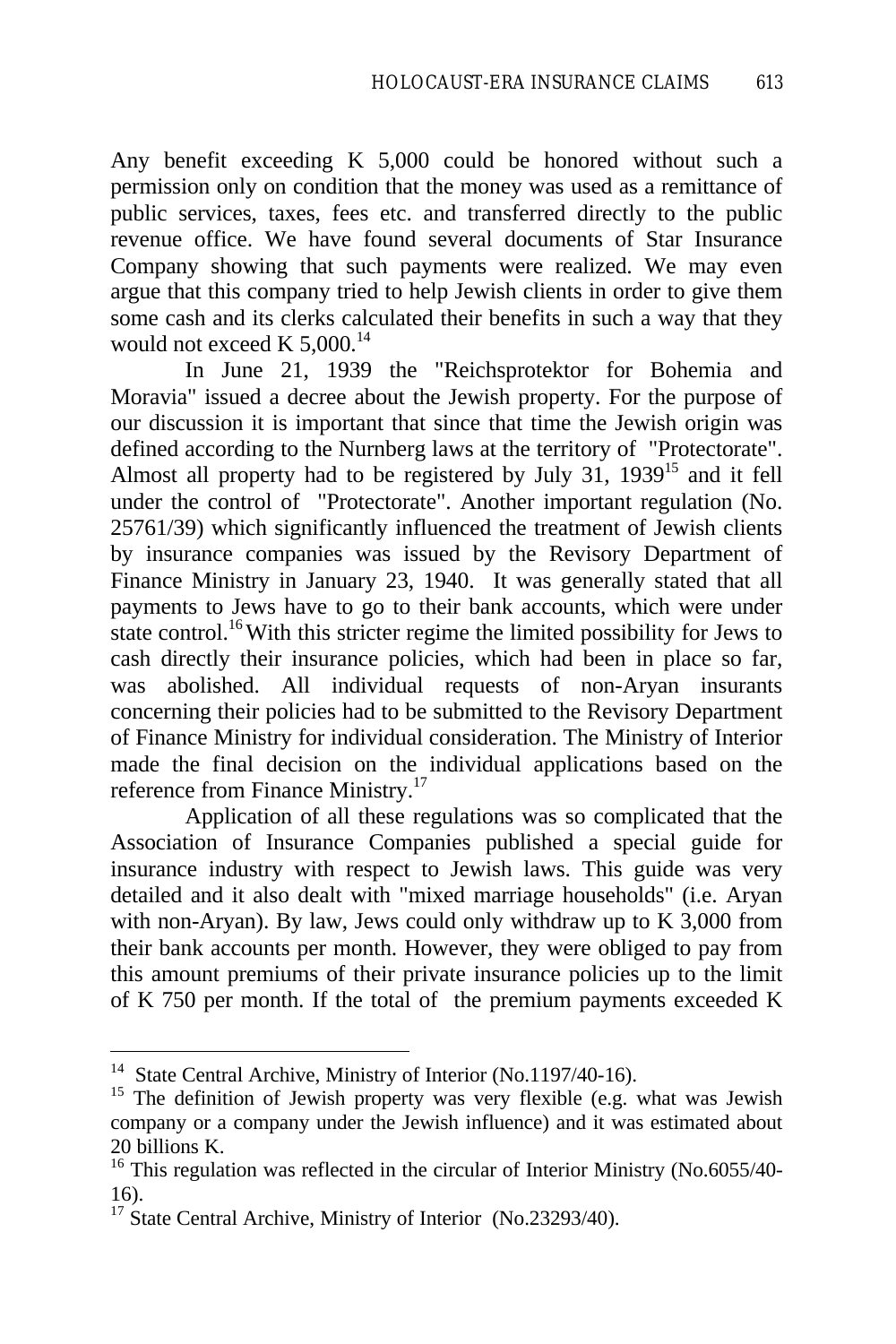750, a person could apply to the Revisory Department for the permission of a higher limit for monthly withdrawal. The guide was written in 1941 by Regierungsassesor Herbert Schmerling, an official from the Revisory Department (Department No.16) of the Finance Ministry. This Department was deeply involved in the agenda of Jewish property. An important role in the expropriation of Jewish property in "Protectorate" was played by Reichsbankrat Walther Untermohle who cooperated closely with Department No.16 . As a member of the Economic Department in the Office of the Reichsprotektor Untermohle was later responsible for the Property Office (details see below).

#### **Supervision of the Insurance Industry**

The Insurance industry in the "Protectorate" was supervised by the Ministry of Interior until January 15, 1942. At that time, the responsibility was passed to the Ministry of Economy and Labor which was under the direct control of Nazi Germany. Beginning with May 15, 1941, the insurance industry in the "Protectorate" was centralized in a manner identical to the situation in Nazi Germany. The entire industry was controlled through a central institution, the Central Association of Private Insurance in Bohemia and Moravia (Zentralverband der Vertragsversicherung in Bohmen und Maren), which was designed to serve as an intermediate between the insurance industry and the government. Two economic divisions were established under this association: one for life insurance and the other for general insurance. The chairman and vice-chairman of the association were appointed by the Minister of the Interior (later by the Minister of Economy and Labor). German citizen Robert Rozenkranz, previously a special envoy of the Reichsprotektor in the organization of the Protectorate insurance industry, was the first chairman to be appointed. Circulars of the Association are a very good source of information on the development of the insurance industry during the "Protectorate," particularly concerning the issue of confiscations during the Protectorate (see Appendix 3).

#### **Jewish emigration**

At the beginning of the "Protectorate" the Jewish emigration was still viewed by the German authorities as a main "solution of the Jewish question." Expropriation of the property of Jewish emigrants was organized in order to strengthen expansion of German banks and industrial groups in the "Protectorate." Already in March 29, 1939 it was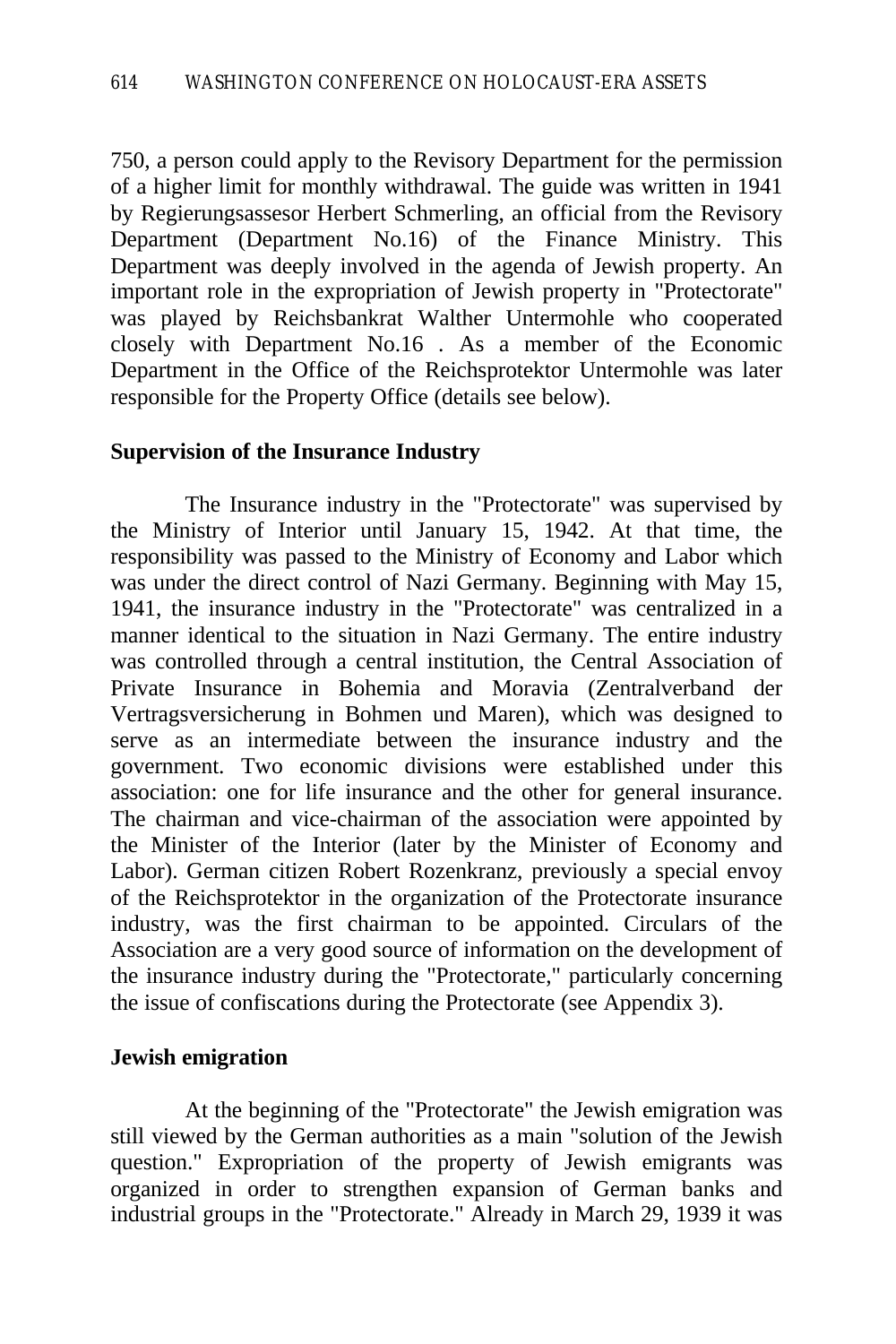agreed by the representatives of German banks, German Ministry of Economy, Gestapo, and Sicherheitsdienst that Jews would be allowed to emigrate only if they left their property by a German bank. Otherwise Gestapo would not allow them to emigrate.<sup>18</sup> Jews seeking the emigration permit also had to deposit their private insurance policies at an authorized bank.<sup>19</sup> However private insurance policies could be used to cover the emigration tax if the emigrant and did not have other means.

The official Jewish emigration was organized by the Center for Jewish Emigration (Zentralstelle fur judische Auswanderung)<sup>20</sup> which was founded by the Hitler-appointed, German Reichsprotektor Konstantin von Neurath in July 15, 1939. This institution was supervised by the chief of Sicherheitsdienst Walter Stahlecker, and it was closely cooperating with Adolf Eichmann in the Berlin Gestapo Headquarters. In order to manage the Center's property the Emigration Fund for Bohemia and Moravia (Auswanderungsfond) was established in March 5, 1940. The occupation authorities intended to use this Fund to support the German settlement of the "Protectorate"<sup>21</sup>. The Center issued  $16,782$ passports till the first quarter of 1941. According to the report of the Prague Jewish Community from 1942, 25,977 Jews left the Protectorate between March 15, 1939 and November 30, 1942.

The insurance policies of people who emigrated illegal or "broke the law" in any other way were confiscated by Gestapo. This applied to all the former Czechoslovak citizens who decided to leave the "Protectorate" and even to those who left before the Nazi German occupation.

With the beginning of deportations of Jews to concentration camps and ghettos, the Center for Jewish Emigration was responsible for confiscation of their assets. People asked to register for transport had to declare again all their property including their private belongings (e.g. suits, furniture, food rations vouchers, etc.). They were forced to give the power of attorney to the Center for Jewish Emigration to administer this property.

<sup>&</sup>lt;sup>18</sup> Karny (1991), p.34.

<sup>&</sup>lt;sup>19</sup> Zajisteni zidovskeho majetku (1941), Vol. VIII., p.6.

 $20$  It was renamed as Center for Solving of the Jewish Question (Zentralamt fur die Regelung der Judenfrage) in August 12, 1942.

 $21$  Karny (1991), p.64.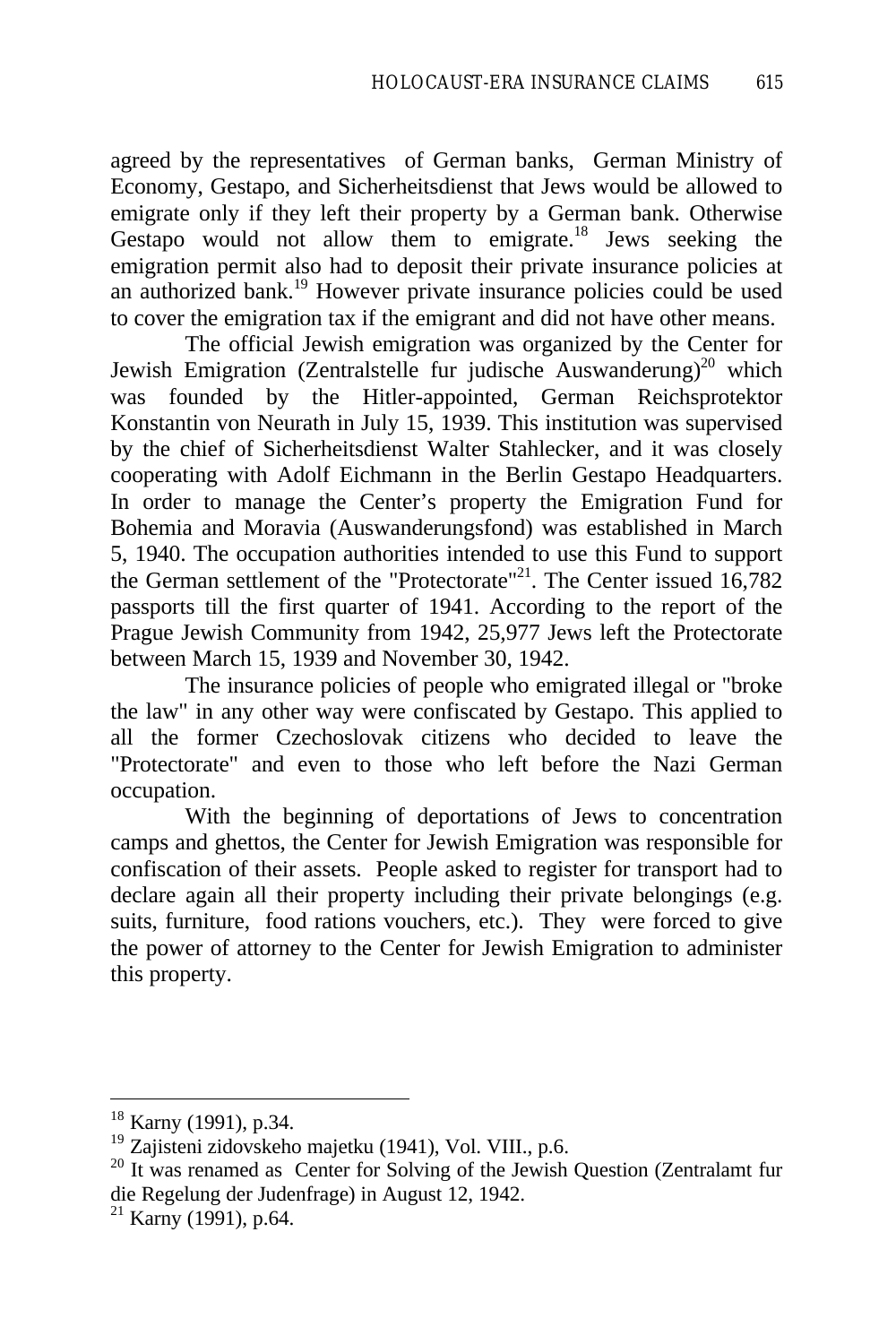## **Property Office**

Since the beginning of the occupation the Gestapo, which ordered the confiscation of assets of the people and organizations which were declared the "enemies of the Reich", had to look after this property as well. However, with the growing volume of assets, this was more and more difficult to manage (in March 1941 the total of the confiscated property was estimated to be K 10 billion). To free Gestapo for its original mission on September 2, 1941, the reichsprotector established the Property Office (Vermogensamt) to administer the confiscated property. As far as the insurance policies are concerned there is a report of the Prague Gestapo Headquarters from July 1, 1942 which states that K 54.4 million of repurchase value were confiscated from insurance companies in the Protectorate. The report gives the following breakdown:

| Assicurazioni Generali in Trieste | K 20,172,418 |
|-----------------------------------|--------------|
| Victoria Berlin                   | K 13,470,549 |
| Riunione Adriatica                | K 5,959,330  |
| Star-Versicherungsanstalt         | K 4,676,389  |
| Prager Stadt. Versicherunsanstalt | K 2,700,589  |
| Anker (Kotva)                     | K 2,548,180  |
| Slavia                            | K 2,136,240  |

There were other 22 insurance companies on the list, but the amount of money confiscated from them ranged only between K 500 to K 500,000. We do not know whether the Gestapo headquarters in Brno filed separate reports or whether the Prague office reported for the whole "Protectorate". It is likely that most of the policies were life insurance policies, for the following reasons. The first, Generali, Victoria, Anker (Kotva), and Star were licensed only for life insurance business. The second, life insurance was the most common form of capitalized insurance policies.

#### **CONCLUSION**

The research done so far reveals the set of rules used by the Nazis to control insurance in the "Protectorate". The rights over the confiscated policies were transferred to Gestapo (later the Property Office) or the Center for Jewish Emigration. There is an evidence that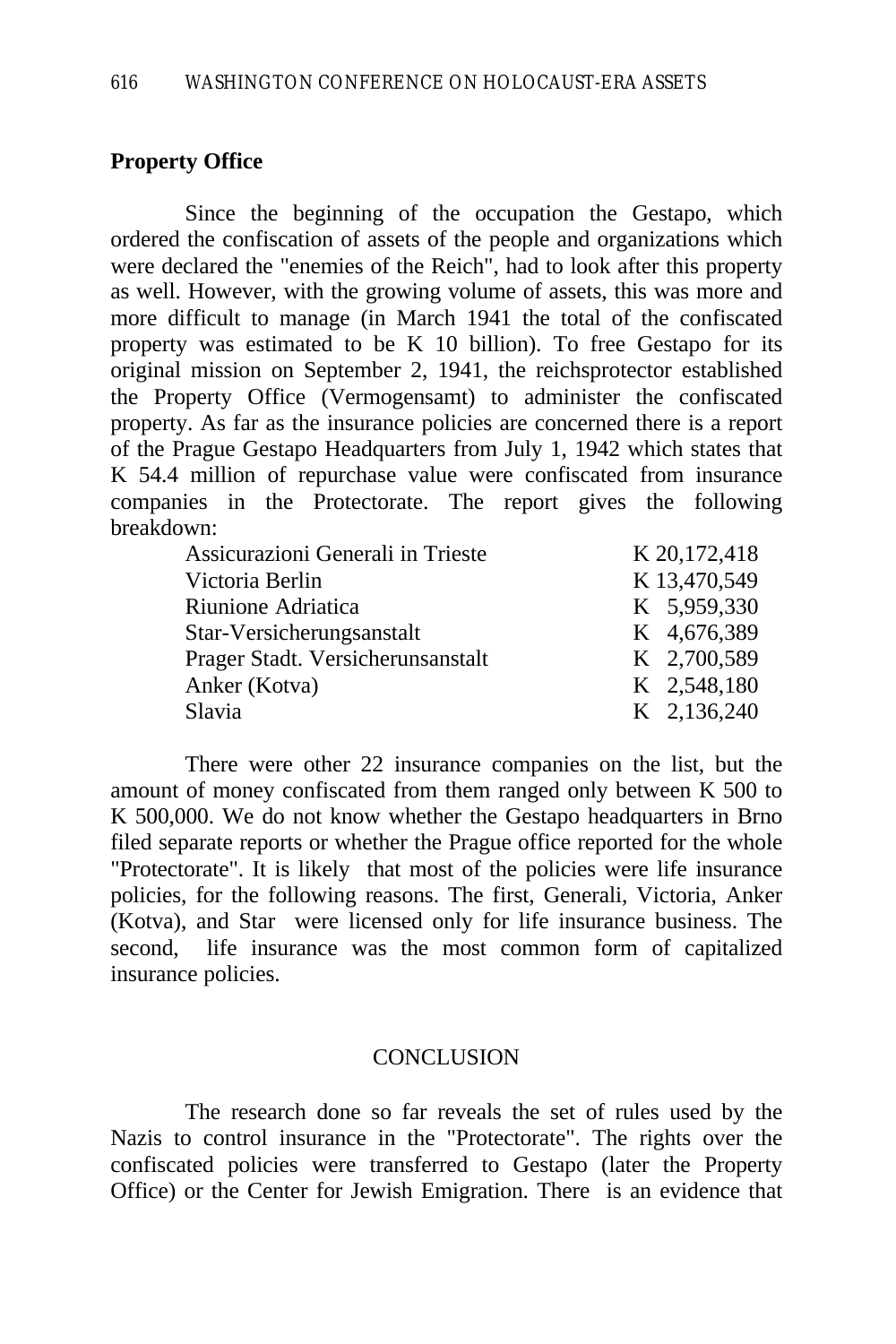these institutions were not required to have the original insurance agreement to receive the payments.<sup>22</sup> The history of the cash flows from confiscated policies is not yet fully documented. The archive of the former Czech Escomt Bank and of the Dresdner Bank could reveal the evidence of these transactions. The recent search in the archive of the Czech Union Bank (Deutsche Bank Group) so far uncovered documentary evidence of the transfers of the Holocaust victims' insurance policies to the Property Office and to the Emigration Fund.

The Czech Working Group on Holocaust Era Insurance comprises of the representatives of President Havel's Office, of the Federation of Jewish Communities in the Czech Republic, the Czech Insurance Company, the Finance Ministry, and the Ministry of foreign Affairs. In the past year the Czech authorities have been cooperating with the US insurance regulators namely with the Holocaust Claims Project of the Washington State Insurance Commissioner's Office. We hope that the creation of the international commission of Holocaust insurance will further enhance the international cooperation in this field.

## **References**

 $\overline{a}$ 

- Board of Economic Warfare, 1943, Axis Penetration of European Insurance, US National Archives.
- Chmela, Leopold, 1946, Hospodáøská okupace Èeskoslovenska její metody a dùsledky (Znalecký posudek v procesu s K.H.Frankem), Orbis - Praha.
- Karny, Miroslav, 1991, Konecne reseni genocida ceskych zidu, Academia
- Král, Eduard (ed.), 1937, Èeskoslovenské soukromé pojiš ovnictví v letech 1934 - 36, Nákladem Svazu èsl. assekuraèníkù.
- Král, Václav, 1958, Otázky hospodáøského a sociálního vývoje v èeských zemích v letech 1938 - 1945 Vol.I, II, III, Nakladatelství Èeskolovenské akademie vìd.
- Marvan, Miroslav, Chaloupecký Josef, 1993, Dìjiny pojiš ovnictví v Èeskoslovensku

1918 - 1945, Èeská pojiš ovna.

Marvan, Miroslav, Chaloupecký Josef, 1997, Dìjiny pojiš ovnictví v Èeskoslovensku

 $22$  See in Appendix 3 the Document No.4.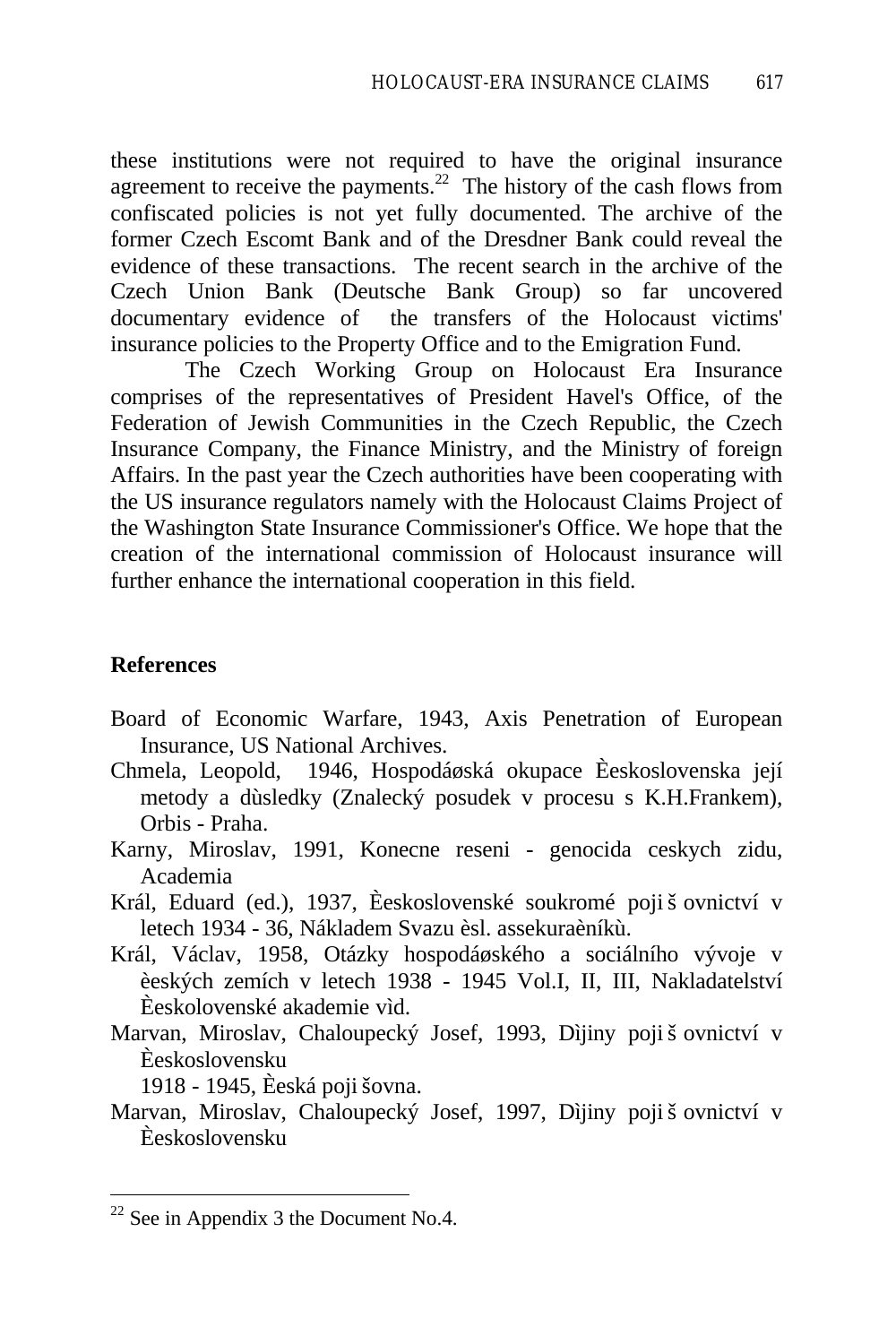1945 - 1992, Èeská pojiš ovna.

Shirer, William L., 1960, The Rise and Fall of the Third Reich: A History of Nazi Germany,

Ballantine - New York.

- Teichová, Alice, 1998, Nìmecká hospodáøská politika v èeských zemích v letech 1939-1945, V $\mathbf{\hat{E}}$  studie z hospodágských dìjin (English version in,..., Cambridge Press 1998).
- Teichová, Alice, 1994a, Mezinárodní kapitál a Èeskoslovensko v letech 1918 - 1938, UK Karolinum.
- Teichová, Alice, 1994b, Interwar Capital Markets in Central and Southeastern Europe, p.81-91, in: Der Markt im MittelEuropa der Zwischenkriegszeit, UK Karolinum, 1997.
- Vencovský, František. 1998, Mnichov 1938 poèátek mìnové a finanèní devastace èeské ekonomiky, in: Finance a úvìr 9/98, Economia - Praha.

#### APPENDIX 1

#### **Historical Background of the Protectorate**

(based on Mastny, Vojtech, 1971, The Czechs Under Nazi Rule: The Failure of National Resistance, 1939-42, Columbia U.P. - New York, pp.55-76)

Following the signing of the Munich Treaty, the Second Czechoslovak Republic came into existence on September 30, 1938. The Republic existed for less than six months, for on March 15, 1939, when Hitler invaded and occupied the Czech lands. During the Second Republic, the border areas of Bohemia and Moravia, known also as the Sudetenland, were forced to surrender to Nazi Germany.

Based on the extent to which the Protectorate's economic and military infrastructure was incorporated into the Reich, one can divide the Protectorate era into two periods. The first period, which extends from the Protectorate's creation in March, 1939, until the end of 1942, has been characterized as a "strict system of [economic and military] controls" which allowed for a certain amount of personal, economic, and political autonomy among Protectorate citizens. The Reich market was intended to "supplement rather than substitute for the traditional Western markets." However, anti-Semitic and anti-Communist legislation was put into effect, and there was a substantial expansion of German business interests into the territory. From the end of 1942 until the end of the war,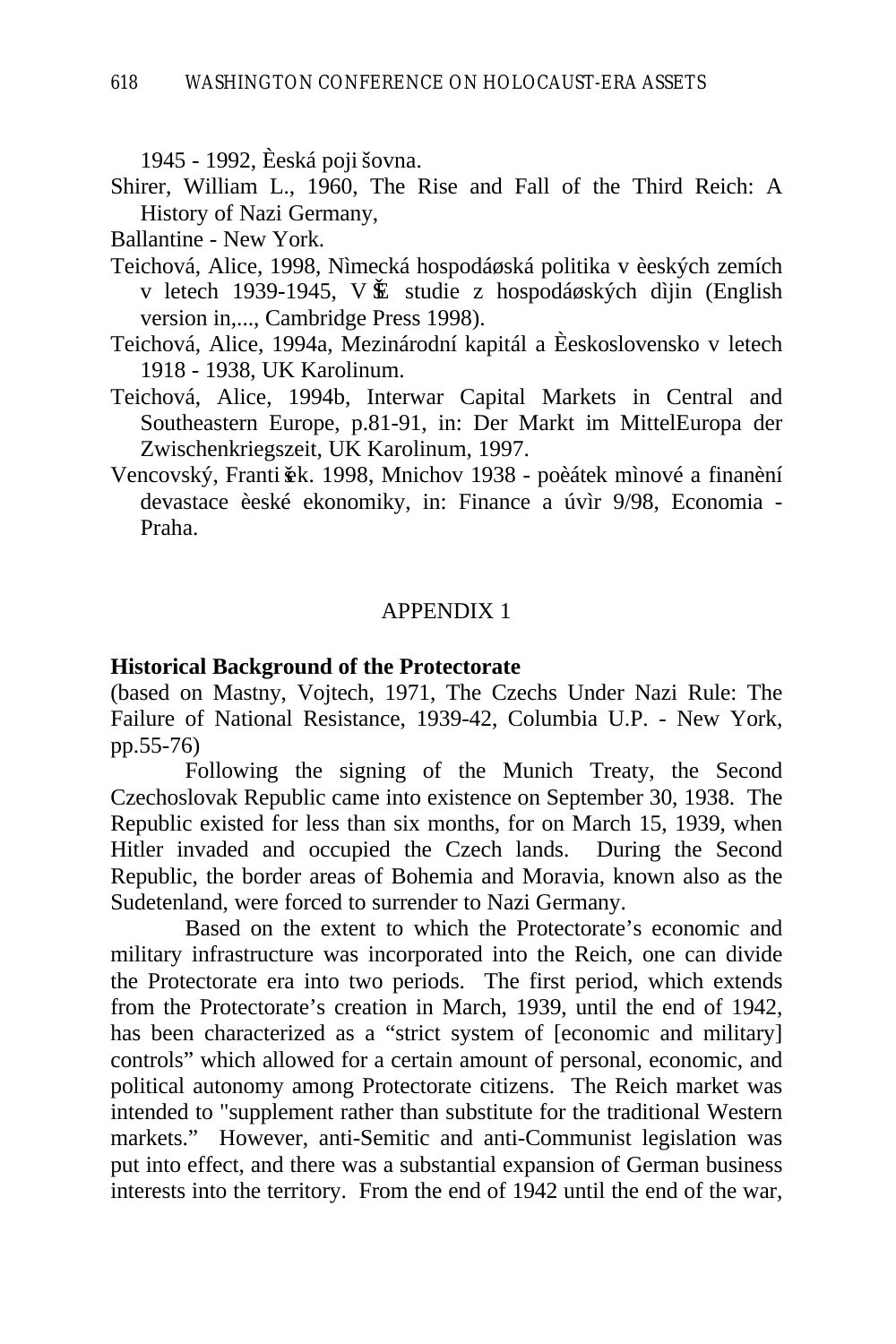the Protectorate economy and military were used primarily for Reich purposes, and the Protectorate became an integral part of the Reich's economic infrastructure.

Preparation for the "seizure of arms and for the control of defense industries" began at least three months before the invasion on March fifteenth. Therefore, though the political infrastructure of the protectorate was largely "improvised," the economic organization of the Protectorate, along with the military organization, was handled with extreme precision. The Czech lands were viewed as a valuable military and economic center for the Reich, as well as a source of liquid assets which could be converted into "sorely needed" foreign currency.

The Nazis had direct economic control through two networks; The Economics Department in the Office of the Protector, which was a "prolonged arm" of the Berlin Ministry of Economics, and through military contracting. The Central Office for Public Contracts coordinated the military production with other programs. The entire store of Czech weapons and ammunition was secured and sent to Germany. All defense plants were inspected, and managers were required to provide data about input and output capacity in meticulous questionnaires. Over two-hundred thousand patents and technical designs were usurped by the Germans, and power stations and gas works stations were taken over. Czech companies were forced to sell part of their stock at prices dictated by Germans, or to create a German majority among stockholders by increasing their capital. The Hermann Goring works acquired capital control over the Czech leading suppliers of arms in the Protectorate,  $\mathbf{\hat{x}}$ oda and Brunner Waffen, and over Poldi and Vitkovice, the largest steel producers.

Before the war, the Nazis had preceded ruthlessly to satisfy their immediate needs in the Protectorate by seizing arms and trying to put gold and foreign exchange at their command. As a long-term economic policy, however, they avoided measures which would drive the Czechs to desperation. German firms kept their activities within strict limits, under the watchful eye of Hans Kehrl, a high official of the Reich Ministry of Economics, who tried to prevent excesses which would cause disruptions. The system left the Czechs enough room for their own economic activity.

All the same, it cannot be forgotten that the Protectorate was a militarily occupied territory. Although the Nazis did not insist upon total economic mobilization during the first two years of the occupation, they nevertheless transformed the newly created Czech institutions into instruments subject to their own control. They only needed to impose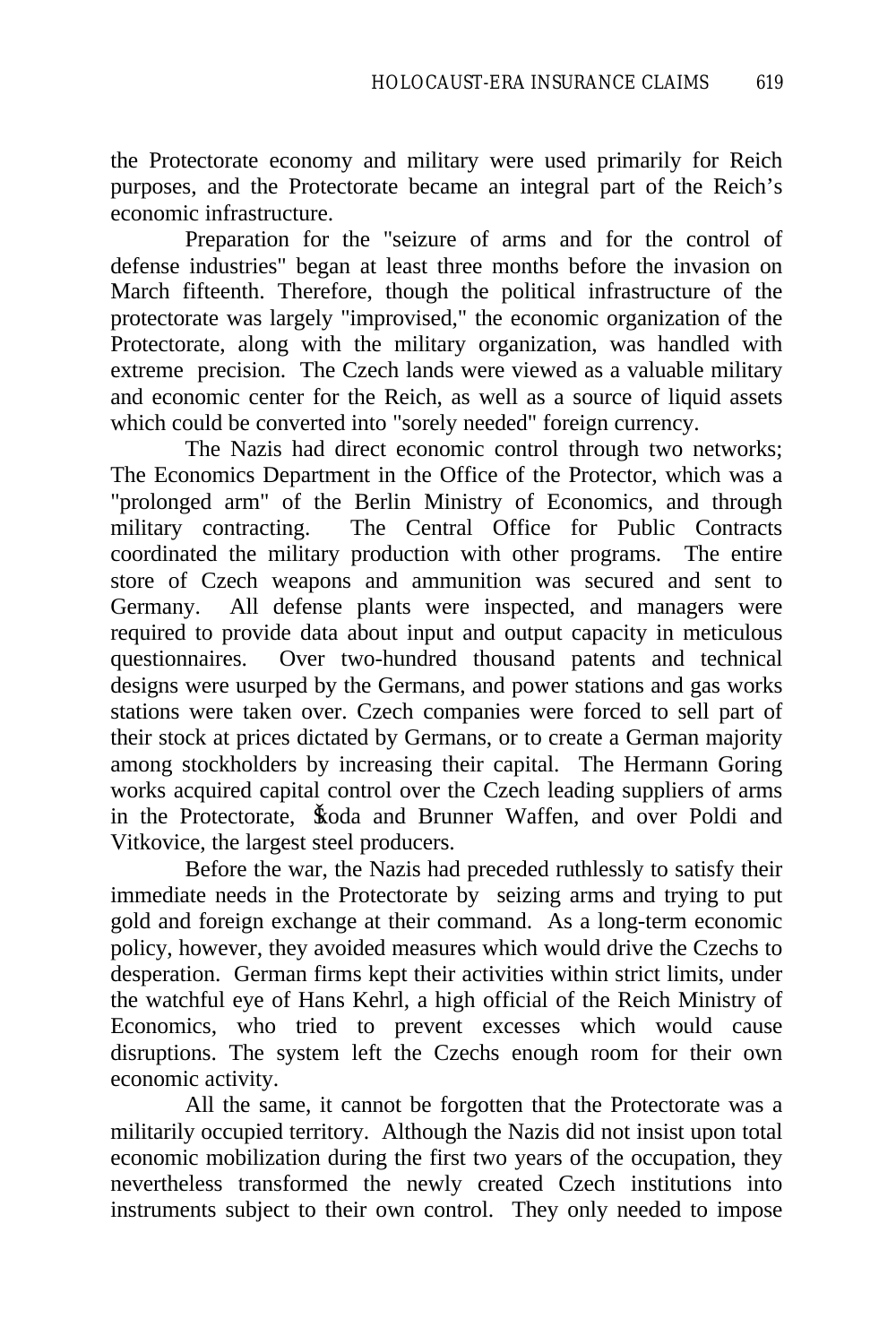their own appointees in the Central Associations to make use of the sweeping powers provided by the system. There were frequent incidents of arbitrary interference on an administrative level. In several cases, the Nazi supervisors ordered local Czech authorities to submit all business correspondence for their approval or even insisted on the use of German for the conduct of business in local Czech agencies.

## APPENDIX 2

#### **List of life insurance companies in 1936:**

Domestic companies: Foreign companies:

- 
- 
- 
- 
- 
- 
- 7. Karpatia
- 8. Koruna
- 9. Legie
- 10. Loyd
- 11. Merkur
- 12. Narodni
- 13. Patria
- 14. Pece
- 15. Pojistovna prumyslu kvasneho
- 16. Praha
- 17. Prazska mestska a Prazska mestska zivotni a duchodova
- 18. Prudentia
- 19. Republikanska
- 20. Labe zivotni
- 21. Rolnicka
- 22. Slavia
- 23. Slovanska
- 24. Slovenska
- 25. Union
- 26. Vseobecna
- 27. Zemska

- 1. Concordia 1. Assicurazioni Generali Italy
- 2. Cechoslovakia 2. Donau (Dunaj)- Austria
- 3. Ceska vzajemna zivotni 3. Anker (Kotva) Austria
- 4. Domov a Slovakia 4. La Nationale France
- 5. Fenix (Star) 5. Riunione Adriatica Italy
- 6. Hasicska 6. Victoria Germany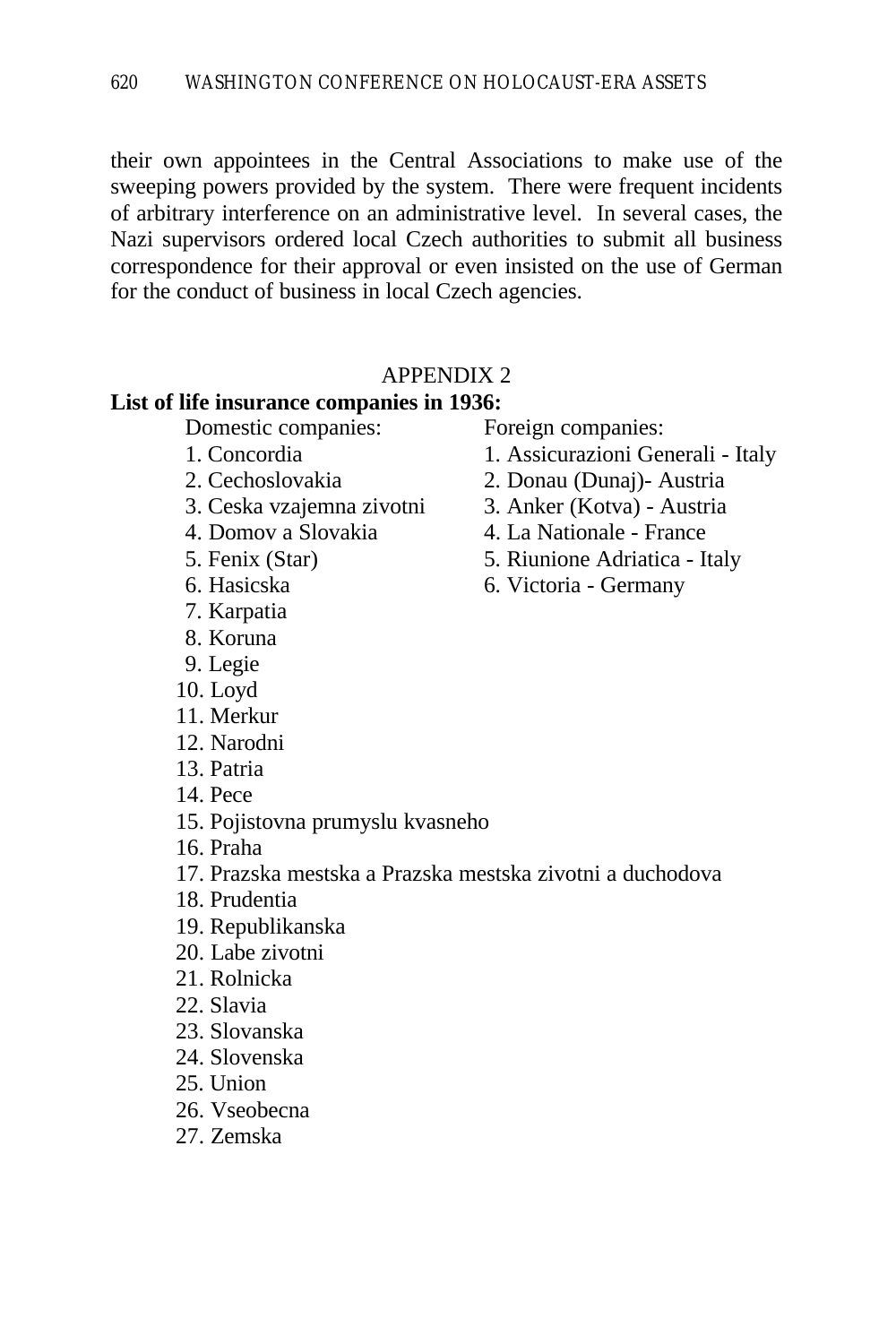#### APPENDIX 3

## **Circulars of Central Association of Private Insurance in Bohemia and Moravia**

- 1. Ia-44/42 Topic: Confiscation of Insurance Policies
- 2. Ia-51/42 Topic: Confiscation of Insurance Policies
- 3. Ia-17/43 Topic: Confiscation of Insurance Policies
- 4. Ia-23/43 Topic: Form of the Property Office which enables confiscation without insurance policy agreement
- 5. Ia-2/43 Topic: List from Gestapo- confiscated property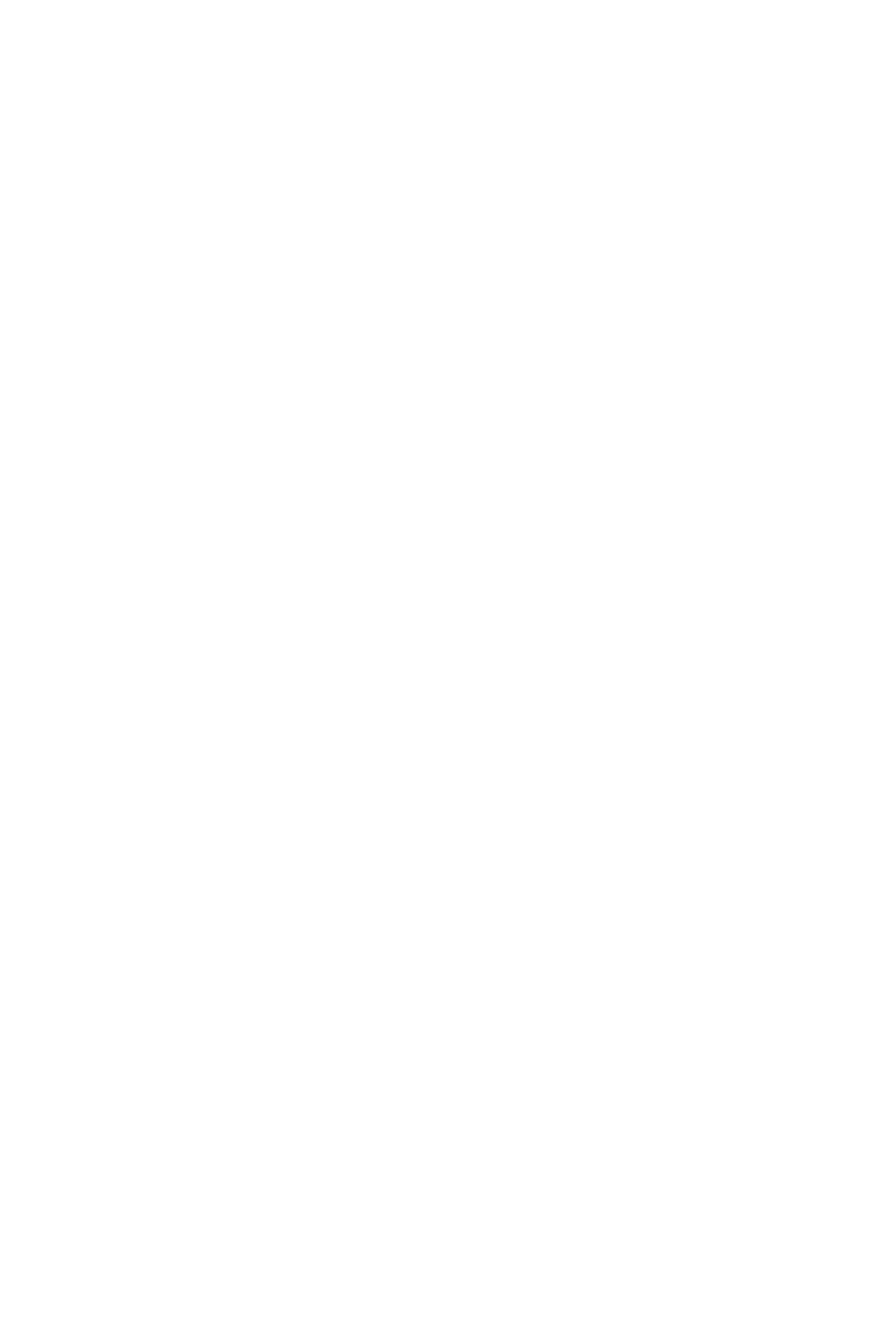## **Mr. Rudolph Gerlach** DEPARTMENT CHIEF, GERMAN FEDERAL REGULATORY AGENCY FOR INSURANCE PRACTICES **GERMANY**

## Break-out Session on Holocaust-Era Insurance: Postwar Government Compensation Programs and Nationalization

1. I take the pleasure to be one of the presenters on postwar government compensation programs and nationalizations. I am no historian but an officer of the German insurance supervisory authority. I have been working on insurance issues of Holocaust victims for nearly a year, as Chair of the BAV Working Group on Holocaust Issues and lately as a member of the International Commission. My work is dealing with insurance in Germany. Therefore I shall concentrate my remarks on compensation and nationalization of insurance companies there.

There is little to say about nationalization of insurance business in Germany, because it occurred only in East Germany, while insurance business, like other businesses, remained in the private sector in West Germany. In East Germany private insurance companies were expropriated and liquidated while new state owned companies under public law were set up. So the in West Germany still existing private companies lost all their assets in the East.

2. This panel concerns life insurance contracts of victims of the Holocaust. Potentially there might be claims against insurance companies or there might be claims for compensation against the German state.

#### **2.1 Insurance claims:**

In most cases prior to 1941 after cancellation of the insurance contract by the Jewish policyholder the surrender value had been paid to the policyholder. Legal consequence was: The contractual relationship has expired by performance, the insurance company has been released from its obligation to perform. In the lapse of time and increasing of persecution the bank accounts of victims were frozen, so payments on these accounts could not reach their holders anymore. Later on the insurance companies were forced by Nazi law to turn over all surrender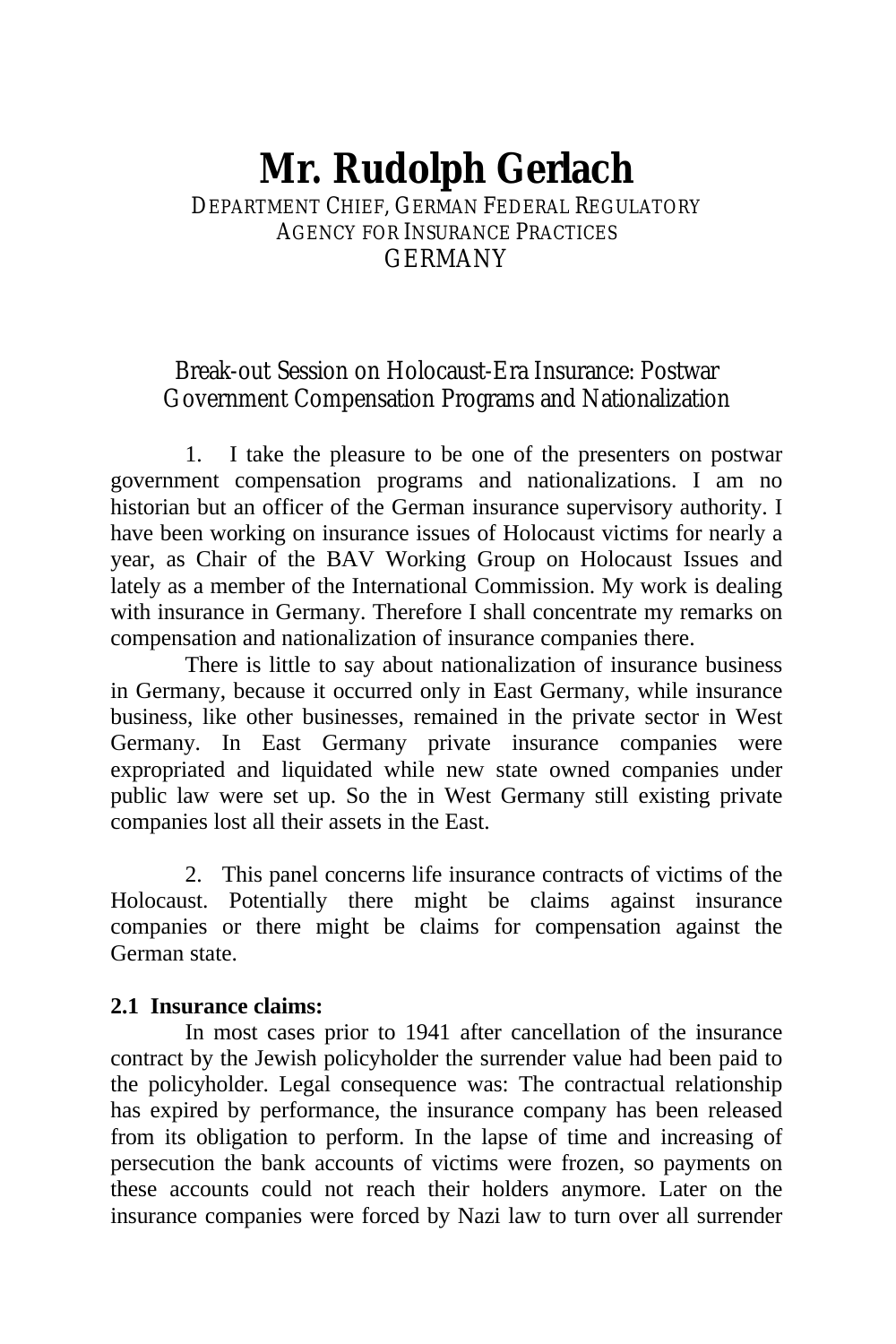values and all other payments to the German state. Therefore the life insurance companies generally have not been enriched by Jewish life insurance contracts. Unpaid claims are conceivable only in cases in which the contract had not been recognized as such with a Jewish policyholder.

The German Federal Supreme Court decided in 1953 that the expropriations were at no time lawful and were unlawful even at the time when they were formally effective. In paying to the Reich the surrender value, which the Reich had expropriated, insurers were released from their obligation. Claims of the persons concerned deriving from the unlawful nature of the acts of the Reich in expropriating property could be asserted under the restitution and compensation laws.

## **2.2 Compensation Programs:**

2.2.1 Different programs were set up, first under Military government, later under government of the German "Länder" to return property that had been taken by Nazi government from victims (restitution) or to compensate for loss of freedom, health, income, and property or other financial losses (compensation).

After establishing the Federal Republic of Germany the German government assumed responsibility for the injustices of the Nazis and proposed legislation to continue these programs. It entered into discussions with the State of Israel that lead to the Israel-German Treaty of 1952. Finally a restitution law and a compensation law were enacted by the German parliament.

The most important of these laws is the latter, the Federal Compensation Law of 1956. It provides compensation not only to victims of the Holocaust but to victims of all kinds of Nazi persecution. This law contains special provisions dealing with life insurance policies: Provisions on entitlement, the procedure, and the calculation.

The restitution and compensation program was run very efficiently with the help and support from foreign official authorities as well as private organizations. The compensation authorities had to inquire abroad if they needed information. There were lawyers who specialized in this area. Information on the compensation program was made public in the media both in Germany and in foreign countries. Jewish organizations were involved as well. They were entitled to receive proceeds if no heir could be found. They also supported the factfinding and provided assistance to claimants.

Both, life insurance companies and the German federal insurance supervisory authority, took part in the compensation procedure. The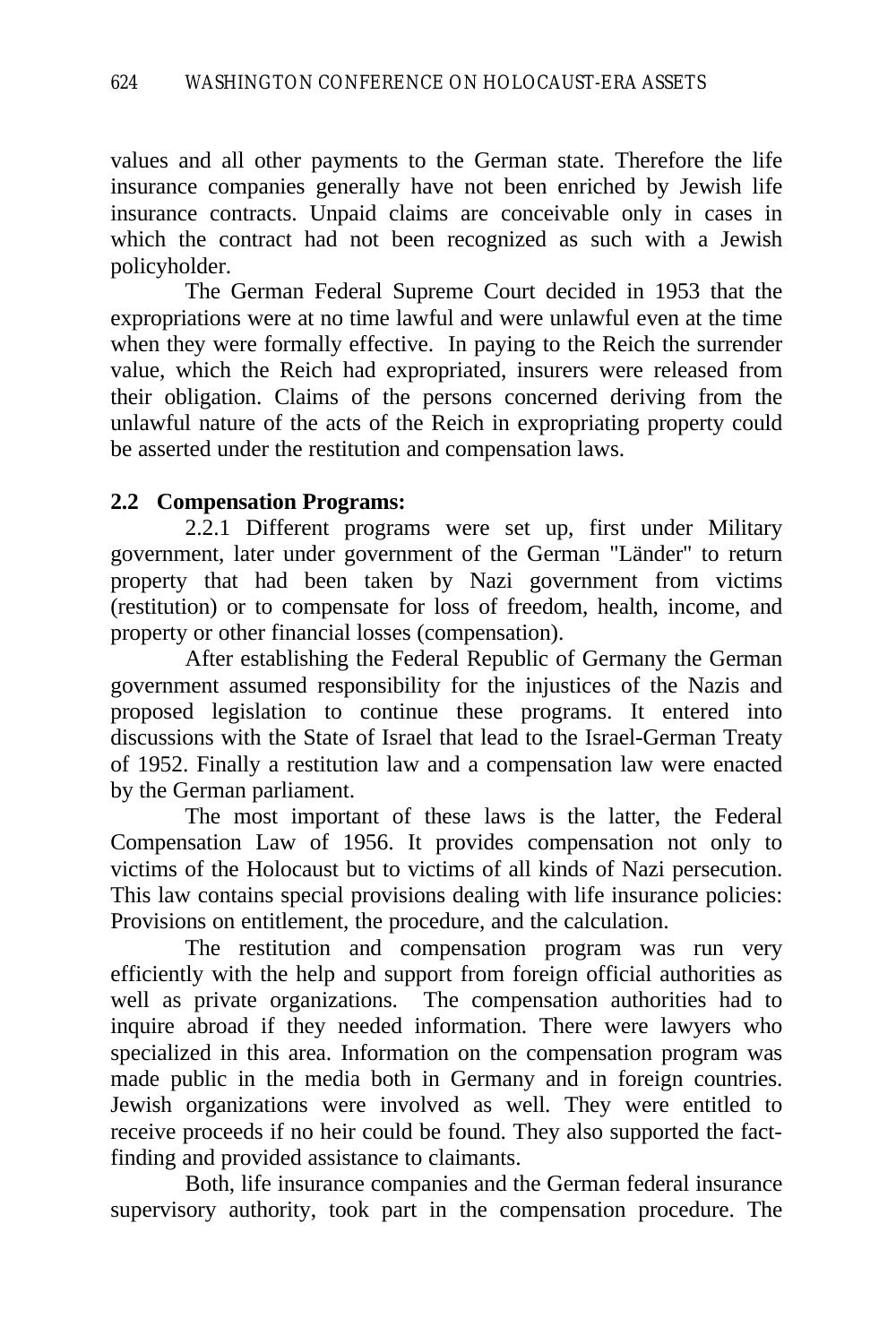companies on request of the compensation agencies were obliged to answer all questions they were asked by the agencies. The compensation agencies also had to perform hearings with the insurance supervisory authority. The supervisory authority performed audits of the insurance companies for many years in order to confirm that the calculations were right. The vast majority of policies belonging to victims of the Holocaust were included in these programs (over 70 %).

Calculations and assumptions favored victims. The basic premise of the compensation procedure was that a victim of the Holocaust should be treated as if no persecution had ever taken place. The amount of compensation was determined following the policy terms, considering currency conversion and providing additional grants. Only unpaid premiums and payments that the policyholder himself had received were de- ducted. Payments to government authorities were not considered.

According to the compensation program, claimants were put on the same, or a better, footing than West German citizens who had not been persecuted. The file examinations have shown that most policies were cancelled by the policyholders themselves, in many other cases the premium payment stopped. In an insurance case with no persecution involved, the policyholder would receive much less due to this fact. Not so the compensation law. The compensation for the policy was based on the face value of the policy, that is the full amount of the insurance. Only then, unpaid premiums and payments to the policyholder were deducted. Payments to the policyholder were deducted only insofar as they actually benefited the claimant.

In a given example, which has been approved by an actuary in my working group and which is attached to my paper, the victim of Nazi persecution is preferred to a non-victim considerably. He receives 2,510 DM, the latter only 815 DM, that is less than a third. Since the victim of Nazism has received full compensation, according to the applying rules there is no legal basis for further claims concerning the same insurance policy.

2.2.2 Applications for compensation payments for financial loss with regard to life insurance policies pursuant to the specific laws could be made for a total of 13 years. The laws provided a cutoff date for applications at the end of 1969. A reinstatement may be possible, if the victim or the heirs can show that they did not know of the relevant facts without any fault of their own.

According to the Law to compensate victims of National Socialist persecution of 1994, which was enacted following German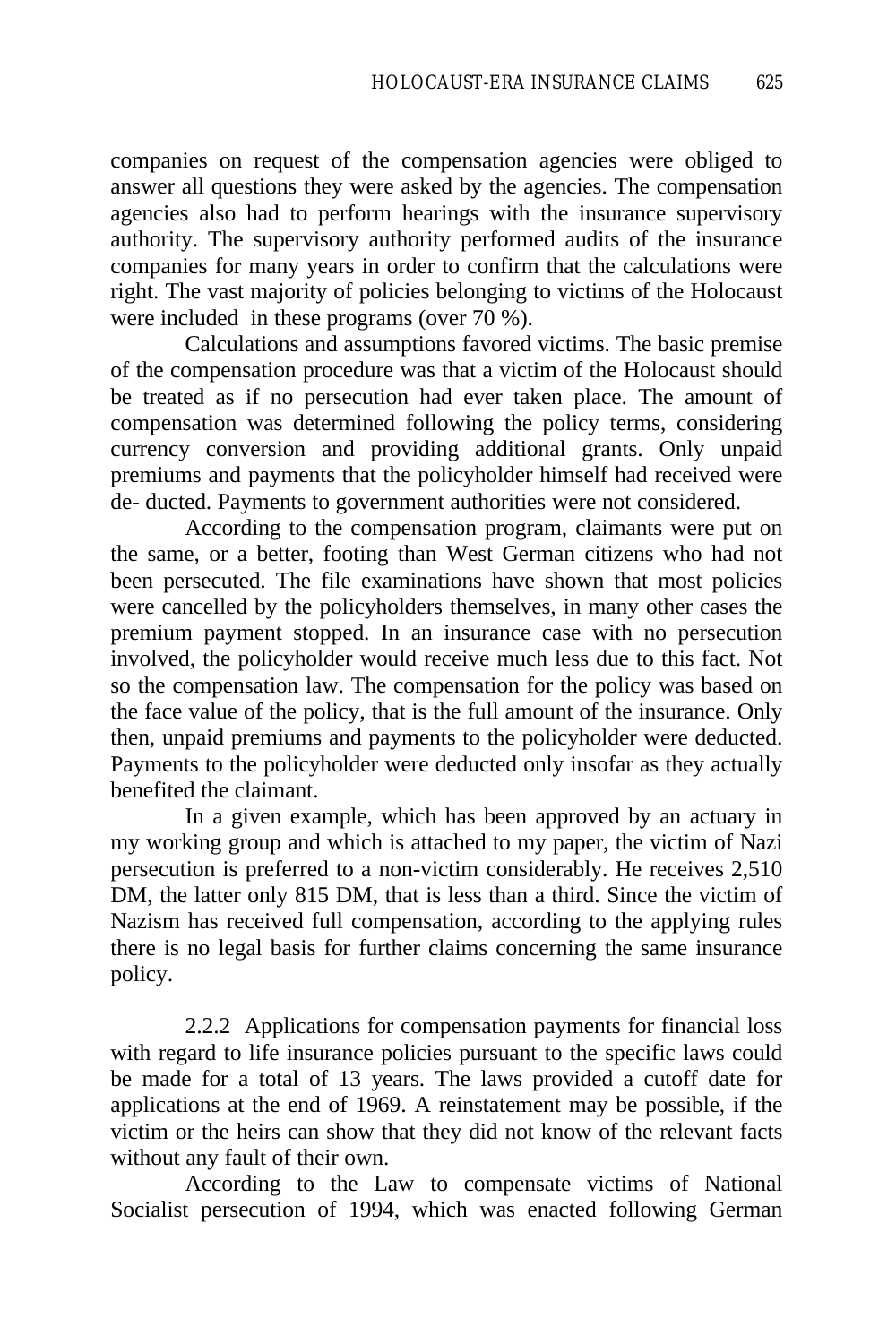reunification, applications for compensation can now be made also by inhabitants of former East Germany, who had not been entitled for compensation before the reunification.

2.2.3 According to calculations of the German Ministry of Finance as of 1 January 1998 (s. "Frankfurter Allgemeine Zeitung", 8 Sept. 1998) German public administration has paid out through compensation and restitution programs 102,1 Billion DM. Future payments, especially pension payments, will amount to approximately additional 24 Billion DM. Further payments come out of an agreement between the Federal Government and the Jewish Claims Conference concerning the establishment of a Fund of 200 Million DM for the aid of Jewish victims of the Holocaust in Eastern Europe, who are needy and have not received any compensation yet.

#### **ATTACHMENT**

#### GERMAN COMPENSATION LAW

#### **Sample comparison calculations**

Base data:

| Dast uaia.                       |                   |
|----------------------------------|-------------------|
| Sum insured:                     | Reichsmark 10,000 |
| Birth date                       | June 1, 1895      |
| Begin of insurance               | June 1, 1925      |
| Maturity date                    | June 1, 1960      |
| Compensation proceeding (if any) | June 1, 1960      |

| Example I: No victim of Nazi-persecution      |           |
|-----------------------------------------------|-----------|
| Termination of premium payment:               | June 1938 |
| At maturity date (1960) policyholder is alive |           |
| Payout:                                       | 815.70 DM |

| Example II: Victim of Nazi persecution                                |             |  |
|-----------------------------------------------------------------------|-------------|--|
| Cancellation of contract and confiscation of surrender value by Nazis |             |  |
|                                                                       | June 1938   |  |
| At maturity date (1960) policyholder is alive                         |             |  |
| Payout:                                                               | 2,516.50 DM |  |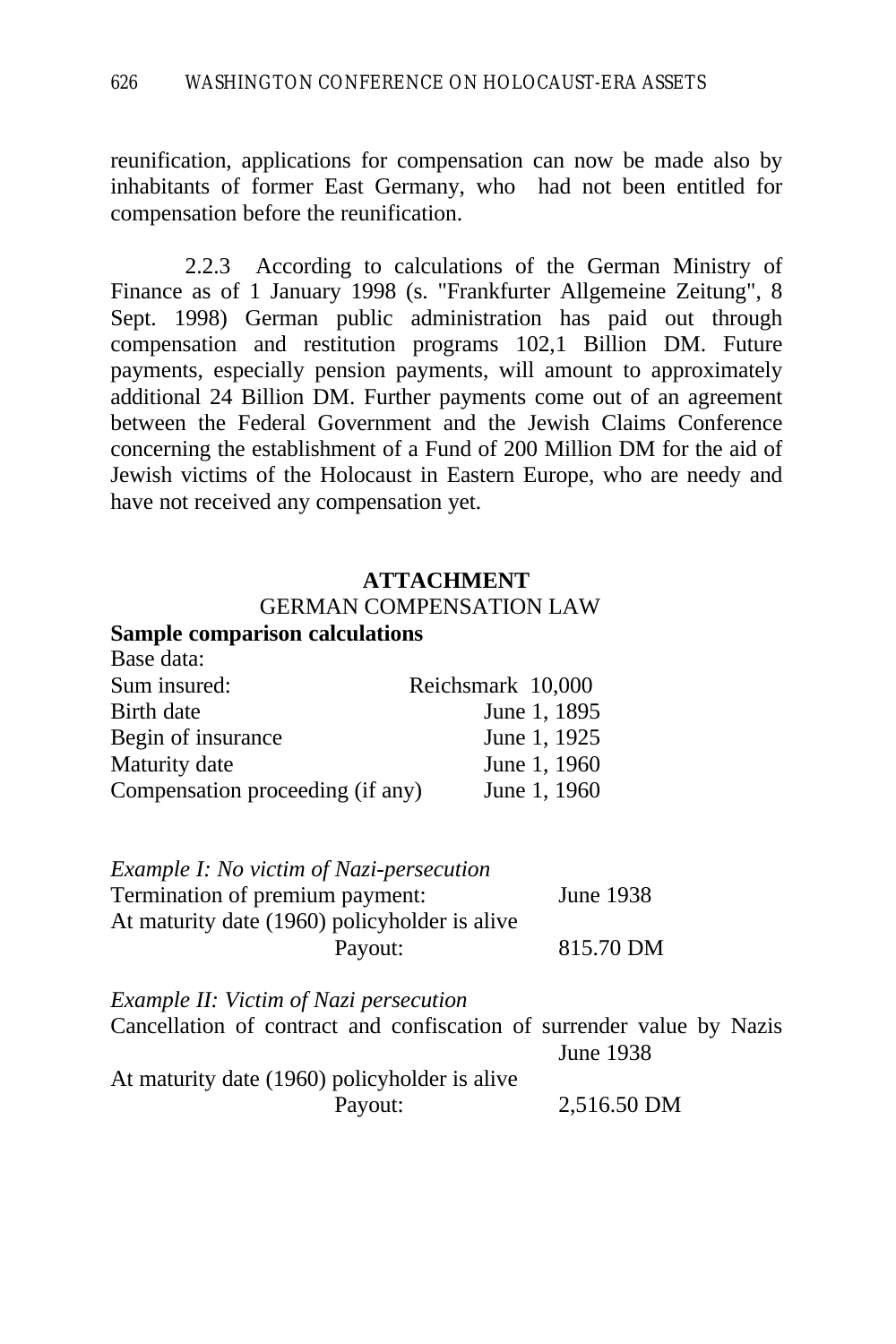## **ATTACHMENT** DETAILED CALCULATION EXAMPLE I AND II:

| Example I: No victim of Nazi persecution                                                                                                                          |      |           |              |          |
|-------------------------------------------------------------------------------------------------------------------------------------------------------------------|------|-----------|--------------|----------|
| sum insured<br>10,000 RM                                                                                                                                          |      |           |              |          |
| conversion to non-contributory policy (1938): 4,240 RM                                                                                                            | i.e. | <b>DM</b> | 424          |          |
| profit participation and dividends:                                                                                                                               |      | DM        | 138.20       |          |
| old savings compensation                                                                                                                                          |      | DM        | 253.50       |          |
|                                                                                                                                                                   |      | DM \      | 815.70       |          |
| deductions:                                                                                                                                                       |      |           |              |          |
| premiums                                                                                                                                                          |      | <b>DM</b> | $\mathbf{0}$ |          |
| Total benefit paid out in 1960                                                                                                                                    |      | <b>DM</b> | 815.70       |          |
| to policyholder by insurance company                                                                                                                              |      |           |              |          |
| Example II: Victim of Nazi persecution<br>sum insured: 10,000 RM<br>cancellation of policy (1938), confiscation of proceeds by Nazis<br>surrender value: 2,110 RM |      |           |              |          |
| but: face value considered conversion of face value - RM - into face<br>value DM                                                                                  |      |           |              |          |
| assuming (fictive) premium payments                                                                                                                               |      |           | DM           | 4,250    |
| profit participation and dividends:                                                                                                                               |      |           | DM           | 892.50   |
| old savings compensation                                                                                                                                          |      |           | DM           | 429.00   |
|                                                                                                                                                                   |      |           |              | 5,571.50 |
| deductions:                                                                                                                                                       |      |           |              |          |
| no deduction of confiscated amount                                                                                                                                |      |           |              |          |
| premiums payable in RM converted 1:10                                                                                                                             |      |           | DM 231.40    |          |
| premiums payable in DM after 1948                                                                                                                                 |      |           | DM 2,823.60  |          |
| Total benefit paid out 1960                                                                                                                                       |      |           | DM 2,516.50  |          |
| to policyholder by compensation office                                                                                                                            |      |           |              |          |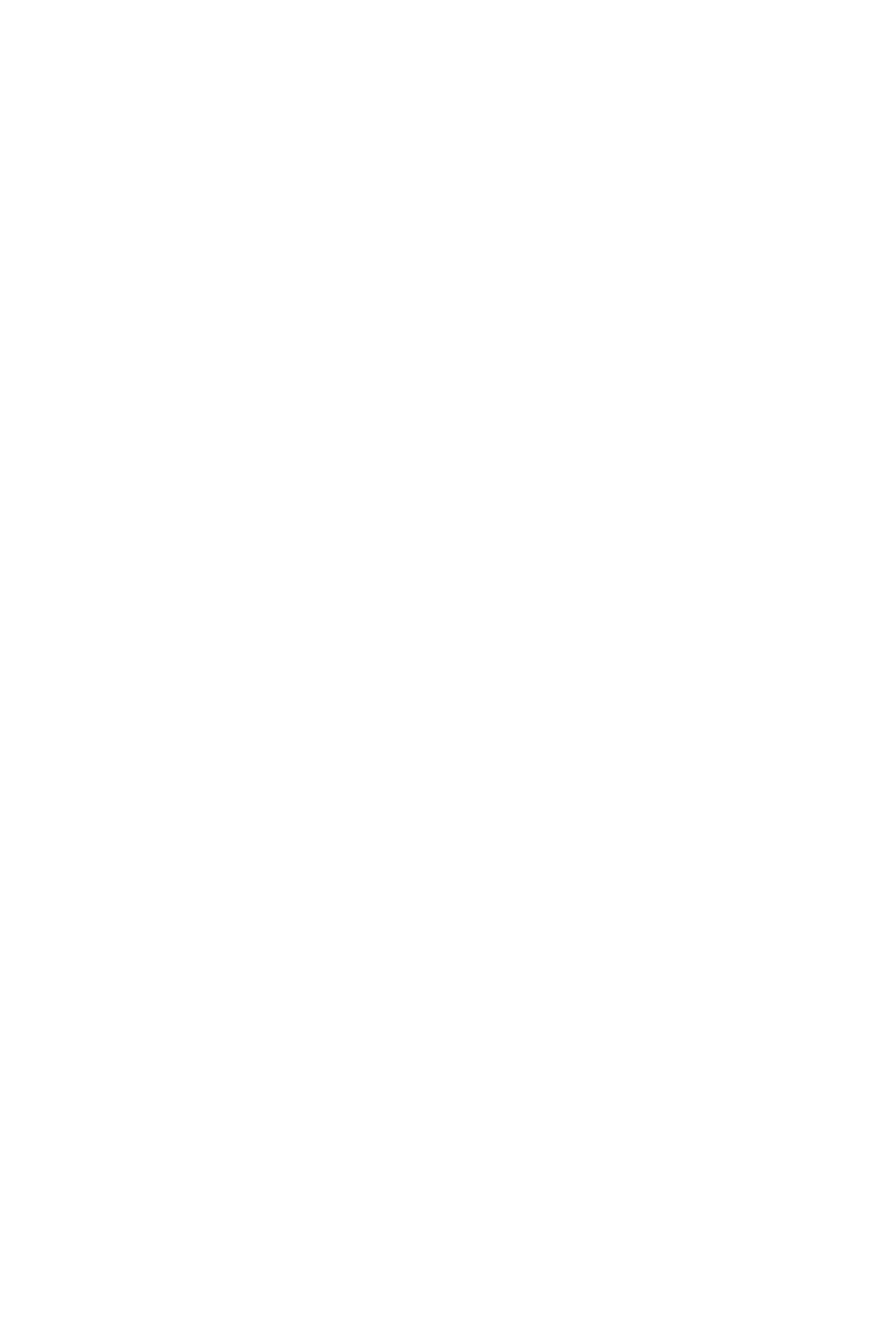# **Dr. Tamás Földi**

DIRECTOR OF THE PUBLIC POLICY INSTITUTE **HUNGARY** 

# **Insurance Claims in a Historical Context with a Special Regard to the Holocaust in Hungary**

Break-out Session on Holocaust-Era Insurance: Postwar Government Compensation Programs and Nationalization

## SUMMARY

Recent emergence of claims by Holocaust survivors on property lost during or after the Holocaust era is a consequence of the end of the fall of communism in Eastern Europe. This made possible the reparation for human and material losses in East-European countries and gave a rise to claims by Holocaust survivors for lost assets, as well as, for those assets which were owned by the victims of the Holocaust.

In the early seventies Germany paid reparation to individual survivors who lived in Hungary but they received relatively low amounts.

Hungarian governments prior to 1990 made only vague declarations on reparation but were effectively reluctant to pay, although Hungary had also an own share in the Holocaust misdeeds. The reluctance was due mainly to political reasons but the relatively low income level of the general public, the potential claims of non-Jewish civilians were also a hindrances in this respect, aggravated by the fact that Hungary had in the afterwar period a relatively large Jewish origin population which is still today about 80, 000 - 100,000.

First the largest postwar inflation and later the liquidation of private insurance companies made impossible payments to owners of life insurance policies based on contracts concluded prior to 1945. Heirs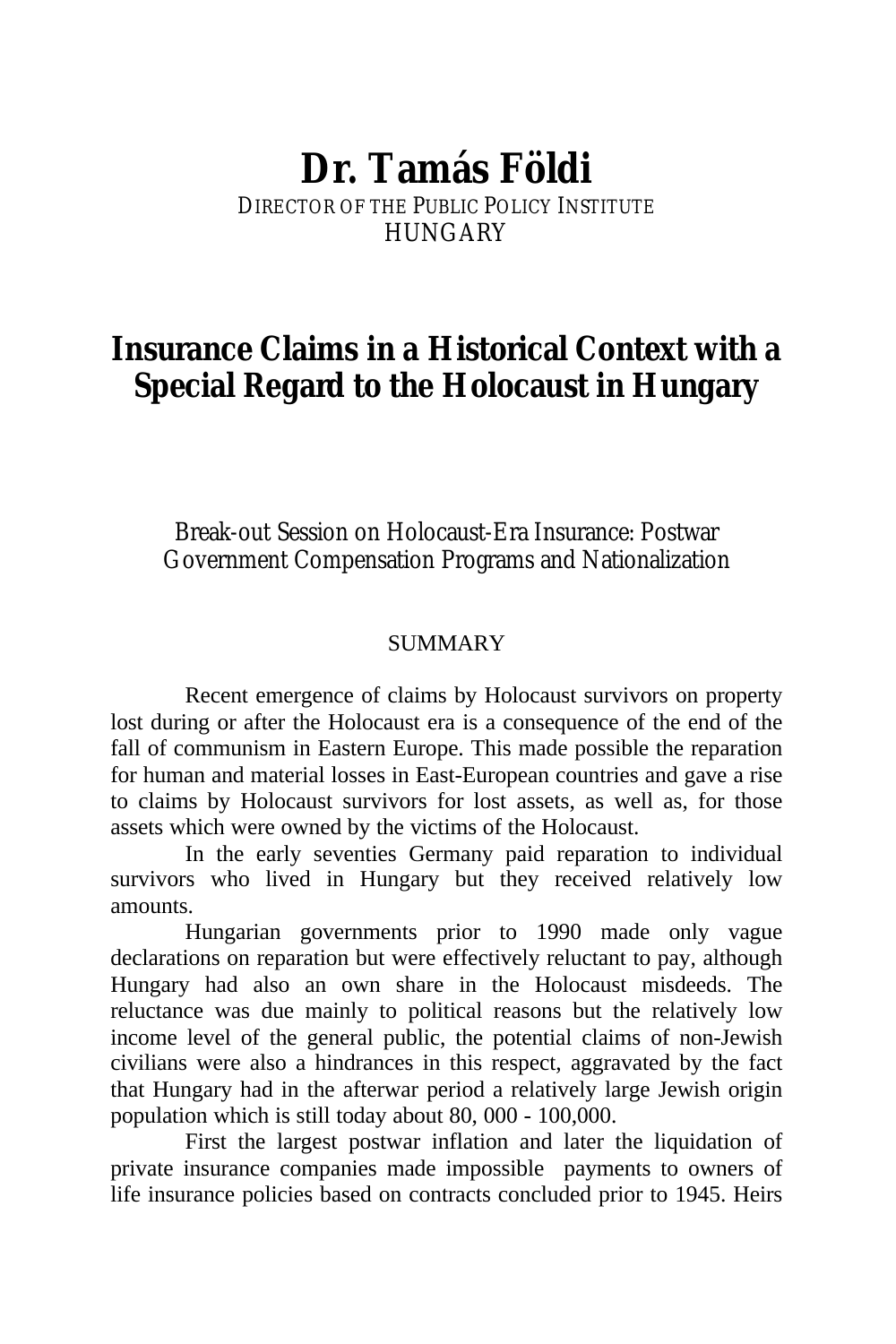of Holocaust victims shared in this respect the fate of other citizens of the country. Capital collected by mostly directly or indirectly foreignowned insurance companies could have been served as a basis for paying insurance claims, since the loss of their Hungarian affiliates and partners was insignificant in relation to their total capital. On the other hand similar claims could have been raised by other Hungarian citizens who owned insurance policies.

Recently beyond the general rules of reparation of the victims of totalitarian regimes the Hungarian government acknowledged a special responsibility towards the remaining Jewish population and pays an additional [pension] to Holocaust survivors. The extension of the respective Public Foundation by those assets which belonged to victims without legal successors would be a justified and feasible way of satisfying claims. According to the Hungarian legal principles individuals have no more domestic legal title to claim for assets lost since such claims by individuals were settled paramountly through the Hungarian reparation legislation after 1990. This legislation covering several acts and amendments tried to balance the payment capacity of the country and the justified claims, but did not involve the reparation of losses of insurance policy holders.

> Motto: "A peace loving man ... does not allow perverting his or others' truth, clear rights, doing out of his and others' *deserved claims<sup>1</sup>* by no kind of brute force, intimidation, dissuasion, and dirty tricks. (From the "Ten Commandments of Policy Conduct of a Peace Loving Man" by István Bibó). $2$

## INTRODUCTION

Claims by Holocaust survivors and by victims of other crimes against humanity committed by totalitarian regimes pose a number of difficult questions. Several approaches to such problems can be applied parallely, which do not overlap each other. The most general approach is

 $<sup>1</sup>$  italics by the author of this paper</sup>

 $^{2}$  *István Bibó* (1911-1979) one of the most eminent political thinkers, cabinet minister during the 1956 revolution.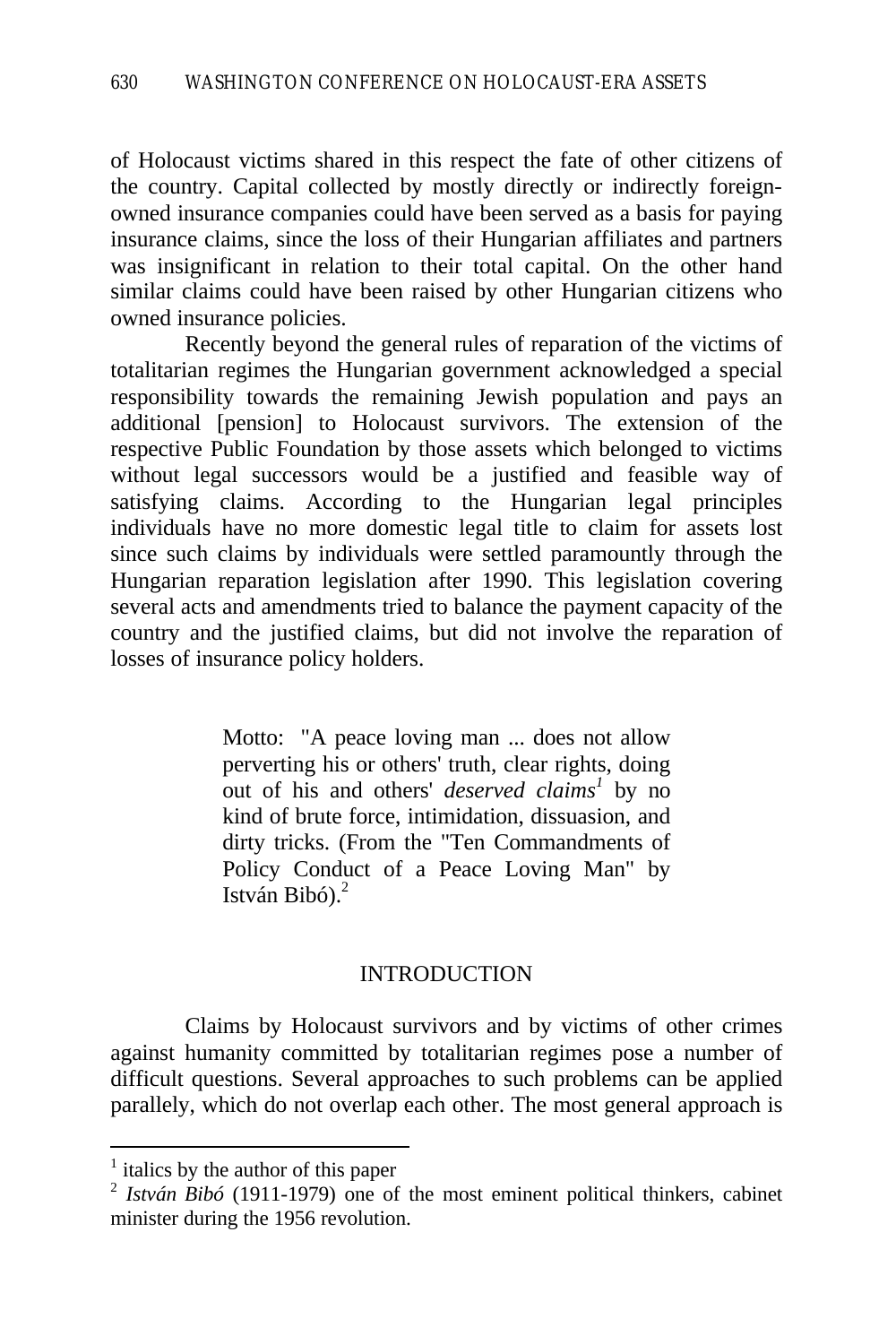the ethical one which condemns all crimes and justifies all claims regardless to law or historical circumstances. Nevertheless, even this approach cannot be totally refused as non-valid. The legal approach often yields another judgment than the ethical one by taking into account specific points of views that may be disregarded by a general ethical approach. There exist a difference between the retrospective judgment of the question and that taking into consideration specific historical circumstances. This paper applies the last mentioned approach and tries to reveal historical facts and describe circumstances contemporary to the misdeeds, thus putting the question into a historical context.

Just from this point of view it is almost unavoidable to raise the question why claims by Holocaust survivors came to the foreground of interest after more than 50 years. Possible explanations of this are manyfold. It can be hardly denied that the collapse of the Soviet Empire contributed to the revival of such claims since Jews living in the satellite countries alongside with the victims of communism have the right to be compensated. This is the more topical since in these countries Holocaust survivors did not get a reparation adequate to their human and personal losses neither from their home country nor from Germany. Namely Germany satisfied such claims to a restricted degree because the justified suspicion that the reparation provided, will help more the communist governments suffering of an acute shortage of Western currency than Holocaust survivors. Other countries that hold assets of Holocaust survivors shared this assumption. Another argument for the restricted reparation paid to Jews in the East European countries was that in many cases the governments of the countries concerned were themselves accomplices in crimes committed against Jewry by the German Nazis.

Reparation was put on the agenda almost immediately after the fall of communism. Although the solutions were different in methods and extent in the various countries of Eastern Europe, the start of the process activated also those survivors of Holocaust who emigrated to the West after the war and also those who avoided persecution by emigrating before the extermination started but left behind large assets in the countries concerned. Many victims of the Holocaust and the persecution prior to it placed their assets in the banks of third countries. Another source of claims can be attributed to the fact that after the end of WW2 the victorious occupying powers confiscated in Germany or in other countries such precious goods that belonged originally to people of Jewish origin (gold, artifacts) but were previously confiscated by the authorities of the countries concerned. Historical investigations which were hindered prior to 1989 because of the bipolarity of international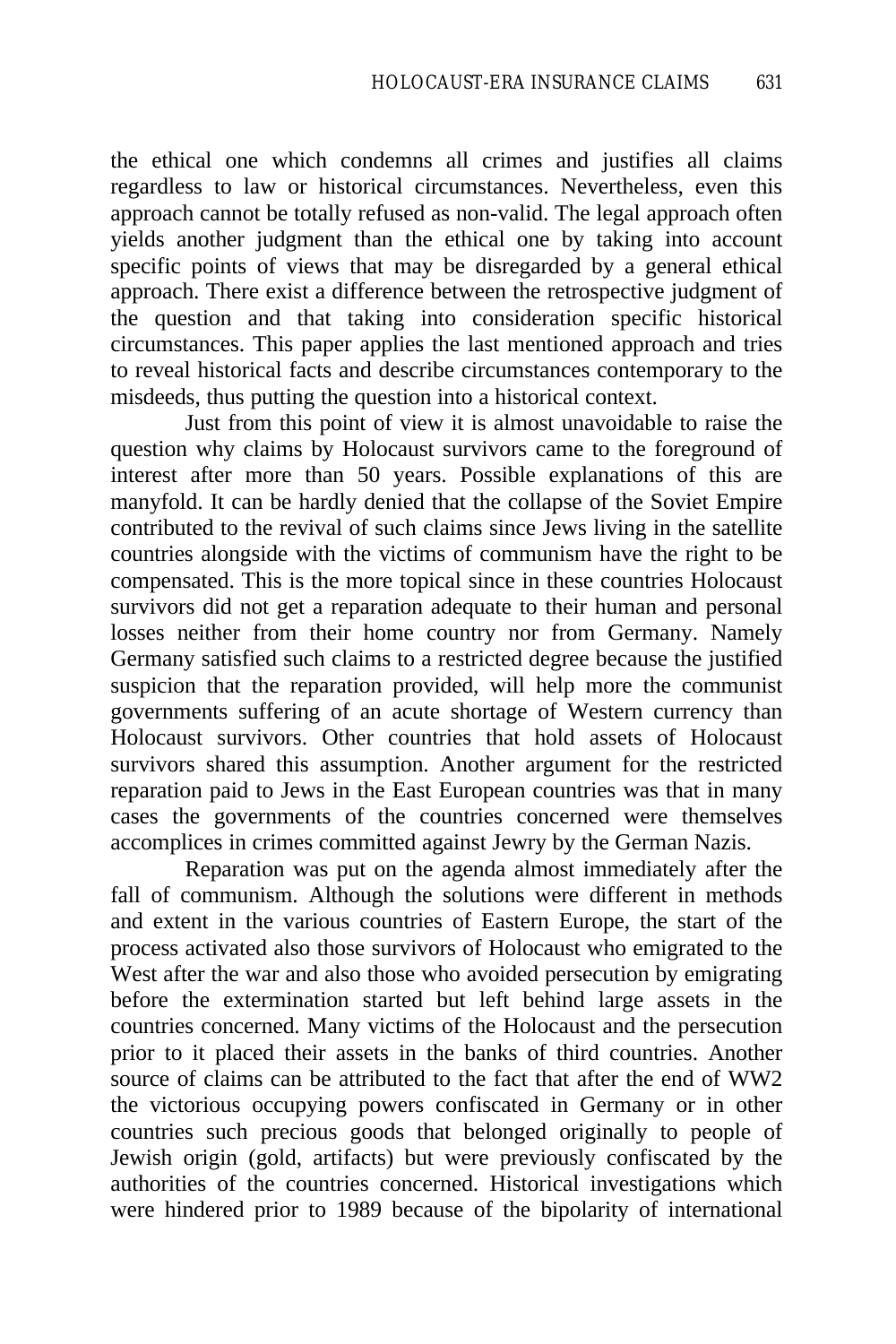relations and also the reglementations of archives, not to open their records prior to 50 years after they were deposited, then proved the existence of such goods. These investigations proved also that some countries accepted the offer by communist countries in secret talks to withhold originally Jewish property as a kind of reparation for losses they suffered by nationalization of their property by communist governments. Thus the fall of communism in Europe put the whole question under a new light. Perhaps a psychological momentum can also be [found] behind the new wave of claims. Immediately after the war many survivors were happy because of having avoided the worst consequences of persecution and did not take so much care about their losses. By now even the youngest survivors of the Holocaust are becoming elderly people. They would not like to miss the last chance to get a reparation for their material or pecuniary losses. Many of them are in need of a supplementary source of income in retirement especially in East-Central- Europe.

#### THE HISTORICAL BACKGROUND

1. Hungary was occupied by German troops at March 19, 1944. In April 1944 a number of legal acts were issued that deprived the Jewish origin population, which enjoyed until then a relative good position in Hungary in comparison to other German occupied or satellite countries, of their human and civil rights. Their wealth was conscribed and practically confiscated<sup>3</sup>. Except Budapest Jews, over 440,000 persons were deported during the summer of 1944 to Auschwitz, Germany and Austria. Out of them over 150,000 including 10,000 from Budapest came from the present territory of Hungary. Further 90,000 – 100,000 were deported after the mass deportation. As a consequence 200-210,000 people of the present territory and a quarter of million from the rest of the territories under transitory Hungarian rule lost their lives.

Human losses were caused also by the Soviets. The estimated number of those who died in Russian POW camps reached 20,000.

<sup>&</sup>lt;sup>3</sup> The latter measure was taken by the Government Decree 1944. 1600/ME on the registration and freezing of the property of Jews. In *Magyar Közlöny*. Official Gazetteer. vol. 1944. (in Hungarian.)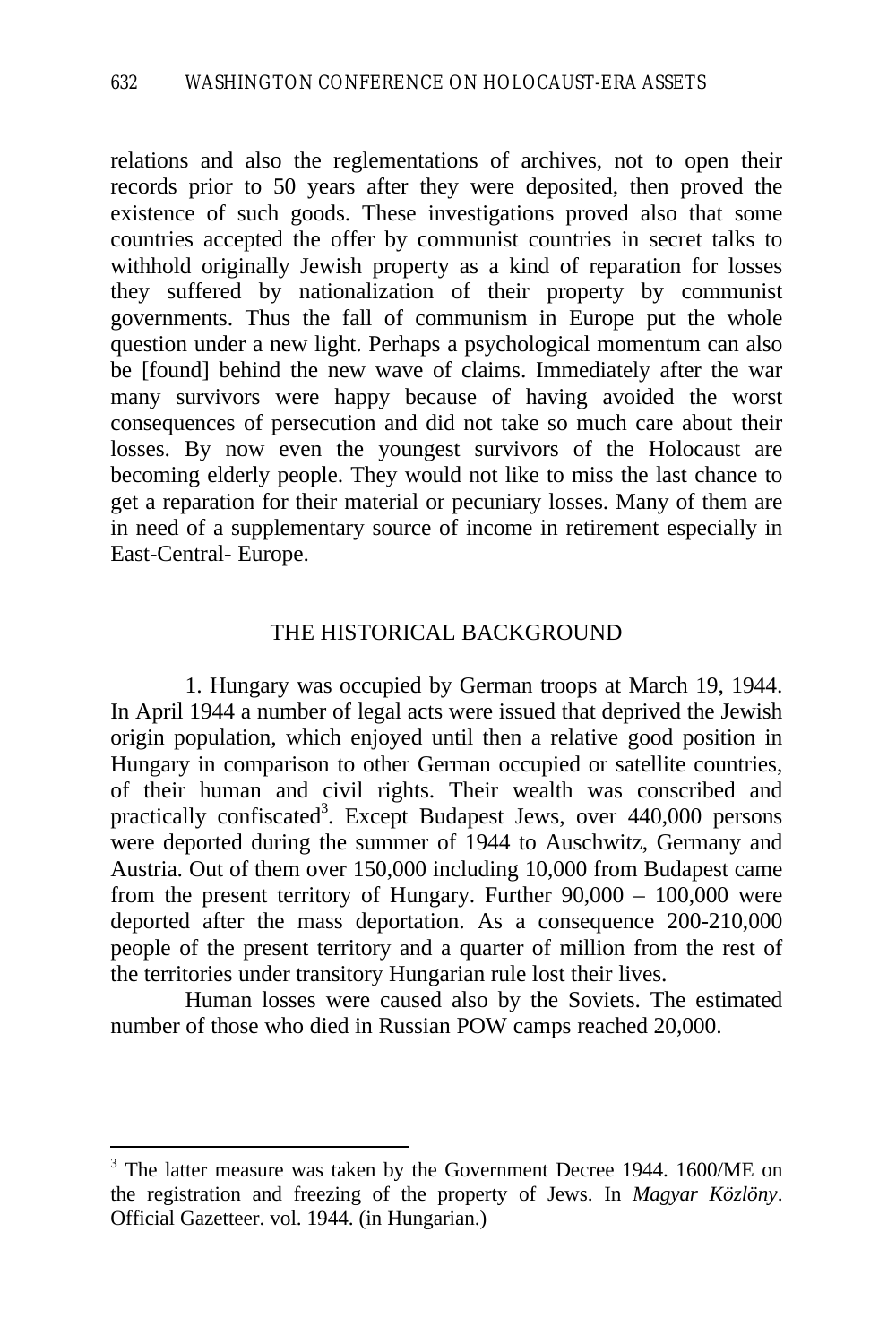The number of survivors at the present territory of Hungary was about a quarter of million and at the other territories only about  $75,000$ .<sup>4</sup> This ratio does not express real proportions of losses at the present territory of Hungary since many Jews fled from last mentioned territories to the present territory of the country.

Almost every deportee and most of those who were not deported lost their movable properties or at least a considerable part of it.

Statistical evidence is neither available of the number of those who lost their lives and had life insurance policies nor of the number of those survivors who were the potential heirs of those insured. Nevertheless, since the death toll was higher at the less developed territories of the country than the average, one may assume that more insured persons' legal successors survived, than of those who were not insured and perished by the Holocaust.

Although most of the human losses occurred after the German occupation of Hungary, losses of the Jewish origin population started already before that period and affected not only those living within the present borders of Hungary but also those who became subject to Hungarian authorities as a result of the expansion of Hungarian territories between 1938 and 1941 on account of Czechoslovakia, Romania and Yugoslavia. Over 40,000 lives were lost as a result of two major measures taken by the Hungarian government:

- From July 1941 those who could not prove their Hungarian citizenship were deported to the German occupied former Polish territories which led finally to their execution by the SS. Many lives were lost due to the lack of food and shelter and the cruelty of Ukrainian Nazis, who tortured them during the deportation march. Later this measure was annulled.

- From 1939 on Jews were excluded of the normal military service and forming for them labor service units has started which arrived to a climax in 1944. People of Jewish origin called up to these units wear their own civil clothing and the adaptation to changing weather was made possible only with a help of their families, if at all. When Hungary entered the anti-Russian war labor service units were transported to places which became the theater of war (Ukraine) and were simple by their circumstances much more exposed to losses of their lives than ordinary soldiers, not to speak of the wide-spread brutality of Hungarian soldiers who were their guards. It is difficult to distinguish between the

 4 For data above see Stark Tamás*: Jewry during the Catastrophy Period and after the Liberation 1939-1955.* MTA Történettudományi Intézete. Budapest 1995. 109 p. (in Hungarian)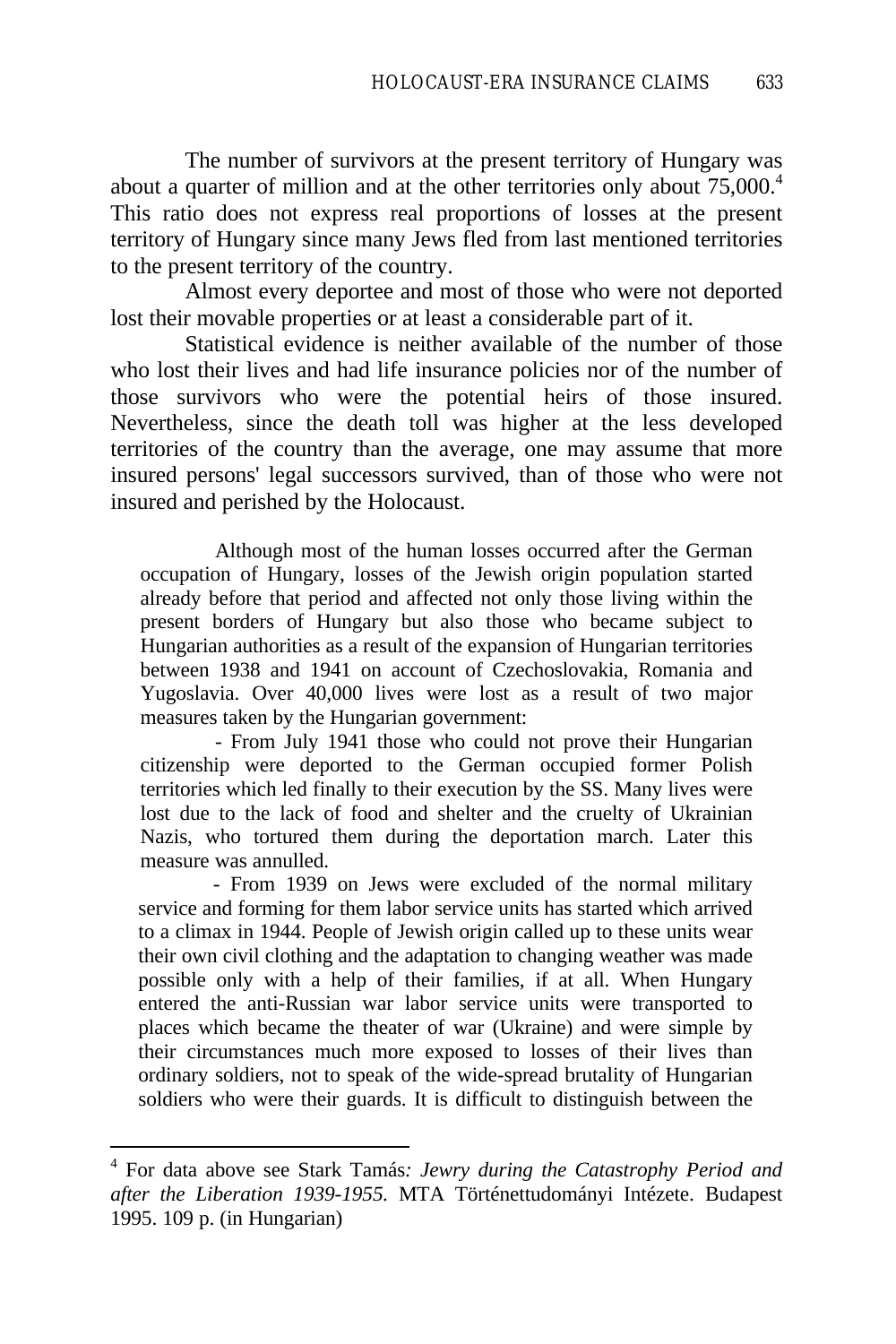losses which occurred by their deprived situation and the losses caused by military actions and the hard winter. Nevertheless the fact that in 1942 actions were taken by the Hungarian Ministry of Defense to refrain brutality proves that many human losses were caused by other reasons than winter and warfare.<sup>5</sup>

2. From October 1944 up to April 1945 the present territory of Hungary became a theater of war. War damages, confiscation of material and pecuniary goods by both fighting foreign armies caused a loss of 40 per cent of the estimated national wealth of the country in 1944. 0,7 per cent of these losses were suffered by social insurance and private insurance companies that made out in absolute terms USD 30 million of 1938 value. National income which was in the prewar years much below the European average fell down in 1945/46 to the half of that of the previous year, and in the next year it arrived only to 60 per cent of base period. Due to human losses suffered per capita national income decreased somewhat less.

3. The foreign balance of the country was characterized by a total prewar debt of USD 578 million in October 1945, and Hungary had to pay as reparation according to the peace treaty of Paris after deducing the later decreases USD 131 million at 1945 prices. According to the Potsdam Agreement in 1945, Hungary lost its 280 million USD liabilities with Germany accumulated by wartime exports, while the claims by Germany making out a value of USD 30 million were ceded to Soviet-Russia.<sup>6</sup>

4. Foreign and domestic debts, as well, as money emission by the Soviet army and the emission of the pengö currency by the National Bank of Hungary to cover current government expenditure and overall shortages caused a hyperinflation of unprecedented height, which totally ruined the actual currency system of the country. The process was halted only in 1946 by introducing a new currency, the forint.

<sup>&</sup>lt;sup>5</sup> The concise history of the Holocaust in Hungary is described by Braham, Randolph: *The Politics of Genocide. The Holocaust in Hungary.* Vol.1-2. New York 1981. Columbia University Press. 1269 p.

 $^{\circ}$  Pet Iván - Szakács Sándor: *The history of the Hungarian economy of four decades 1945-1985*. Vol. 1. The reconstruction and the period of directive planning. Budapest 1985. Közgazdasági és Jogi Könyvkiadó. pp. 17-25. (in Hungarian)

<sup>7</sup> Ausch Sándor: *Inflation and stabilization in the years 1945-1946*. Budapest 1958. Kossuth Könyvkiadó. 190 p. (in Hungarian) and Pet-Szakács op. cit. 43- 76.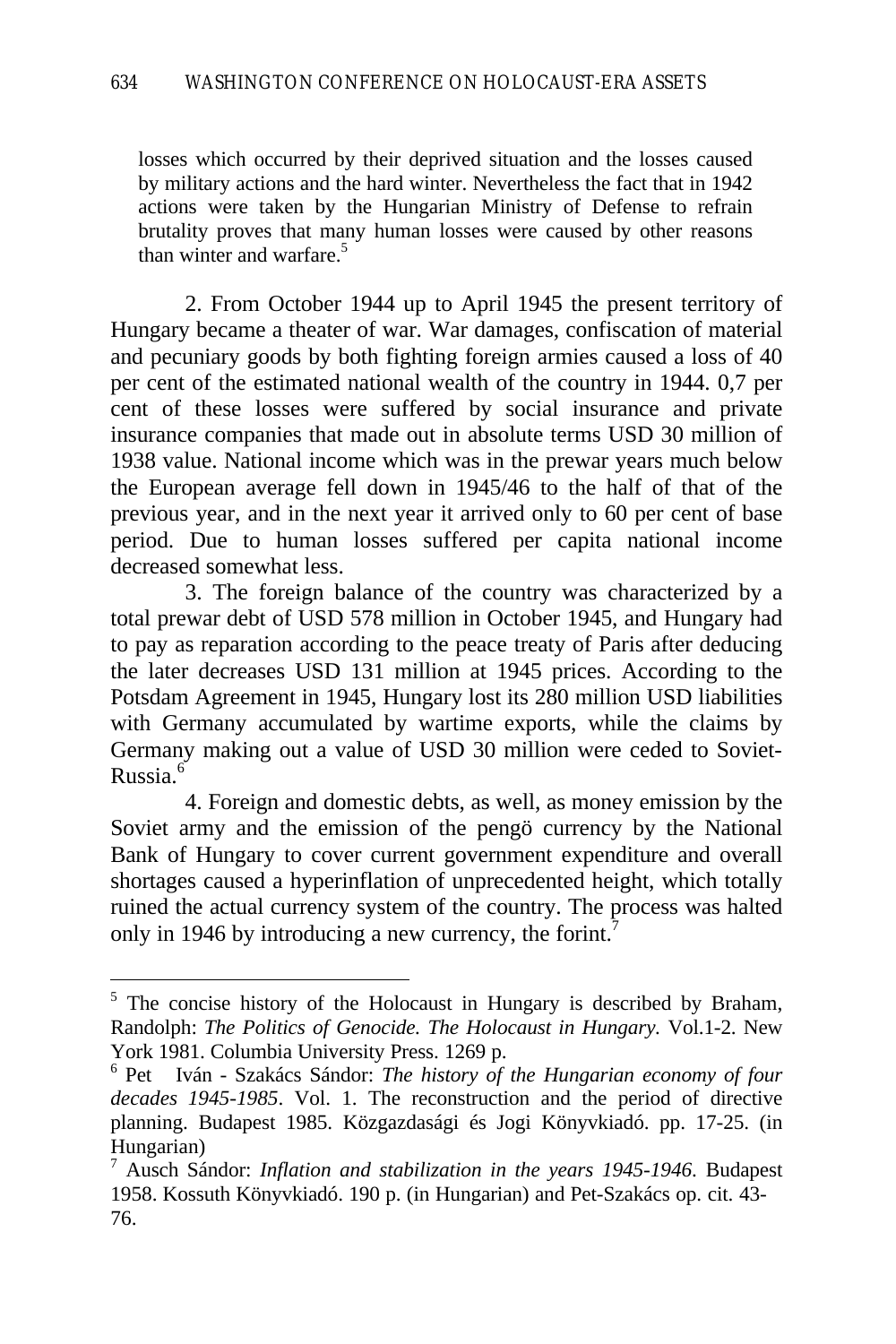The total collapse of the pengö currency freed the government of the obligation to convert pengo notes to the new currency issued.<sup>8</sup>

5. Changes in property rights started immediately after the liberation by the Russian Army of a substantial part of the Hungarian territory of the Nazi rule. First, land was deprived of owners of large landed estates by the land reform that distributed land among landless rural population or nationalized it. Nationalization of non-agricultural private property started also in 1945 with the mines, then at the end of 1946 the five biggest metallurgy and engineering companies, as well as the major electric power stations were put under government's economic  $control<sup>9</sup>$ 

But already prior to this, owners of companies in the manufacturing industry were deprived of their right of disposition by the Soviet Army, the mostly communist lead worker's councils, government commissioners and the legal actions by the government.<sup>10</sup>

In 1947 the eight largest banks and 344 other banks and companies were nationalized. Further major steps of nationalization included after March 1948 the manufacturing industry and wholesale trade later on retail trade. Also the largest part of small and medium sized companies was either nationalized or forced into government controlled co-operatives.

As a result of large-scale nationalization in 1948 joint stock companies were transformed to national enterprises their stocks and other securities issued by them became invalid. So the Stock Exchange having been reopened in 1946 was closed in 1948 too.<sup>11</sup>

In 1952 urban and larger non-urban residential estate was also nationalized.<sup>12</sup> Private sector was reduced also by the forced collectivization and as a result, its share fell under 5 per cent of the produced GDP.

The confiscation of most of the movable and all immovable property of emigrants was an additional violation against property rights

<sup>8</sup> See: Pet-Szakács op. cit. 62.

<sup>&</sup>lt;sup>9</sup> See: Pet -Szakács op. cit. 37-75.

 $10$  Földi Tamás: First steps of restriction of capitalists' property rights in the Hungarian manufacturing industry (up to the Fall 1945) in *Közgazdasági Szemle*. Vol.10. no. 4. April 1963 pp. 385-398 (in Hungarian)

Documents on the history of Hungarian manufacturing industry 1945-1946. In *Levéltári Közlemények*. Vol. 31. 1961. pp. 205-262 (in Hungarian)

 $11$  See: Pet-Szakács op. cit. pp. 76-103

<sup>12</sup> Decree issued by the Presidential Council 4/1952 *Magyar Közlöny.* Official Gazetteer. February 17, 1952 (in Hungarian)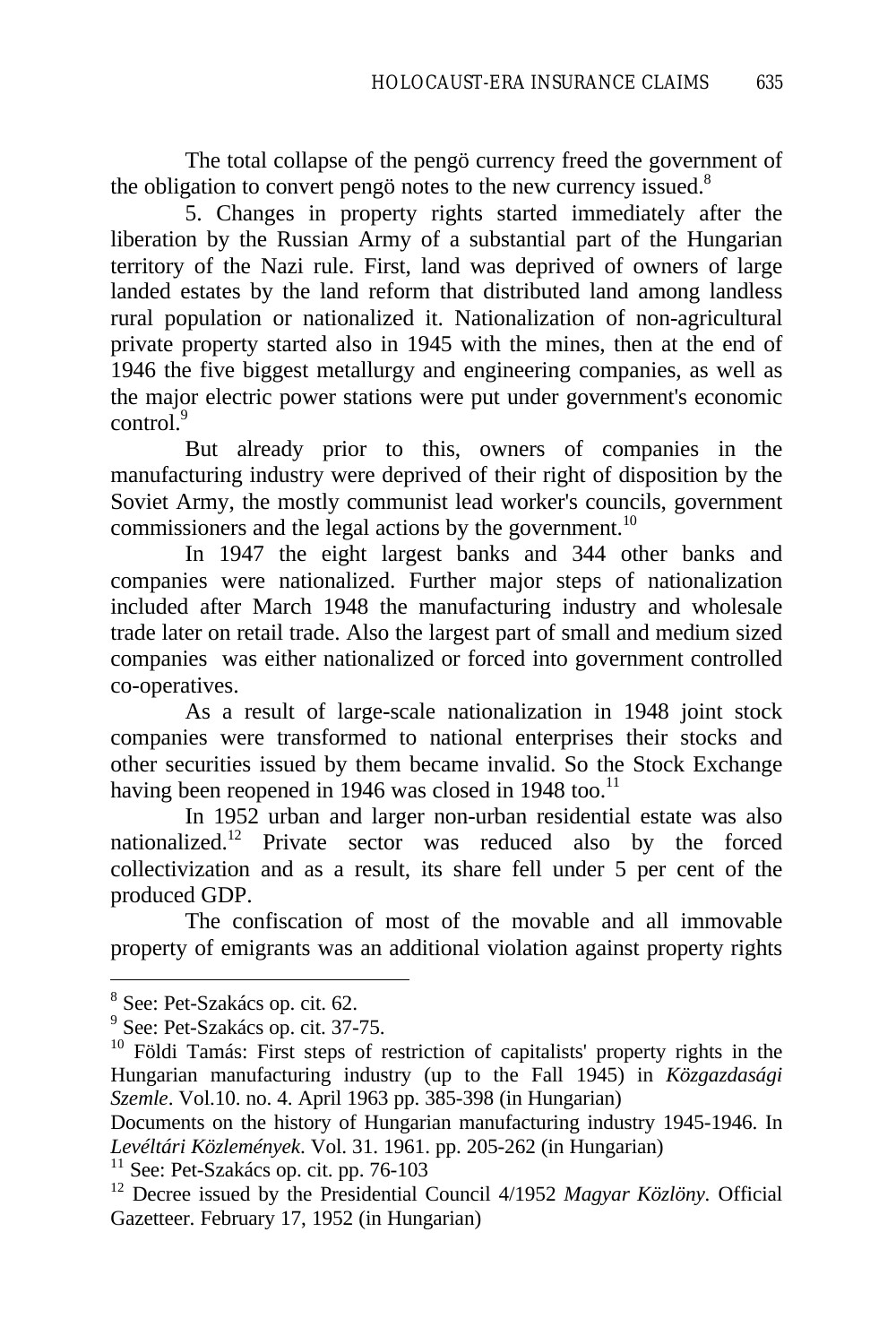that lasted throughout the whole Communist era. Emigration was rather widespread among middle class people regardless to their ethnic origin.

About 40,000 Jews left Hungary before the Communist regime closed the borders in 1949. In 1956, when a massive emigration took place having embraced all strata of the society, further 20-25 thousand Jews left the country.<sup>13</sup>

Some thousands left Hungary between 1956 and 1989 mostly illegally, since the regime tolerated emigration to a very small extent. Many of them were of Jewish origin. Emigration did not stop even after 1989 but remained without legal consequences.

#### SITUATION OF THE INSURANCE SECTOR UNTIL 1948

1. The number of insurance companies enlisted in the Insurance Yearbook for 1943/1944 was 36.<sup>14</sup>

Prewar insurance companies were of a larger number since the affiliates of British insurance companies having had their registered head office outside Hungary stopped their activities after Hungary declared war against Britain in 1941. Their assets and liabilities were transferred to the remaining insurance companies. The total number of insurance companies in Hungary with head office registered abroad, prior to 1941 was 22.<sup>15</sup>

Wartime inflation affected the insurance sector as well.<sup>16</sup> Severe losses were caused to insurance companies due to war damages of office buildings and residential real estate owned by them, different kinds of confiscation by the occupying foreign powers, the freezing of their bank accounts, hyperinflation that hit their securities. The latter loss was the more significant since during the war insurance companies were obliged to purchase government bonds which totally lost their value. Also the devaluation of their real estate fortune added to the dramatic situation. Their assets ceased to bring yields even after the stabilization since rental prices were fixed at a low level and no revaluation act was issued to convert security values to the new currency. Insurance companies after

 $13$  See: Stark op. cit. p. 107

<sup>14</sup> *Hungarian Insurance Yearbook*. Vol. 35. 1943-1944. Budapest 1943. 346 p (in Hungarian)

<sup>&</sup>lt;sup>15</sup> Verbal information by Dr. Gál Nyáry, legal adviser to the Center of Credit Institutes Corp.

<sup>16</sup> *Hungarian Insurance Yearbook*, 1943-1944 pp 124-127.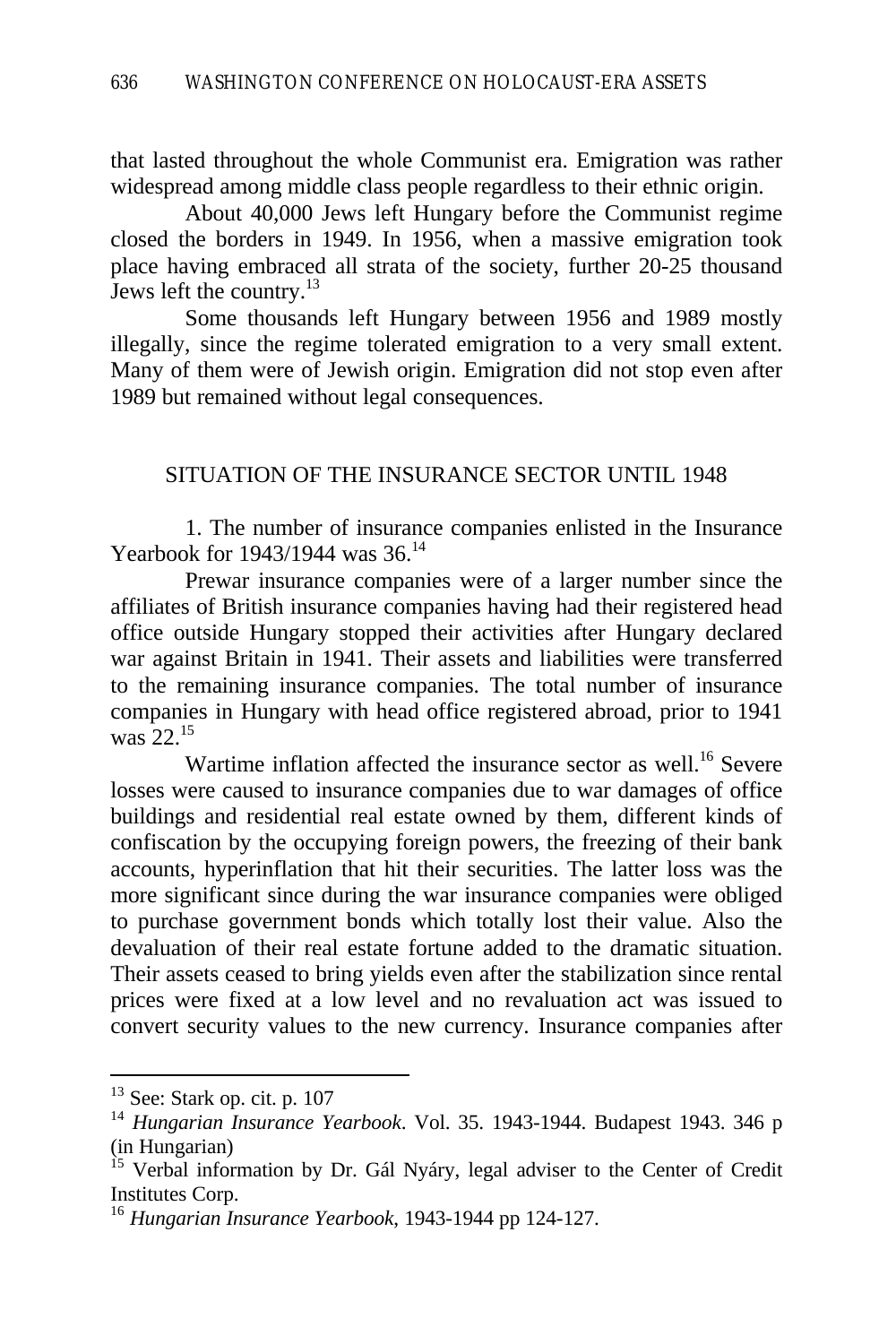the massive nationalization did not dispose anymore with reserves to pay. In spite of the optimistic statements of an author, who as the editor remarks was an eminent expert hiding under a pseudonym, insurance companies were near to bankruptcy. To be honest to that unknown person one has to admit that those tasks which he attached to his forecast could not be fulfilled in the coming years. $17$ 

3. According to the last mentioned source 17 domestic and 10 foreign insurance companies were active at the insurance market. After 1945 the number of insurance companies decreased as consequence of the take-over of nine German and Austrian owned insurance companies by the Russian owned but in Hungary registered East-European Insurance Corp., which followed from the decisions of the Potsdam Agreement. Four of them were of Austrian and four of German property, the remaining one was registered in Budapest, but since belonging to the confiscated Anker shared the latter's fate. Among these Allianz, Anker and Victoria merits a special mentioning. Generali, Adria being of Italian ownership were among those foreign insurance companies that maintained their businesses after 1945 too. Those Austrian insurance companies in which British, Italian or Hungarian participation could be indicated were exempt of the confiscation. Both Italian companies participated in Hungarian insurance companies as well.<sup>18</sup>

According to another source, published almost simultaneously, the number of private insurance companies was only 22 out of which seven were foreign-owned already in prewar time and two others had new Russian owners. The difference can be attributed to different starting points: whether these sources quoted items that were figuring at the Registry Court or they refer only to those which actually made businesses.<sup>19</sup>

Russian owned companies were transferred to the Hungarian State late 1954. Insurance companies merged with the Hungarian State Insurance Company.

<sup>&</sup>lt;sup>17</sup> Hungarian Insurance Compass, 1947. Vol. 11. Budapest 1947. Apor Sándor. pp. 18-22. (in Hungarian)

<sup>18</sup> *Hungarian Insurance Compass 1947.* pp. 123-161. and the information provided by *Dr*. Nyáry

<sup>19</sup> *Business Financial and Stock Exchange Compass for the years 1947/1948.* Ed. by János Kallós. Budapest 1948. Kallós Albert pp. 249-257.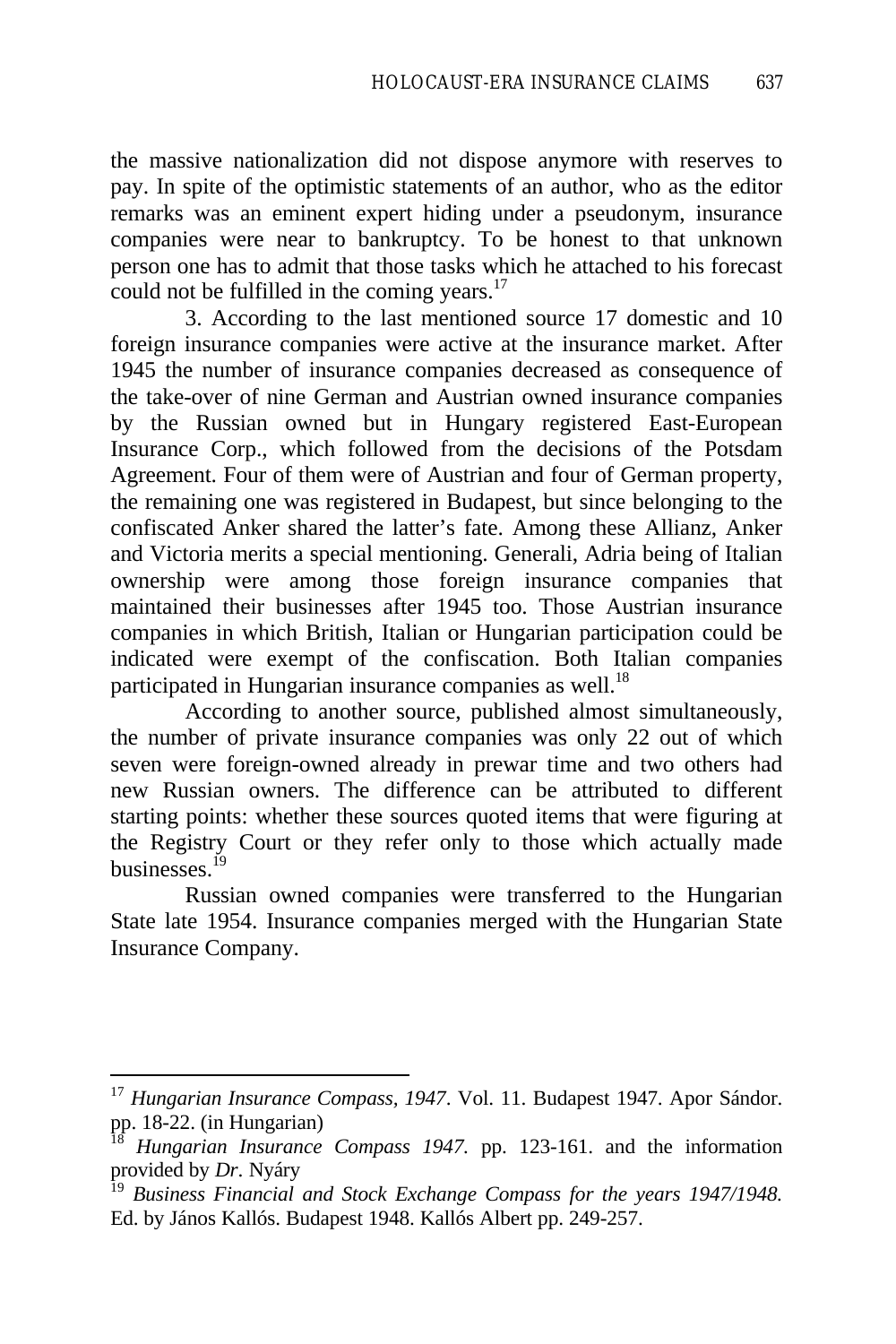#### COLD NATIONALIZATION OF INSURANCE COMPANIES

1. Against the common belief insurance companies were never nationalized, they existed formally until 1950. What happened was a process that may be called "cold nationalization". This included the liquidation by legal force of insurance companies. The executor of the liquidation was the Hungarian government and the State took over also the real estate assets of insurance companies in 1950, i.e. two years before the general nationalization of urban residential estate.<sup>20</sup>

2. The "cold nationalization" started with merging insurance companies into 10 which were to be liquidated. Their accounts are still managed by the Pénzintézeti Központ Rt. (Center of Money Institutions Inc.) an existing financial institution under government control.

3. During the liquidation insurance companies were forced to hand over their assets and liabilities - except those related to life insurance - to the newly established State Insurance national enterprise. Nevertheless the latter did not become neither a proprietor - being merely an administrator of the balances mentioned - nor a *de iure* successor of the liquidated companies.

4. The recently established foreign insurance companies in Hungary did not claim for being a legal successor of their pre-1950 companies since the latters were *de facto* liquidated by the Hungarian government.

5. However it is an open question how much of the assets of the foreign owned insurance companies could be saved by hidden financial transactions of the consequences of cold nationalization or of the takeover of their assets by the Soviets.

6. Finally holders of pre 1945 insurance policies did not receive any return on their capital accumulated.

## SPECIAL ISSUES RELATING TO LIFE INSURANCE

1. Foreign companies' role in life insurance business has decreased in the interwar period. In 1928 their share was still almost 52.5 per cent while up to 1938 this share has reduced to 27.6 per cent,

 $20$  4247/1949 Government decree amended by the 113/1950 MT Government decree on the liquidation of some enterprises and 2444/1950 MT Government decree on the property rights, management recording and trade of state owned immovable property. See the respective volumes of *Magyar Közlöny*.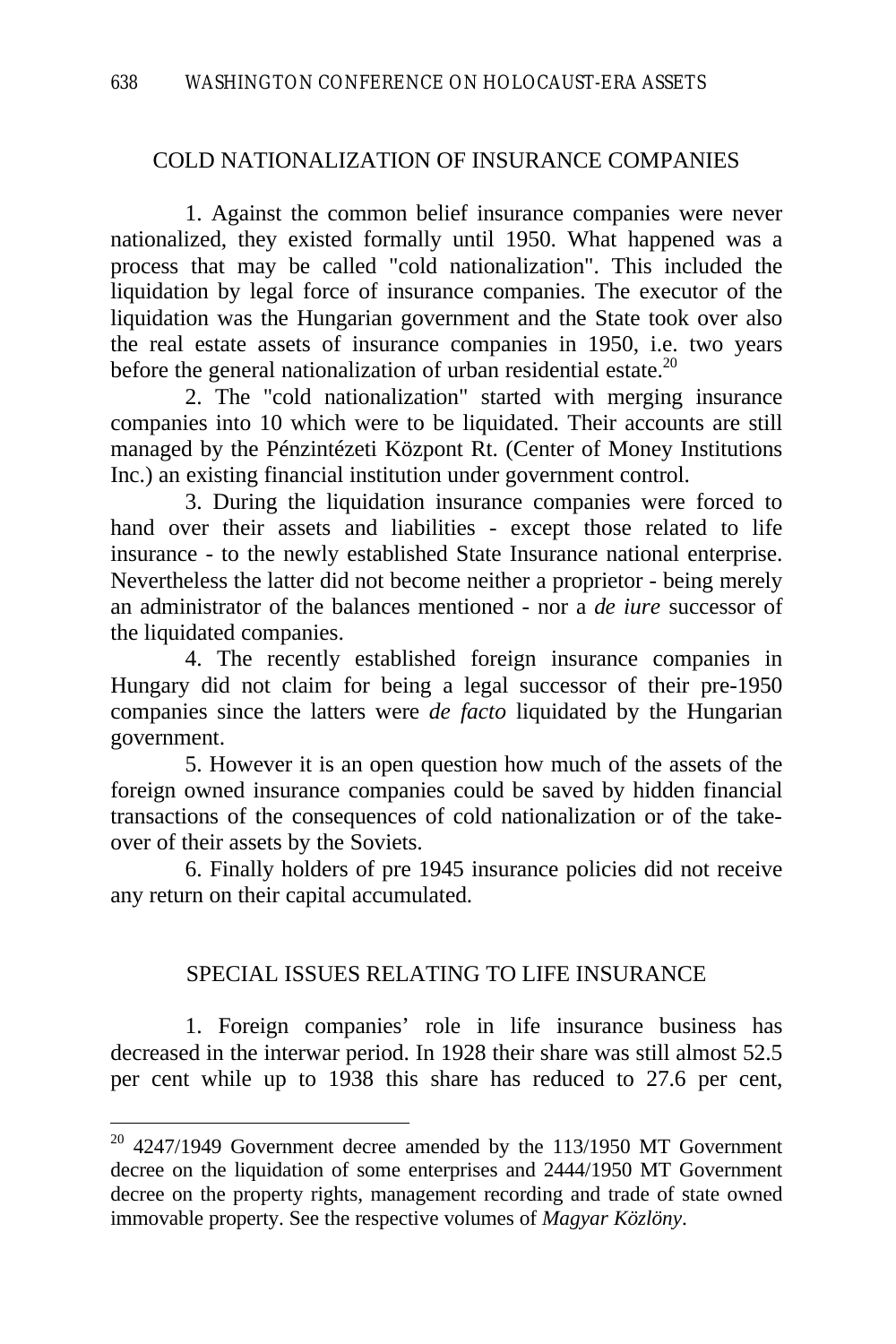although the total revenue of insurance premia did not reach the 1930 level up to 1940. The decrease of foreign share was mainly due to the bankruptcy of the Austrian Phoenix Insurance Corp., a major actor in the life insurance business whose assets were taken over by a company registered among Hungarian insurance companies. Another factor of the decrease was the enlargement of the territory of Hungary after 1939 where mostly Hungary based companies could raise their share in insurance business although to a lesser extent in life insurance than in the total insurance business  $21$ 

2. Until 1941 *vis major* clauses were valid for life and property insurance. In 1941 a decree expanded the validity of life insurance to loss of human life caused by war events against a minimum extra payment out of which a fund was established to cover the expenses of insurance companies. (This extension did not relate to property insurance.)

No distinction was made in this respect between Jews and non-Jews. This situation lasted until the German occupation of Hungary. In comparison to other compatriots Jews were *de iure* handicapped in insurance matters in the period between March 19, 1944 and April,  $1945^{22}$ 

Nevertheless, actual conditions restricted the possibility to raise such claims to a minimum, since the time lag between the start of such losses and the deprivation of rights was too short for raising by documents well established claims.

3. Prior to the stabilization in 1946 a decree generally prohibited both active and passive insurance payments. Insurance policy holders' rights were severely restricted in order to bring their claims in line with remained payment capacity of the insurance companies. The revaluation was fixed in pengö and adópengö (a money substitute). The decree contained also the potential prolongation of the payment of dues to maintain insurance contract of those who could fulfill their obligations. This decree seemed to save but actually paralyzed the life insurance sector.<sup>23</sup>

This legal action was not only aimed at the restriction of surplus money outflow not controlled by the National Bank, but also caused by the fact that insurance companies lost most of their assets.

<sup>21</sup> *Hungarian Insurance Yearbook 1943-1944.* pp. 124-130.

<sup>22</sup> Verbal information by Dr. Gál *Nyáry*

 $^{23}$  Government decree 6400/1946 ME on the revaluation of life insurance claims. *Magyar Közlöny*. Official gazeteer. 1946. no. 127. June 6. (in Hungarian)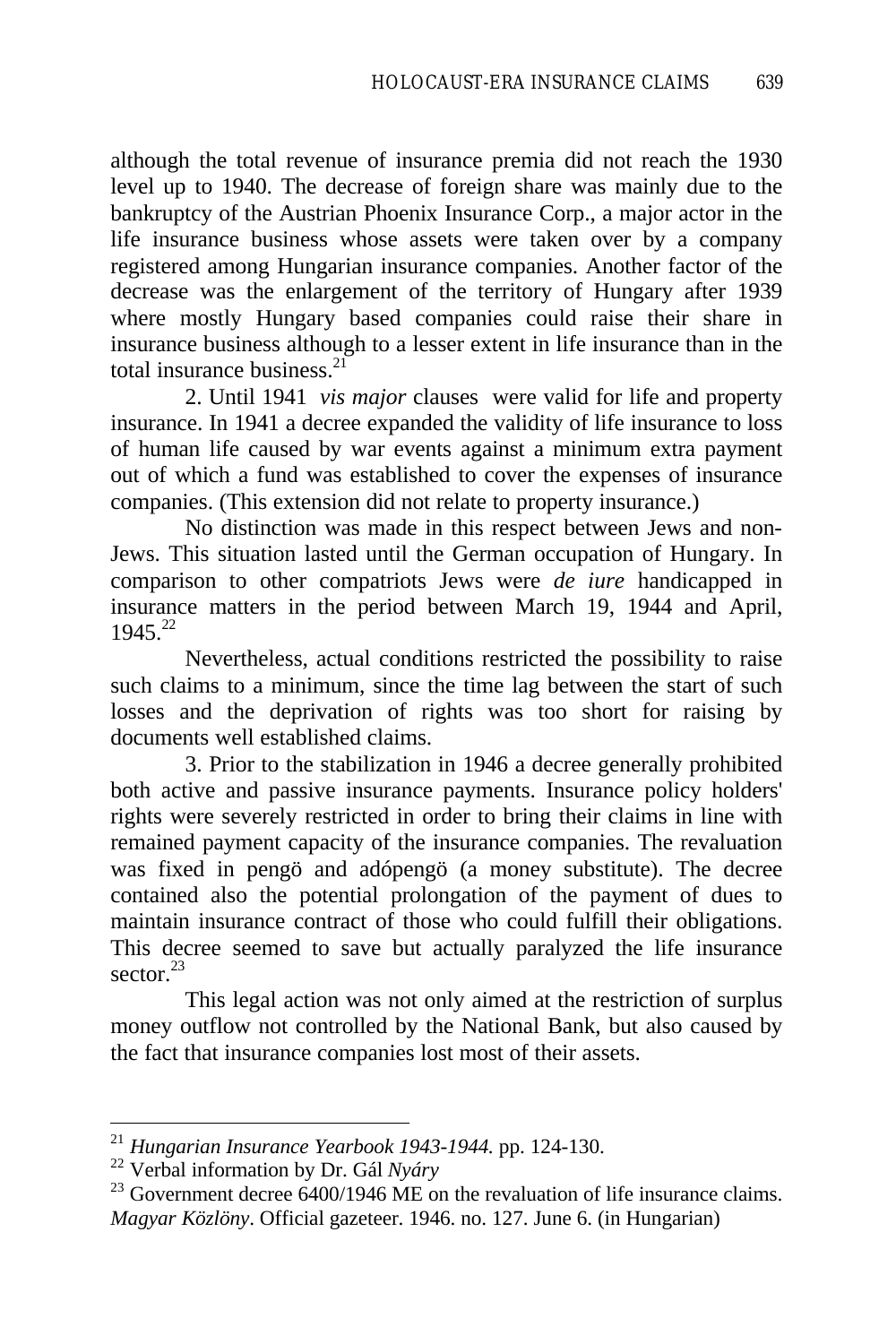According to a cautious criticism of the decree by the anonymous contemporary author already cited the revaluation life insurance policies was still unripe for a final judgment, since those who issued the decree did not take into consideration the disastrous situation of insurance companies which are not able to collect capital only to cover the risks involved in life insurance.<sup>24</sup>

This fact was reflected by the amendment of the 6400/1946 which prolonged the procedure of revaluation up to mid-1947. Simultaneously it was allowed to pay rents in monthly installments at a fixed rate corresponding to 1/5 of the nominal pengö value valid at the end of 1944.<sup>25</sup> Nevertheless an actual revaluation did not take place and as a consequence no payments were possible.

During the liquidation of insurance companies life insurance was exempt of the annihilation, but even this did not change the situation of insurance policy holders.

According to some estimations the present value of the life insurance claims by victims of Holocaust is about USD 2.5 billion.<sup>26</sup> According to our own calculations some 80,000 Jewish origin people had life insurance policies.

Only quite recently and only foreign insurance companies admitted their responsibility for claims of former policy holders and an agreement was reached with the Italian insurance company Generali that shows a willingness to pay a lump sum of USD 100 million as compensation. The discussion is still going on with Generali and also the German Allianz is involved in such discussions.<sup>27</sup>

<sup>24</sup> See *Hungarian Insurance Yearbook* p. 21.

<sup>&</sup>lt;sup>25</sup> Government decree 12.640/1946 ME on the revaluation of claims arising from life insurance contracts aminding the decree 6.400/1946 ME.

<sup>26</sup> The Endless Story. Recent development of reparation matters. In *Szombat* 1998 no. 8. p. 18.

<sup>&</sup>lt;sup>27</sup> The Endless Story cited above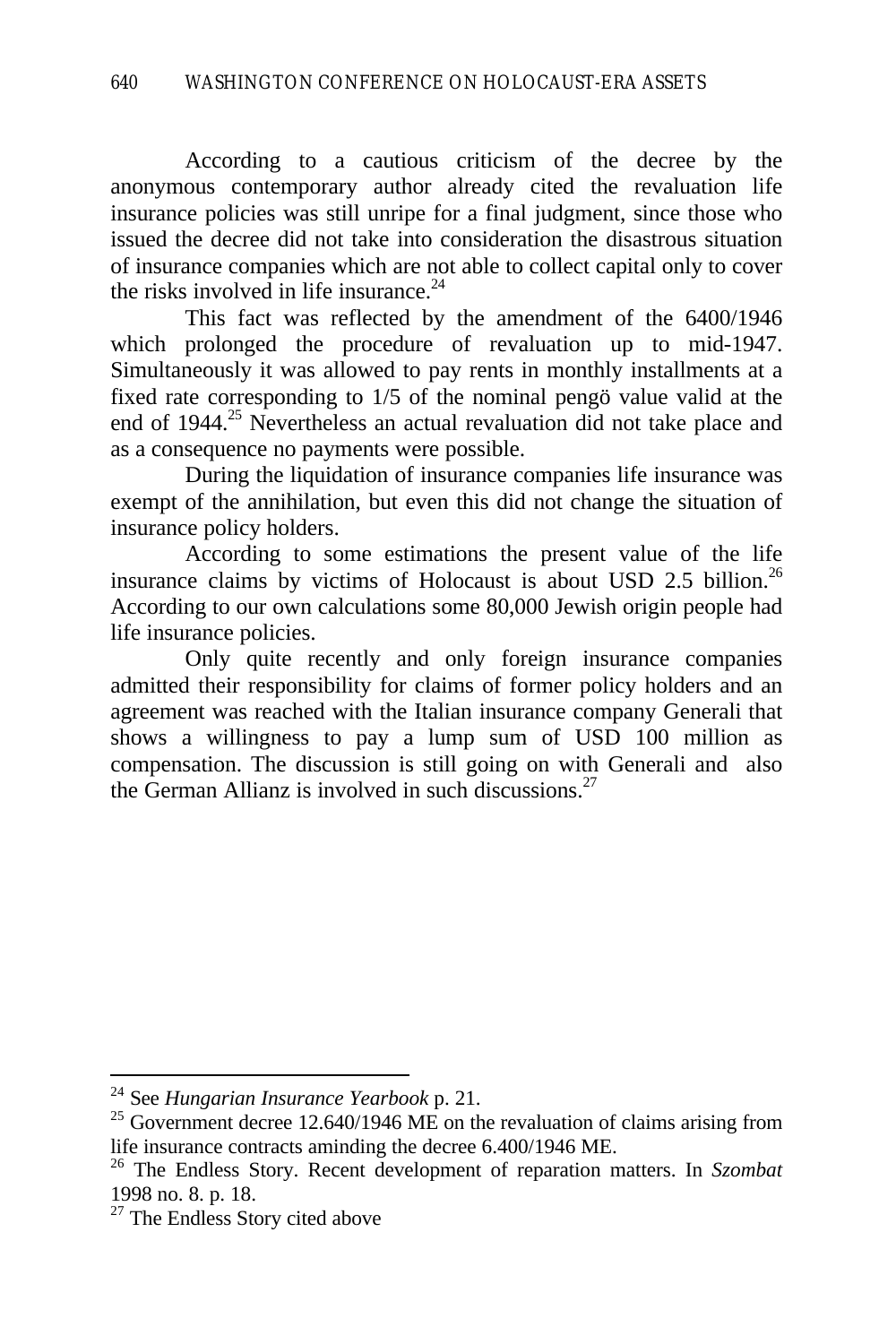## THE TREATMENT OF THE COMPENSATION OF PEOPLE OF JEWISH ORIGIN UNTIL 1990*<sup>28</sup>*

1. The first postwar Hungarian government acknowledged the responsibility of the Hungarian State in face of the Jewish origin people who lost their lives and/or property. This statement was never really followed by government actions prior to the fall of the communist regime. The Provisional National Government elected by the Provisional National Assembly late 1944 established already in 1945 the Government Commissariat for Relinquished Goods. Among the goals to be followed figured the task to use relinquished goods without a legal heir for the partial reparation of those who suffered damages due to deportation, but this task was never accomplished. Goods left behind by Hungarian Nazis or of those who took a refuge to Germany when Russian Army neared and the inheritance of deportees were equally treated<sup>29</sup>

2. In 1946 a law was adopted by the Parliament on the establishment of a "Jewish Restitution Fund" which was designed to take over the property of those who lost their lives during the persecutions and had no legal successors. It should have been the goal of this Fund first to collect Jewish property, then to sell it and to support the survivors of persecution from the acquired capital. The property to be collected should have covered all movable and immovable property. Implementing this law started only after the Paris Peace Treaty was signed. $30$ 

3. The Paris Peace Treaty signed by the actually communist led Hungarian government in early1947 obliged Hungary to hand over the property of the non-survivors without a legal successor to organizations

 $2<sup>28</sup>$  A summary review of the reparation process up to 1998 is presented by the paper of Feldmájer Péter: Bitter Restitution. *Szombat*. English edition 1998. pp. 2-5., in Hungarian a more detailed account is given by the recent manuscript of Lea Feldmájer, entitled *"The History of the Reparation of the Jewish Community from the Jewish Restitution Fund to the Hungarian Jewish Heritage Public Foundation".* 14 p. + supplements 10 p.

<sup>&</sup>lt;sup>29</sup> Ács Gábor: The non-restituted fund. In *Szombat*. 1995. no. 7. p. 3. (in Hungarian)

<sup>&</sup>lt;sup>30</sup> Act 1946. XXV on denouncing and mildering the consequences of the persecution suffered by teh Hungarian Jews. *Corpus Iuris Hungarici, 1946.* Ed. by Vincenti G. - Gál L. Budapest no date. Franklin Társulat pp. 104-106. reprinted in Gonda, László: *Jewry in Hungary 1526-1945.* Budapest 1992. Századvég Kiadó. pp. 299-304. Government decree 3200/1947 ME published in the respective volume of *Magyar Közlöny.*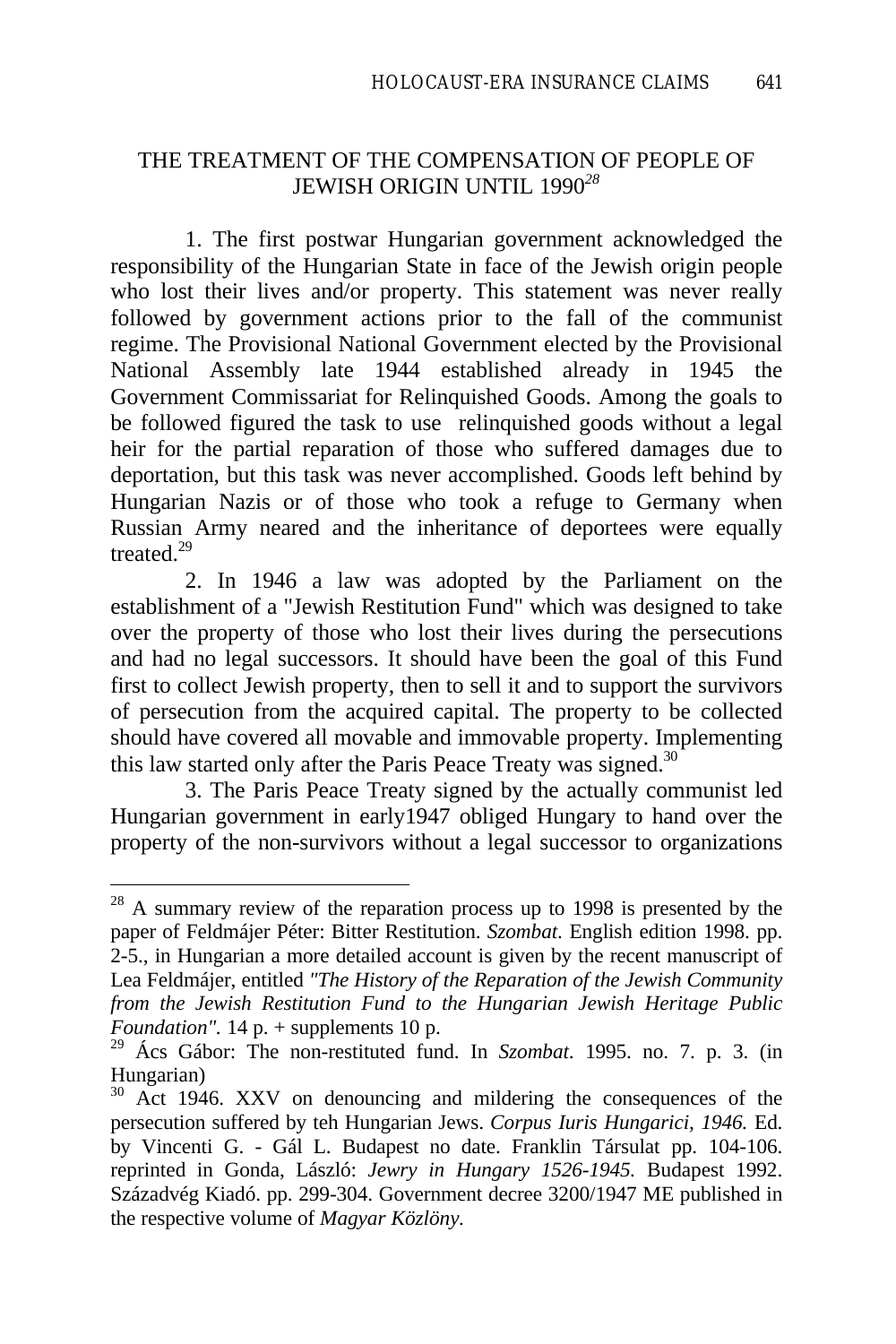of survivors in order to support them. This was in line with the formerly mentioned Hungarian law but even this has not been really implemented although the Jewish Restitution Fund started its operation in October 1947. In 1948 an inventory on proprietorless goods was compiled which is still to be found in the archives of the Center for Credit Institutes Corp. The sales of relinquished goods started after a long delay in 1949. Until mid-1953 the Fund sold properties in a value of almost 3 million forint legally equal to less than USD 300.000. The legal title of collection and sales of immovable goods were largely hit by the nationalization of residential estate that comprised also those immovables, which belonged to the potential assets of the Fund. The sad story of the Fund ended in 1954, when its assets were transferred to the State Office of Ecclesiastic Affairs, which sold later on step by step the relinquished properties. This process lasted until 1981. Incomes were used to cover the expenses arising of the legal obligation of the government which confiscated the wealth of the Jewish Community, to fund current activities of the Jewish religious communities. A part of this wealth was nationalized.<sup>31</sup>

Communist governments argued such a way that all citizens enjoy social care there is no reason to create differences among citizens according to past injuries. Facts behind this hypocritical stand show that while reforming the pension system, pensions were determined regardless to employment prior to 1945, a term which was prolonged in 1959 up to 1929. This meant that if somebody achieved pensioner age (60 years) as born in 1899 and worked between 1913 and 1929 these 17 years were not regarded as active period. A hidden additional deficiency of this new act was that between 1929 and 1933 a massive unemployment had existed in Hungary which in fact for many shortened the respective period by further years. In contrast to members of small business co-operatives who were included to pension schemes already in 1951, private small shopkeepers were embraced by the pension system not before 1962 and private retail traders even later, in 1970. These facts clearly show that instead of the social care principle the promotion of nationalization and government control was the leading principle of the pension system. It can be added that many people of Jewish origin belonged to the handicapped categories.<sup>32</sup>

 $31$  Ács Gábor op. cit. pp. 4-5.

<sup>32</sup> For the data see General Directorate of Nation-wide Social Security: *Four Decades of Social Security 1945-1985.* Budapest 1985. Népszava Könyv és Lapkiadó. pp. 11-14.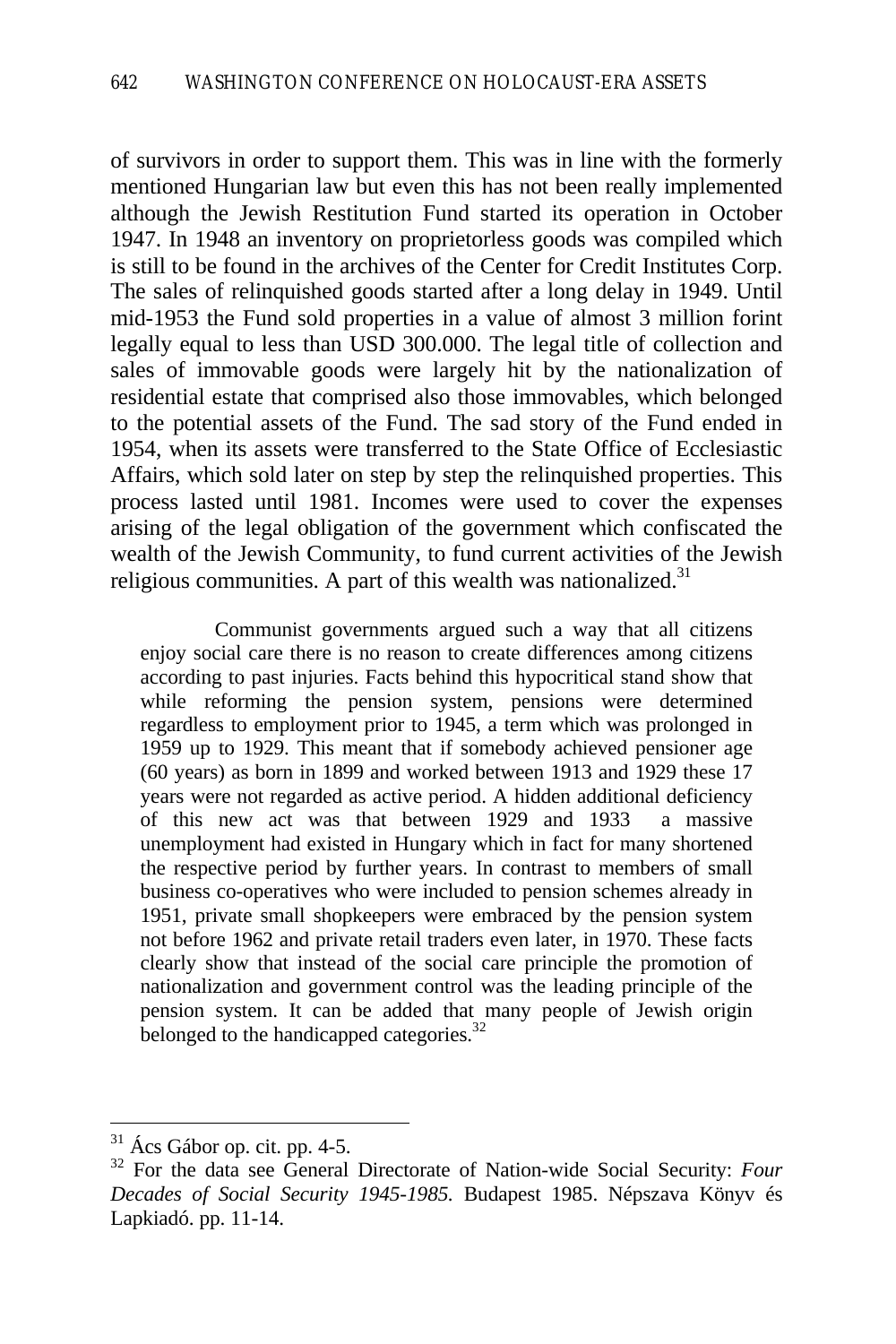4. The Hungarian government did not return confiscated Jewish owned precious metals which were taken over at the end of the war by the French and US army without a claim for the property and returned to the National Bank of Hungary after the Paris Peace Treaty became valid i.e. in 1947 and in 1948. Later these were sold by government-controlled agencies. (For further developments see the next chapter.)

5. In 1971 between German authorities and the Budapest-based Organization for Promoting the Interests of People Persecuted by Nazism in Hungary an agreement was concluded about the reparation to be paid for Jewish origin people who were Hungarian residents at the beginning of the year. Accordingly the Organization which stood under communist control collected claims and received German reparation. A sum of 97 million German Mark was transferred in three installments and converted at an unrealistically low but legally valid exchange rate to the Hungarian currency and paid out with deduction of expenses to 60,000 claimants. Those who were subject to inhumane medical experiments received a special reparation.<sup>33</sup> Some German companies paid compensation to former slave laborers who served in their factories (e.g. I.G. Farbenindustrie).

6. The failure of the Jewish Restitution Fund was of epochal importance. The number of people to be compensated decreased not only by emigration but also by natural mortality. This contributed to the decrease of Holocaust claimants during the last more than 50 years. When comparing data of survivors i.e. potential claimants was 325,000 just after the war, in 1957 under ceteris paribus circumstances still over 200 thousand claimants should have been satisfied. In 1971 German reparation involved merely 60,000 people and the present number of Holocaust claimants is below 20,000 Lea Feldmájer rightly puts an emphasize on the loss which Hungarian Jewry suffered due to the lack of implementation of the respective laws of  $1946/1947$ .<sup>34</sup> The reluctance of the post-war reparation of Holocaust survivors had another consequence as well. During the period between 1947 and at least the beginning of the eighties so many other injuries were committed by the communist governments that they diminished the relative weight of the anti-Semitism driven sins of the former governments, not to speak of those

 $33$  Government decree 21/1971 on the satisfaction of some reparation claims by the National Organization for Promoting the Interest of People Persecuted by Nazism in Hungary. in *Magyar Közlöny* 1971. pp. 489-490. Documents from the Archives of the Alliance of Jewish Communities in Hungary.

<sup>&</sup>lt;sup>34</sup> Feldmájer, Lea op. cit.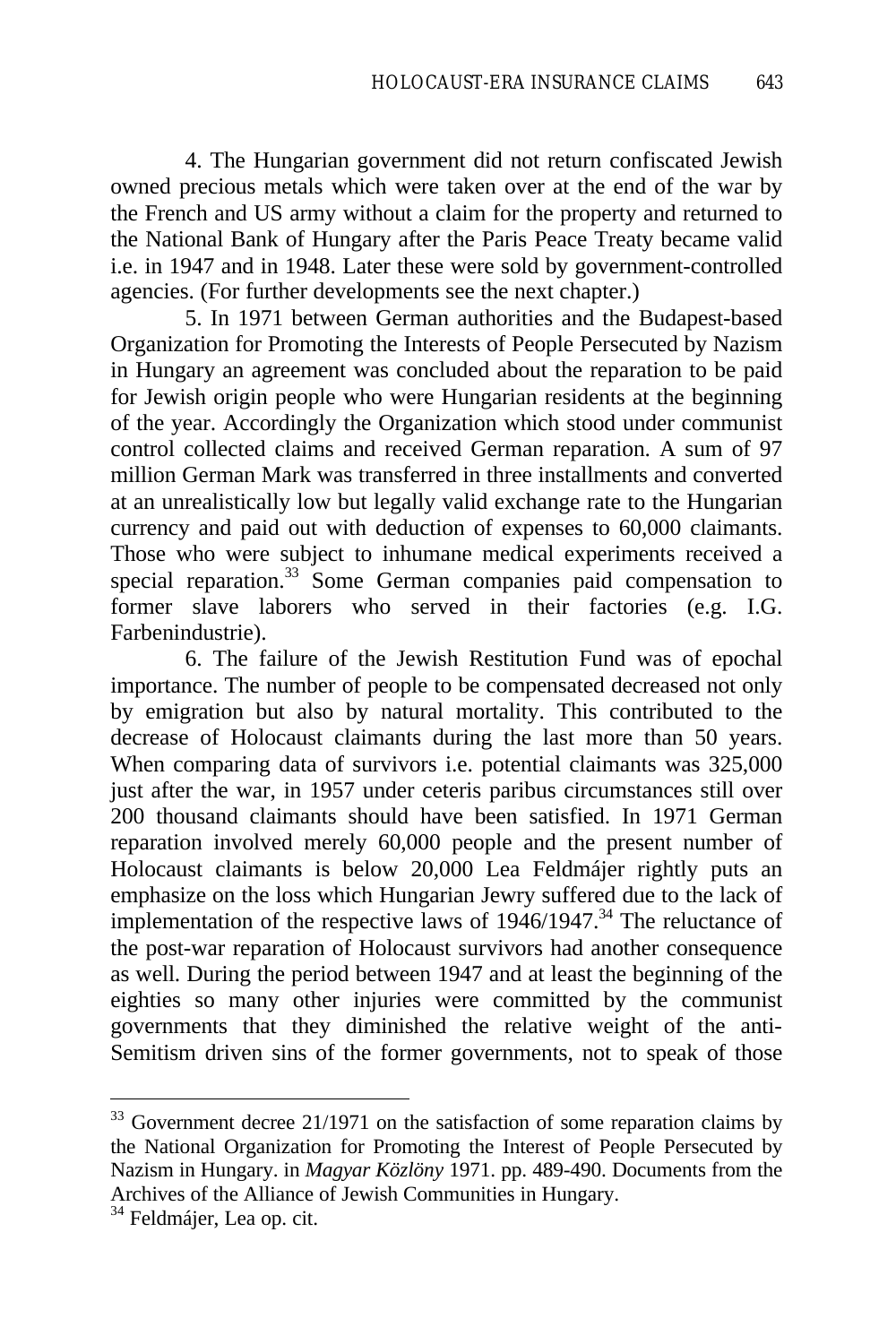who suffered under both totalitarian regimes (forged trials, intra-country deportation, confiscation, nationalization).

## THE GENERAL PRINCIPLES OF REPARATION OF MATERIAL LOSSES CAUSED BY TOTALITARIAN REGIMES IN HUNGARY

1. The laws issued after the political change in 1990 admitted the responsibility of the Hungarian government for losses caused by the legal actions of governments contradicting their responsibility to observe human rights and general principles of law.

2. Simultaneously Hungarian legislation rejected the principle of direct reprivatization i.e. to reestablish the property right of former owners - except the constructed immovable formerly owned by churches - in order to avoid endless and overcomplicated claims by more than one owner for the same property and because of the changes in those immovable properties during the time passed. (Some were demolished, other were hugely expanded etc.) Law making avoided also to follow the principle of general and unified compensation based on citizen's rights. The law expressed a strive for determining claimants right case by case. This determination ended in most cases in providing persons having suffered persecution and/or material losses and their legal successors with "reparation bills" that were intended for use to buy consumer goods, to purchase immovable, or rights generating income, to sell them at secondary market. These bills are traded at the Stock Exchange and underwent considerable changes in actual value between 20 and 90 per cent of the nominal value.

3. A further restriction in Hungarian law making is that legal persons are excluded from the reparation process. Thus only natural persons acquired the right to be compensated.

4. Also those foreign residents or citizens fall under reparation laws who lived in Hungary during the periods of persecution and suffered human and material losses.

5. In order to balance the payment capacity of the country and the justified claims the amount of reparation is fixed at a low proportion of the lost value.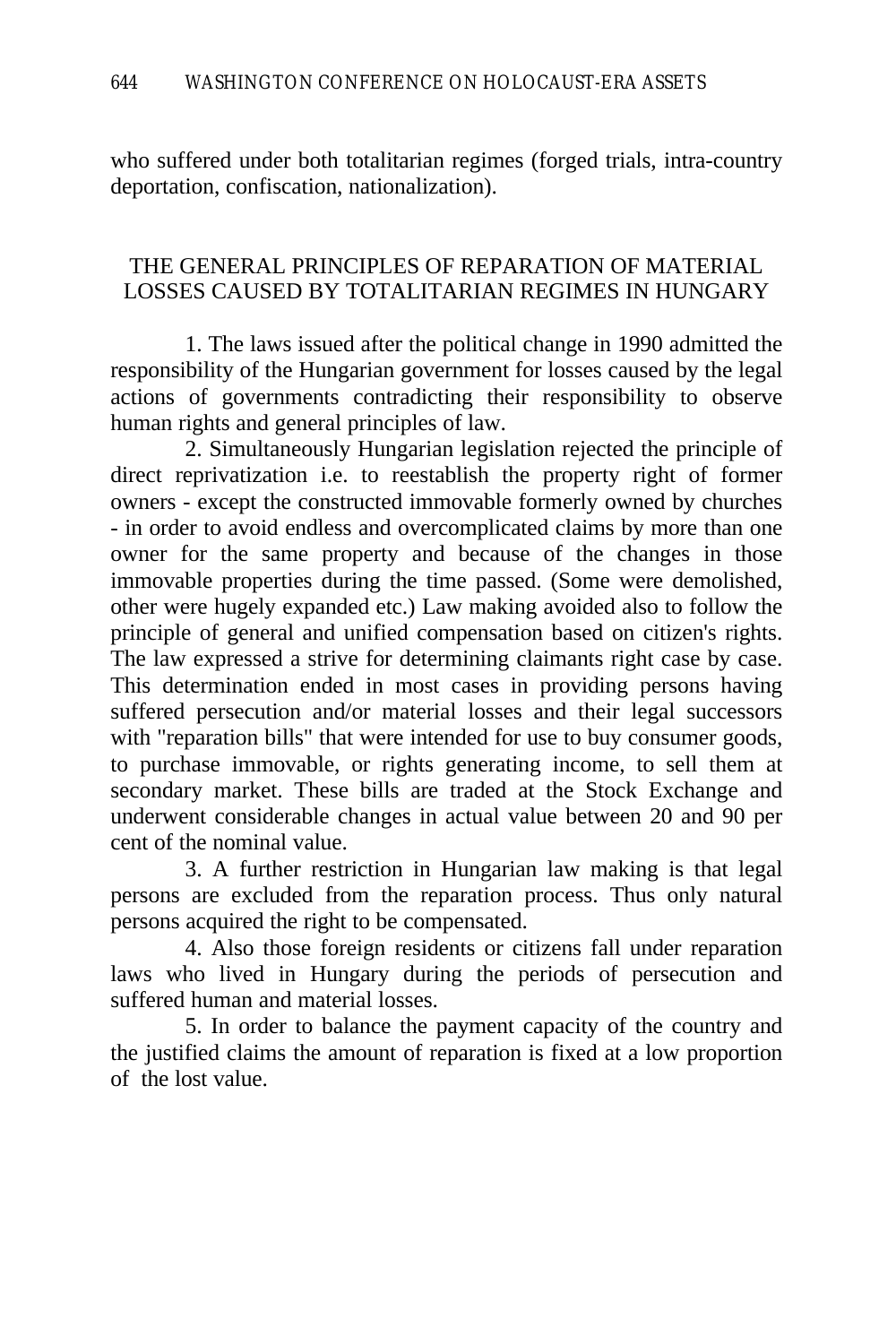## THE REPARATION FOR PEOPLE OF JEWISH ORIGIN AFTER 1990*<sup>35</sup>*

1. In general the rules of reparation of the losses suffered by people of Jewish origin do not differ from those relating to people who suffered losses because other causes than racial discrimination. But this is the final result of a prolonged discussion on Jewish claims, which started at a zero point. Decisions by the Court of Constitution remedied deficiencies of the original reparation acts. E.g. claims due to military work service accomplished within the borders of Hungary were initially not regarded as legal title for reparation. This was amended by a later act.

2. In 1993 the Court of Constitution after having investigated the story of the Hungarian Jewish gold took a decision which excluded the individual reparation of the former owners of the confiscated gold. The part of this, which belonged to persons without a legal successor and was sold by the State, is to be involved into the reparation in favor of the propriety of a fund for Jewish reparation, an organization the creation of which delayed until 1996.<sup>36</sup>

3. In 1996 the Hungarian Jewish Heritage Public Foundation was established to which an annually fixed amount should be allocated by the Budget and from this the survivors can obtain an age dependent monthly support paid out through the Pension Fund. $37$ 

According to a message from New York dated June 7, 1997, the Hungarian government transferred an amount of USD 28 million to the World Jewish Congress, out of which the estimate 20.000 Hungarian Holocaust survivors will receive a regular monthly aid. $38$ 

4. So far as the reparation of foreign residents is concerned the following data are available.

<sup>&</sup>lt;sup>35</sup> See Feldmájer Péter op. cit.

<sup>36</sup> Court of constitution decision 16/1993 AB (III. 12.)

<sup>37</sup> See *Szombat* 1996. no. 10. pp. 6-8.

<sup>38</sup> http://www.internet.hu/zsido/zsh 24 htm Untitled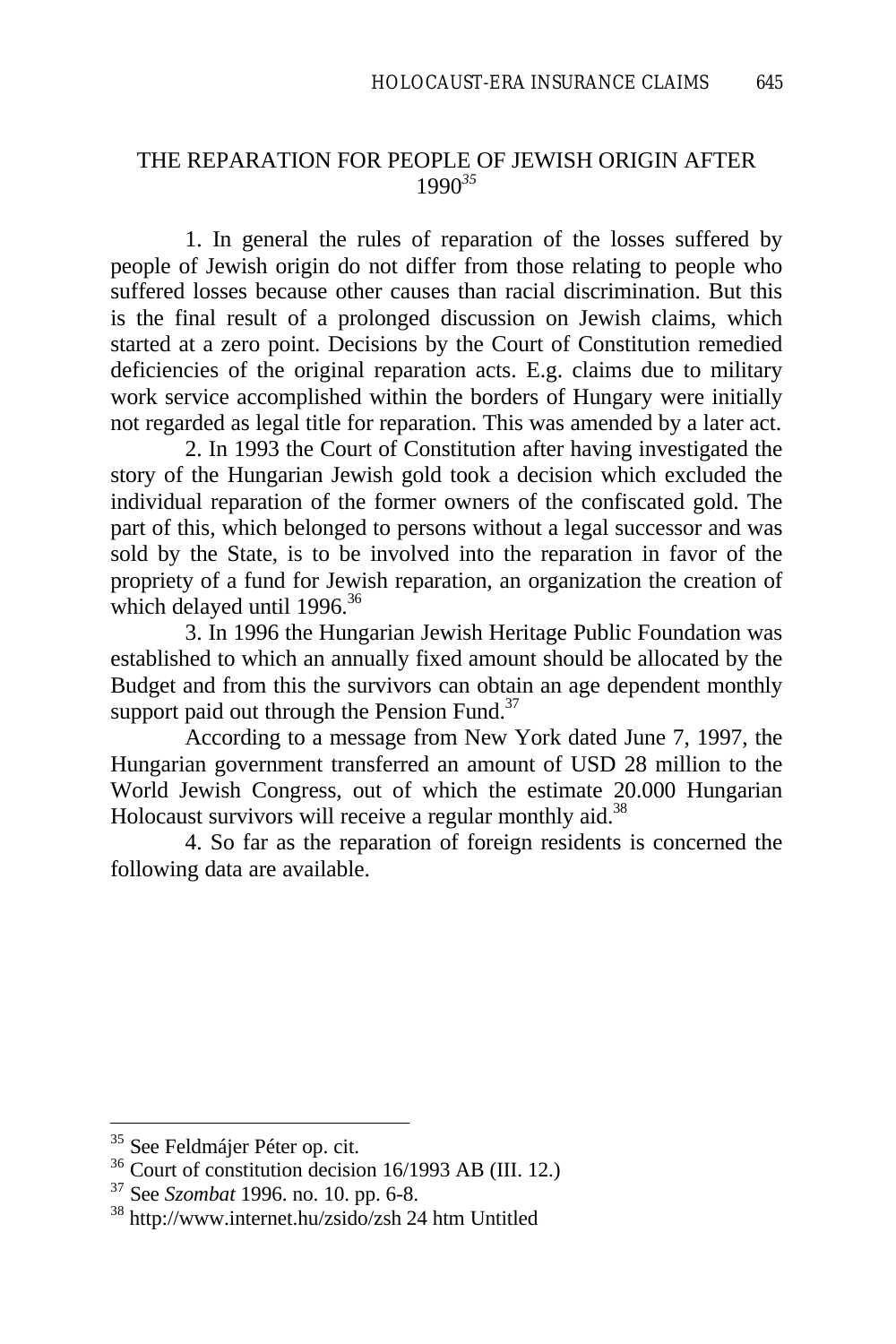| <b>Reparation by titles</b>    | No. of cases | <b>Paid amounts</b>         |
|--------------------------------|--------------|-----------------------------|
| Reparation of personal losses  | 596,019      | 56,249,116 thousand forints |
| out of which foreign residents | 33.13 %      | 35.95 %                     |
| <b>USA</b>                     | 16,855       | 2.71 %                      |
| Israel                         | 11,980       | 0.80%                       |
| Germany                        | 7,709        | 2.862 %                     |
| Reparation of lost assets      | 1,429,494    | 80,920,422 thousand forints |
| out of which foreign residents | 72,859       | 12.62%                      |
| <b>USA</b>                     | 11,388       | 2.13%                       |
| Israel                         | 3,808        | 0.04%                       |
| Germany                        | 29.548       | 5.14%                       |

| Table 1. Reparation of foreign residents by cases and in the percentage of |
|----------------------------------------------------------------------------|
| the total reparation payments                                              |

Source: Kárpótlás és kárrendezés Magyarországon 1989-1998 (Reparation and Setting of Claims on Losses 1989-1998), Budapest, 1998, Napvilág Publisher, pp. 685-693.

The interpretation of these data needs further investigation. It can be supposed that a reasonable number of US claims fulfilled were raised by non-Jews, while the data relating to Germany overwhelmingly reflect claims raised by those German residents who were deported as a consequence of the Postdam agreement.

5. Swiss banks and the government transferred a lump sum of USD 8 million to the Hungarian Jewish Heritage Fund.

6. Recently also the German government shows a willingness to pay for Holocaust survivors living in Hungary, although the requirements set for the entitlement are far from being satisfactory, not to speak of the procedural side.

## CONCLUDING REMARKS

The problems of the reparation for people of Jewish origin is far of the final solution. The following reasons make this solution difficult:

- the economic and of living level of Hungary and especially the lability of the equilibrium of the central budget,
- the moral and real argument by people of Jewish origin that their losses were disproportionate higher than those of non-Jews, also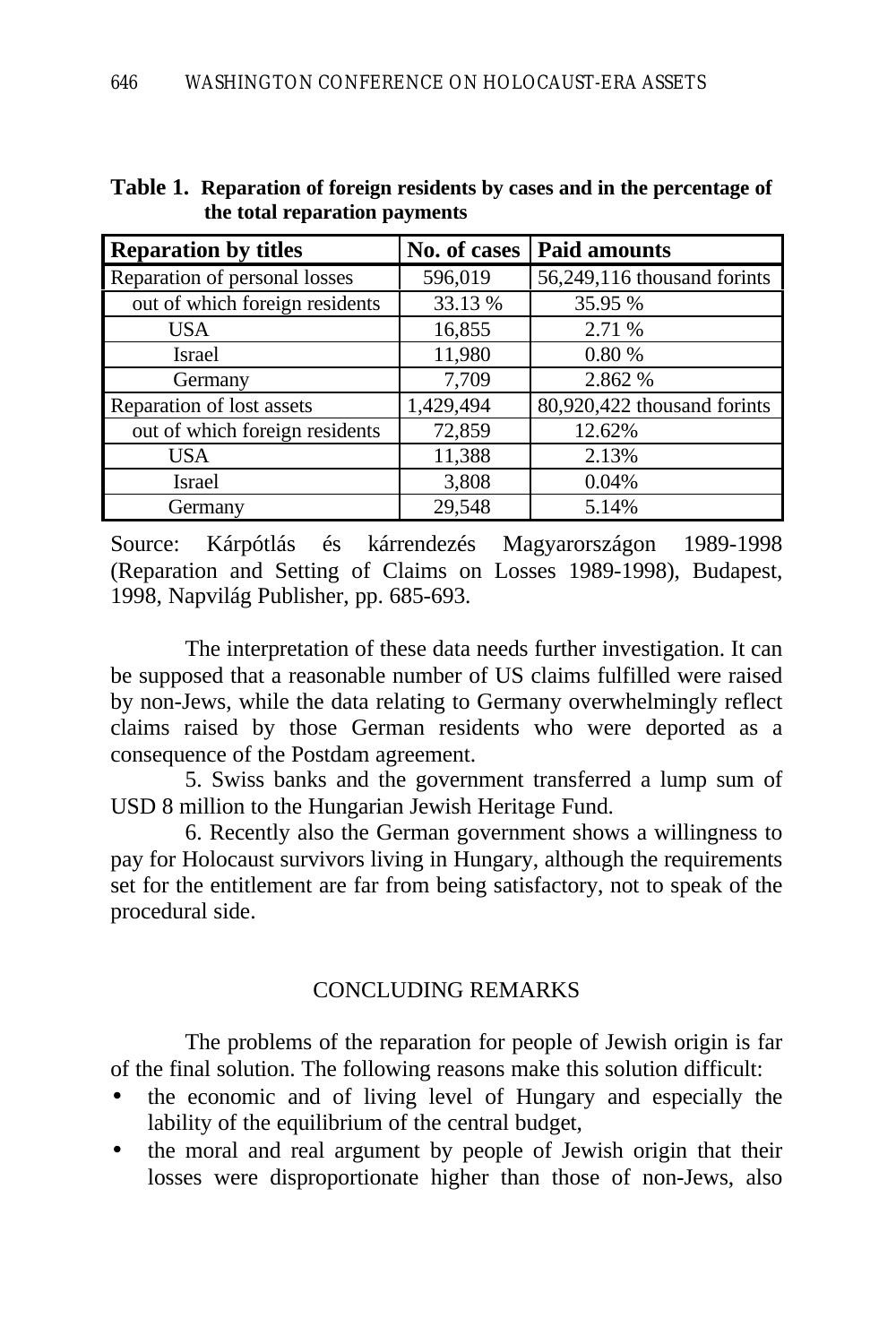backed by the fact that many of them suffered under both totalitarian regimes,

- the in part open, in part hidden anti-Semitism existing in the country with the second largest Jewish community in Europe (about 80-100 thousand). Politicians in Hungary are afraid of the expansion of anti-Semitism in the light of a special treatment of Jewish losses in a country where almost each citizen suffered material losses especially after 1944, when Hungary became a theater of war and as a consequence of the four decades of communism. This circumstance is considered also by the Hungarian Jewish community which is relatively moderate in claiming for additional reparation under new legal titles. (e.g. the author of this paper has no information about claims against Hungarian companies or their legal successors, which enjoyed the benefit of military labor service in their war-time production activities. A reason for this is that many of those who accomplished such a service were that time happy to avoid harder circumstances than those which prevailed in most of these factories, not to speak about those cases, where the original owners of the workplaces were themselves, Jews. This is not a speculative example but relates to a concrete situation well known by the author of this paper).
- the rivalry among Jewish organizations and especially the differences between those in Hungary and abroad,
- the fact that most of the people of Jewish origin who suffered persecution have no real contact with any of the Jewish organizations participating in the discussion to solve the problems,
- the reluctance of those who should pay compensation for the wealth they acquired as a consequence of the Holocaust without hard pressures. Recent readiness to fulfill such claims is due to avoiding further humiliation of those institutions which were involved in withholding Jewish property or compensation for the gains that can be attributed to forced services by Jews during the period of persecution.

A way out of the present situation could be that those foreign insurance companies still existing and having been participated to a large extent in Hungarian life insurance business should take the responsibility for compensating the proven heirs of life insurance policy holders or the Hungarian Jewish Heritage Foundation. Their payments would compensate the capital collected prior to 1944 by companies which they owned directly or indirectly. Such payments could contribute to the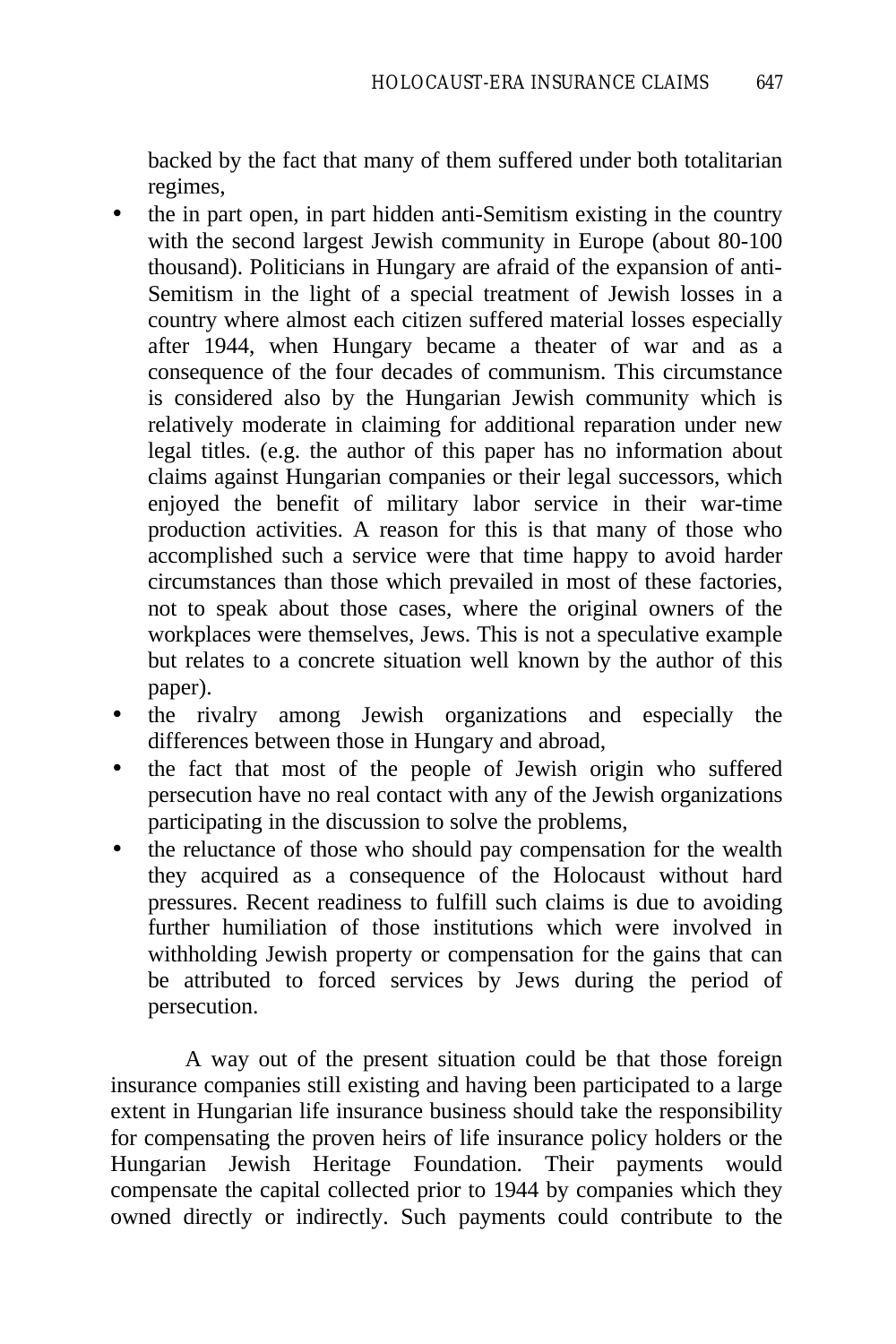compensation of survivors, whose number is diminishing day by day and also to the preservation of Jewish cultural heritage and the constructed objects belonging to it.

Finally, it has to be admitted that research on Holocaust insurance claims necessitates further investigation of historical records. This research should be accomplished in the near future. Such a research requires substantial efforts that cannot be based exclusively on voluntary work. Therefore, I suggest that a reasonable and proportionate amount of the compensation paid or to be paid in the future by insurance companies should be allocated for promoting the respective research. This proposal is taking into account the difficulties of identifying insured Jews and expresses also the intention to preserve the names of victims also this way.

#### *Acknowledgments*

are due by the author of this paper to Lea Feldmájer, law student, Dr. Péter Feldmájer, president of the Alliance of Jewish Communities in Hungary, Mrs. Zsuzsa Földi, collaborator to the Library of the Central Statistical Office of Hungary, Dr. Gál Nyáry, legal adviser to the Center for Credit Institutions Corp. Budapest, Dr. Béla Révész, lecturer at the University of Szeged, and staff member of the Public Policy Institute, for their assistance collecting documentary material for this paper. For the errors or omissions the author bears the only responsibility. I am also grateful to Professor Márton Tardos MP, who called my attention to this topic.

#### *About the author*

*Born in Budapest in 1929. He is of Jewish origin and survived in the ghetto in Budapest. After having graduated at the Hungarian University of Economic Sciences in 1952, received six years later his Doctor title in economic history. Between 1956 and 1963 he published a series of papers on the economic history of the postwar period. He was employed over thirty years by the Hungarian Academy of Sciences and even today is the editor in chief of its English language economic journal. At present besides being the director of a private foundation based public policy institute, he is also the head of a research group assisted by the National Scientific Research Foundation (OTKA) investigating the reparation process in Hungary. His main publication is a two volume trilingual encyclopedic dictionary on comparative economic systems published in 1992 in Munich, London, New York.*

## *Address: Public Policy Institute, Budapest 1132 Visegrádi u.4. fsz.4. Hungary.*

*Tel./fax: (361) 239 1951, 239 1199 E-mail:* ptia@mail.matav.hu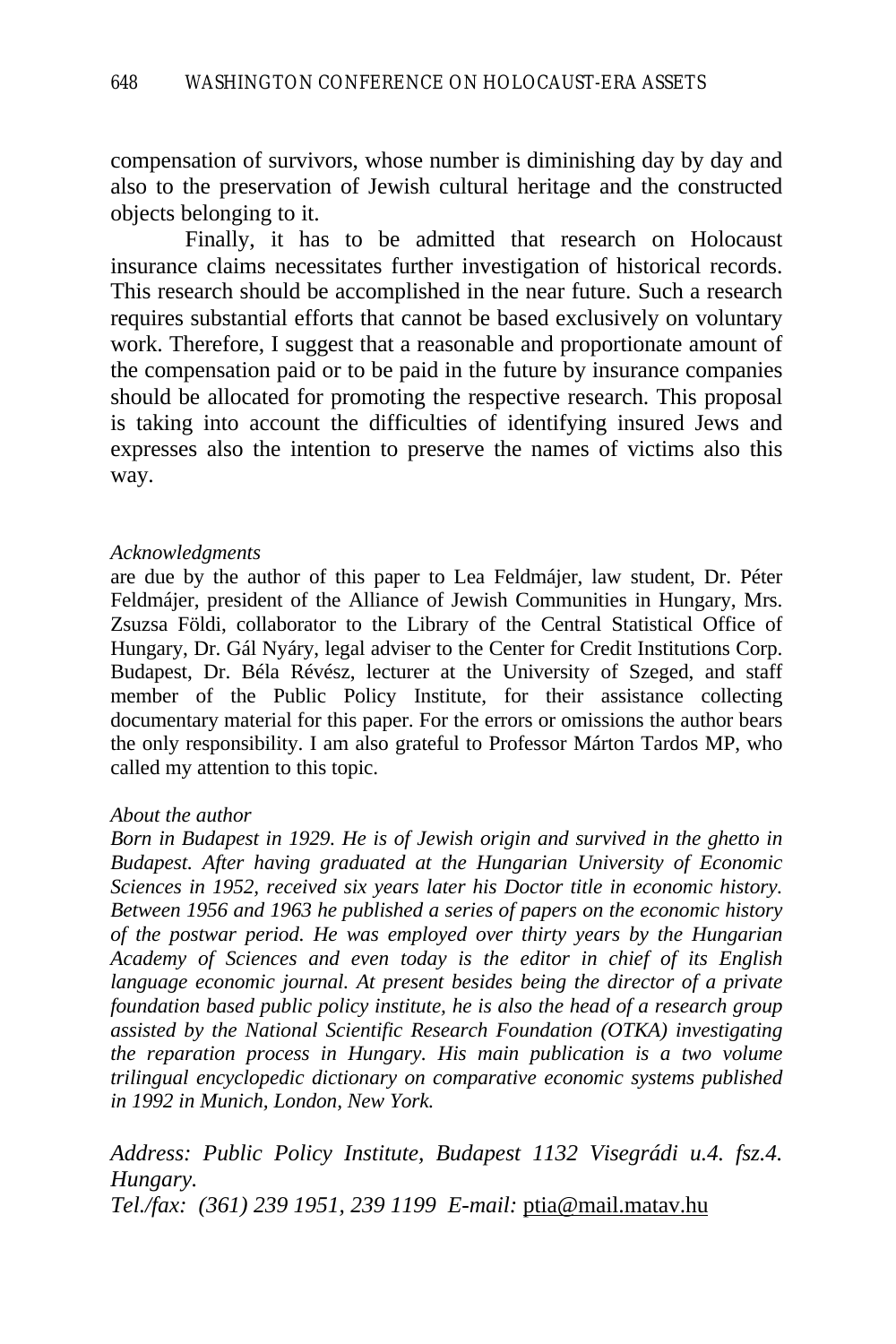### **Prof. Vojtech Mastny** SENIOR RESEARCH SCHOLAR WOODROW WILSON INTERNATIONAL CENTER

## **The Impact of Post-World War II Nationalizations and Expropriations in East Central Europe on Holocaust-Related Assets**

#### Break-out Session on Holocaust-Era Insurance: Postwar Government Compensation Programs and Nationalization

The purpose of this presentation is to examine and evaluate the developments in the countries of East Central Europe where communist regimes were established after World War II with regard to the causes and consequences of the policies of nationalization and expropriation relevant to the holocaust-related Jewish assets.

The imposition of communism on East Central Europe after the defeat of Nazi Germany created a situation there radically different from that in Western Europe, where the end of the war meant political liberation, restoration of the rule of law, and continuity of the market economy. The East Central European developments, which brought widespread political, economic, and social damage, were complicated by the fact that the introduction of Soviet-style communist systems as it eventually took place after a brief period of genuine or sham coalition governments had not originally been planned to be implemented in the ways and at the time it was. There was less design than most contemporaries believed during the Cold War, thus making the proper understanding of the transitional period both crucial and difficult. The consequences were disastrous all the same—not only for the peoples concerned and the European order, but ultimately also for the local communist regimes and the Soviet Union as well.

Since the conditions in all countries were not the same, also the patterns of their development during the critical postwar years were often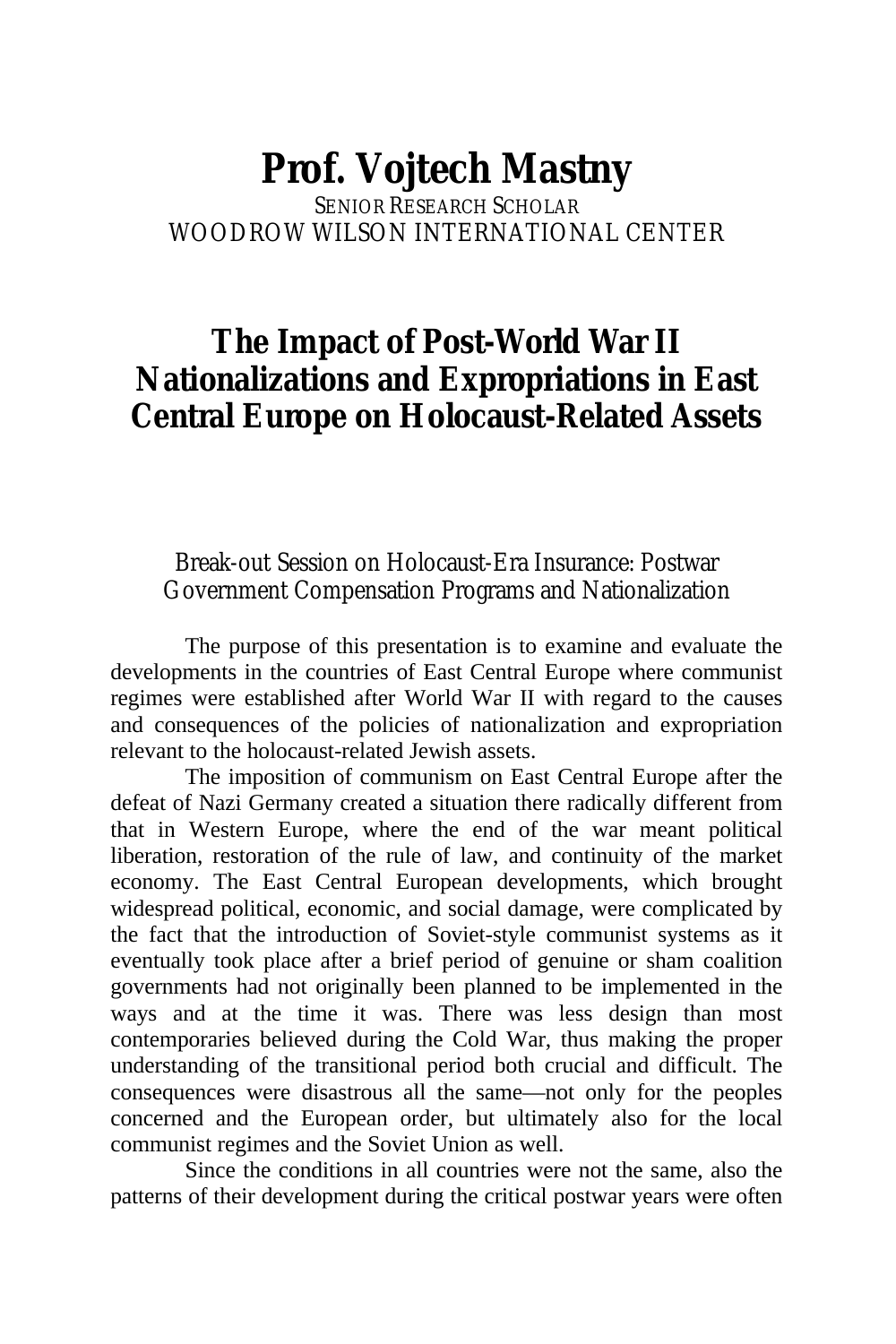quite different. Until the conclusion of the 1947 peace treaties with the defeated countries in Europe except Germany, the distinction between enemy and allied nations accounted for much of the difference. Germany, Italy, Hungary, Romania, and Bulgaria were in the former, Poland, Czechoslovakia, and Yugoslavia in the latter category, Austria straddling uneasily both because of its having been an integral part of Nazi Germany yet classified by the Allies for reasons of political expediency as its victim, entitled to be reconstituted as a separate state. In practice, the distinction was less respected albeit more readily invoked by the Soviet Union than by the West—primarily for the sake of economic exploitation.

Taking into account the political and economic changes that took place, there were three distinct stages of development:

1. The immediate post-hostilities period, lasting approximately until the end of 1945, characterized by widespread lawlessness and chaos, during which nationalization and expropriation measures were often taken haphazardly and inconsistently.

2. The transitional period of from 1946 to 1948, when nationalizations and expropriations were put into effect as a result of deliberate, though not necessarily systematic policies, introduced in ostensibly legal fashion by governments in which communists exercised important, sometimes decisive, influence but did not hold exclusive power.

3. Sovietization since 1948, when the Stalinist system was purposefully imposed by the local communists on behalf of the Soviet Union in all the areas where Moscow was firmly in control, namely, Poland, Czechoslovakia, Hungary, Romania, and Bulgaria, as well as—with limitations given by concern about the Western powers participating in the control of Germany—in the Soviet zone of Germany and the Sovietoccupied part of Austria, though not in Yugoslavia where such a system had already been introduced by the local communists on their own initiative.

The outstanding features of the first period were indiscriminate looting and violence by the advancing Red Army, the full dimensions of which have only recently been revealed from evidence in former Soviet and other communist archives.<sup>1</sup> In this respect, the difference between occupied and supposedly liberated countries was more in degree than in kind. Property deemed to belong to Germans and their allies, to persons labeled as Fascists or collaborators, and to other arbitrarily described

<sup>1</sup>Norman N. Naimark, *The Russians in Germany: A History of the Soviet Zone of Occupation, 1945-1949* (Cambridge: Harvard University Press, 1995).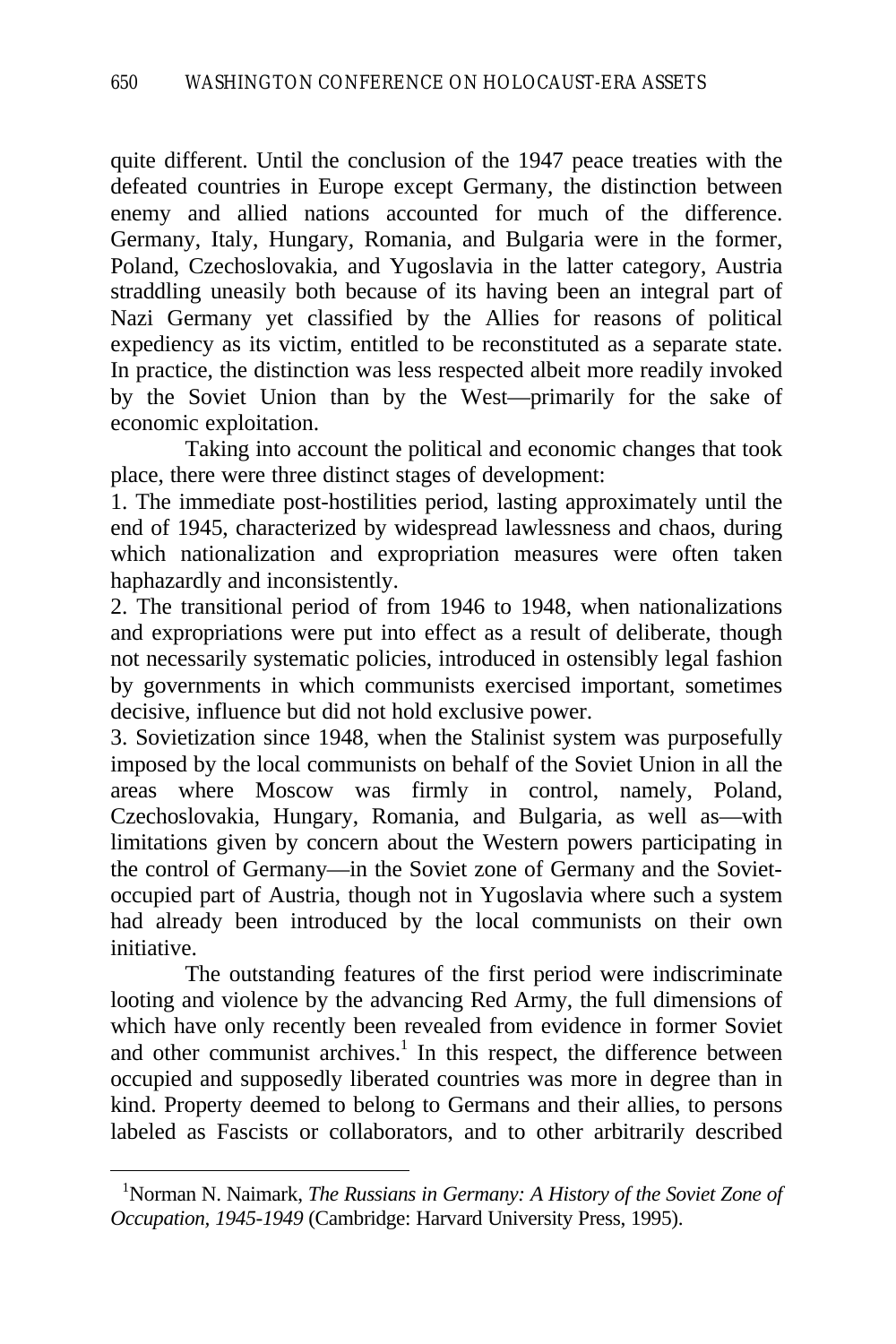enemies was stolen, carried away, or simply destroyed. The Red Army systematically dismantled and transported to the Soviet Union industrial plants in not only the Soviet zone of Germany but also other territories it had overrun. From Hungary, for example, the entire equipment and inventory of the partly US-owned Tungsram electric company, known as the flagship of the country's industry, was shipped away by Soviet troops in 600 railroad cars  $2^2$ 

There was a measure of spontaneity in what was happening: the Vienna populace, for example, started looting the city's leading department store, formerly Jewish-owned, even before Soviet soldiers came to finish the job. $3$  Everywhere individuals used the opportunity to settle personal scores, or simply acted out of greed. The victims were by no means merely Germans, let alone Nazis. They included Hungarians living in Czechoslovakia, and sometimes anyone who spoke German, occasionally even returning Jewish inmates of Nazi concentration camps whose native tongue happened to be German, and German anti-Fascists.

Much of the lawlessness, however, was not only tolerated but also encouraged by the Soviet authorities and local communist parties. This was particularly the case in the defeated countries that were at the mercy of the new occupation power, but was also common in the ostensibly liberated Poland and Czechoslovakia, where provisional coalition governments – unelected but not yet fully controlled by communists – were allowed to perform administrative functions. The resulting policies were not necessarily consistent. Different Soviet agencies in occupied Germany often operated at cross purposes and in other countries the activities of local communists were at first not sufficiently coordinated with Moscow. Politically, the Soviet Union was trying to win the victims of Nazism on its side, yet economically it was antagonizing them by its rapacity. It turned over formerly German territories to Poland, yet not before clearing away most of the movable assets.

In Hungary, Poland, Czechoslovakia, as well as the Soviet zone of Germany, the first radical economic measure was land reform, implemented under direct Soviet pressure. Arguably, the breaking up of large estates and redistribution of land were long overdue; however, the

<sup>2</sup>László Borhi, *The Merchants of the Kremlin: Soviet Economic Penetration in Hungary*, Cold War International History Project Working Paper, forthcoming (Washington: Woodrow Wilson International Center for Scholars, 1999), pp. 7-8.

<sup>3</sup>Guenter Bischof, *The Leverage of the Weak: Austria in the First Cold War, 1945-1955* (Basingstoke: Macmillan, 1999), pp. 16, 36.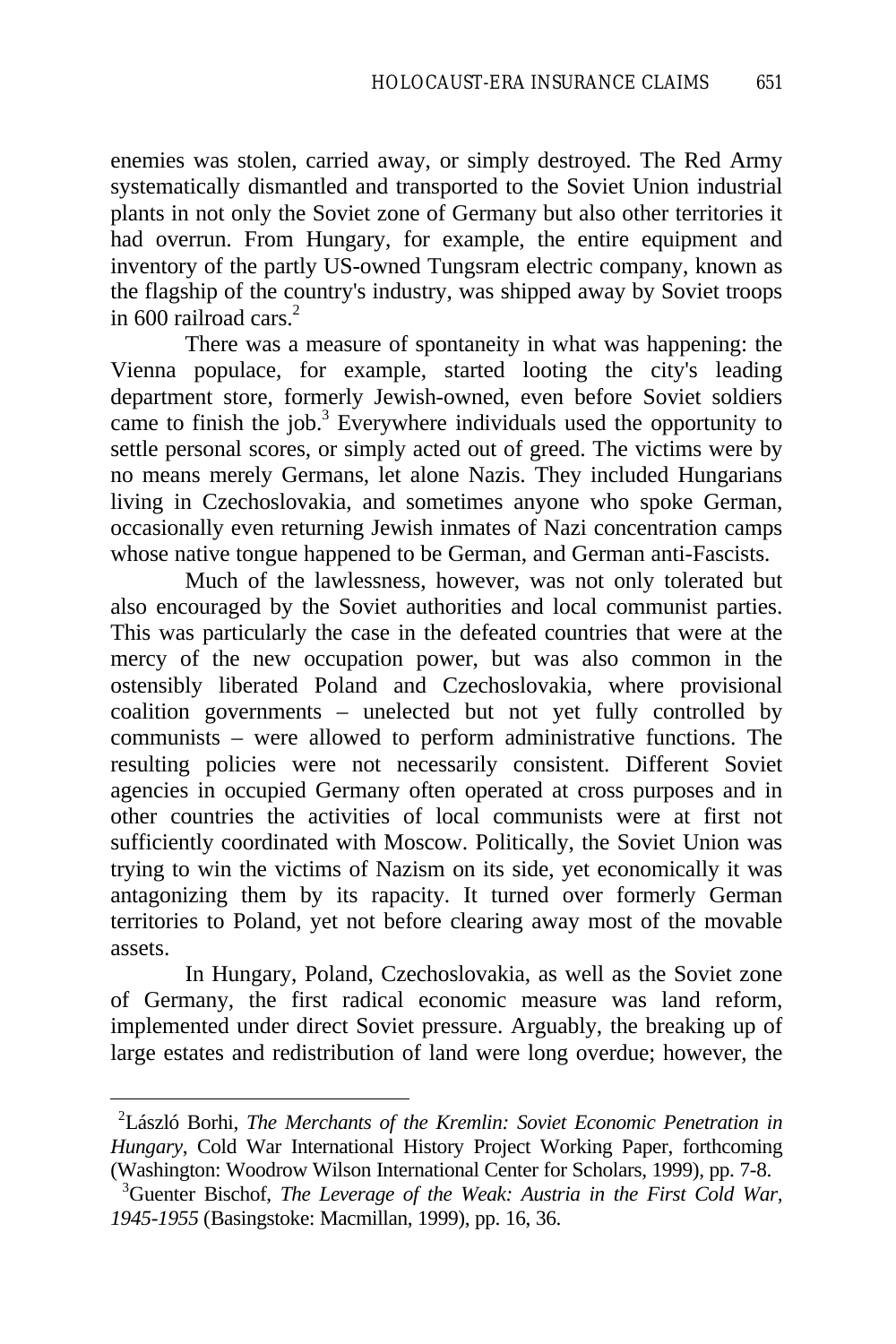manner in which the land reform was conducted and its consequences were destructive rather than constructive. The goal was to break the power of the old landowning classes without giving the security of tenure to farmers; in Czechoslovakia, much of the confiscated land became state rather than private property. Eventually, temporary beneficiaries of the land reforms fell victim to the Stalinist collectivization of agriculture.

Czechoslovakia was also the country where the nationalization of industry and business, including private insurance, started first—as early as the fall of 1945. Aimed primarily but not exclusively at supposed national enemies and traitors, it was introduced by a series of presidential decrees, and implemented before being ratified by the later elected parliament. Reminiscing on the manner in which nationalization started, the chief of the communist-controlled Czechoslovak labor unions Antonín Zápotocký later observed that "had the party not begun pursuing nationalization regardless of established laws, it would not have compelled the noncommunist government to issue the nationalization decrees . . . . We had to teach people that it was not possible to maintain the old legality  $\dots$  but that it was important to violate it."<sup>4</sup>

As an emergency measure—which later proved permanent—the post-World War II governments moved quickly to freeze bank accounts and insurance policies, denominated in deeply depreciated currencies. Access was allowed only in exceptional cases, to be determined by the authorities, and was seldom granted. All claims had to be reported, sometimes within an unreasonably short time limit, after which the state assumed the right to dispose with them.<sup>5</sup> In Hungary, they were effectively extinguished in August 1946 as a result of revaluation following the currency reform that had ended the worst hyperinflation history had seen.

The notion of "enemy assets" was used to justify arbitrary seizure of property. All that belonged to the defeated Germans was war booty in the Soviet view. Hence the Soviets opposed the nationalization pursued by Austria's non-communist government, with parliamentary support by the communists, which was intended to save the country's enterprises from being claimed by the Soviets as German-owned. Everywhere the alleged German assets included property stolen by the

<sup>4</sup>*Rudé právo* [Prague], 31 January 1953.

<sup>&</sup>lt;sup>5</sup>"Dekret presidenta republiky o znárodn\_ní soukromých pojiš\_oven" [Decree by the President of the Republic on the Nationalization of Private Insurance Firms], 24 October 1945, *Sbírka zákon\_ a na\_ízení* [Collection of Laws and Ordinances], 1945, no. 103, pp. 224-31.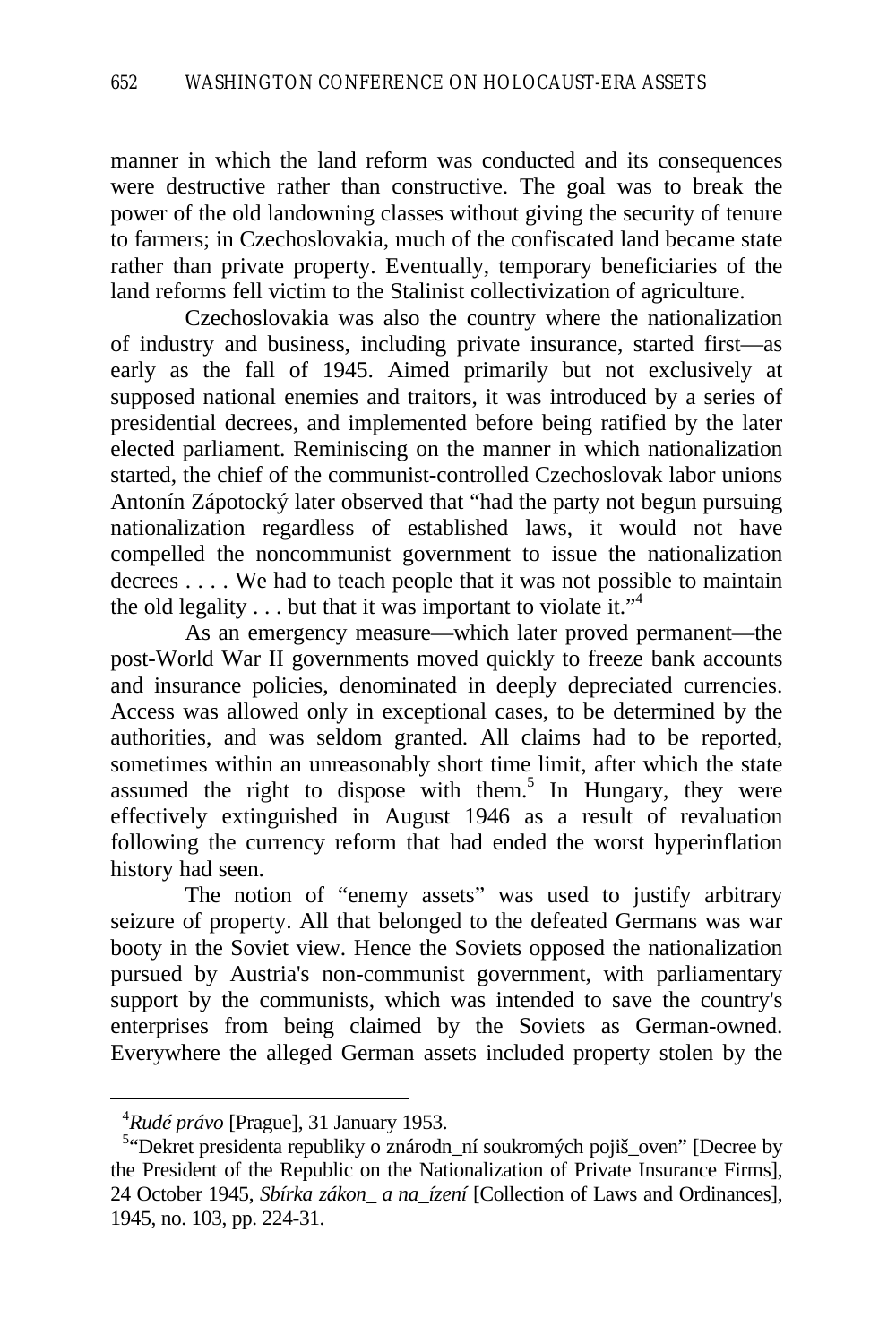Nazis from Jews who had perished in the holocaust or emigrated. The newly installed governments—whether or not controlled by the communists—made little, if any, effort to identify, much less indemnify, the original owners, few of whom were inclined to file claims in such an unpropitious time.

The policy, or rather the lack of policy, of the postwar governments was consistent with their official line against anti-Semitism, which precluded singling out Jews as a special category, and was facilitated by the willingness of those surviving Jews who chose not to emigrate to assimilate and adapt to the new order. This willingness, encouraged by the Soviet Union's image as liberator from Nazism, also helps to explain the prominence of Jews in the new government administrations and communist party apparatus, especially pronounced in countries where relatively higher numbers of Jews survived, notably Hungary, but also in Poland and in Czechoslovakia.<sup>6</sup>

In traditionally anti-Semitic countries, such as Poland, anticommunism and anti-Semitism often merged. The notorious Kielce pogrom of June 1946, carried out with the complicity of the police, has long been regarded a provocation by the communist-controlled Warsaw regime calculated to discredit its political opponents in the forthcoming elections; from new evidence it appears more like a spontaneous outburst that the regime had not anticipated and was unprepared to handle.<sup>7</sup> All considered, whether victims or accomplices of the emerging communist regimes, Jews in East Central Europe remained in a precarious position.

Once the immediate postwar chaos subsided, the support for the idea of nationalization, which extended wide across the political spectrum in East Central Europe, did not substantially differ from its popularity much of Western Europe. This was the time when the bankruptcy of old-fashioned capitalism in the Great Depression was still a fresh memory, when the notion that capitalists had precipitated the war in order to profit from it enjoyed its superficial attraction, and when the public ownership of the key sectors of the economy was therefore widely regarded as not only politically correct but also socially just and economically beneficial. In such countries as Great Britain and France,

<sup>&</sup>lt;sup>6</sup>Charles Gati, "A Note on Communists and the Jewish Question in Hungary," in his *Hungary and the Soviet Bloc* (Durham: Duke University Press, 1986), pp. 100- 107; Michael Checinski, *Poland: Communism, Nationalism, Anti-Semitism* (New York: Karz-Cohl, 1982), pp. 76-82.

<sup>7</sup>Andrzej Paczkowski, *Pó\_ wieku dziejów Polski, 1939-1989* [Half a Century of Polish History] (Warsaw: Wydawnictwo Naukowe PWN, 1998), pp. 190-93.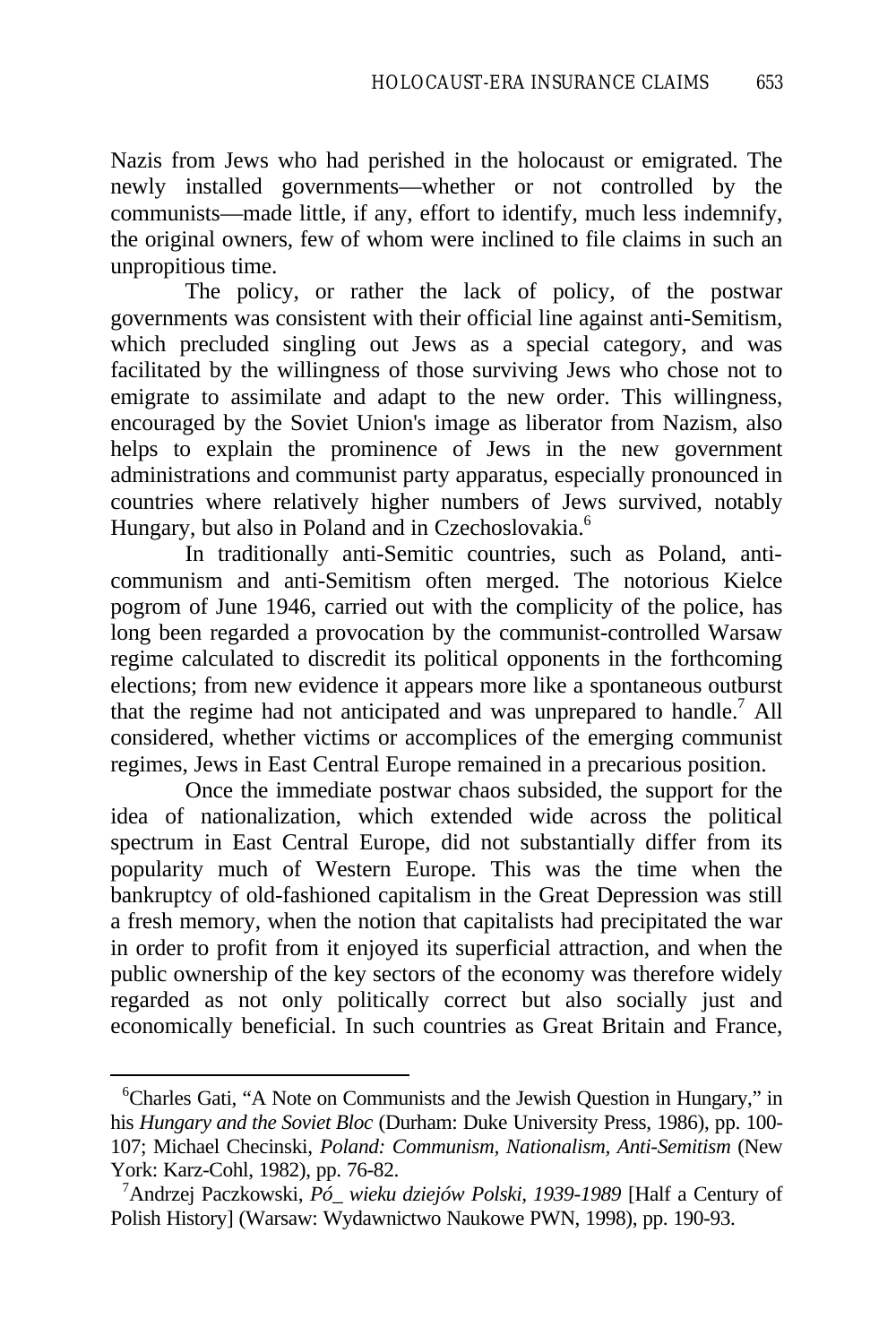nationalizations of key economic branches believed to be in the public interest were carried out by non-communist governments.

In East Central Europe, too, nationalization was by no means supported only by the Soviets and the communists, nor were these always the ones promoting it most eagerly. In Czechoslovakia, it was the social democratic minister of industry, Bohumír Lau šman, who urged immediate complete nationalization at a time when the communist prime minister Klement Gottwald described such a policy as "madness." In Gottwald's opinion, the need was for the establishment of clear boundaries between the nationalized and the private sectors in order to ensure "juridical security."<sup>8</sup> Under the guidance they had been receiving from Moscow, the East Central European communists did not envisage the abolition of private enterprise within any particular time frame; in fact, they saw in its preservation a key feature distinguishing their "new democracies" from the Soviet system.<sup>9</sup>

The distinction conformed with the concept of "national roads to socialism," supported actively promoted by the Soviet Union. This did imply eventual abolition of private enterprise though without a time frame; at issue, for the time being, were the different ways in which this ideological goal could be accomplished. On that subject, there were genuine discussions among communists in each country, particularly lively in Poland, as well as genuine differences between countries, which set especially apart East Germany—where Moscow regarded the preservation of private enterprise an indispensable prerequisite for Germany's reunification under Soviet auspices.<sup>10</sup> Thus, even though there was no design, the policies steered by Moscow converged toward the ideologically defined communist economic model whose attainment was to be determined by politics rather than by economics.

In the event, the pace proved faster than originally anticipated. It was forced by the mounting Cold War confrontation between East and West, which Stalin had neither wanted not expected yet precipitated all the same, and by the diminishing utility for him of the East Central

<sup>8</sup> Josef Korbel, *The Communist Subversion of Czechoslovakia, 1938-1948: The Failure of Coexistence* (Princeton: Princeton University Press, 1959), pp. 163-64.

<sup>9</sup>Benon Dymek, *PZPR, 1948-1954* [The Polish United Workers' Party, 1948- 1954] (Warsaw: Pa\_stwowe Wydawnictwo Naukowe, 1989), pp. 19-45.

<sup>10</sup>Wilfried Loth, *Stalins ungeliebtes Kind: Warum Moskau die DDR nicht wollte* (Berlin: Rowohlt, 1994), pp. 142-48.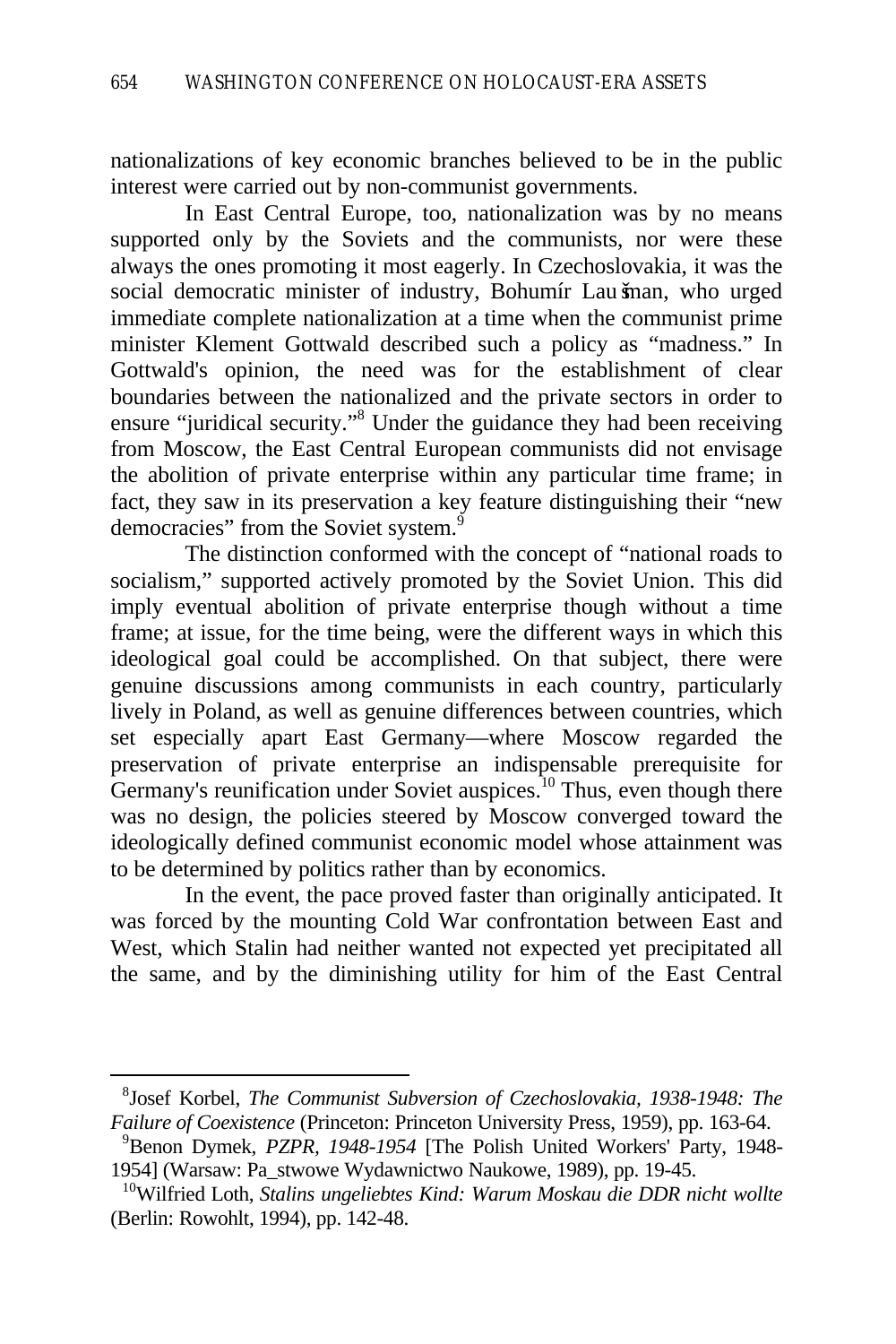European coalition governments, whose viability he had overestimated.<sup>11</sup> But the economic transformation still preserved some specific features in each country even after the political turnabout had taken place. These included in Poland the creation of particularly large state enterprises, in Czechoslovakia the nationalization of smaller units than elsewhere, in Hungary the establishment of the most elaborate system of state control. The prevailing pattern was that of controlling and restricting but not yet abolishing private enterprise. This was, as Zápotocký's proclaimed it, "a national revolution, not a social revolution . . . . it does not socialize, it nationalizes. It does not set out to abolish private capitalist enterprises, it puts them under control."<sup>12</sup>

In this political and legal limbo, the private insurance industry, together with banking, found itself in a more difficult predicament than other economic branches. It became victim of the notion that it was the state's obligation to provide for the protection of individuals as well as the society against accidental damages and losses. The communists considered the state, with its greater available resources and the supposedly superior wisdom of its planners, more suitable to discharge that obligation than could any private enterprise, guided by the principle of profit. They caricatured capitalist insurance firms as inherently dishonest.

Once private enterprise was proclaimed both economically and morally inferior to public enterprise, it could only be made beneficial to the people if protected against its worse instincts. In practice, this meant cutting credit and imposing a system of regulations which, along with the depreciation of currency, made doing sound business increasingly difficult. As a result, most private firms became "trapped in an impasse of shortage of money and credits, fixed prices, increasing taxation, and accumulating deficit," yet were forbidden to stop production.<sup>13</sup>

It was a tribute to the vitality of the remaining private enterprise, the largely uninterrupted continuity of economic expertise, and the still unimpaired willingness of the population to work hard that the ideological experimentation, made worse by the drying up of foreign economic assistance other than UNRRA because of the incipient Cold

<sup>11</sup>Vojtech Mastny, *The Cold War and Soviet Insecurity: The Stalin Years* (New York: Oxford University Press, 1996), pp. 23-29.

<sup>12</sup>Antonín Zápotocký, *Po staru se \_ít nedá* [We Cannot Live the Old Way] (Prague: Práce, 1949), p. 66.

<sup>13</sup>Iván T. Berend and György Ránki, *The Hungarian Economy in the Twentieth Century* (New York: St. Martin's Press, 1985), p. 193.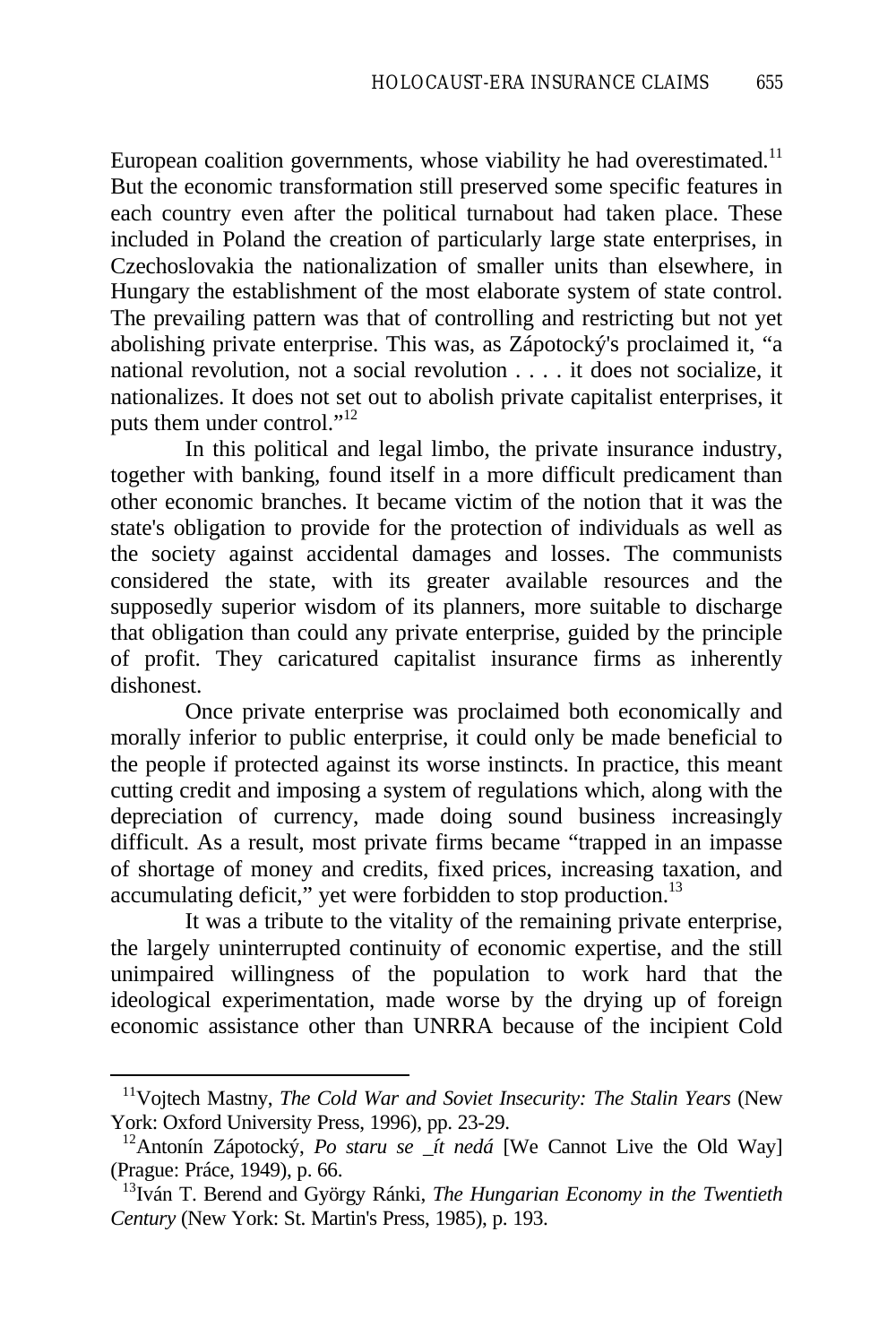War, did not prevent a remarkably fast postwar recovery. This was particularly impressive in Hungary after its 1946 currency reform. By 1948-49, Hungary, Poland, and Czechoslovakia achieved the production levels, though not the standard of living, that had existed before the war.

The catastrophe that followed was the result of the imposition from the outside of the Soviet model, with its rigid planning, distorted priorities, disincentives for individual initiative, and reliance on compulsion. The economic change that took place in 1948-49 was the direct consequence not of the communist seizure of political power which had occurred gradually or abruptly in the different countries already before—but rather of the abandonment by the communists themselves of the concept of "national roads to socialism." This happened during the second half of 1948 at direct Soviet pressure in response to the Stalin-Tito break, which led Yugoslavia on its own, anti-Soviet road, as well as to the incipient recovery of Western Europe under the Marshall Plan, which prompted Moscow to organize its European dependencies into an economic grouping of its own, the Comecon.

The introduction of the Stalinist economic model, aimed at wiping out the last vestiges of private enterprise, was done in a fashion calculated to make a reversal, much less restitution, all but impossible; the advent of socialism Soviet-style was understood by its architects as marking the irresistible march of history. Whether the preferred way of eliminating foreign business interests was liquidation (as in Poland and Hungary) or takeover (as in Czechoslovakia), there was an intended break in continuity, conducive to regarding past claims and records as obsolete, and discarding them accordingly. In any case, the assets were confiscated by the state.

The state monopolized all insurance, formally assuming all liabilities of both local and foreign-based companies. In Poland, the introduction in the fall of 1948 of the Soviet banking model, with its management by the ministry of finance through the monopoly of the central bank supplemented by specialized banks for particular kinds of domestic and foreign operations, coincided with the transfer of all insurance surpluses into the state budget. As the Cold War progressed in the early 1950s, the Stalinist regimes also obliterated all Western economic presence in a campaign which assumed particularly vicious forms in Hungary—the country where such presence used to be more extensive than elsewhere. Not only were Western enterprises and other assets confiscated without compensation, but also local and even foreign employees of Western firms were framed as "saboteurs" and paraded at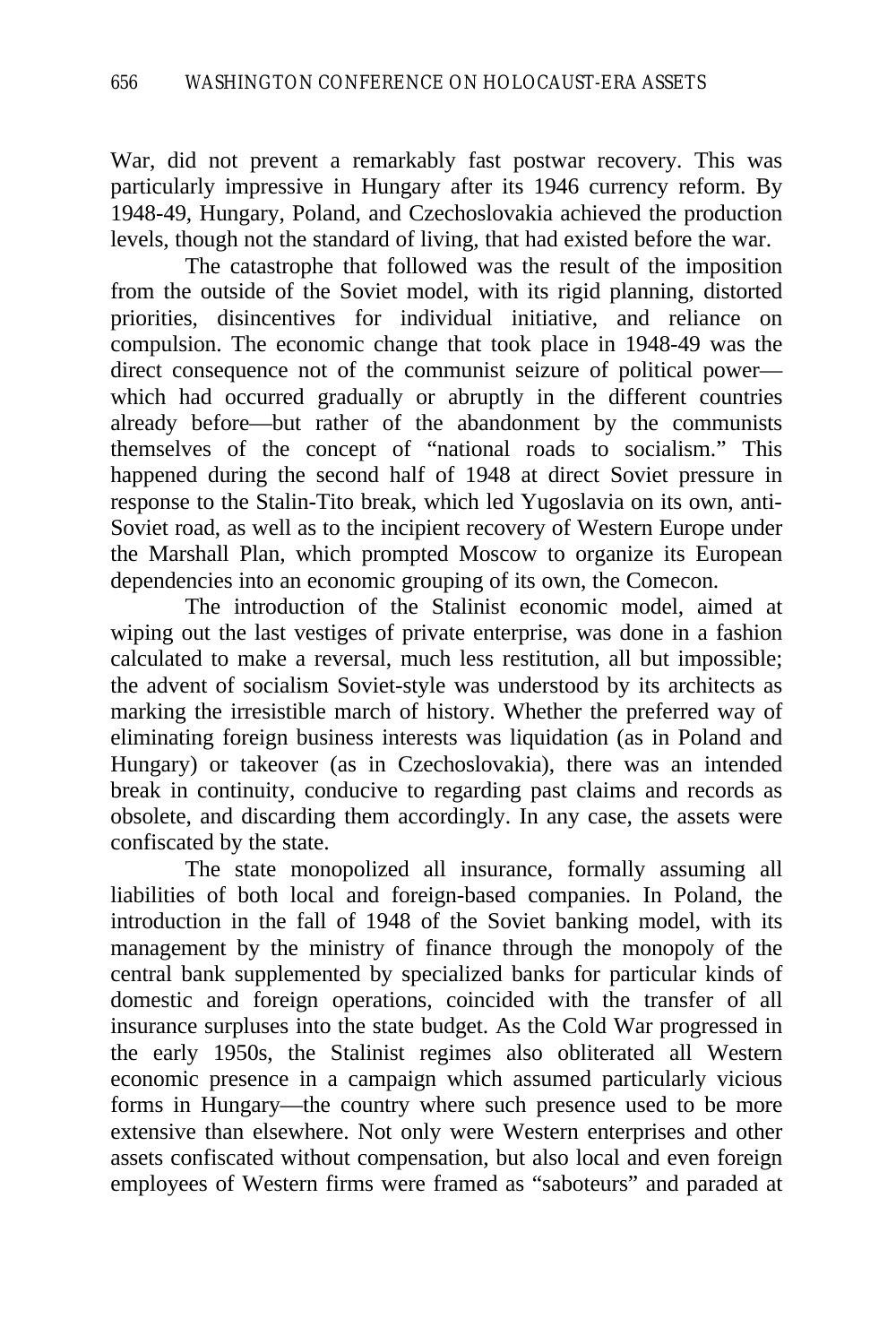show trials, before being condemned to long prison sentences and eventually released for ransom.<sup>14</sup>

The trials prominently featured some of the communist officials who had previously been instrumental in enforcing the now superseded partial nationalization policies or had been involved in the similarly obsolete Soviet assistance to Israel in 1948, which had failed to meet Stalin's expectations. In that operation, which had been erroneously calculated to manipulate the Jewish state against the West while also being conducted for profit, Czechoslovakia had played the key role as a Soviet subsidiary.<sup>15</sup> Accordingly, as was Stalin's habit, its communist officials of Jewish origin who had been involved in the operation had to pay for his miscalculation. But his victims also included fanatical anti-Zionists, such as the deputy Czechoslovak minister of finance notorious among applicants for emigration to Israel for extorting from them their remaining property for the benefit of the state.<sup>16</sup>

By 1953 Stalin, having exhausted the utility of his Jewish disciples among Eastern European communists, followed in Hitler's footsteps by conducting a violent anti-Semitic campaign which was possibly intended to culminate in genocide.<sup>17</sup> Yet since the campaign was cut short by his death, the Jews remaining in East Central Europe were not singled out for a persecution anywhere comparable to Hitler's. Instead they suffered much like all subjects of the communist regimes from the policies of pauperization that were the end product of the Sovietization of the economy and its militarization since 1950. Periodic confiscations of private savings by means of "currency reforms" were part and parcel of the system. The reforms in Poland in 1950 and in Czechoslovakia in 1953 included, among other measures, the final cancellation of all insurance policies, which had until then been formally blocked.

During the subsequent periods of détente, the post-Stalinist regimes tried reluctantly to satisfy Western demands for compensation for nationalized foreign property, and agreements to that effect were

<sup>14</sup>Borhi, *The Merchants of the Kremlin*, pp. 49-52.

<sup>15</sup>Ji\_í Dufek, Karel Kaplan, and Vladimír Šlosar, *\_eskoslovensko a Israel v letech 1947-1953* [Czechoslovakia and Israel in 1947-1953] (Prague: Institute for Contemporary History, 1993).

<sup>16</sup>Meir Cotic, *The Prague Trial: The First Anti-Zionist Show Trial in the Communist Bloc* (New York: Herzl Press, 1987), pp. 225-26.

<sup>17</sup>Louis Rapoport, *Stalin's War against the Jews: The Doctors' Plot and the Soviet Solution* (New York: Free Press, 1990).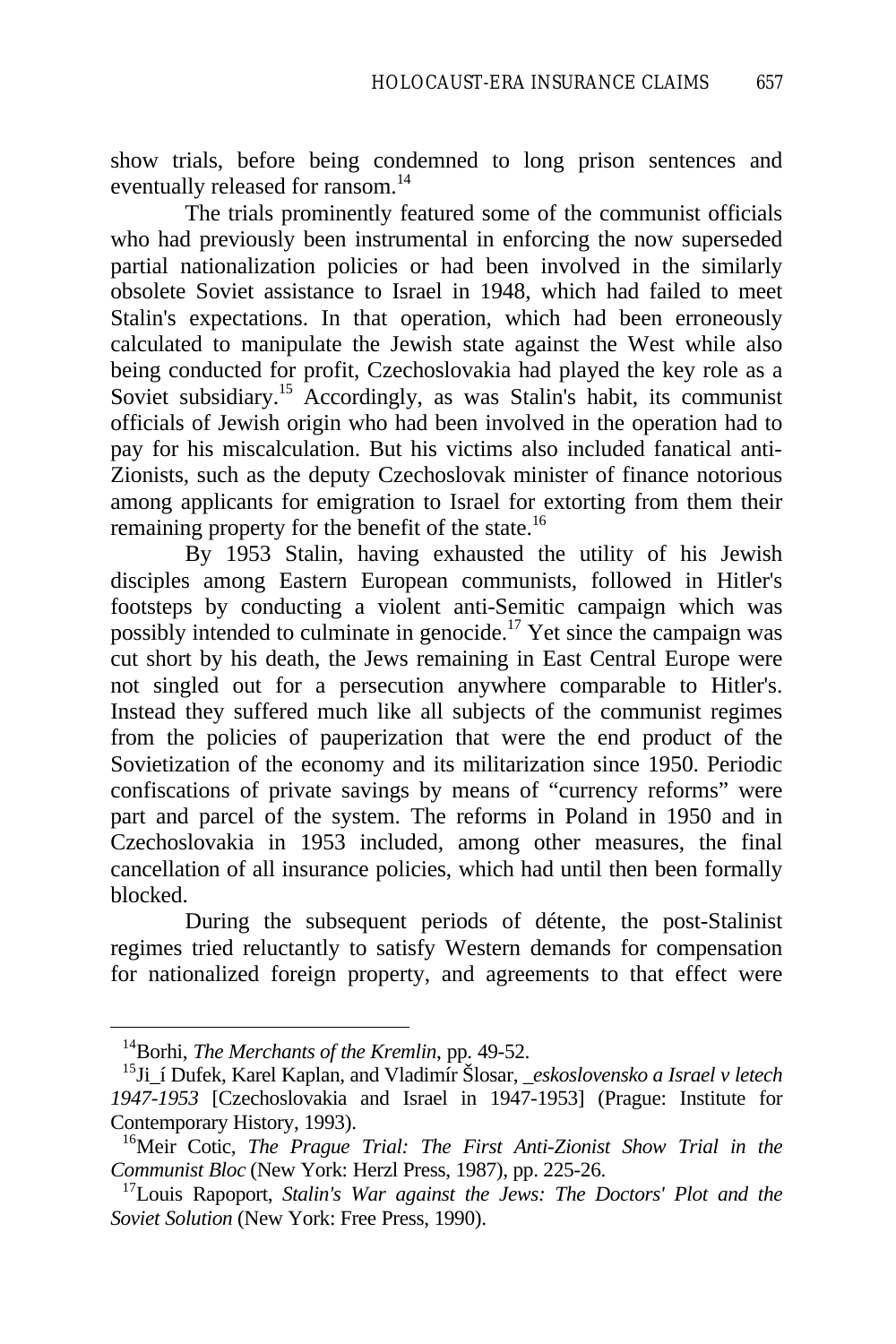concluded with the United States as well as with other Western countries. Not all of the communist countries concluded such agreements with all the Western governments involved, and the common feature of the settlements achieved was the gross inadequacy of the lump sums paid as final compensation for all losses. Disbursement of these sums was left up to the recipient governments, which followed different practices in different countries. Indemnifying claimants who had come forward, the Western governments did not make any particular efforts to identify and compensate original Jewish or other owners of the properties nationalized by the communists if claims had not been advanced.

The democratic and pro-Western governments that emerged in East Central Europe from the wreckage of the communist regimes in 1989 have not considered compensation of insurance or other claims from the pre-communist era a high priority. Not only did they find themselves financially strapped by inheriting economies mismanaged by their predecessors, but they have also been faced with a flood of more recent claims by victims of communism, which understandably commanded immediate attention. Thus Poland has partly paid off its own residents for their prewar insurance policies, despite the extensive destruction of the pertinent records, but excluded from compensation anyone living abroad. To illustrate the complexity of the tangle on the example of Czechoslovakia, claims have been pursued against it by the expelled Sudeten Germans, some of whom had been beneficiaries of Nazi-stolen Jewish property, before themselves losing this and other property to the Czechoslovak state, for which losses they were later partly indemnified, though not by the Czechoslovak but by the West German government, which in turn seeks compensation from the Czech and Slovak Republics as the legal successors of the extinct Czechoslovak state—compensation to be balanced against restitution claims for the damage caused by Germans in these countries during World War II.

The main conclusions to be drawn from the historical analysis of the exceedingly complex situation that has evolved since World War II are the following:

First: Unlike in Western Europe, in the countries that became communist the post-1945 developments have not created clearly identifiable winners and losers, but only different categories of losers, Jewish and others, including the respective populations along with their governments, besides the foreign firms unlucky enough to have done business in the area.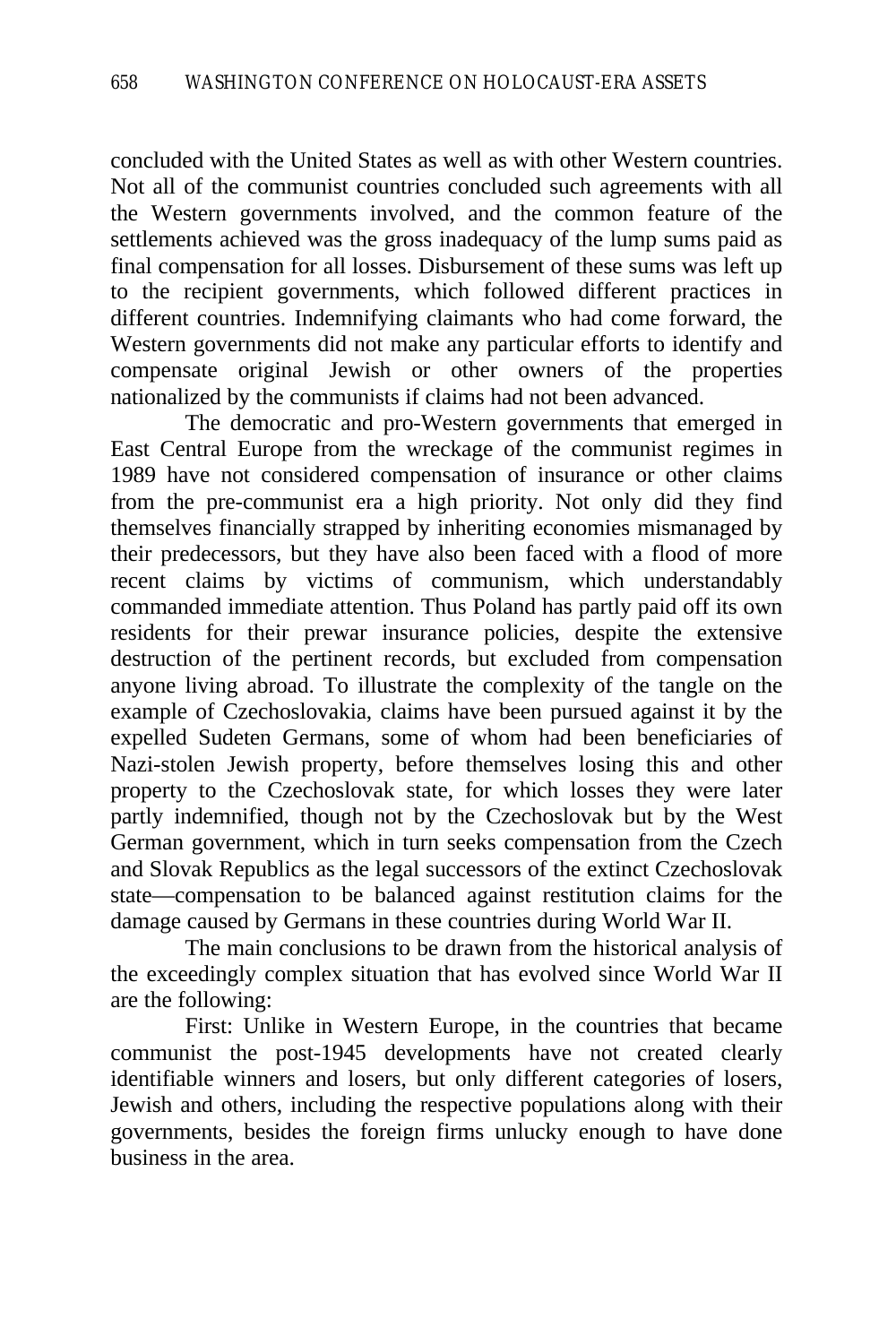Second: The distinctiveness of the injustices suffered by Jews in East Central Europe after 1945 is blurred in comparison with the unique catastrophe of the holocaust that had taken place before.

Third: The destruction or disappearance of assets as a result of the communist-engineered political, economic, and social upheaval and the irrationality of the ideologically motivated policies that had caused it have made a fair restitution of the damage difficult if not impossible.

Fourth: Such a situation makes not only legal claims very difficult to substantiate, much less enforce, but makes also moral claims less clear cut and persuasive than those arising from the Nazi-inflicted injustices during World War II. Accordingly, except in the case of clearly identifiable owners, compensation is a matter of philanthropy, which by differentiating between Jewish and non-Jewish victims of communism would risk reawakening in East Central Europe's fragile democracies the very scourge of anti-Semitism that has fortunately been receding.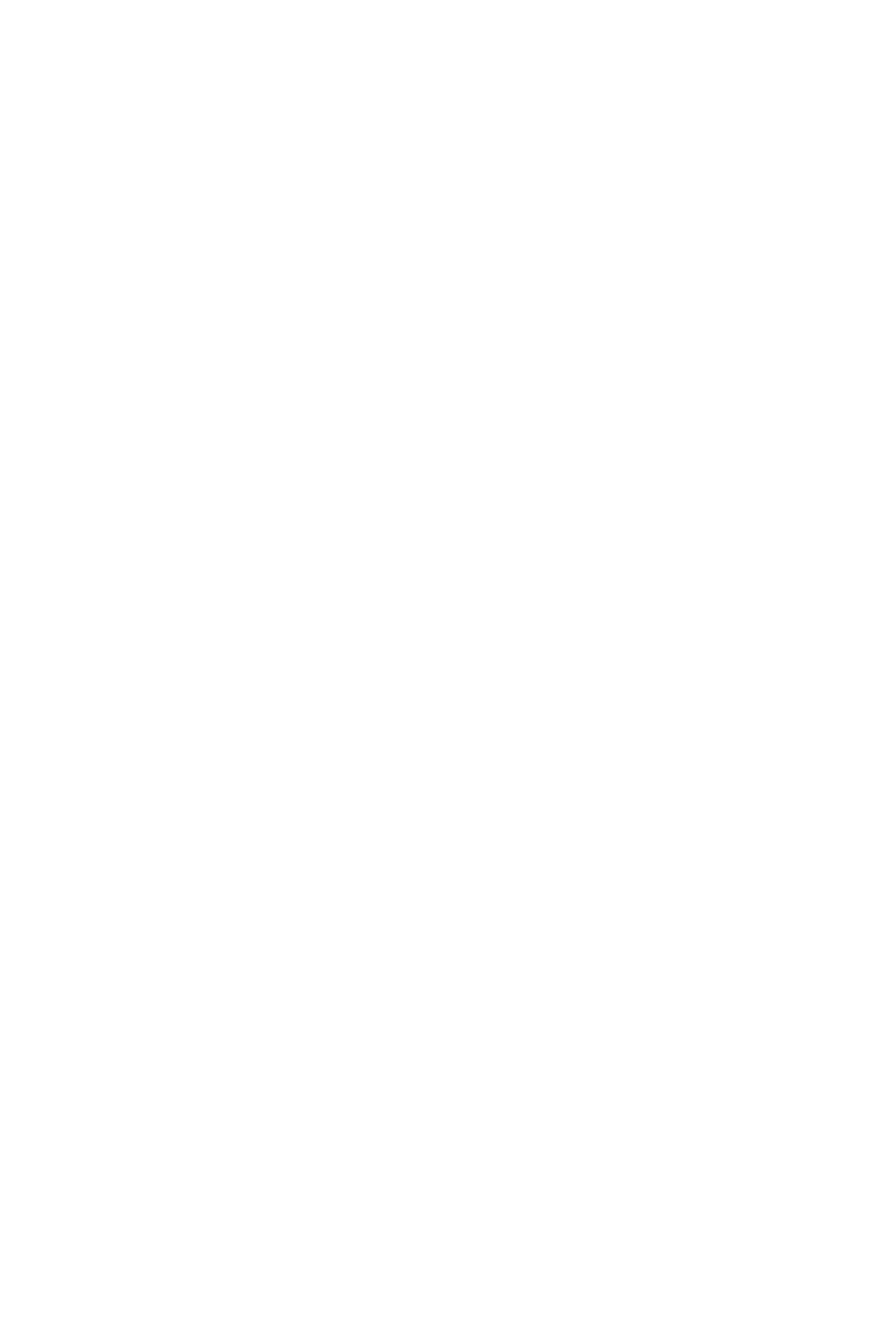# **Ms. Elzbieta Turkowska-Tyrluk**

### VICE PRESIDENT, POWSECHNY ZAKLAD UBEZPIECZEN (PZU) POLAND

#### Break-out Session on Holocaust-Era Insurance: Postwar Government Compensation Programs and Nationalizations

1. Before World War II, a widely developed insurance market existed in Poland. In 1839, 79 insurance agencies were active, on the territory of the Polish People's Republic, that is;

- 15 joint stock companies, in this two companies in liquidation and two, in relation to which under the judgement of the court of second instance bankrupt was announced;
- 10 counter insurance agencies, conducting business on a broader level, of which two placed in liquidation;
- 42 small counter insurance agencies, of which only one was a life counter – insurance agency. From among the small counter – insurance agencies five just before the second world war were placed in liquidation;
- 5 public insurance agencies;
- Postal Savings Bank as a public corporation performing the insurance business;
- 6 foreign insurance agencies: two English, two Italian, two German.

2. After the end of World War II, pre-war insurance agency estates were not nationalized, but their liquidation was executed. In relation to the insurance agencies, the act from the  $3<sup>rd</sup>$  of January 1946, concerning the main branches of national economies, becoming the property of the State, was not in force. (Law Gazette Nr. 3, item 17, with later changes.)

On the 3<sup>rd</sup> of January 1947 a decree the ordering of personal and property insurance (L. G. Nr.5 it. 230). From the day the decree comes into force, that is the  $3<sup>rd</sup>$  of January 1947, the local and foreign, private insurance agencies, regardless of their legal condition, have lost their right for a further conduct of the insurance business.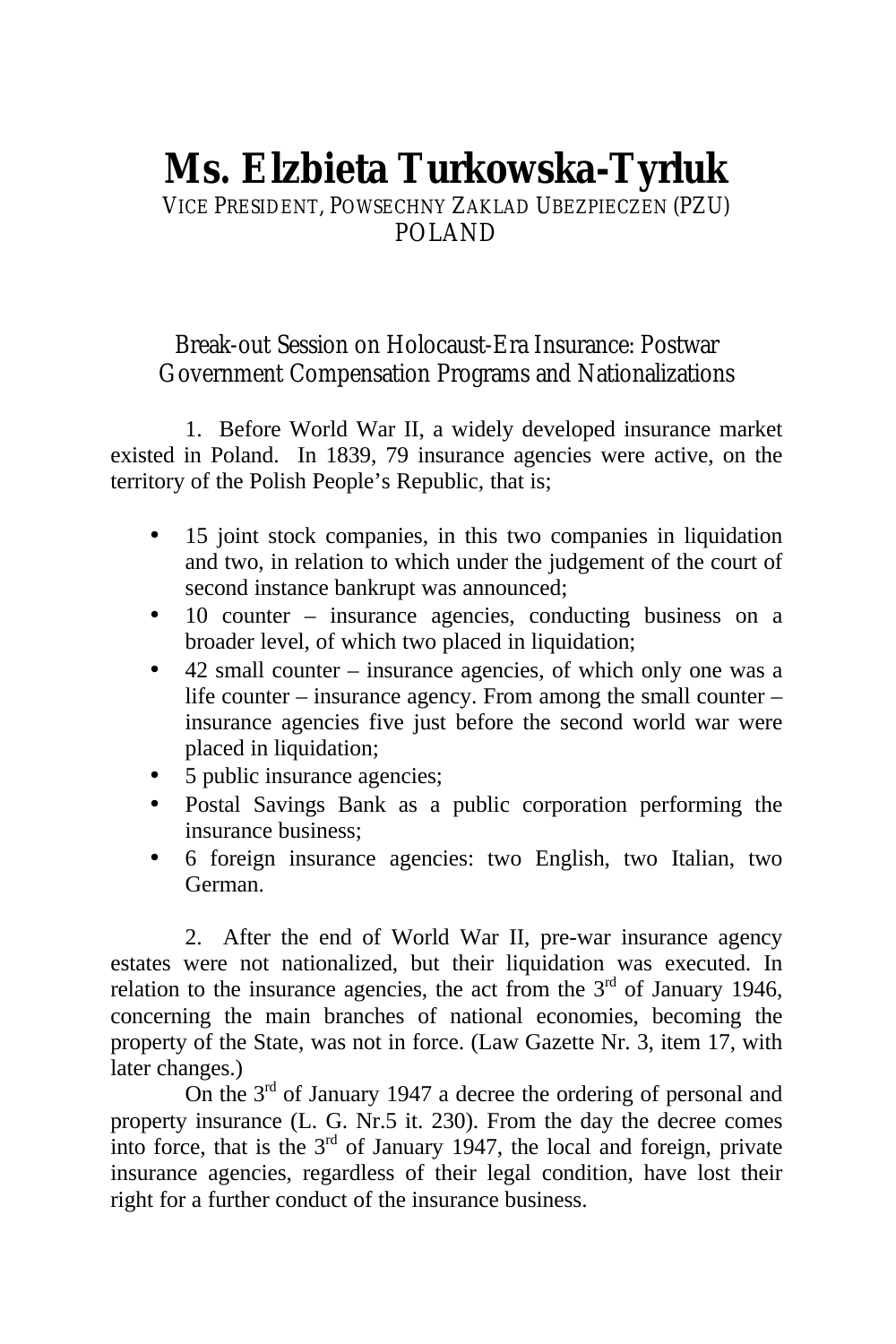Only two pre-war insurance agencies received a license for conducting business, in the scope, settled in the decree, that is:

- 1) Warta Reassurance Company J.S.C. in Warsaw and
- 2) Polish General Counter-Insurance, of which both were nationalized.

In connection with the rest of the agencies the liquidation was to be conducted by the Polish General Counter-Insurance, later transformed into the Polish National Insurance, and for the foreign agencies, active on Polish territory, the main representative of the foreign insurance agency or the liquidation will be assigned by the court in virtue of its office.

However, in connection with insurance agencies, which are engaged only in personal insurance, the liquidation of their operations was to be performed by special, personal insurance agencies, which were brought into being, but were never created.

However, for agencies, of which the liquidation, for whatever reasons, was not completed on the strength of the decree's regulations, from 1947, according to [sec.] 2 act 1 orders of the Minister of Finance from the  $29<sup>th</sup>$  of June 1959 on the principles and the course of insurance agencies liquidation, which lost the right of conducting the insurance business (L.G. Nr. 40, it. 211), the liquidator assigned was the Polish National Insurance.

In accordance with this, the Polish General Counter-Insurance took over the management and property of the liquidated insurance companies from their hitherto authorities. The liquidation was conducted on the basis of liquidation plans confirmed by the Minister of Finance, and during the liquidation, to ensure a proper realization of the proceedings, generally valid legal regulations were employed.

Notwithstanding the property connections in the joint stock capital between some liquidated agencies, principles of the separate character of property in relation to each of the agencies were strictly abided. In connection with this, separate balance-sheets, plans of satisfying creditors, reports of liquidation, etc. were prepared.

Jointly the Polish General Counter-Insurance conducted the liquidation of 25 insurance agencies that is:

- three public insurance agencies,
- six larger counter-insurance agencies,
- one small counter-insurance agency
- ten joint stock companies, in this one with the lone stock of Polish Capital,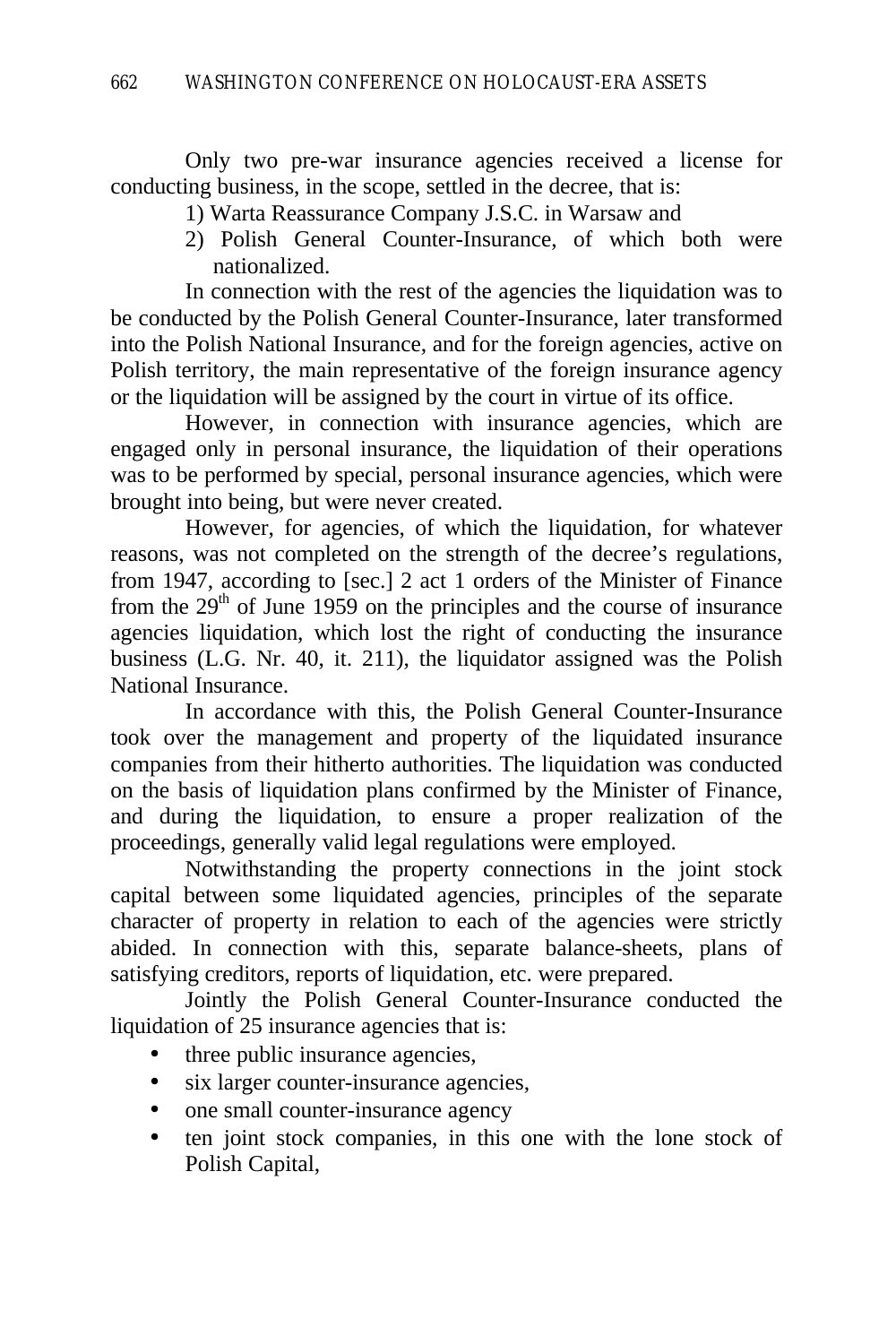• six foreign insurance agencies (two German, two English, and two Italian).

In relation to two of the "larger" counter-insurance agencies, operating in Poland before the war, that is:

- "Dniestr" Counter-Insurance Agency in Lwów
- "Karpatia" Counter, Life Insurance Agency in Lwów

Liquidation procedures were not conducted, as all the property was left on the territory, which did not enter into the composition of the territory of the Polish State.

From among the small counter-insurance companies only one was liquidated, as investigations conducted by the Polish General Counter-Insurance showed, that no property was left by these companies for which the investigation ought to be conducted, or the existing property was not sufficient to cover the costs of liquidation.

At this moment I would like to remark, that as far as the local companies, also with foreign contribution of capital were brought to trial in all virtues only up to the amount of property possessed in the balance, the foreign companies operating in Poland were brought to trial on the strength of art. 74 of the Polish Republic's President order from the  $26<sup>th</sup>$ of January 1928 concerning supervision of insurance (L.G. Nr. 9 it. 64) their whole property, the one found in Poland as well as the property outside its borders. In practice this meant securing the rights of creditors and the insured, as well as the right to demand the existing commitments from the Head Office of the insurance company.

As I have mentioned earlier, six foreign insurance companies, through the meditation of main agencies, operated in Poland before the War.

In spite of provisions art. 2 para. 1 of the act from  $3<sup>rd</sup>$  of January 1946 about the state taking over the main branches of national economies (L. G. Nr. 3 it. 17) on the strength which the nationalization of German insurance companies was to take place, also in relation to them liquidation procedures were conducted.

During the procedure of their liquidation it was ascertained, that:

1) The Bavarian Insurance Company - German Joined Stock Company - Headquarters in Katowice did not possess any movables or real estates in Poland. No claims in connection with liquidated company were registered, both in virtue of the insurance contracts entered before the war, as well as in virtue of workers' and other debts.

2) Aachen-Munich Insurance Company against the headquarters in Katowice also did not possess any real estates and the company's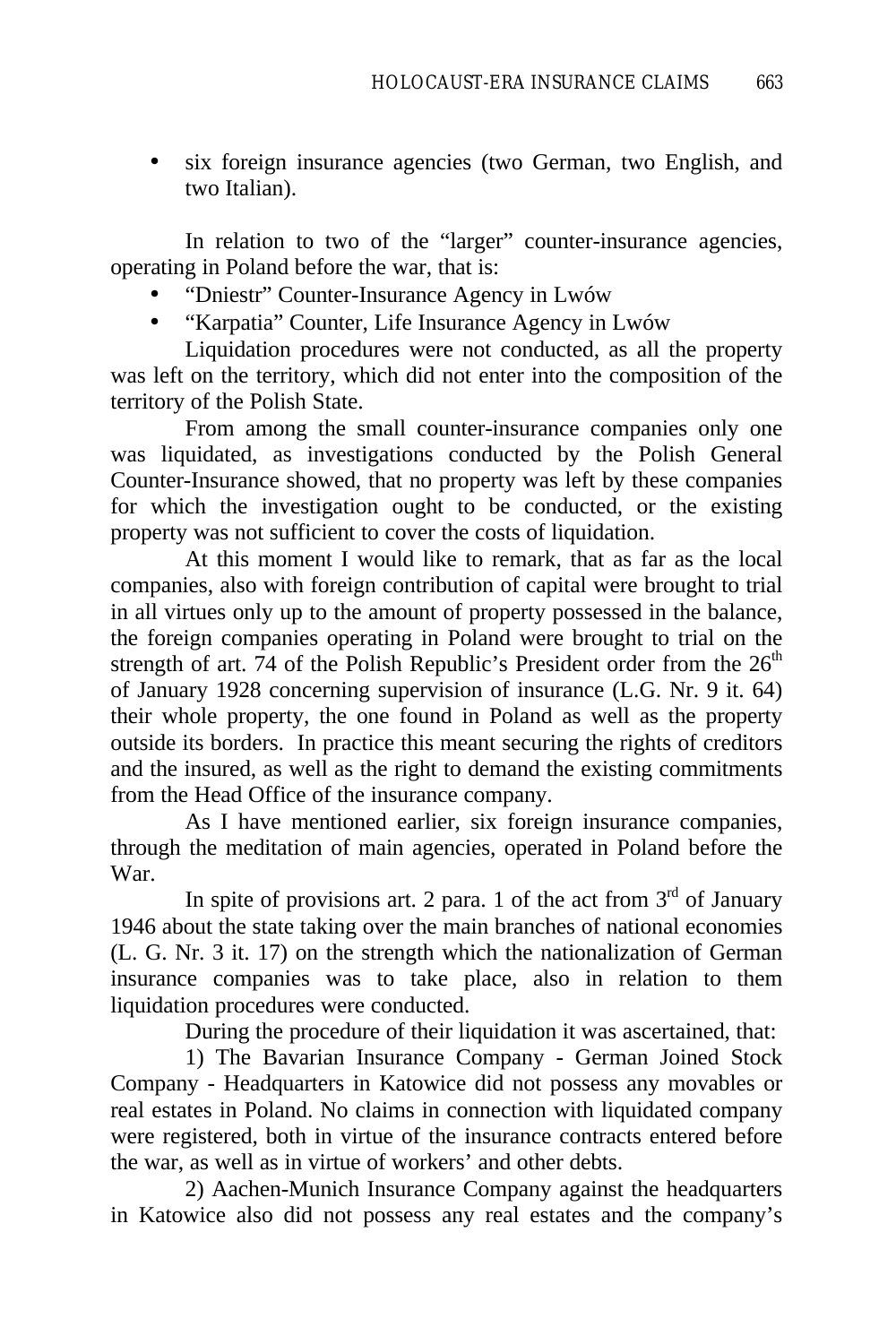movables found in Katowice were assigned for covering the workers' compensation.

Both companies' securities were not lost during the occupation period of were removed from Germany.

Owner of English insurance companies policies: "Alliance" and "Prudential" settled abroad, they were directed to collect the payments from these policies at the company's headquarters in London, as on the Polish-English financial contract from the  $11<sup>th</sup>$  of November 1954 they did not provide from the funds found in Poland.

Similarly the owners of insurance policies of Italian companies "Assicurazioni Generali" and "Riuniona Adriatica di Sicurta" who settled abroad were directed to the Headquarters in Triest, Poland, however, in spite of numerous negotiations: in 1959, in 1972 and in 1977, in this scope, did not sign a mutual, financial agreement with Italy.

In Poland, for the owners of the above-mentioned English and Italian insurance companies, the payments from the policies were covered by the Polish State from the sums gained from the properties of those companies in Poland.

3. In a great majority of causes the one real element of assets of the liquidated insurance companies were the real estates, usually urban, saved after the war, of which the value was calculated according to the technical estimated norms, taking into the account the technical state of those real estates and also the destruction caused by the war.

The value of the securities, into which composition entered mostly pre-war bonds issued by the state, communal union and other long term credit institutions, such as the Bank of Local Economy, Land Credit Associations etc. was accepted as zero, because these loans were not repaid, and the bonds did not possess no real value.

The valuation of other bonds was done taking under consideration: decisions of indemnification contracts entered by Poland with other countries together on mutual terms.

To the passive debts of the liquidated companies were assigned mostly: the costs of liquidation, commitments from the insurance policies, taxes, stamp duties, other possible commitments and claims in virtue of shares or stocks.

Pricing both the assets and passive debts was unified both for the local companies, local companies with foreign stock capital and the foreign insurance companies operating in Poland. Also the claims in virtue of the owned policies were treated equally both in the case of Polish citizens in the country and abroad, and citizens of other countries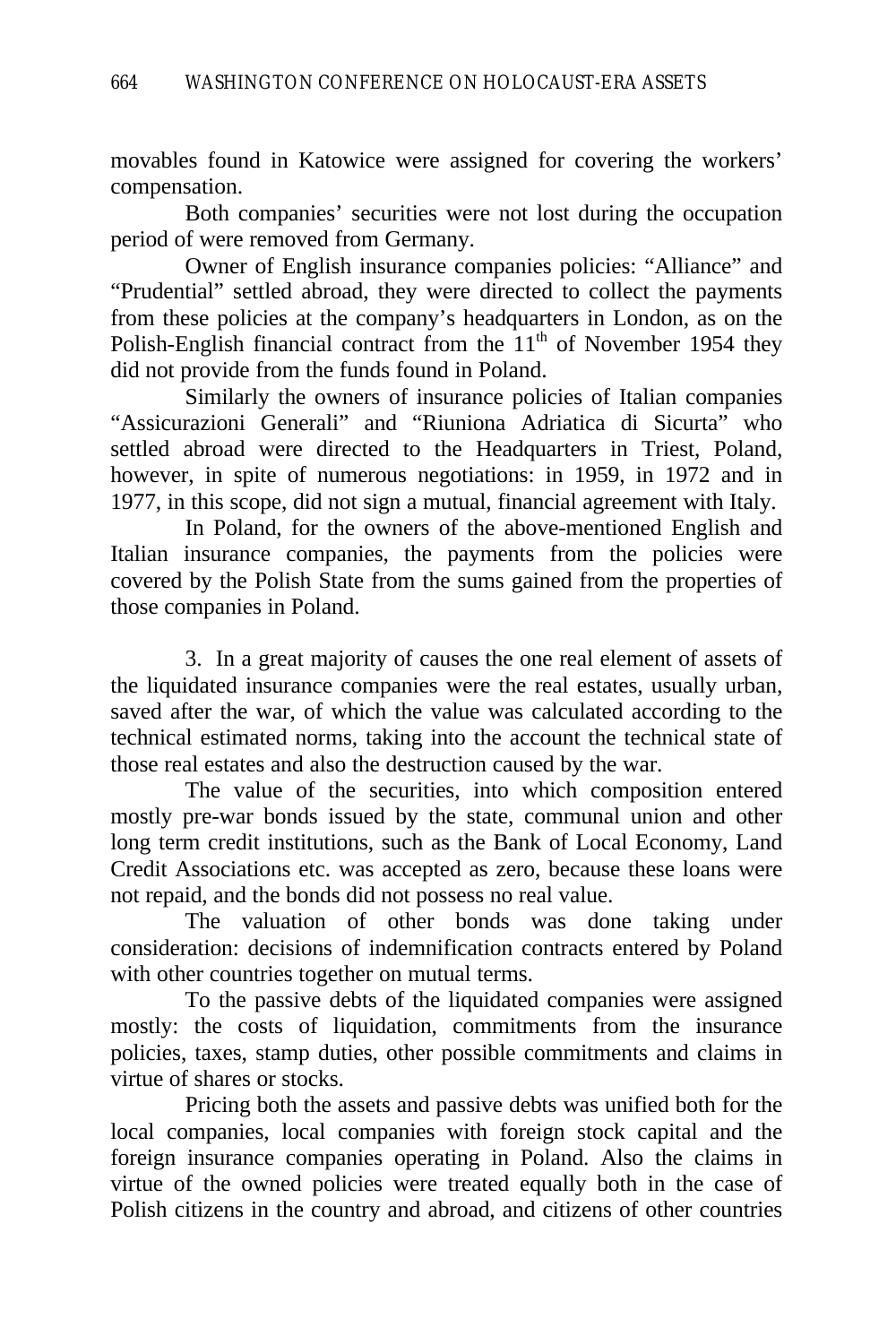(apart from claims from persons living abroad directed to English and Italian companies – justification as above).

The repayments from policies present by persons living abroad were transferred abroad, in accordance with the contemporary law, only after achieving a foreign permit. Depending on whether Poland signed a mutual contract with a given country in the scope of foreign circulation, money could be transferred either to the policy owner's country or transferred only to the blocked accounts of foreigners in Poland, to use in Poland.

4. Orders of the Minister of Finance from the  $29<sup>th</sup>$  of June 1958, in the case of the principles and the course of liquidation of the insurance companies, which lost the right of conducting the insurance business originally anticipated, (section 3, act 1) that creditors of the liquidated insurance companies should, if they have not done this in the course of the hitherto liquidation operations, notify his liquidator in writing of his claims, within the period of six months, counting from the day of this orders coming into force, that is the  $21<sup>st</sup>$  of January 1960.

In accordance with section 10 of the objective orders the responsibility for announcing in a widely read, daily newspaper the place and appointed time of the beginning and end of payments and imparting information on this subject by the Polish National Insurance, was imposed on the liquidator.

This condition was fulfilled by the PNI, which printed numerous notices about conducting liquidation procedures of pre-war insurance companies, both in the Polish Monitor and few other daily newspapers of an all-Polish and local range, such as "Trybuna Ludu," Zycle Warszawy," Rzeczpospolita."

The time of submitting claims was prolonged three times, in turn from the  $31<sup>st</sup>$  July 1961,  $30<sup>th</sup>$  June 1964 and finally till the  $30<sup>th</sup>$  October 1979, in relation to the claims directed to the two last, Italian insurance companies:

1) ITALIAN JOINT STOCK COMPANY National assurance in Triest – Assicurazioni Generali Triesta, Management for the Republic of Poland in Warsaw;

2) ITALIAN JOINT STOCK COMPANY Riuniona Adriatica di Sicurta, Adriatic Insurance Company in Triest, Management for the Republic of Poland in Warsaw;

Only these two insurance companies were not yet liquidated in the course of the hitherto conducted procedures (notice from April 1979).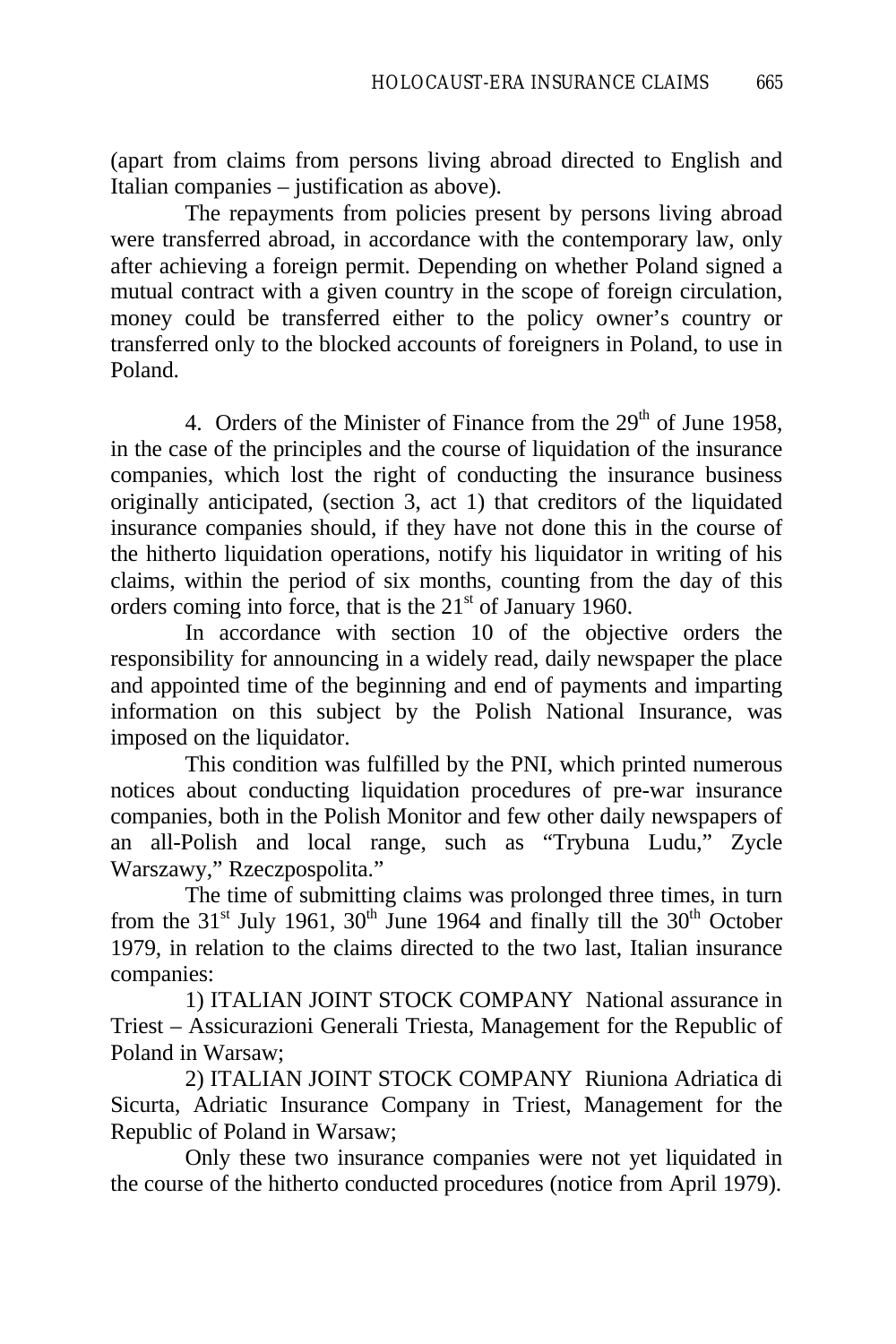5. Compensation from the policies of the pre-war liquidated insurance companies were repaid after presenting the original policy and evidence of the share payments from August 1939, and each case was dealt with separately (separate liquidation check-ups).

Commitments from the insurance contracts in relation to the authorized persons, were regulated according to principles defined in the general conditions of insurance, but if the total sum of those commitments did not have coverage in the balance sum of the property of the given liquidation mass, the payments were placed in proportion with the existing funds.

The assignation of insurance sums in relation to the policies stated in zlotych in gold, and made out before the  $8<sup>th</sup>$  of November 1927, was done by re-counting, first on the strength of the law itself in ratio 1 zloty in gold equals 1.72 zloty in circulation, and then the new sum was accepted as the nominal sum of the policy on the  $31<sup>st</sup>$  of August 1939, composing the basis for later calculations, according to generally valid principles and it was re-counted into zloty in relation 1:1, not taking into account the height of the parity in the given pre-war period.

In the above way the recountings of the given group of policies did not refer to the policies with the amount in zloty in gold, but made up by different insurance companies following the date of the President orders from the 5<sup>th</sup> November 1927, in connection with change of the monetary system, coming into force, as these policies were calculated according to the relation 1 zloty in gold equals 1 zloty in circulation.

Policies stated in foreign currencies, if it had not yet been done on the strength of the law itself till the  $1<sup>st</sup>$  of August 1934, were recounted into zloty according to suitable in-force regulations.

In every case the final sum of the policy was calculated according to regulations of the orders of the Cabinet from the  $27<sup>th</sup>$  of June 1958 regarding the definition of the ratio of re- counting claims from insurance contracts of liquidated insurance companies (L.G. Nr. 38, it. 243).

6. Naturally, in the case of life Insurance, death suffered as the result of the Holocaust was treated as death resisted to war procedures. From the liquidation papers it appears, that in spite of excluding the repayment of compensation in the case of death suffered as the result of war procedures by particular insurance conditions, the compensations were repaid to everyone who submitted the claim in virtue of the entered insurance contracts.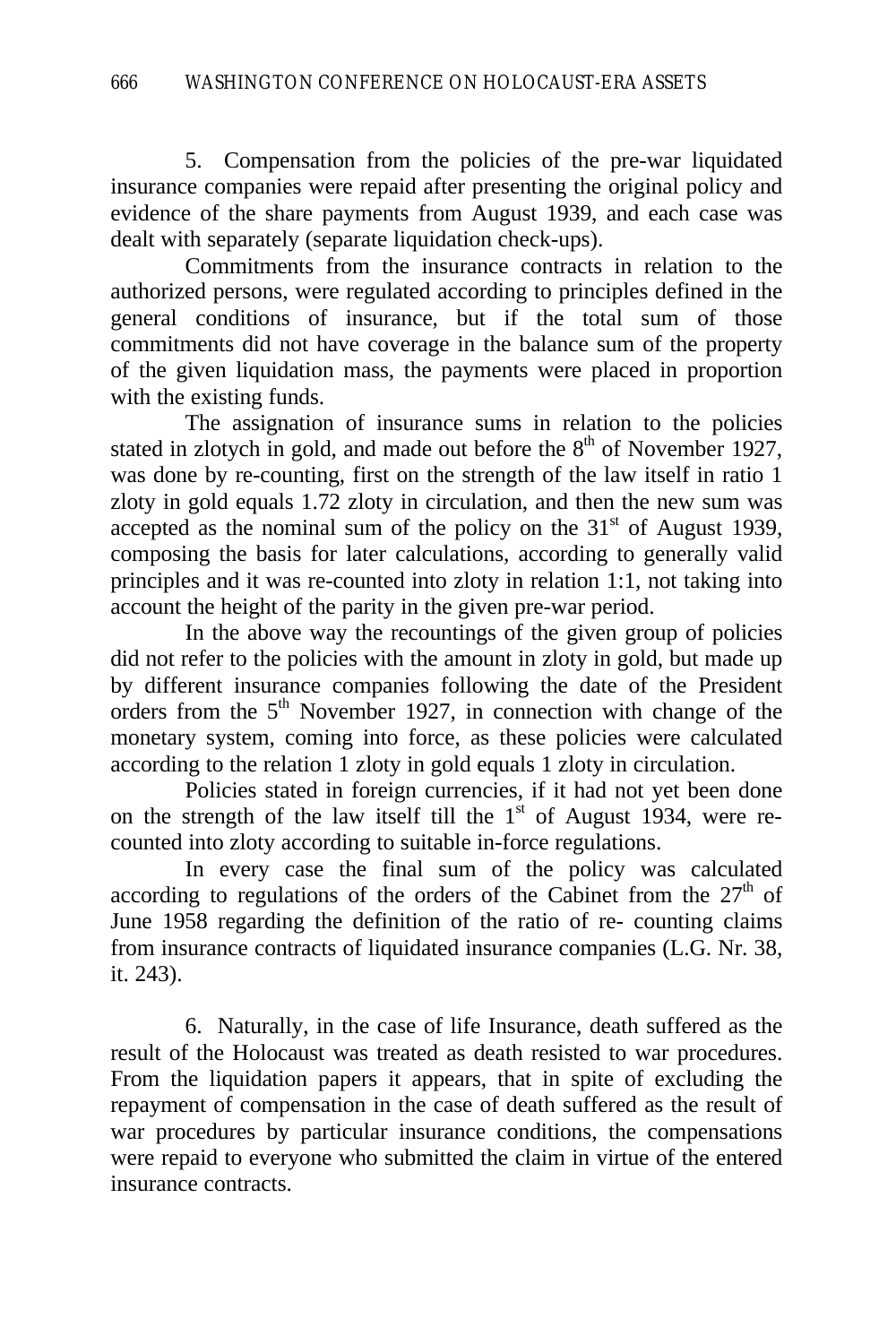While repaying the policies qualified for repayment it was admitted, that in reality the insured stopped to pay shares from the  $1<sup>st</sup>$ September 1939. As the cessation occurred without any fault on the part of the insured, but was the result of that created by the occupant, in Poland conditions, making it impossible for the citizens to pay the shares, it was accepted that the responsibility of insurance companies is not suspended and will last till the end of the war, that is till the  $9<sup>th</sup>$  of May 1945.

And so the insured, who lived past the day of the  $9<sup>th</sup>$  of May 1945, were repaid the insurance sum decreased in proportion to the period for which the premiums were paid before the  $1<sup>st</sup>$  of September 1939 and the full period of the insurance, with deductions of policy loans.

At the repayment also the heirs of the dead during the War, were repaid the full sum of insurance, after the deduction of the possible loans and overdue premiums (generally for half of the war period).

7. Poland as a country occupied by Germany during World War II and which citizens suffered a great deal from the hands of the Nazi occupant, up till this day did not get the full settlement of compensation for the victims of the Nazi crimes on the part of Germany. No compensation program existed for the victims of Holocaust.

It should, however, be noticed that on the  $16<sup>th</sup>$  of October 1991 as the cause of an agreement between the Republic of Poland's Government and the German Federal Republic, a foundation, "The Polish-German Reconciliation" was founded, which operated according to the legal regulations in force in the Republic of Poland.

On the strength of the above-mentioned agreement, the GFR Government, actuated by humanitarian reasons, donated 500 million DM for granting help to the victims who especially suffered by Nazi persecutions.

The "Reconciliation" Foundation grants financial help, one time performance character. The help granted by the Foundation is not a compensation and cannot be treated as satisfaction for all the suffered wrongs.

Polish citizens, as well as those of Jewish origin, alive on the  $8<sup>th</sup>$ of January 1992, who in personally deposed the application, living permanently on the Republic of Poland's territory, and being victims of special Nazi persecution, have the right of soliciting for the financial help from the Foundation's means, these are:

stay in the Nazi concentration camps, ghettos and prisons;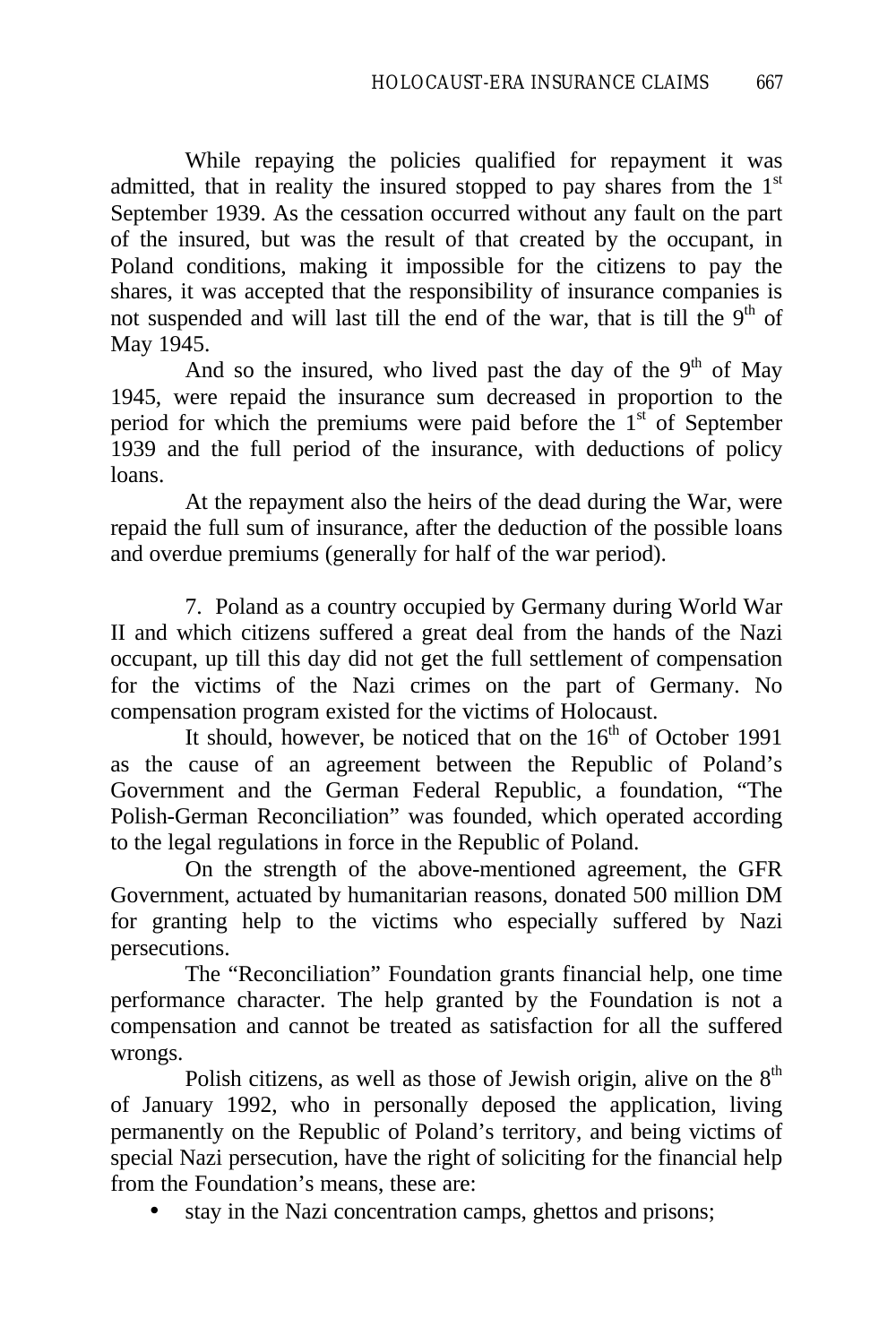- stay in the so-called Polenlagr, which are severe work camps for Poles in Slaak;
- deportations from the place of settlement and forcing over the period of over 6 months to work for the benefits of the Third Reich;
- repressions during the stay in Stalaga;
- persecutions toward children (which during them turned 16):

a) born in the concentration camps, ghettos, prisons and the children of the Holocaust.

b) taken away from parents for purposes of Germanization, deported to work camps, forced to work at the place of stay; children, whose both parents were taken to concentration camps, imprisoned or to compulsory work, and which, were through this devoid of parental care, as well as those born in the Third Reich as the children of compulsory workers.

To finish I would once more like to emphasize, that in Poland, occurred a liquidation of property of pre-war insurance companies, in accordance with the law, and not their nationalization. This fact for a great number of the authorized, on the basis of insurance contracts entered before the Second World War, made possible the execution of their rights.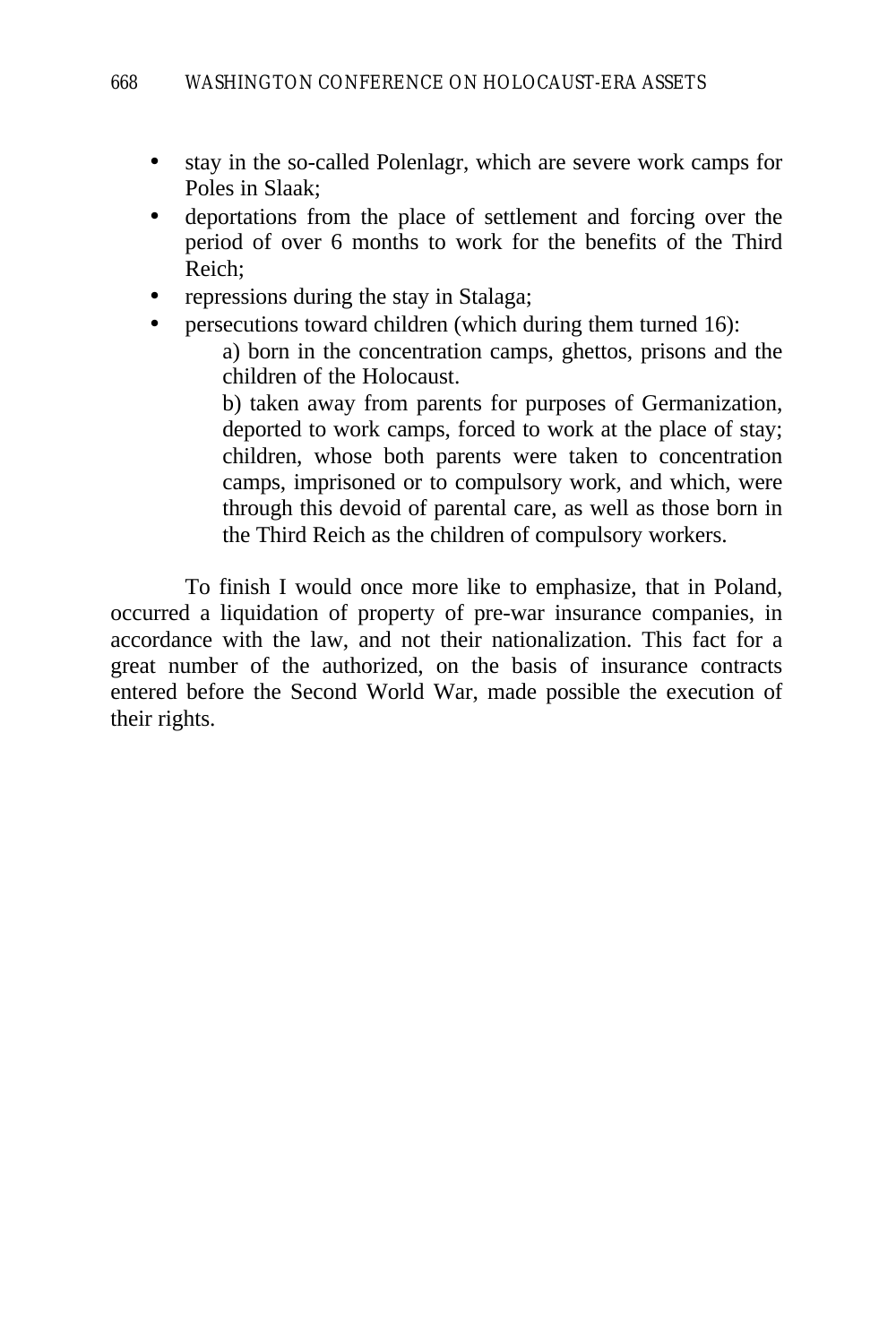## **Prof. Gerald D. Feldman**

PROFESSOR OF HISTORY, UNIVERSITY OF CALIFORNIA, BERKELEY AND FELLOW, AMERICAN ACADEMY IN BERLIN UNITED STATES

### **Compensation and Restitution: Special Issues**

Break-out Session on Holocaust-Era Insurance: Unpaid Claims

My purpose in these remarks is to try to expand somewhat on the ways in which restitution and compensation for insurance were carried out following the German defeat in 1945. As was the case with respect to confiscation, so with respect to compensation and restitution, it is very important to understand the role played by currency and exchange regulations as well as by inflation and currency reform. Even before Germany had been fully occupied, the Supreme Commander of the Allied Forces had issued Law No. 53, which contained exchange regulations that, among other things, banned the payment of life insurance policies for persons living outside of Germany. While this measure was obviously aimed at preventing National Socialists and Germans abroad from getting access to their assets, it also prevented Jewish and anti-Nazi emigrants from collecting on their life insurance as well. Indeed, it was only in June 1950, that is, two years after the currency reform, that the Allies were prepared to entertain individual requests for payments of insurance to persons living abroad. Ironically, however, these had to be paid on a blocked DM account. Procedures were relaxed in 1951, and these peculiar restrictions were terminated with the London Agreement of 1953. Nevertheless, DM blocked accounts remained non-convertible until July 1958, that is, just five months before the DM became fully convertible.

The currency reform of June 21, 1948 determined both the currency in which insurance policies were to be denominated in the future and the currency in which insurance compensation was finally to be denominated. The optical impression of some Jewish émigré getting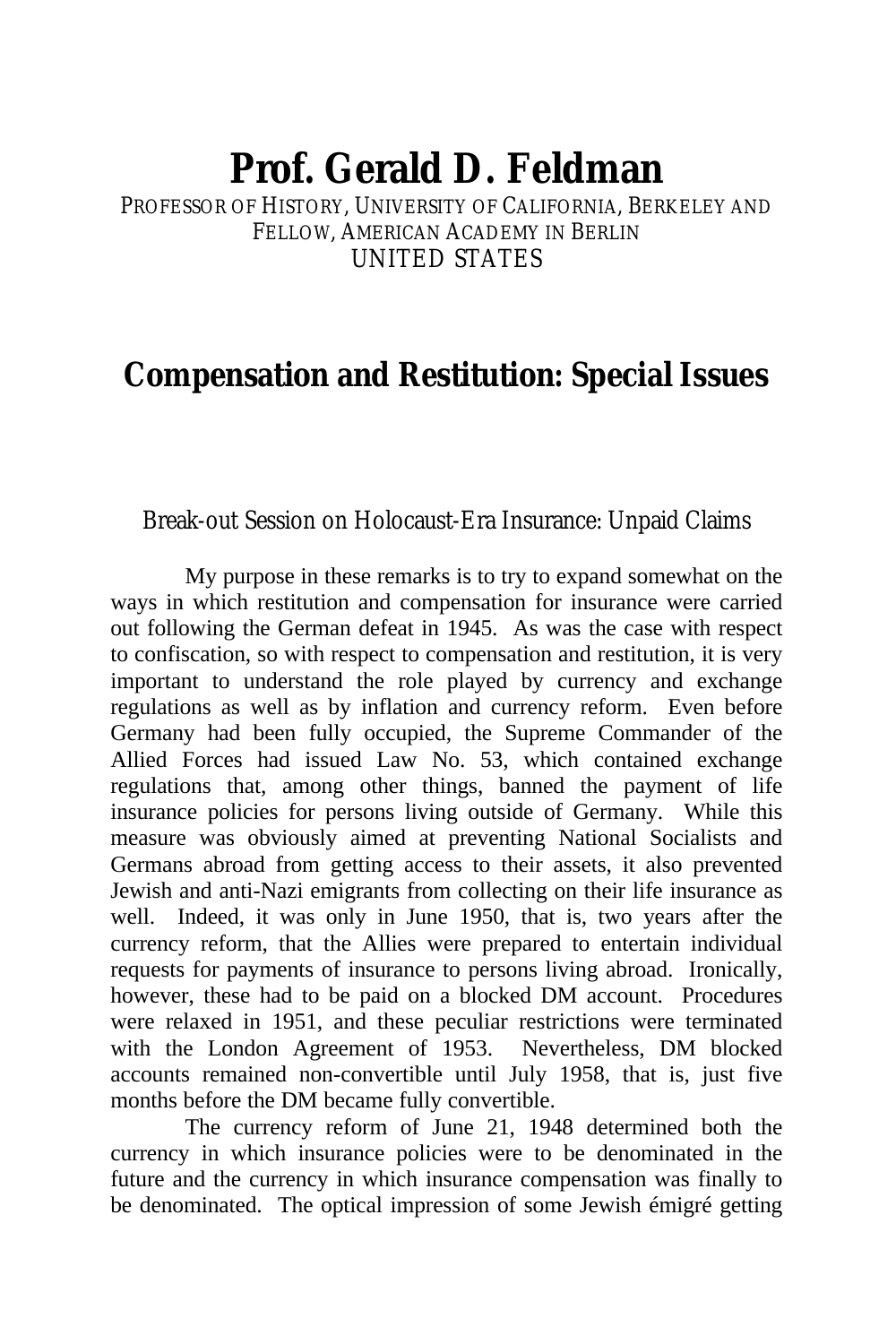79.87 DM in 1957 on a 5,000 RM policy taken out in 1925 is one that is likely to produce irritation and even rage, especially when one is used to today's price levels and when one considers the great success and wealth of German insurance companies at the present time. My job as an historian, however, is to try to reconstruct past times and make what happened then intelligible. Insurance is a liquid asset, and inflation inevitably favors those holding material assets over those holding liquid assets. By the time of the currency reform, the RM was virtually worthless, and cigarettes were actually being used as a currency. In fact, as at the end of the hyperinflation in 1923, people were turning to barter, trading eggs, for example, for a dental examination. All currency reforms involve an arbitrary decision about the relationship between the old currency and the new. In 1923-1924, the German government set the ratio of paper marks to the dollar at 4.2 trillion to 1, lopped off twelve zeros and pegged the RM at 4.2 to 1, which was the old parity. In 1948, when convertibility was not of significance, the value was simply set at 10 RM to 1 DM. The important thing was to create confidence by creating a new currency, limiting the amount of currency in circulation, and thereby inducing people to make goods available and get back to work. All insurance policies, indeed all liquid assets, non-Jewish as well as Jewish, were thus reduced to a tenth of their previous nominal value, but the purpose was to create a real value. One of the most important guarantees of such real value was the continued Allied occupation, and it was indeed the occupation authorities in the West which helped to insure the control of the currency and mandated its rapid acceptance. The currency reform must be viewed as an event that made compensation of liquid assets possible with real as opposed to worthless money. It goes without saying, of course, that the National Socialist regime was responsible for the necessity of currency reform, but in this instance they had despoiled everyone by bankrupting the nation in order to help pay for the war.

This also helps to explain why it was the German Federal Republic, not the insurance companies, which took over the responsibility for compensation and restitution that developed following the treaties with Israel and the Claims Conference of 1952 and the London Agreement of 1953. The insurance companies had been compelled to invest heavily in German State bonds (Reichsanleihe), and these were worthless. Prior to the currency reform the insurance companies were limited in the amounts they could pay out to policyholders by the occupation authorities, and their resumption of operations depended on state guarantees. In effect, they were rendered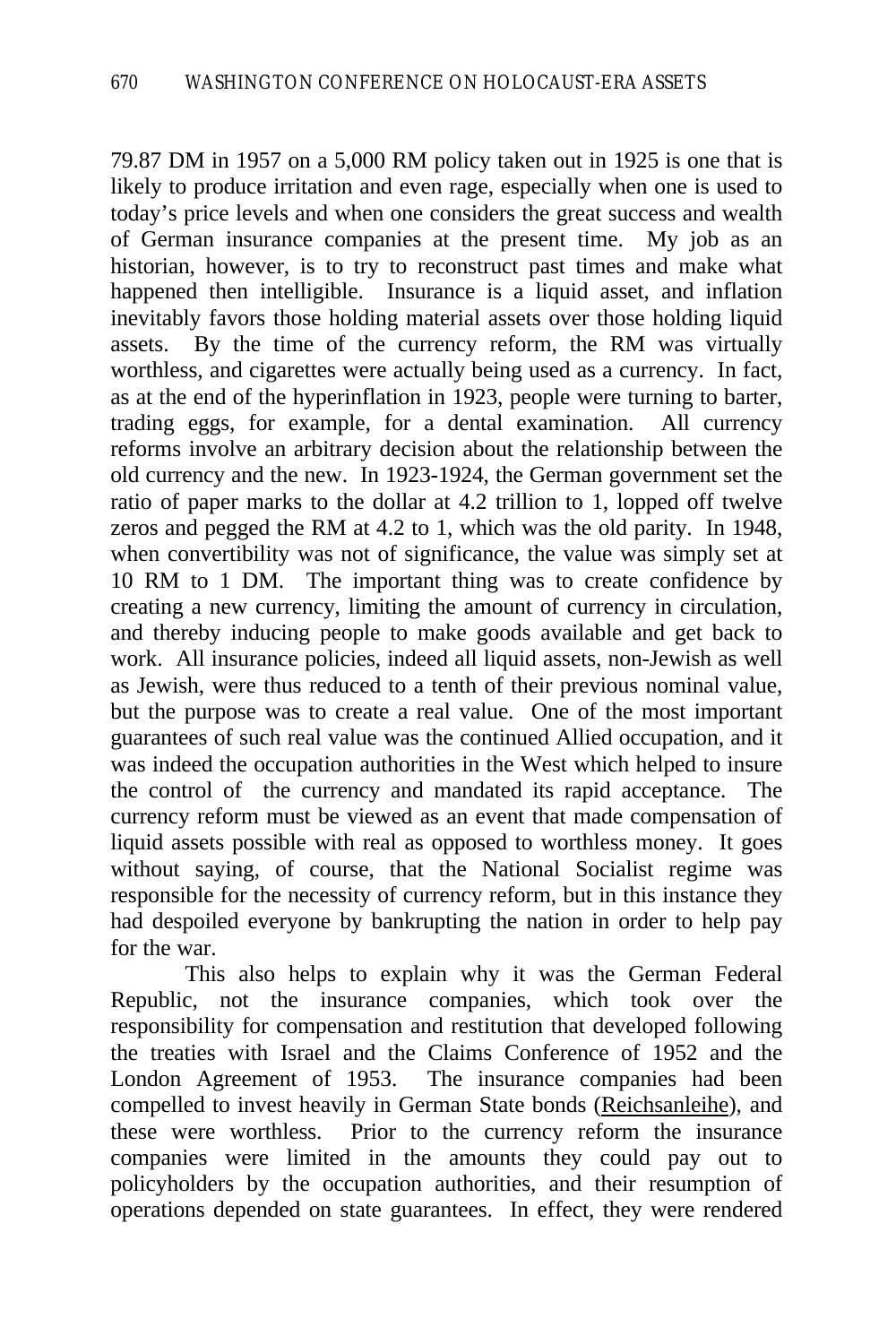dependent on the government for past obligations and reliant upon new business for any future success they might have. The one significant obligation remaining to them was to search their files for Jewish policyholders when called upon to do so and to calculate compensation claims according to the formula devised by the Federal Compensation Office. As far as I can tell, they performed this task quite diligently, charging the government about 9.50 DM for their labors.

As Dr. Gerlach has pointed out in his paper, compensation to victims of National Socialism for insurance losses was based on the presupposition that they would have maintained their insurance policies, that is, paid their premiums and collected the full value of insurance when the policy came to term were it not for their persecution. Values and premiums for the period prior to the currency reform were calculated in RM and then recalculated in DM. For the period after June 1948, both values and premiums were calculated in DM. Since he has already described and illustrated the method used, I shall not repeat what he said here. Instead, let me turn very briefly to what happened in the Soviet Occupation Zone of Germany and the former GDR and say a few words about Austria. The Soviets liquidated all the old insurance companies in 1945, took over their assets, and created state companies. Policyholders were given the option of contracting a new policy with these companies that would automatically reinstate their old policies. The right to make claims against the old insurers was denied. This remained the state of affairs until the collapse of the GDR. The Unification Treaty of August 1990 has made provision for a new regulation of claims arising from the war, but such legislation has not yet been issued. This does not, however, preclude individual agreements between insured and previous insurers.

Finally, let me turn to the Austrian case. Between 1959 and 1964, the Federal Government of Germany entered into a series of bilateral agreements with a variety of countries for the purposes of compensation of victims of Nazism. In the case of Austria, 102 million DM was given, 96 million DM of which was used to compensate loss of income of victims of Nazi persecution and to compensate victims in other countries, while the remaining 6 million were to compensate for lost property. Austria had nothing comparable to the German compensation legislation. Insofar as insurance was concerned, the Austrians confronted a situation similar to that of the Germans in that their insurance companies were insolvent at war's end. An Insurance Transition Law of 1946 limited the amount companies could pay out, while the Österreichisches Versicherungs AG, which was a successor to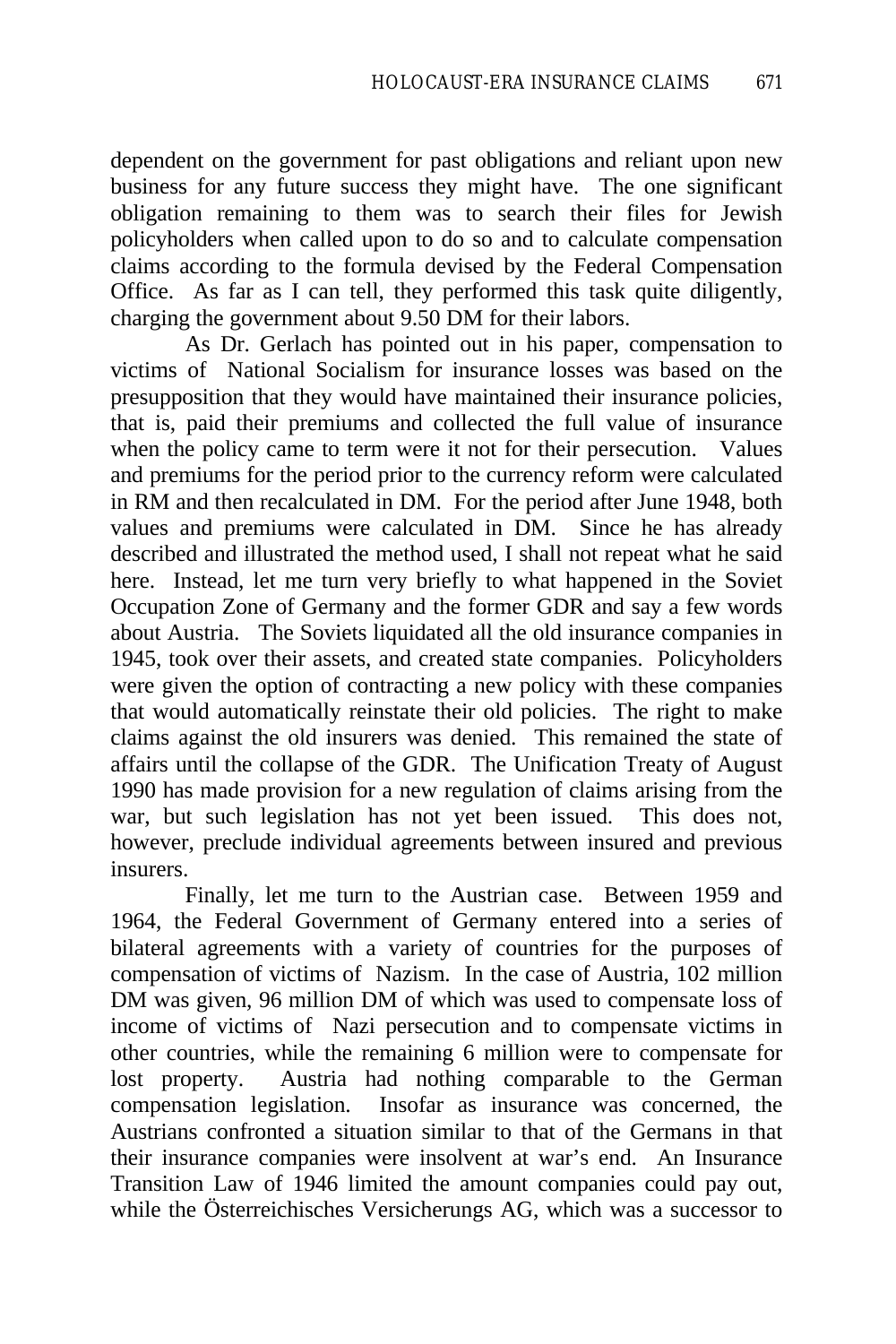the Phoenix--a special case because of its bankruptcy in 1936--and was in particularly dire straits, was barred from making any payments on policies paid up prior to May 1, 1946 and was limited in what it could pay out on policies that were still active. These restraints were eased as the condition of the Austrian economy stabilized. The Insurance Reconstruction Law of September 8, 1955 mandated that claims regarding life insurance policies created after January 1, 1946 would be paid in full, while those created before that date would be reduced by 60%. The payment of the latter policies was to be made possible by government bonds and cash advances. All policies were to be converted into Austrian currency. A special fund was set up in 1955 for Phoenix annuitants providing three million shillings annually. It is interesting to note, in conclusion, that there were complaints about these arrangements by victims of the National Socialist regime at the time and that the Austrian government was charged with violating the Austrian State Treaty. The U.S. Embassy in Vienna, however, took the position that "It is the opinion of the Embassy that the foregoing laws are ameliorative and not confiscatory in nature. Insofar as the insolvent 'Phoenix' Insurance Company is concerned, the laws were designed to rehabilitate it and to save its assets for the benefit of all its policy holders and may be characterized as bankruptcy or reorganization legislation."<sup>1</sup> Whether this is a valid judgement or not is difficult for me to say without further study, but I think it is interesting as a reflection of attitudes at the time and provides some perspective from which to judge the far more extensive and elaborate arrangements made by the German Government with respect to compensation and restitution of victims of National Socialism in the realm of insurance.

<sup>&</sup>lt;sup>1</sup> James K. Penfield, Minister-Counselor of Embassy to the Department of State, November 10, 1955, National Archives of the United States, RG 59, 863.08/11- 1955, Box 4792. I am grateful to Dr. Oliver Rathkolb for bringing this document to my attention.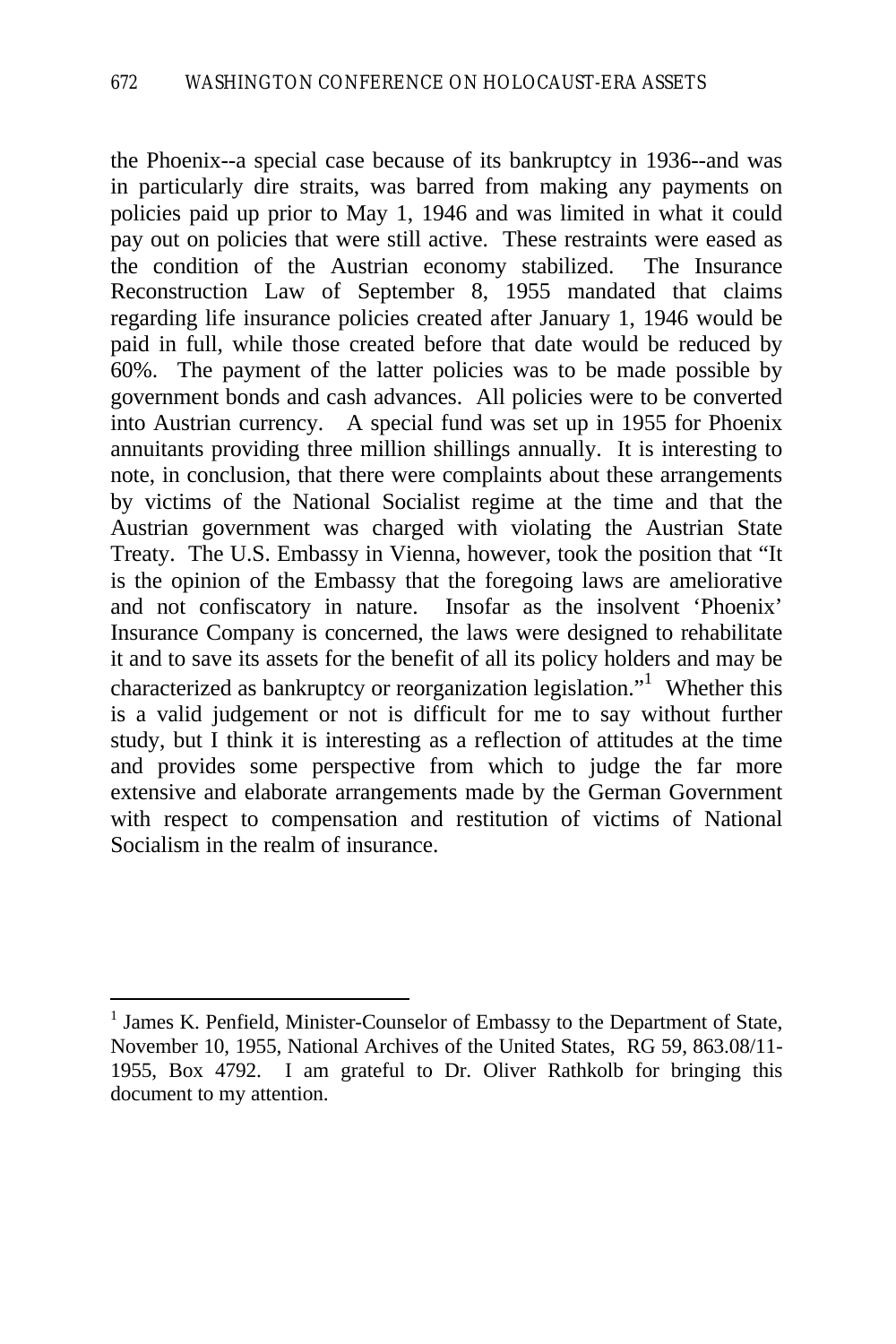## **Ms. Catherine A. Lillie**

DIRECTOR, HOLOCAUST CLAIMS PROCESSING OFFICE NEW YORK STATE BANKING DEPARTMENT UNITED STATES

## **Government Compensation Programs and Unpaid Claims**

Break-out Session on Holocaust-Era Insurance: Unpaid Claims

Thank you for this opportunity to present the work of the Holocaust Claims Processing Office. The HCPO was established by Governor Pataki in September 1997 as a division of the New York State Banking Department. It grew out of the NYSBD's investigation into the wartime activities of SBC's, UBS's and Credit Suisse's New York Agencies and was initially intended to assist claimants with unresolved claims against Swiss financial institutions. However, it soon became apparent that our claimants also needed help with other types of claims, most notably insurance claims. Therefore, the HCPO added claims for unpaid insurance policies written in Europe in the pre-war and Holocaust-Era to its mission. The mandate did not end there. Today, the HCPO assists claimants with a vast array of claims: the majority still reference Swiss banks and European insurance companies, but there is an ever increasing number of claimants filing claims for lost, looted or stolen art, as well as for assets deposited with European financial institutions, be they Austrian, British, Dutch, French, German, or Italian.

Overall, the HCPO has handled in excess of 5,000 inquiries in the past year. Of these, 2,600 have been insurance-related inquiries from 22 countries and 43 states. These inquiries have generated 1,300 claims from 18 countries and 36 states. The majority of insurance claims have come in from the US, Canada, the United Kingdom and Australia; the majority of domestic claims are not surprisingly from NY, IL, CA, FL, NJ, and TX. But, essentially, it is true that wherever people fled to in the 1930s and 1940s, we now have claimants, be that as close as Canada or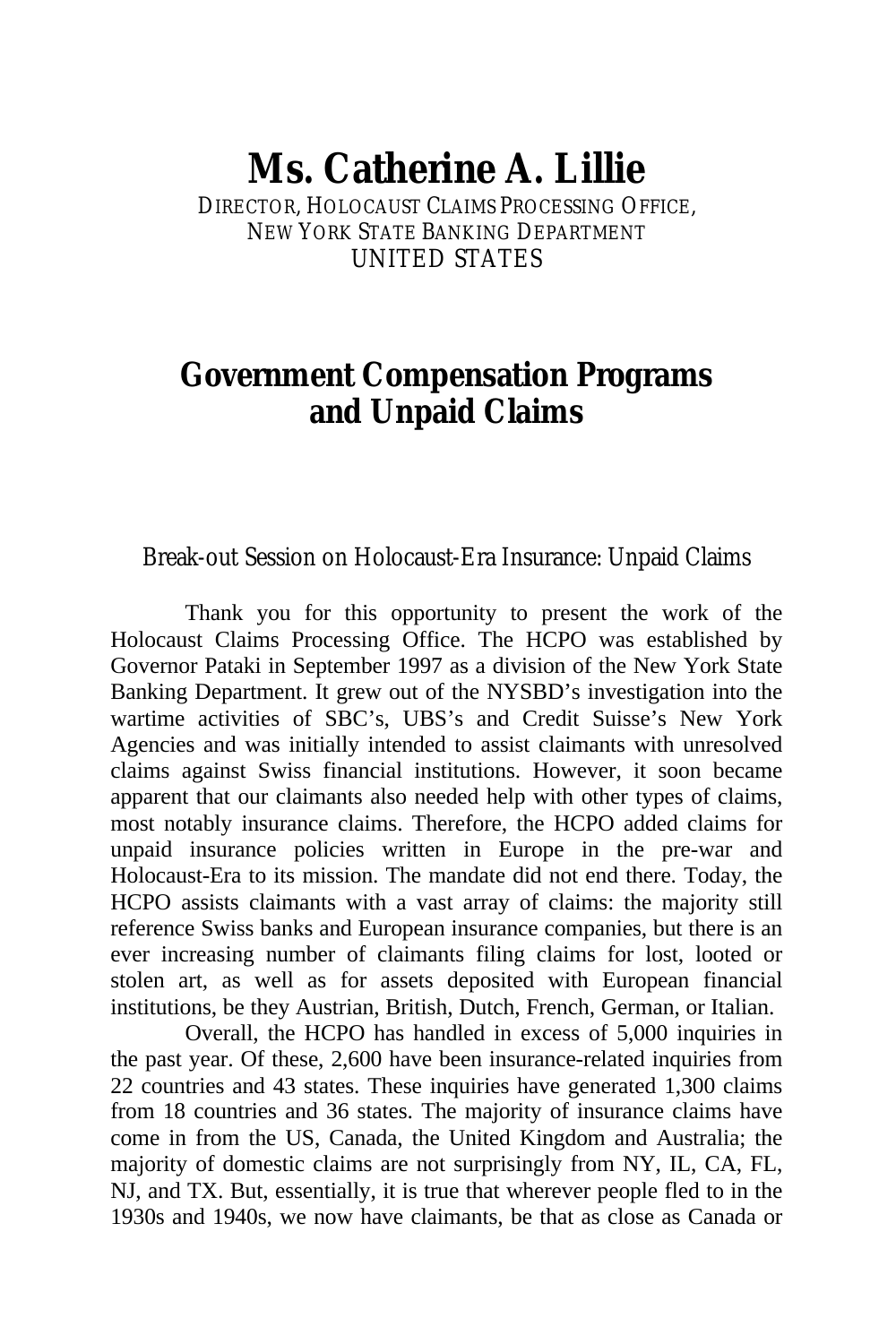as far afield as Australia or Israel. What started off as an additional service that we wanted to offer survivors and their heirs with banking claims has now turned out to be half the work the office does on any given day, and on some days well more.

I hasten to point out, however, that while there are 1,300 claimants, this actually means that we have claims for more than 1,900 insured persons. The reason is simple. in many instances, individuals had multiple policies. In other instances, the claimant may well be the sole survivor of a sizable family, the members of which were well-insured, or just insured. Either way, many of our cases refer to more than one policy.

Claims currently filed with the HCPO reference a little more than 100 companies as identified by claimants. The HCPO is currently trying to determine how many successor companies are in fact involved. It may be as few as two dozen. The most frequently cited companies remain Generali, Phönix, RAS, Victoria, Allianz, Anker, Basler and Donau. But claimants have also identified Barmenia, Fonciere, Gerling, Hermes, Isar, Lloyds, Merkur, Nordstern, ÖVAG, Swiss Life, Star and Vita, to name but a few. We have actual policy documents in every imaginable Central European language for some of these, and policy numbers for many many more.

I have given much thought to how to best give you a sense of where these policies were written, not just by whom. But the frequent border changes in Central Europe that you are all aware of make this challenging. When going back to reconstruct how many Polish, Czech, Romanian, Hungarian or even Austrian claims the HCPO currently has on its books the first question one must ask is at what point in time, according to which borders? Roughly speaking in terms of pre-1938 borders the majority of our claims are Austrian, Polish, Czech and Hungarian. There is also a handful of Romanian, Yugoslav and Bessarabian claims, some of which are rather well documented. In terms of post-1945 borders, however, the countries involved are more numerous.

But numbers don't tell the whole story. Our experience has been far more complex than this. We have an exceptional team of multilingual professionals with a wide array of talents who process written and verbal inquiries and claims in eight different languages, drawing on their knowledge of European history, as well as their banking, insurance and legal backgrounds. Our staff provides assistance in a variety of ways: preparing the claims either by appointment or over the telephone. They assist in securing documentation where claimants do not have appropriate documents; they research successor companies where these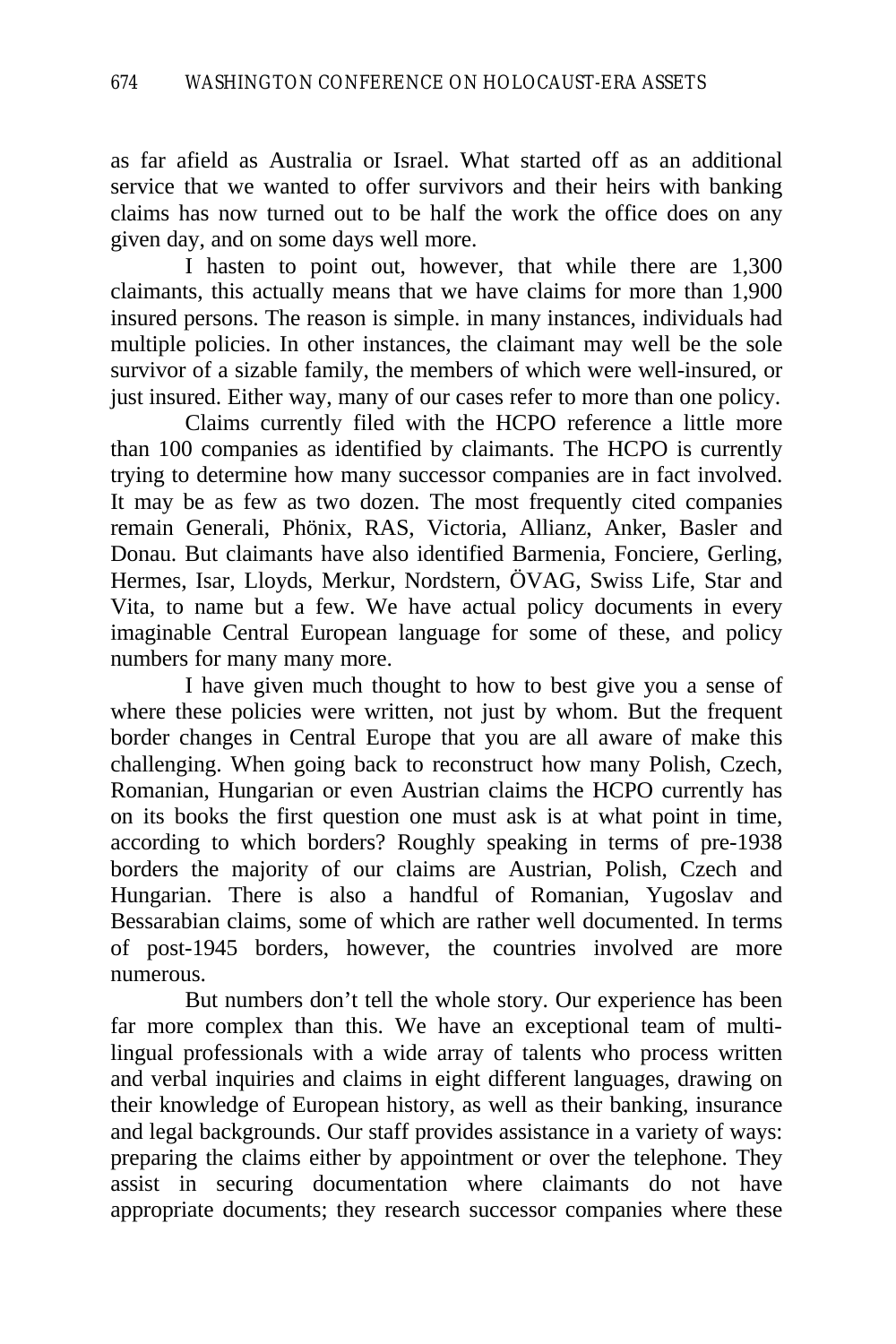are not known. They then continue on and submit claims to the appropriate companies, and European regulatory authorities. The ultimate goal is to alleviate the burden and cost that claimants have encountered when proceeding on their own.

Claims range from the purely anecdotal, through the detailed that are merely lacking the original paperwork, to the partially or even fully documented cases. For the most part we are dealing with life, dowry, and education policies, as well as the occasional annuity, property, fire, health and pension policies. Unlike the Swiss Bank cases that we have worked on (where only 10-15% of account holders can be linked to a specific bank), almost 50% of the policyholders can be linked to an insurance company.

Those who cannot provide documentation do know significant details. What sorts of details are these? Claimants know there was insurance; they even recall purchasing it, and they remember perhaps the name of the agent and location. They can remember the piggy bank sporting a company logo, which they received when purchasing a policy. Some have memories of a fearful and frenzied attempt to bury their documents while in the ghetto -- the only available form of safekeeping. Unfortunately in many cases this desperate ruse failed. They remember accompanying parents to medical exams, or to photographers for dowry policy photographs. We have claimants who accompanied their father, an insurance salesman, on sales trips. And we have a claimant with very vivid memories of Generali Christmas parties in Warsaw -- both her father and grandfather were senior managers of the Polish subsidiary of this Italian insurance company.

We have devoted a lot of time and energy to listening very carefully to our claimants. Often, the details that may lead us to connect the insured to the company that wrote the policy are not apparent in the information supplied on the claim form the HCPO uses. But extensive follow up conversations frequently reveal a degree of detail that emerges in the retelling of highly traumatic events. Details such as the piggy bank, which I know was red and domed, and German. The claimant can even place the logo on it. Unfortunately the one detail that is missing is an accurate description of that logo. But I am hopeful that one day soon a claimant will walk in, lamenting the loss of the paper policy but proffering a red, domed piggy bank as proof.

Documentation, and by this I mean actual paper documentation, where it exists is no less vivid. There are of course the handwritten lists kept by families that itemized their assets. Moreover, claimants have prewar and wartime confirmation letters from insurance companies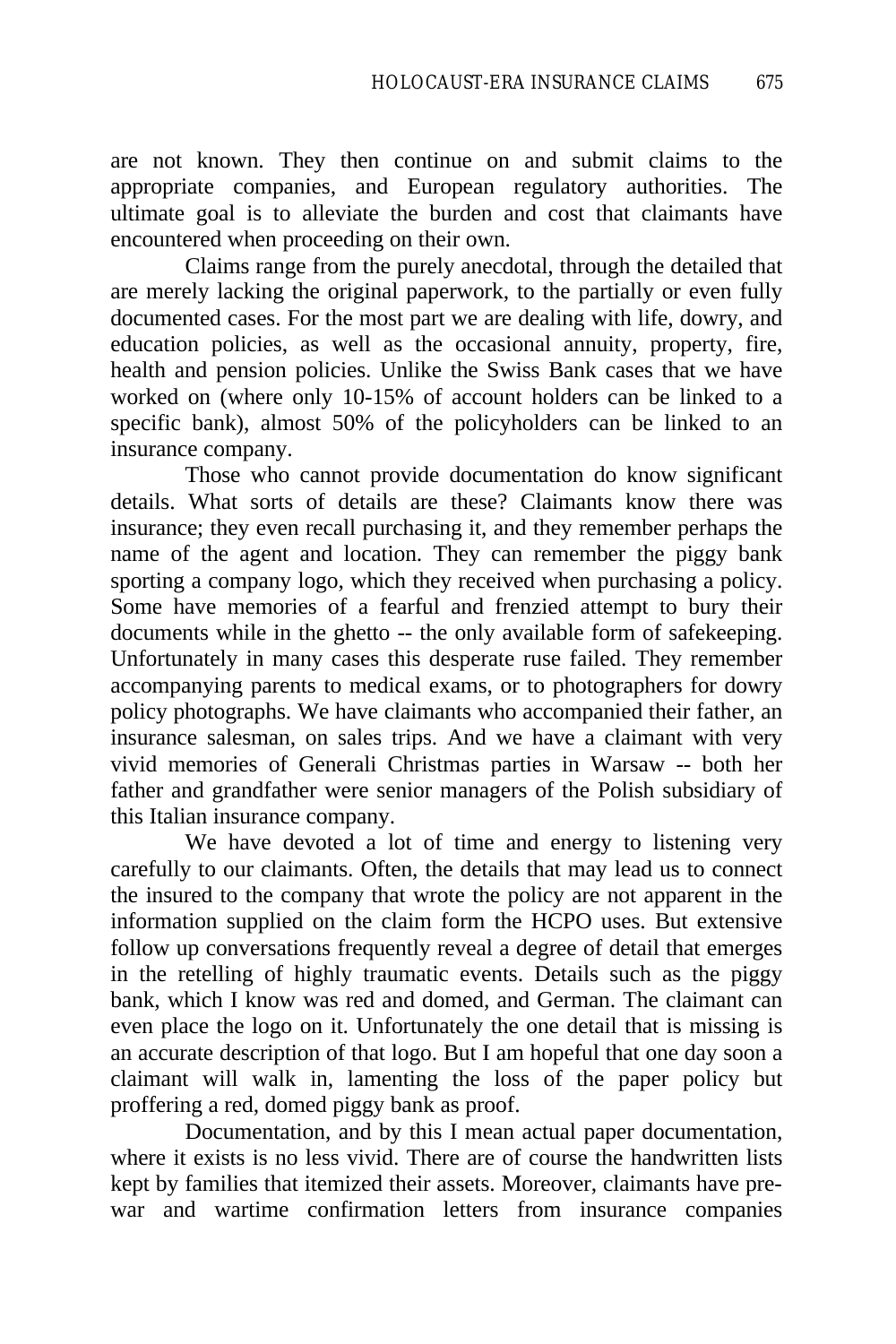referencing policy numbers and policies. In some cases we have seen postwar confirmation of the existence of policies, and clarification of who received the proceeds during the war. One claimant's father owned two life insurance policies written by Basler. They were seized by the Nazi government in 1942 in accordance with the  $11<sup>th</sup>$  ordinance of the Reich's citizenship law (25 Nov 1941) because he was "abroad". To the best of our knowledge, the policyholder never received restitution from the German government. This is not an isolated case.

In 46% of cases the claimants can provide some sort of link to the company that originally wrote the policy. These are predominantly life and dowry policies; in some instances there are also some property, fire, health and pension insurance policies. I stress "originally" wrote the policy because needless to say, in many instances that is only a starting point. We have had many claims for Phönix policies, written all over central and Eastern Europe. As you are all well aware, Phönix went bankrupt in 1936 and companies scrambled to carve up Phönix's holdings and incorporate the portfolios into their own. Thus, the Austrian Phönix portfolio was incorporated into OVAG, the German portfolio into Isar, the Czech portfolio into Star, the Polish portfolio into the PZU, and so on. For policies written in contested geographical areas such as Trans-Carpathia, this was often just the first move and far from the last, making successor companies difficult to research. The pre-war Nazi consolidation of the insurance industry and the post-war reconstruction of this industry add to the difficulties encountered in successor company research, and nationalization issues that pertain to policies purchased in Eastern Europe are no less complex.

The chopping and changing of company holdings is not the only hurdle to successful research. The vast array of companies in pre-war Europe, the tendency to buy locally, from subsidiaries of larger, more prominent companies, complicates matters further. Moreover, Europe is a vast place. In order to do business effectively, it had to be conducted in a dozen languages, through local subsidiaries or branch offices. Thus, although the companies most frequently cited by claimants are Generali, Phönix, RAS, Victoria, Allianz, Der Anker, Basler, and Donau, they are mentioned in a variety of different languages, frequently referring to a local company that was backed by a home office in Vienna or Prague, Trieste or Berlin.

But linguistic confusion is not just prevalent when trying to determine company names. It is also apparent when trying to verify claimants' personal details. On the whole, people stayed put as borders were moved around them, dominant languages and currencies changed,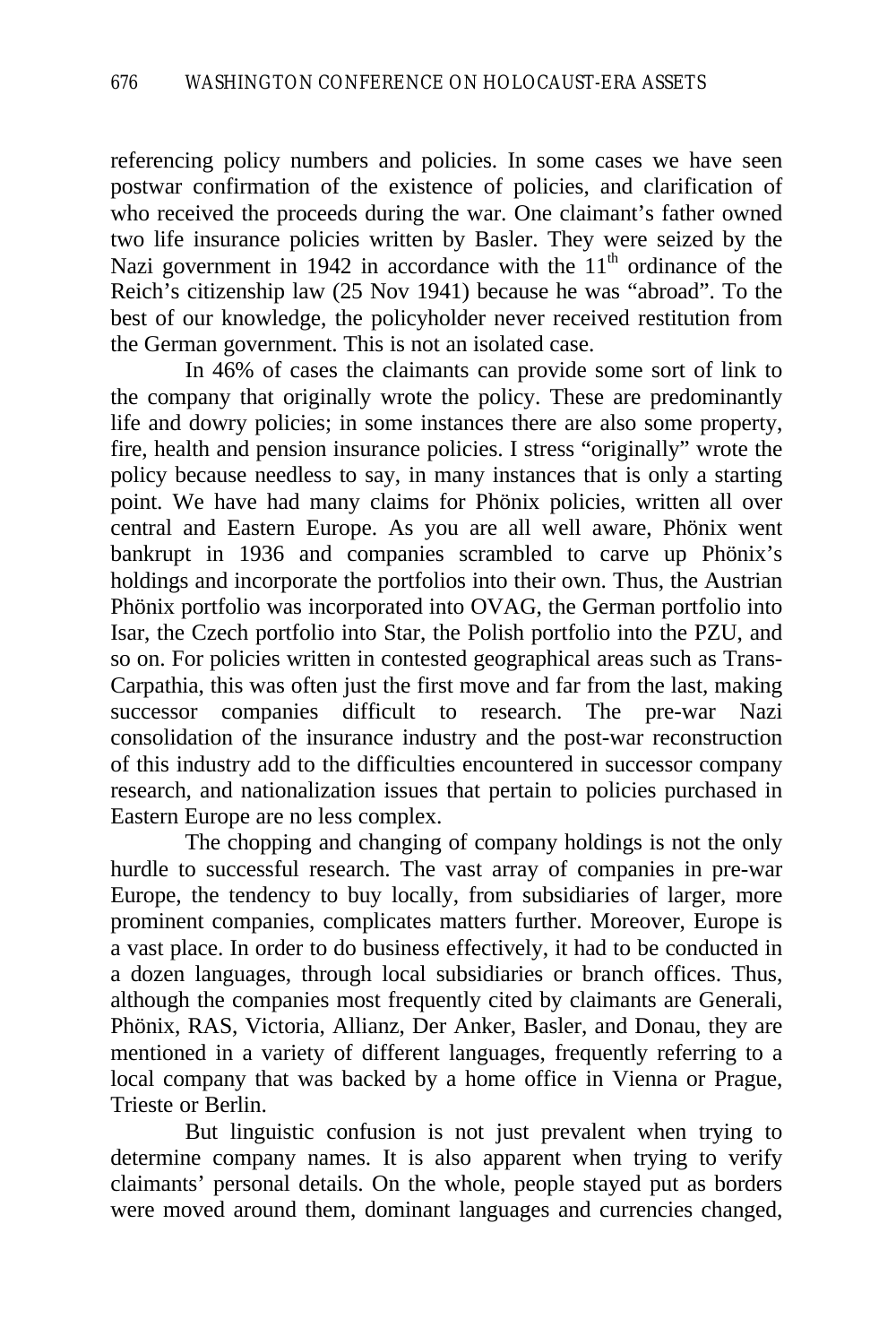etc. Contested territories switched backwards and forwards between Czechoslovakia, Hungary and Romania. Our claimants have documents that show their names, addresses, dates of birth and value of their policies in three different languages and currencies. Until recently one of my favorite examples was the claimant who provided documentation from Cluj, Kolosvar and Klausenburg – all the exact same place in present-day Romania. But I have recently been told by an archivist at Yad Vashem that Nagy Szolosz offers a far greater challenge – it has 26 variations!

In other examples claimants have come in convinced that the policies they are seeking were written by one company and the HCPO's research has been able to determine that it was in fact quite another. How do we do this? Let me give an example. A claimant, originally from Vienna, came into the HCPO relatively certain that his father's life insurance policy was written by Der Anker or Phönix. A reasonable assumption, given the size of these companies and the fact that the policy was purchased in Vienna. Neither Der Anker nor Austria Lebensversicherung (the Phönix successor) had any record. So the HCPO researched this claimant's father's tax records. The Vermögensverzeichnis on file at the Austrian Federal Archives revealed a Victoria life insurance policy, and even cited its repurchase value as of July 1938. Again, this is not an isolated case.

Another example is a claimant who contacted the HCPO over a year ago. She has her Anker dowry policy purchased by her mother in Czechoslovakia in the late 1930s to ensure an adequate dowry of 50,000 Czech Crowns. By the time the claimant found the HCPO she had already been married and widowed twice, all without ever receiving the dowry her mother had intended for her. To add insult to injury, this claimant has not only the actual policy, but also every premium receipt for every payment made, all the way into the ghetto and from there to the camps. The claimant here is the sole survivor of a sizeable family and this policy is the only link that remains to that pre-war world. Anker's home office in Vienna has consistently refused to offer payment on this policy because it claims not to be the legal successor to the policy. Instead, it prefers to present itself as a fellow victim, claiming to have lost all its assets to nationalization in the former Czechoslovakia and Hungary. Over the years, the Czech authorities have repeatedly asserted that these policies were seized by the Nazis. Moreover, in this case, where the policy was written in a contested territory, it was apparently transferred to Hungarian portfolios. In any case, the German or the Hungarian governments are cited as the more appropriate places to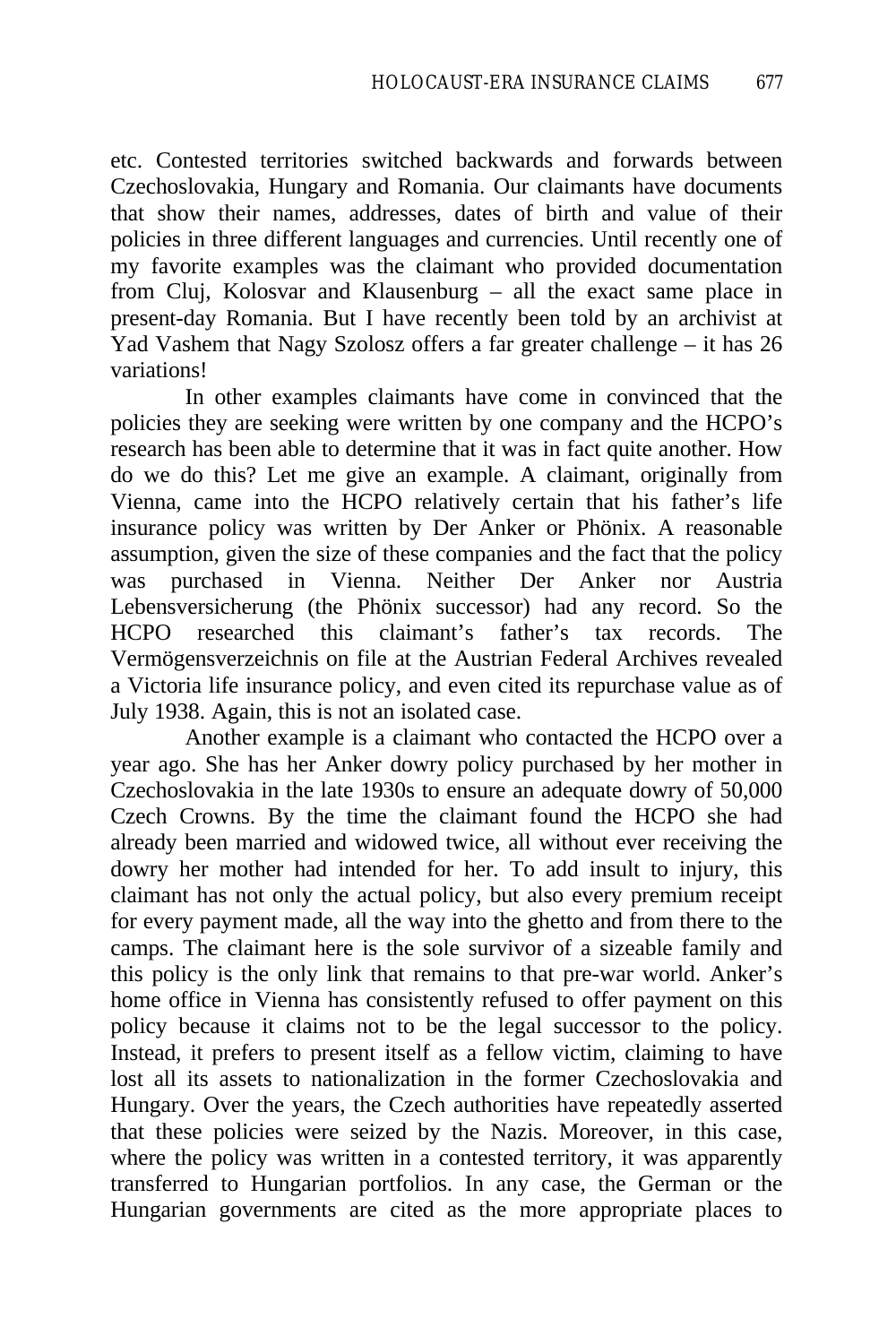address these claims. In this way, claimants have been sent from pillar to post for over 50 years.

It is true that some of these claims were settled in the 1940s, 1950s and 1960s and restitution was indeed received by some. But in the chaos of postwar Europe some policyholders and their heirs were missed, even in Western Europe. While German insurance companies have provided assistance with Western European claims that were missed in the post-war period, policies written by Eastern European subsidiaries or branches of Austrian, Italian or German and French companies are generally refused. Companies cite nationalization decrees in Czechoslovakia, Hungary and Poland, as a result of which they lost their assets. Moreover, parent companies claim to have lost their archives along with their other assets in nationalization. This explanation has been offered even in cases where claimants have supplied the original policy and premium payment receipts. Without their original archives, some companies have been extremely unwilling to consider assessing the value of policies presented to them.

The reasons are fairly self-explanatory of course, and have been outlined by Prof. Feldman in the past. Jews were dispossessed of their assets in a variety of ways, some more direct than others were. There was outright seizure of the policy by the Gestapo after "flight" to the East, but there was also surrender to the tax authorities to cover a variety of punitive taxes. Or there was repurchase by the policyholder/insured in an attempt to fund emigration. Or there was the failure to meet premium payments, because of loss of livelihood for example. We have certainly received very detailed information from a variety of insurance companies listing loans that were taken out against policies, or illustrating how failure to maintain premium payments resulted in a loss of value of the insurance policy. Or citing repurchase dates and amounts. Unfortunately, some of these repurchases occurred after the policyholder had already been incarcerated or had perished in a concentration camp. Alternatively, there are considerable payment details that have come out of Austrian insurance companies listing exact payment dates and amounts in the 1950s. While this information is very welcome, it is also hugely problematic: the companies cannot tell us who received those payments in the 1950s, yet the heirs can confirm that the insured were murdered 15 years earlier.

So where do matters stand now, from the claimants' perspective? Before the creation of the International Commission on Holocaust-Era Insurance Claims chaired by Lawrence Eagleburger, the HCPO had been offered ten settlements, covering a total of 19 policies. To date none of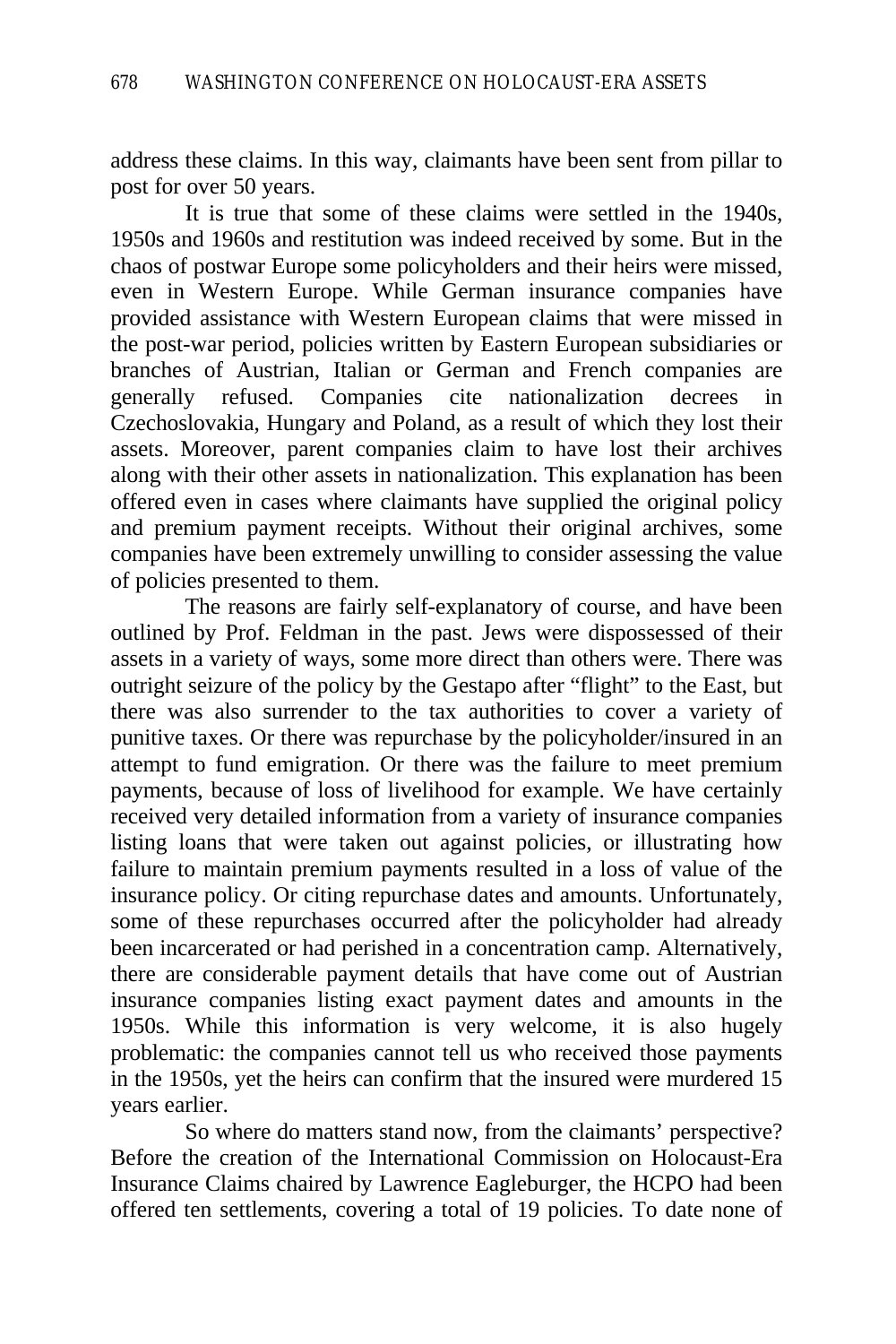our claimants have accepted the offers, and a brief overview may explain why. The offers range from a low of \$50 to a high of \$3,000, but all combined add up to just under \$10,000. Vastly different approaches to valuation are of course the reason for these enormous disparities. One of our claimants who purchased a policy in 1923 in Berlin for a one-time payment of 5,000,000 marks and a final payout of 10,000,000 in 1948 has discovered that the policy is not worth the paper it is written on. Not only was there a period of currency stabilization just after he purchased his policy (Germany was struggling with hyperinflation, after all), but then there was the creation of the Reichsmark. And the creation of the Deutschmark in 1948 three months before his policy was due wiped out any remaining value.

Similarly, Austrian companies have been very adept at calculating the value of the policies they wrote in the 1930s. First the Schilling replaced the Krone. Then the Reichsmark was introduced, only to be replaced with the new Schilling after the war. All these changes must be accounted for. However, companies have then proceeded to offer no interest for the fifty-plus years that followed these conversions. Thus, claimants feel that insult has been added to injury when their four policies are assessed at a total of \$50 despite being written in gold Schillings or gold dollars.

In many instances, companies have insisted, even where policy documents remain, that they cannot assess the value of the asset on the basis of these documents alone. Or they have assumed that, where repurchase values were listed on asset declaration forms such as the Vermögensverzeichnis, that payment was made. Who received it remains for someone else to determine The company's liability has been removed. Usually these letters end with the suggestion that there may well be more documentation elsewhere.

I will readily admit that the historian in me loves this continued quest for more and more documentary evidence and detail. I am often dumbfounded by the documents that claimants can provide, by the stories of how paper was safeguarded or rescued. I am frequently amazed at the detail that can be found on tax forms and the like if one is prepared to look. And I could happily go on at great length about individual cases that the HCPO has handled in the past year. But to be perfectly candid, the historian in me is also confronted daily with a terrible conflict inherent to this subject matter: the inevitable mortality of the generation of survivors still with us. Our claimants are getting older every day. Their health is not improving. That other part of me, the part that carries the responsibility for the HCPO and its claimants, is far more enamoured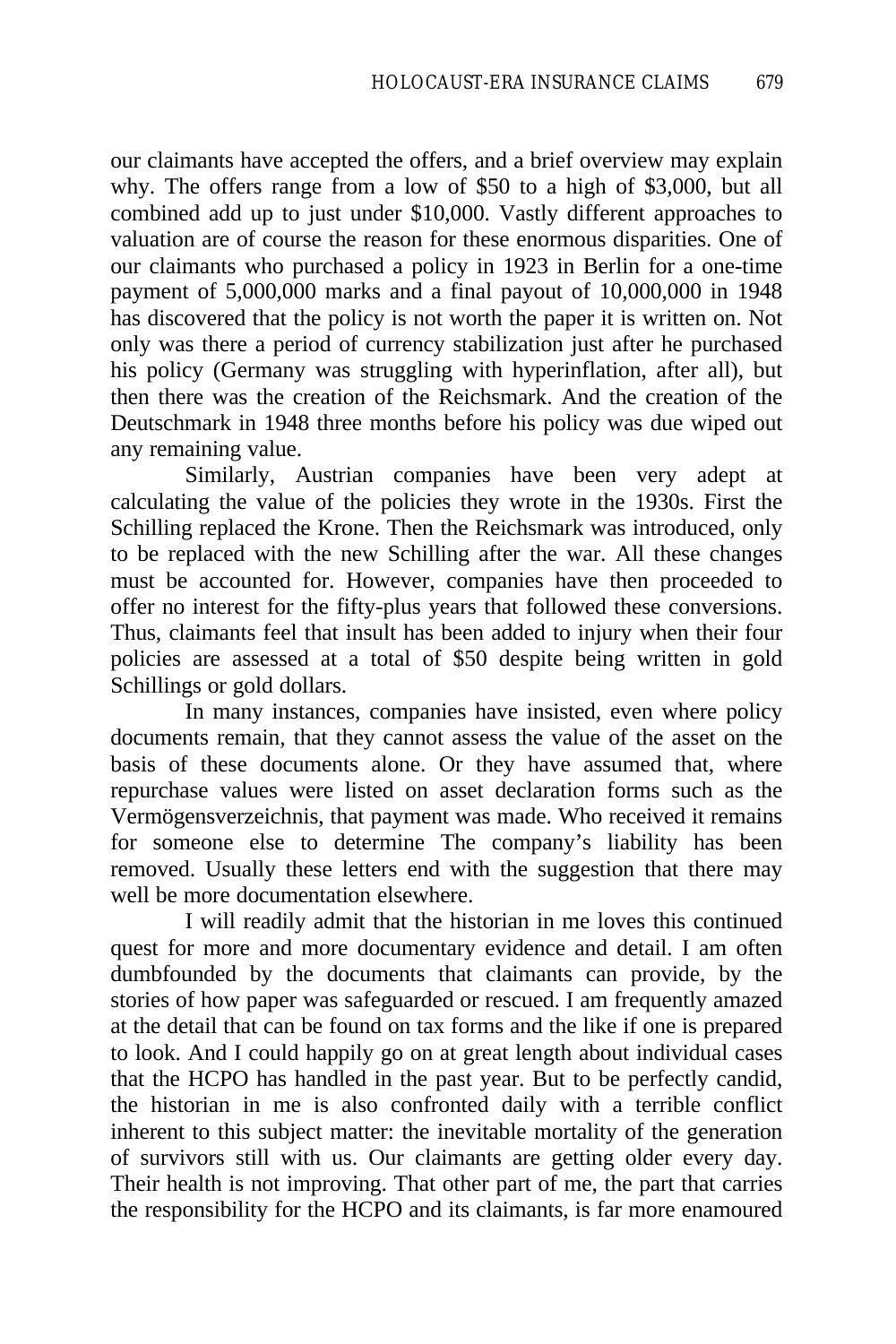with the concept of speedily arrived at "rough" justice. Many have been trying to arrive at resolution for more than half a century. If they are to witness any closure for themselves, we must all work to achieve it sooner rather than later.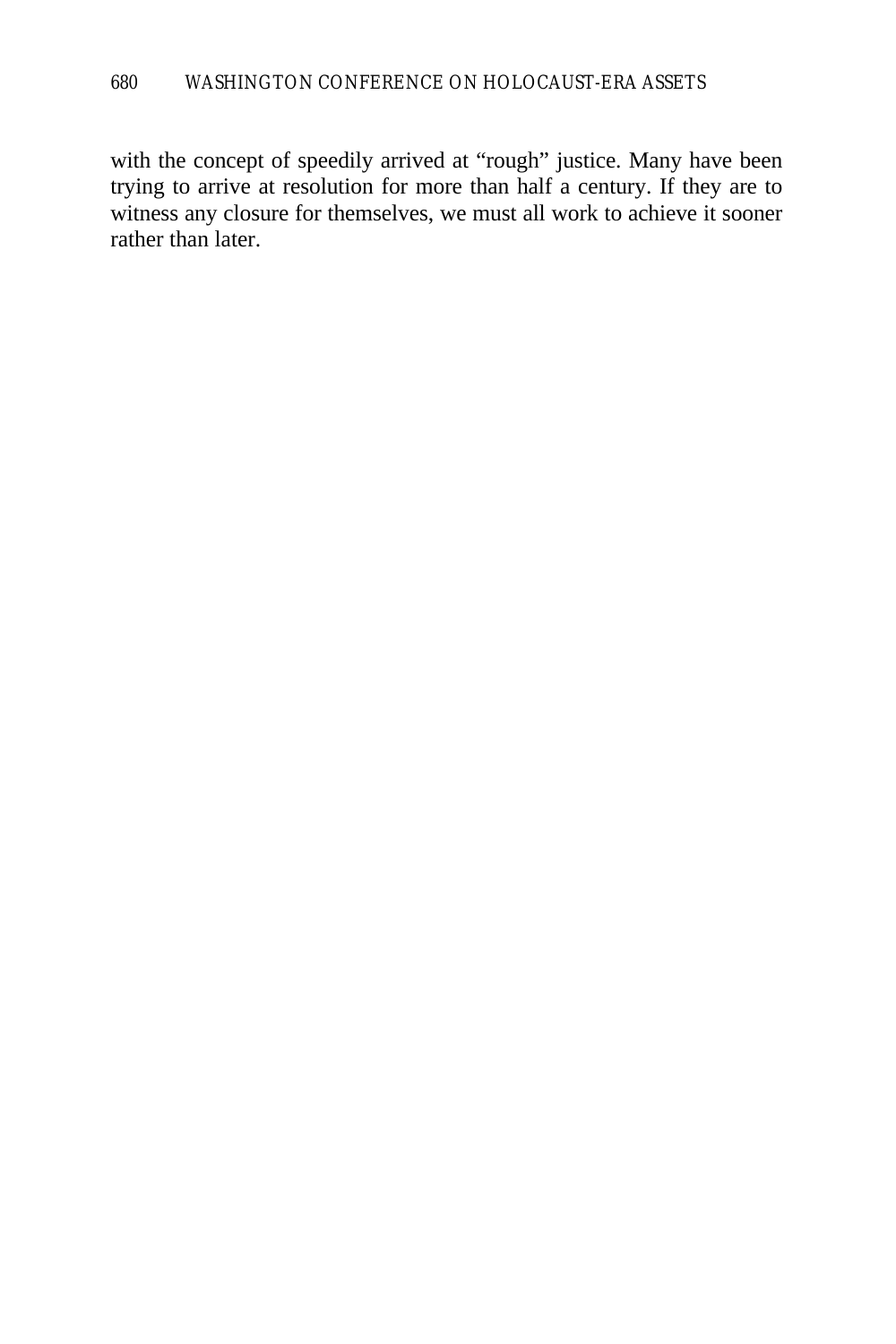### **Mr. Bobby Brown** ADVISER TO THE PRIME MINISTER FOR DIASPORA AFFAIRS, PRIME MINISTER'S OFFICE ISRAEL

#### Break-out Session on Holocaust-Era Insurance: Unpaid Claims

Ladies and Gentlemen:

I come to you as the Representative of an ancient people whose history has been stolen.

Since World War II, the entire Jewish people have moved from their countries of origin. Ask a Frenchman in Paris or an Italian in Milano or a German in Berlin where their ancestors lie and they will take you to the local cemetery and show you the graves of their forefathers. They can show you the town records, the church registry and the family bible, which lists their family tree. Almost no Jew today lives in the same town as his grandparents. We have lost our history. We no longer remember the maiden names of our grandmothers or the number of uncles and cousins that we lost.

But much of that "history" was written in a most unusual historical record - in the ledgers and policy information of European insurance companies. There lie the maiden names, the occupations, the addresses of the former homes and the names of the children designated to inherit those policies.

We never assigned insurance companies the task of holding our history; we never thought that they would record our families' stories but they did - and with the ferocious appetite of some Rip Van Winkle, reawakened and with a thirst for knowledge that had been denied too long - we now come forward and say: Give us the history that you hold; give us the life stories of our forefathers. Tell us who we are; tell us what happened; return to us our heritage; publish the names.

I come to you today with a message of hope; hope that we had given up for lost; hope from the places which we thought were lost forever.

A Jewish family having survived the ravages of the First World War begins to build a new life for itself in the unstable political and economic climate of Eastern or Central Europe. They buy a life insurance policy from a trusted neighbor and friend. It is bought as a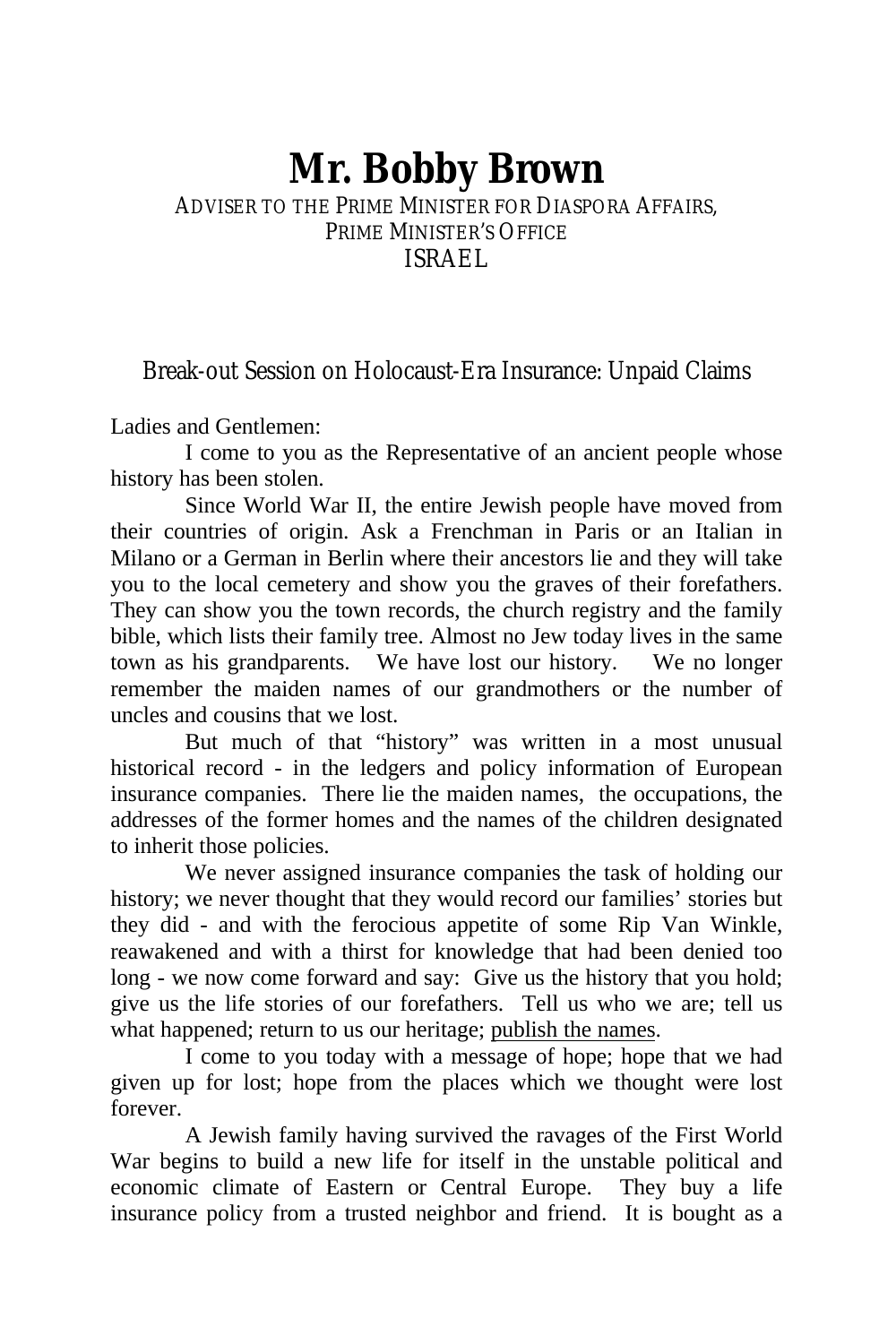way of saving for the uncertain days ahead. It is bought as a pension plan; It is bought to pay for the wedding of that most precious of treasures – a daughter. Slowly, the sky fills with the clouds of hatred, racism, political instability and economic upheaval. Discrimination begins. Job loss. Education denied. Degradation and violence. Our family seeks an escape but the "civilized world" has turned its back and refused them entrance. The confiscations, the destruction, the "roundup," the trains, the ghettos, the dogs, the helmets, and the cursing. The selection, the camps, the beatings, the starvation, the disease and death.

And yet, the hope that maybe, if the children live, a policy issued in better times, will be there for a new life for the children – that after the darkness, a new day of security and a new beginning for the precious remnant that survives.

As the voltage on the electrified fences is turned off and the gates opened, as a new life must be started from the ashes and tears, a recollection of that policy, issued during better times, comes to mind. It is the key to the door of opportunity; it is the first step on a tall staircase; it is the past reaching out to help the future – AND IT IS DENIED.

This was the story of many. It was the story of Herman Klein, the proprietor of the Budapest factory of the Parker Pen Company who lost his home, his furniture, his business, and his family. In 1947, Herman Klein spent many nights completing the forms at the Register of Enemy Debts in his new home in Palestine. He listed every possession in the hope that his property would be restored. He included the linen shutters on the kitchen windows of his Budapest home, the washbasin with pipe fittings, the gold bracelet, tie clip, ladies ring and medallion, totaling 69 grams of gold and the 88 fountain pens that were stolen from Herman Klein, the former Head of the Parker Pen Company. He carefully listed his insurance policies

| Providencia Insurance   | Herman | Policy No  | Issued 22        |
|-------------------------|--------|------------|------------------|
| Company, Budapest       | Klein  | 52418      | February 1937    |
|                         |        |            |                  |
| Providencia Insurance   | Herman | Policy no. | Issued19         |
| <b>Company Budapest</b> | Klein  | 52412      | February 1937    |
|                         |        |            |                  |
| Generali Insurance      | Herman | Policy no. | <b>Issued 24</b> |
| Company, Budapest       | Klein  | 64620      | October 1929     |